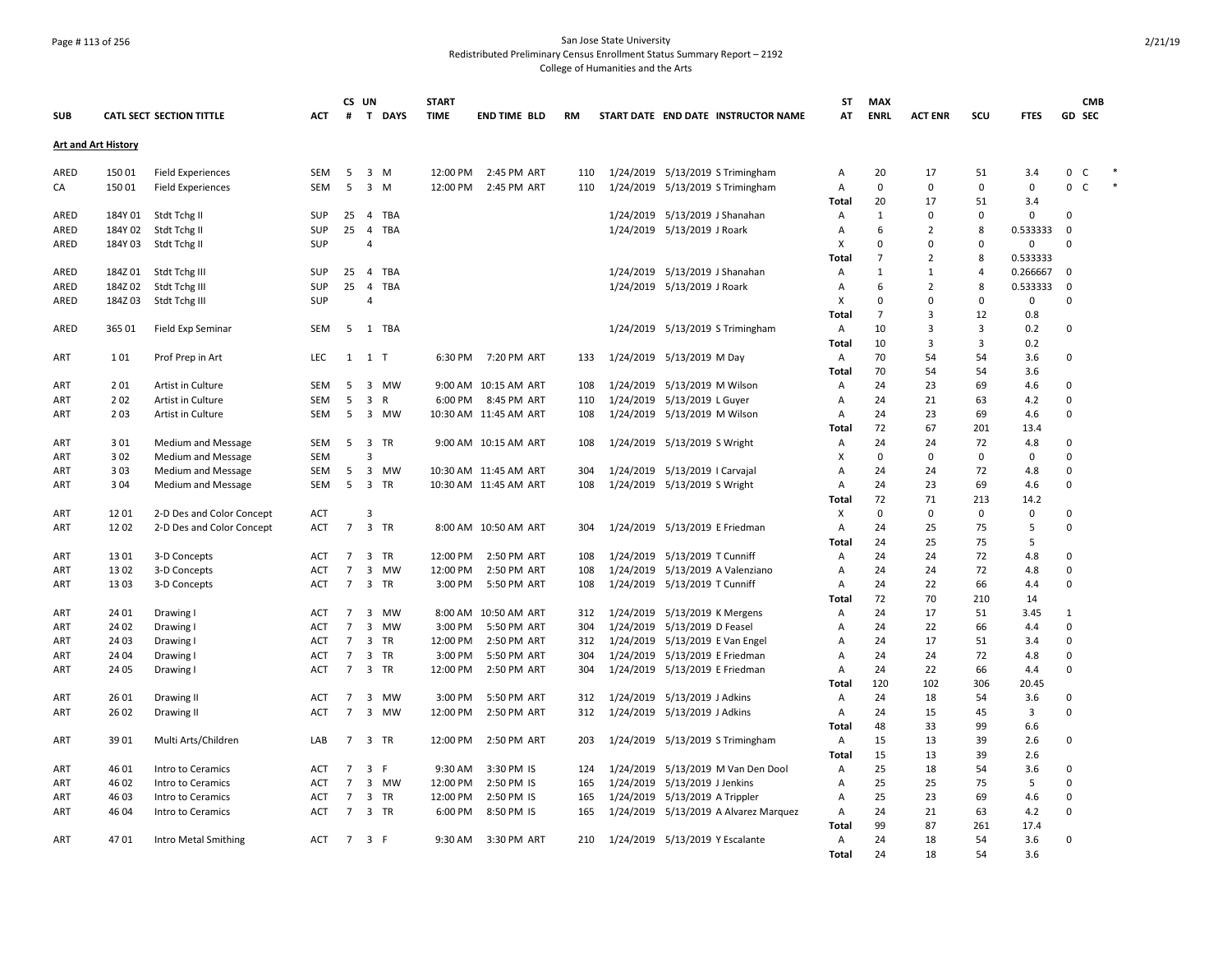## Page # 114 of 256 San Jose State University Redistributed Preliminary Census Enrollment Status Summary Report – 2192 College of Humanities and the Arts

|            |        |                               |            |                | CS UN                       | <b>START</b> |                       |              |                                     | ST                        | <b>MAX</b>     |                |             |             | <b>CMB</b>                   |        |
|------------|--------|-------------------------------|------------|----------------|-----------------------------|--------------|-----------------------|--------------|-------------------------------------|---------------------------|----------------|----------------|-------------|-------------|------------------------------|--------|
| <b>SUB</b> |        | CATL SECT SECTION TITTLE      | <b>ACT</b> | #              | $\mathbf{T}$<br><b>DAYS</b> | <b>TIME</b>  | <b>END TIME BLD</b>   | <b>RM</b>    | START DATE END DATE INSTRUCTOR NAME | AT                        | <b>ENRL</b>    | <b>ACT ENR</b> | SCU         | <b>FTES</b> | GD SEC                       |        |
| ART        | 6101   | <b>Beginning Painting</b>     | <b>ACT</b> | $7^{\circ}$    | 3 MW                        | 12:00 PM     | 2:50 PM ART           | 306          | 1/24/2019 5/13/2019 D Feasel        | $\overline{A}$            | 24             | 23             | 69          | 4.6         | $\Omega$                     |        |
|            |        |                               |            |                |                             |              |                       |              |                                     | <b>Total</b>              | 24             | 23             | 69          | 4.6         |                              |        |
| ART        | 6801   | Beg. Sculpture                | <b>ACT</b> | $\overline{7}$ | 3<br>TR                     | 3:00 PM      | 5:50 PM AF            | 1            | 1/24/2019 5/13/2019 L Dau           | A                         | 25             | 16             | 48          | 3.2         | 0                            |        |
| ART        | 6802   | Beg. Sculpture                | <b>ACT</b> | $\overline{7}$ | 3 MW                        |              | 9:00 AM 11:50 AM AF   | $\mathbf{1}$ | 1/24/2019 5/13/2019 L Dau           | $\mathsf{A}$              | 25             | 13             | 39          | 2.6         | $\Omega$                     |        |
|            |        |                               |            |                |                             |              |                       |              |                                     | Total                     | 50             | 29             | 87          | 5.8         |                              |        |
| ART        | 74 01  | Intro to Digital Media        | ACT        | 7              | 3<br>MW                     | 3:00 PM      | 5:50 PM ART           | 241          | 1/24/2019 5/13/2019 C Hott          | A                         | 24             | 23             | 69          | 4.6         | $\mathbf 0$                  |        |
| ART        | 74 02  | Intro to Digital Media        | <b>ACT</b> | $\overline{7}$ | 3 MW                        |              | 9:00 AM 11:50 AM ART  | 241          | 1/24/2019 5/13/2019 R Ebtehaj       | Α                         | 24             | 23             | 69          | 4.6         | $\mathbf 0$                  |        |
| ART        | 74 03  | Intro to Digital Media        | ACT        |                | 3                           |              |                       |              |                                     | X                         | $\mathbf 0$    | $\mathbf 0$    | 0           | 0           | $\Omega$                     |        |
| ART        | 74 04  | Intro to Digital Media        | <b>ACT</b> | $\overline{7}$ | <b>MW</b><br>3              | 6:00 PM      | 8:50 PM ART           | 241          | 1/24/2019 5/13/2019 C Hott          | $\overline{A}$            | 24             | 23             | 69          | 4.6         | $\Omega$                     |        |
| ART        | 74 05  | Intro to Digital Media        | <b>ACT</b> | $\overline{7}$ | 3<br>TR                     |              | 9:00 AM 11:50 AM ART  | 241          | 1/24/2019 5/13/2019 N Khatibi       | Α                         | 24             | 23             | 69          | 4.6         | $\mathbf 0$                  |        |
| ART        | 74 06  | Intro to Digital Media        | <b>ACT</b> | $\overline{7}$ | 3 MW                        | 12:00 PM     | 2:50 PM ART           | 241          | 1/24/2019 5/13/2019 J Morgan        | $\mathsf{A}$              | 24             | 22             | 66          | 4.4         | $\mathbf 0$                  |        |
|            |        |                               |            |                |                             |              |                       |              |                                     | Total                     | 120            | 114            | 342         | 22.8        |                              |        |
| ART        | 75 01  | Intro Digital Video           | <b>ACT</b> |                | 3                           |              |                       |              |                                     | X                         | $\Omega$       | $\Omega$       | $\Omega$    | 0           | $\Omega$                     |        |
| ART        | 75 02  | Intro Digital Video           | <b>ACT</b> |                | 3                           |              |                       |              |                                     | X                         | $\pmb{0}$      | 0              | 0           | 0           | $\mathbf 0$                  |        |
| ART        | 75 03  | Intro Digital Video           | <b>ACT</b> |                | 3                           |              |                       |              |                                     | X                         | $\Omega$       | 0              | $\mathbf 0$ | 0           | $\mathbf 0$                  |        |
| ART        | 75 04  | Intro Digital Video           | <b>ACT</b> | $\overline{7}$ | 3 MW                        | 12:00 PM     | 2:50 PM ART           | 105          | 1/24/2019 5/13/2019 M Buckingham    | $\overline{A}$            | 24             | 23             | 69          | 4.6         | $\mathbf 0$                  |        |
| ART        | 75 05  | Intro Digital Video           | <b>ACT</b> | $\overline{7}$ | 3 MW                        |              | 9:00 AM 11:50 AM ART  | 105          | 1/24/2019 5/13/2019 M Buckingham    | $\overline{\mathsf{A}}$   | 24             | 20             | 60          | 4           | $\Omega$                     |        |
|            |        |                               |            |                |                             |              |                       |              |                                     | Total                     | 48             | 43             | 129         | 8.6         |                              |        |
| ART        |        | 100W 01 Writng Wrkshp FA      | SEM        | $\overline{4}$ | 3<br><b>MW</b>              |              | 10:30 AM 11:45 AM ART | 141          | 1/24/2019 5/13/2019 A Junkerman     | $\mathsf{A}$              | 25             | 24             | 72          | 4.85        | $\mathbf{1}$                 |        |
| <b>ART</b> |        | 100W 02 Writng Wrkshp FA      | <b>SEM</b> |                | Р                           |              |                       |              |                                     | $\boldsymbol{\mathsf{X}}$ | $\mathbf 0$    | 0              | 0           | 0           | $\Omega$                     |        |
| ART        |        | 100W 03 Writng Wrkshp FA      | SEM        | $\overline{4}$ | 3 TR                        |              | 10:30 AM 11:45 AM ART | 141          | 1/24/2019 5/13/2019 J Silk          | A                         | 25             | 25             | 75          | 5           | $\mathbf 0$                  |        |
| ART        |        | 100W 04 Writng Wrkshp FA      | SEM        | $\overline{4}$ | 3 TR                        | 12:00 PM     | 1:15 PM ART           | 141          | 1/24/2019 5/13/2019 J Silk          | $\overline{A}$            | 25             | 24             | 72          | 4.8         | $\Omega$                     |        |
|            |        |                               |            |                |                             |              |                       |              |                                     | Total                     | 75             | 73             | 219         | 14.65       |                              |        |
| ART        | 10101  | Digital Media Art             | <b>ACT</b> | $\overline{7}$ | 3 TR                        | 12:00 PM     | 2:50 PM ART           | 237          | 1/24/2019 5/13/2019 S Durie         | $\mathsf{A}$              | 24             | 22             | 66          | 4.4         | $\Omega$                     |        |
|            |        |                               |            |                |                             |              |                       |              |                                     | Total                     | 24             | 22             | 66          | 4.4         |                              |        |
| ART        | 102 01 | 3D Modeling and Printing      | <b>ACT</b> | $7^{\circ}$    | 3 TR                        | 3:00 PM      | 5:50 PM ART           | 237          | 1/24/2019 5/13/2019 R Holberton     | $\mathsf{A}$              | 24             | 28             | 84          | 5.6         | 0                            |        |
|            |        |                               |            |                |                             |              |                       |              |                                     | Total                     | 24             | 28             | 84          | 5.6         |                              |        |
| ART        | 103 01 | Art as System                 | <b>ACT</b> |                | 13 3 MW                     | 3:00 PM      | 5:50 PM ART           | 237          | 1/24/2019 5/13/2019 S Durie         | A                         | 24             | 25             | 75          | 5           | $\Omega$                     |        |
|            |        |                               |            |                |                             |              |                       |              |                                     | Total                     | 24             | 25             | 75          | 5           |                              |        |
| ART        | 104 01 | Interdisc Sem Dig Media       | <b>SEM</b> | 5              | 3 <sub>T</sub>              | 6:00 PM      | 8:45 PM ART           | 237          | 1/24/2019 5/13/2019 A Blanton       | $\overline{A}$            | 24             | 24             | 72          | 4.8         | 0                            |        |
|            |        |                               |            |                |                             |              |                       |              |                                     | Total                     | 24             | 24             | 72          | 4.8         |                              |        |
| ART        | 105 01 | Advanced Digit Video          | <b>ACT</b> | $7^{\circ}$    | 3 F                         | 10:00 AM     | 4:00 PM ART           | 241          | 1/24/2019 5/13/2019 M Buckingham    | A                         | 24             | 23             | 69          | 4.65        | 1                            |        |
|            |        |                               |            |                |                             |              |                       |              |                                     | Total                     | 24             | 23             | 69          | 4.65        |                              |        |
| ART        | 106 01 | Tpcs:Human/Mach Interfa       | ACT        | $7^{\circ}$    | 3 MW                        | 12:00 PM     | 2:50 PM ART           | 237          | 1/24/2019 5/13/2019 S Durie         | $\mathsf{A}$              | 24             | 23             | 69          | 4.6         | 0                            |        |
|            |        |                               |            |                |                             |              |                       |              |                                     | Total                     | 24             | 23             | 69          | 4.6         |                              |        |
| ART        | 107 01 | Adv Proj Digital Media        | <b>ACT</b> | 7 <sup>7</sup> | 3 TR                        | 12:00 PM     | 2:50 PM ART           | 241          | 1/24/2019 5/13/2019 R Holberton     | A                         | 24             | 26             | 78          | 5.2         | $\Omega$                     |        |
|            |        |                               |            |                |                             |              |                       |              |                                     | Total                     | 24             | 26             | 78          | 5.2         |                              |        |
| ART        | 108 01 | Intro Game Studies            | <b>LEC</b> | $\mathbf{1}$   | 3<br>MW                     | 6:00 PM      | 7:15 PM ART           | 135          | 1/24/2019 5/13/2019 J Morgan        | $\mathsf{A}$              | 30             | 40             | 120         | 8           | 0<br>C                       |        |
| CS         | 108 01 | Intro Game Studies            | LEC        | $\mathbf{1}$   | 3 MW                        | 6:00 PM      | 7:15 PM ART           | 135          | 1/24/2019 5/13/2019 J Morgan        | A                         | $\mathbf 0$    | $\mathbf 0$    | $\mathbf 0$ | 0           | 0<br>C                       |        |
| ART        | 108 02 | Intro Game Studies            | LEC        | $\mathbf{1}$   | 3 F                         | 12:30 PM     | 3:15 PM ART           | 135          | 1/24/2019 5/13/2019 J Morgan        | A                         | 30             | 24             | 72          | 4.85        | $\mathbf{1}$<br>$\mathsf{C}$ | $\ast$ |
| CS         | 108 02 | Intro Game Studies            | LEC        | $\mathbf{1}$   | 3 F                         | 12:30 PM     | 3:15 PM ART           | 135          | 1/24/2019 5/13/2019 J Morgan        | Α                         | 0              | 0              | 0           | 0           | $\mathbf 0$<br>$\mathsf{C}$  |        |
|            |        |                               |            |                |                             |              |                       |              |                                     | Total                     | 60             | 64             | 192         | 12.85       |                              |        |
| ART        | 13201  | <b>TpcsInterCeramics</b>      | ACT        | $\overline{7}$ | 3 MW                        | 3:00 PM      | 5:50 PM IS            | 166          | 1/24/2019 5/13/2019 A Shiverdecker  | $\mathsf{A}$              | 24             | 16             | 48          | 3.25        | $\mathbf{1}$                 |        |
|            |        |                               |            |                |                             |              |                       |              |                                     | Total                     | 24             | 16             | 48          | 3.25        |                              |        |
| ART        | 13302  | <b>Tpcs:Ceramic Sculpture</b> | ACT        | $\overline{7}$ | 3 TR                        | 3:00 PM      | 5:50 PM IS            | 124          | 1/24/2019 5/13/2019 M Van Den Dool  | $\mathsf{A}$              | 18             | 13             | 39          | 2.65        | 1                            |        |
|            |        |                               |            |                |                             |              |                       |              |                                     | Total                     | 18             | 13             | 39          | 2.65        |                              |        |
| ART        | 13401  | <b>Tpcs:Advanced Ceramics</b> | <b>ACT</b> |                | 13 3 TR                     | 3:00 PM      | 5:50 PM IS            | 124          | 1/24/2019 5/13/2019 M Van Den Dool  | $\overline{A}$            | $\overline{7}$ | 8              | 24          | 1.6         | $\Omega$                     |        |
|            |        |                               |            |                |                             |              |                       |              |                                     | Total                     | $\overline{7}$ | 8              | 24          | 1.6         |                              |        |
| ART        | 135 01 | Moldmaking                    | <b>ACT</b> | 7              | 3 TR                        |              | 9:00 AM 11:50 AM ART  | 210          | 1/24/2019 5/13/2019 Y Escalante     | Α                         | 24             | 19             | 57          | 3.8         | 0                            |        |
|            |        |                               |            |                |                             |              |                       |              |                                     | Total                     | 24             | 19             | 57          | 3.8         |                              |        |
| ART        | 13701  | <b>Figure Modeling</b>        | <b>ACT</b> | $7^{\circ}$    | 3 TR                        | 12:00 PM     | 2:50 PM IS            | 166          | 1/24/2019 5/13/2019 M Van Den Dool  | $\mathsf{A}$              | 25             | 18             | 54          | 3.6         | $\Omega$                     |        |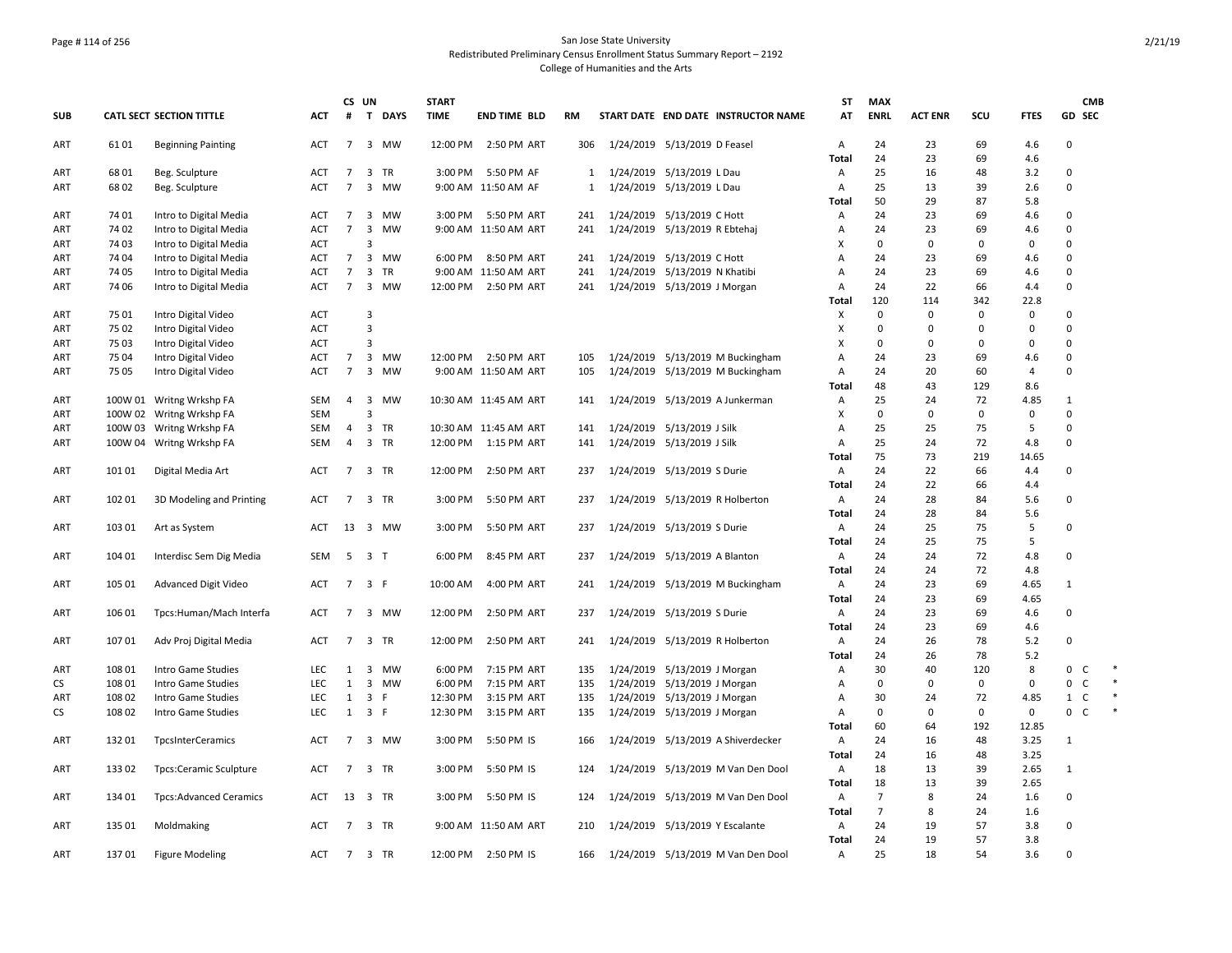## Page # 115 of 256 San Jose State University Redistributed Preliminary Census Enrollment Status Summary Report – 2192 College of Humanities and the Arts

|            |         |                               |            | CS UN           |                             | <b>START</b> |                      |              |           |                                     | <b>ST</b>               | <b>MAX</b>  |                |          |             | <b>CMB</b>                  |
|------------|---------|-------------------------------|------------|-----------------|-----------------------------|--------------|----------------------|--------------|-----------|-------------------------------------|-------------------------|-------------|----------------|----------|-------------|-----------------------------|
| <b>SUB</b> |         | CATL SECT SECTION TITTLE      | <b>ACT</b> | #               | $\mathbf{T}$<br><b>DAYS</b> | <b>TIME</b>  | <b>END TIME BLD</b>  | <b>RM</b>    |           | START DATE END DATE INSTRUCTOR NAME | AT                      | <b>ENRL</b> | <b>ACT ENR</b> | SCU      | <b>FTES</b> | GD SEC                      |
| ART        | 138 01  | Elem Art Methods              | ACT        |                 | 7 3 TR                      | 4:30 PM      | 7:20 PM ART          | 203          |           | 1/24/2019 5/13/2019 B Hughes        | <b>Total</b><br>Α       | 25<br>25    | 18<br>24       | 54<br>72 | 3.6<br>4.8  | 0                           |
|            |         |                               |            |                 |                             |              |                      |              |           |                                     | <b>Total</b>            | 25          | 24             | 72       | 4.8         |                             |
| ART        | 13901   | <b>Teach Diversity Art</b>    | ACT        | 7               | 3 TR                        | 12:00 PM     | 2:50 PM ART          | 203          |           | 1/24/2019 5/13/2019 S Trimingham    | Α                       | 10          | 8              | 24       | 1.6         | $\mathbf 0$<br>$\mathsf{C}$ |
| CA         | 13901   | <b>Teach Diversity Art</b>    | <b>ACT</b> | $7^{\circ}$     | 3 TR                        | 12:00 PM     | 2:50 PM ART          | 203          |           | 1/24/2019 5/13/2019 S Trimingham    | Α                       | 0           | $\Omega$       | 0        | $\mathbf 0$ | 0<br>$\mathsf{C}$           |
|            |         |                               |            |                 |                             |              |                      |              |           |                                     | <b>Total</b>            | 10          | 8              | 24       | 1.6         |                             |
| ART        | 140 01  | Glass                         | <b>ACT</b> | $7^{\circ}$     | 3 MW                        |              | 9:00 AM 11:50 AM IS  | 235          |           | 1/24/2019 5/13/2019 C Straubing     | Α                       | 20          | 12             | 36       | 2.45        | $\mathbf 1$                 |
|            |         |                               |            |                 |                             |              |                      |              |           |                                     | Total                   | 20          | 12             | 36       | 2.45        |                             |
| ART        | 14101   | <b>Adv Glass</b>              | ACT        | $\overline{7}$  | 3<br>MW                     | 12:00 PM     | 2:50 PM IS           | 235          |           | 1/24/2019 5/13/2019 C Straubing     | A                       | 20          | 11             | 33       | 2.3         | $\overline{2}$              |
|            |         |                               |            |                 |                             |              |                      |              |           |                                     | <b>Total</b>            | 20          | 11             | 33       | 2.3         |                             |
| ART        | 149 01  | Tpcs:JewelSmSculp             | ACT        | $\overline{7}$  | 3 TR                        | 12:00 PM     | 2:50 PM ART          | 210          |           | 1/24/2019 5/13/2019 Y Escalante     | A                       | 24          | 23             | 69       | 4.65        | $\mathbf{1}$                |
|            |         |                               |            |                 |                             |              |                      |              |           |                                     | Total                   | 24          | 23             | 69       | 4.65        |                             |
| ART        | 15001   | <b>Topics Printmaking</b>     | <b>ACT</b> | $7^{\circ}$     | 3 MW                        | 12:00 PM     | 2:50 PM ART          | 307          |           | 1/24/2019 5/13/2019   Carvajal      | Α                       | 24          | 14             | 42       | 2.8         | $\pmb{0}$                   |
|            |         |                               |            |                 |                             |              |                      |              |           |                                     | <b>Total</b>            | 24          | 14             | 42       | 2.8         |                             |
| ART        | 15101   | Screen-Printing               | ACT        | $\overline{7}$  | 3 MW                        | 3:00 PM      | 5:50 PM ART          | 301          |           | 1/24/2019 5/13/2019   Carvajal      | Α                       | 24          | 24             | 72       | 4.8         | $\mathsf 0$                 |
|            |         |                               |            |                 |                             |              |                      |              |           |                                     | Total                   | 24          | 24             | 72       | 4.8         |                             |
| ART        | 152 01  | Tpcs in Lithography           | ACT        | 7               | 3 TR                        | 3:00 PM      | 5:50 PM ART          | 307          |           | 1/24/2019 5/13/2019 D Harris        | A                       | 24          | 18             | 54       | 3.65        | $\mathbf{1}$                |
|            |         |                               |            |                 |                             |              |                      |              |           |                                     | Total                   | 24          | 18             | 54       | 3.65        | 0                           |
| ART        | 15801   | <b>Tpcs: Adv Drawing</b>      | <b>ACT</b> | $\overline{7}$  | 3 TR                        | 3:00 PM      | 5:50 PM ART          | 312          |           | 1/24/2019 5/13/2019 M Taylor        | $\overline{A}$<br>Total | 24<br>24    | 15<br>15       | 45<br>45 | 3<br>3      |                             |
| ART        | 162 01  | Watercolor                    | <b>ACT</b> | $\overline{7}$  | 3 MW                        | 12:00 PM     | 2:50 PM ART          | 314          |           | 1/24/2019 5/13/2019 G Antokal       | Α                       | 24          | 19             | 57       | 3.85        | $\mathbf{1}$                |
|            |         |                               |            |                 |                             |              |                      |              |           |                                     | Total                   | 24          | 19             | 57       | 3.85        |                             |
| ART        | 164B 01 | Int. Painting II              | <b>ACT</b> |                 | 7 3 TR                      | 3:00 PM      | 5:50 PM ART          | 310          |           | 1/24/2019 5/13/2019 D Feasel        | A                       | 24          | 11             | 33       | 2.2         | 0                           |
|            |         |                               |            |                 |                             |              |                      |              |           |                                     | Total                   | 24          | 11             | 33       | 2.2         |                             |
| ART        | 165 01  | <b>Tpcs: Figure Painting</b>  | ACT        | $7\overline{ }$ | 3 TR                        | 12:00 PM     | 2:50 PM ART          | 306          |           | 1/24/2019 5/13/2019 M Taylor        | Α                       | 24          | 24             | 72       | 4.8         | 0                           |
|            |         |                               |            |                 |                             |              |                      |              |           |                                     | Total                   | 24          | 24             | 72       | 4.8         |                             |
| ART        | 16601   | <b>Tpcs:Advanced Painting</b> | LAB        | $15 \quad 3$    | MW                          | 3:00 PM      | 5:50 PM ART          | 310          |           | 1/24/2019 5/13/2019 G Antokal       | A                       | 24          | 15             | 45       | 3.15        | 3                           |
|            |         |                               |            |                 |                             |              |                      |              |           |                                     | <b>Total</b>            | 24          | 15             | 45       | 3.15        |                             |
| ART        | 17001   | Tpcs:Fabricated Sculpture     | ACT        | 13 3            | MW                          | 3:00 PM      | 5:50 PM AF           | 1            |           | 1/24/2019 5/13/2019 A Valenziano    | Α                       | 24          | 16             | 48       | 3.25        | $\mathbf{1}$                |
|            |         |                               |            |                 |                             |              |                      |              |           |                                     | Total                   | 24          | 16             | 48       | 3.25        |                             |
| ART        | 173 01  | Tpcs:InstallArt               | ACT        |                 | 13 3 F                      | 9:30 AM      | 3:30 PM AF           | $\mathbf{1}$ |           | 1/24/2019 5/13/2019 S Wright        | Α                       | 24          | 20             | 60       | 4.1         | $\overline{2}$              |
|            |         |                               |            |                 |                             |              |                      |              |           |                                     | <b>Total</b>            | 24          | 20             | 60       | 4.1         |                             |
| ART        | 175 01  | Sp Top Studio Art             | <b>ACT</b> | $\overline{7}$  | 3 TR                        |              | 9:00 AM 11:45 AM ART | 203          |           | 1/24/2019 5/13/2019 L Fung          | Α                       | 24          | 13             | 39       | 2.7         | $\overline{2}$              |
| ART        | 175 02  | Sp Top Studio Art             | <b>ACT</b> | $\overline{7}$  | 3 TR                        | 12:00 PM     | 2:45 PM ART          | 110          |           | 1/24/2019 5/13/2019 G Hobbs         | Α                       | 24          | 15             | 45       | 3.1         | $\overline{2}$              |
|            |         |                               |            |                 |                             |              |                      |              |           |                                     | Total                   | 48          | 28             | 84       | 5.8         |                             |
| ART        | 17701   | <b>Prof Practices</b>         | <b>LEC</b> | $\overline{4}$  | 3 <sub>T</sub>              | 3:00 PM      | 5:45 PM ART          | 141          |           | 1/24/2019 5/13/2019 J Hernandez     | A                       | 24<br>24    | 18<br>18       | 54<br>54 | 3.65        | $\mathbf{1}$                |
| ART        | 17801   | Art Field Work                | SUP        |                 | 36 3 TBA                    |              |                      |              |           | 1/24/2019 5/13/2019 A Raynsford     | Total<br>Α              | 6           | $\Omega$       | $\Omega$ | 3.65<br>0   | 0                           |
|            |         |                               |            |                 |                             |              |                      |              |           |                                     | Total                   | 6           | 0              | 0        | 0           |                             |
| ART        | 179 01  | Spec Prob in Art              | SUP        |                 | 36 3 TBA                    |              |                      |              |           | 1/24/2019 5/13/2019 A Raynsford     | A                       | 6           | $\Omega$       | $\Omega$ | 0           | 0                           |
|            |         |                               |            |                 |                             |              |                      |              |           |                                     | <b>Total</b>            | 6           | $\Omega$       | 0        | 0           |                             |
| ART        | 180 03  | <b>Indiv Studies</b>          | SUP        | 36              | <b>TBA</b><br>3             |              |                      |              | 1/24/2019 | 5/13/2019 A Raynsford               | Α                       | 30          | 9              | 27       | 1.85        | $\mathbf{1}$                |
| ART        | 180 04  | <b>Indiv Studies</b>          | SUP        |                 | 36 1 TBA                    |              |                      |              |           | 1/24/2019 5/13/2019 A Raynsford     | Α                       | 6           | 3              | 3        | 0.2         | $\Omega$                    |
|            |         |                               |            |                 |                             |              |                      |              |           |                                     | Total                   | 36          | 12             | 30       | 2.05        |                             |
| ART        | 195 01  | <b>BFA Exhibition</b>         | <b>ACT</b> | $20 \quad 3$    | <b>W</b>                    | 3:00 PM      | 5:50 PM ART          | 141          |           | 1/24/2019 5/13/2019 A Blanton       | $\overline{A}$          | 25          | 15             | 45       | 3.05        | $\mathbf{1}$                |
|            |         |                               |            |                 |                             |              |                      |              |           |                                     | <b>Total</b>            | 25          | 15             | 45       | 3.05        |                             |
| ART        | 19701   | <b>BA Senior Project</b>      | LAB        |                 | 78 3 T                      | 6:00 PM      | 8:45 PM ART          | 110          |           | 1/24/2019 5/13/2019 L Guyer         | Α                       | 24          | 13             | 39       | 2.6         | 0                           |
|            |         |                               |            |                 |                             |              |                      |              |           |                                     | Total                   | 24          | 13             | 39       | 2.6         |                             |
| ART        | 198 01  | B.F.A. Seminar                | SEM        | 5               | 3<br>W                      | 12:00 PM     | 2:45 PM ART          | 110          |           | 1/24/2019 5/13/2019 M Day           | Α                       | 24          | 20             | 60       | 4           | 0                           |
| ART        | 19802   | <b>B.F.A. Seminar</b>         | <b>SEM</b> | -5              | 3 <sub>1</sub>              | 6:00 PM      | 8:45 PM ART          | 141          |           | 1/24/2019 5/13/2019 L Fung          | $\overline{A}$          | 24          | 21             | 63       | 4.2         | $\mathbf 0$                 |
|            |         |                               |            |                 |                             |              |                      |              |           |                                     | Total                   | 48          | 41             | 123      | 8.2         |                             |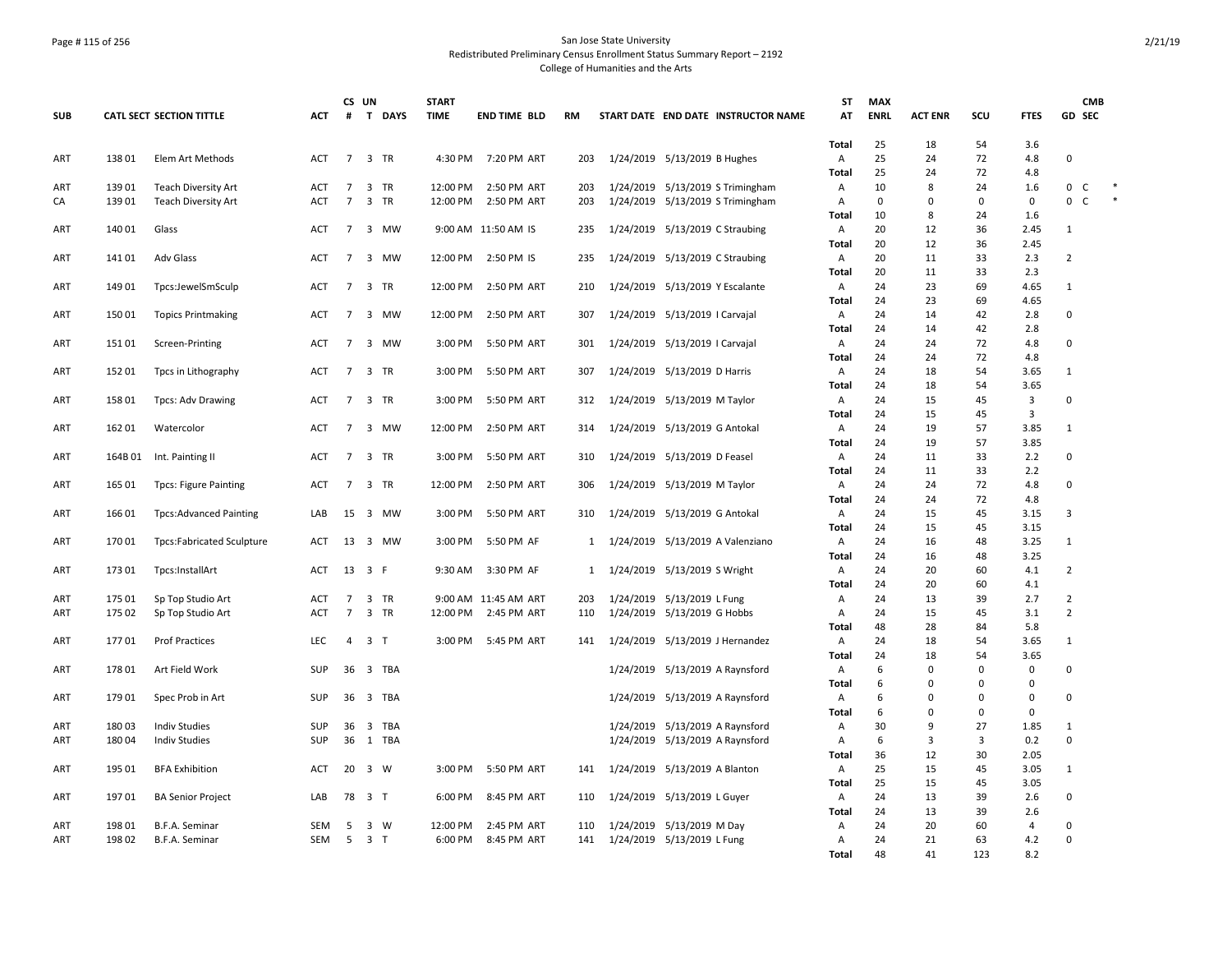## Page # 116 of 256 San Jose State University Redistributed Preliminary Census Enrollment Status Summary Report – 2192 College of Humanities and the Arts

|            |         |                                 |                   | CS UN                            |                                | <b>START</b> |                            |            |                                                                | <b>ST</b>    | <b>MAX</b>  |                      |             |                | <b>CMB</b>                     |  |
|------------|---------|---------------------------------|-------------------|----------------------------------|--------------------------------|--------------|----------------------------|------------|----------------------------------------------------------------|--------------|-------------|----------------------|-------------|----------------|--------------------------------|--|
| <b>SUB</b> |         | <b>CATL SECT SECTION TITTLE</b> | <b>ACT</b>        | #                                | $\mathbf{T}$<br><b>DAYS</b>    | <b>TIME</b>  | <b>END TIME BLD</b>        | RM         | START DATE END DATE INSTRUCTOR NAME                            | AT           | <b>ENRL</b> | <b>ACT ENR</b>       | SCU         | <b>FTES</b>    | GD SEC                         |  |
| ART        | 199 01  | <b>BFA Project</b>              | SUP               |                                  | 36 3 TBA                       |              |                            |            | 1/24/2019 5/13/2019 A Raynsford                                | Α            | 45          | 27                   | 81          | 5.4            | $\mathbf 0$                    |  |
|            |         |                                 |                   |                                  |                                |              |                            |            |                                                                | <b>Total</b> | 45          | 27                   | 81          | 5.4            |                                |  |
| ART        | 208 01  | Grad Photo Crit                 | LAB               |                                  | 15 3 T                         | 6:00 PM      | 8:50 PM IS                 | 219C       | 1/24/2019 5/13/2019 B Danh                                     | Α            | 15          | 12                   | 36          | 3              | 12                             |  |
| ART        | 21701   | <b>Tutrls Pictorial</b>         | LAB               |                                  | 78 3 TBA                       |              |                            |            | 1/24/2019 5/13/2019 A Raynsford                                | Total<br>Α   | 15<br>6     | 12<br>$\overline{7}$ | 36<br>21    | 3<br>1.75      | $\overline{7}$                 |  |
|            |         |                                 |                   |                                  |                                |              |                            |            |                                                                | Total        | 6           | $\overline{7}$       | 21          | 1.75           |                                |  |
| ART        | 21901   | Tutrls Spatial Art              | LAB               |                                  | 78 3 TBA                       |              |                            |            | 1/24/2019 5/13/2019 A Raynsford                                | Α            | 6           | $\overline{2}$       | 6           | 0.5            | $\overline{2}$                 |  |
|            |         |                                 |                   |                                  |                                |              |                            |            |                                                                | <b>Total</b> | 6           | $\overline{2}$       | 6           | 0.5            |                                |  |
| ART        | 22001   | <b>Tutrls Digital Art</b>       | LAB               |                                  | 78 3 TBA                       |              |                            |            | 1/24/2019 5/13/2019 A Raynsford                                | Α            | 6           | 4                    | 12          | $\mathbf{1}$   | $\overline{4}$                 |  |
|            |         |                                 |                   |                                  |                                |              |                            |            |                                                                | Total        | 6           | 4                    | 12          | $\mathbf{1}$   |                                |  |
| ART        | 22201   | <b>Grad Tutrls Photog</b>       | LAB               | 78 3                             | TBA                            |              |                            |            | 1/24/2019 5/13/2019 A Raynsford                                | A            | 6           | 2                    | 6           | 0.5            | $\overline{2}$                 |  |
|            |         |                                 |                   |                                  |                                |              |                            |            |                                                                | Total        | 6           | $\overline{2}$       | 6           | 0.5            |                                |  |
| ART        | 26001   | Spec Tutrls in Art              | LAB               |                                  | 78 3 TBA                       |              |                            |            | 1/24/2019 5/13/2019 A Raynsford                                | Α            | 10          | 3                    | 9           | 0.75           | 3                              |  |
|            |         |                                 |                   |                                  |                                |              |                            |            |                                                                | <b>Total</b> | 10          | 3                    | 9           | 0.75           |                                |  |
| ART        | 276 01  | Artists Teach Art               | SEM               | 5                                | 3 R                            | 6:00 PM      | 8:45 PM IS                 | 219C       | 1/24/2019 5/13/2019 G Hobbs                                    | Α            | 15          | 11                   | 33          | 2.75           | 11                             |  |
|            |         |                                 |                   |                                  |                                |              |                            |            |                                                                | Total        | 15          | 11                   | 33          | 2.75           |                                |  |
| ART        | 28101   | Interdis Critique               | <b>SEM</b>        | 5                                | 3 W                            | 6:00 PM      | 8:45 PM IS                 | 219        | 1/24/2019 5/13/2019 V Mendoza                                  | A            | 15          | $\overline{7}$       | 21          | 1.75           | $\overline{7}$                 |  |
|            |         |                                 |                   |                                  |                                |              |                            |            |                                                                | Total        | 15          | $\overline{7}$       | 21          | 1.75           |                                |  |
| ART        | 282B01  | Sem Cont Art                    | <b>SEM</b>        | 5                                | $\overline{3}$<br>$\mathsf{R}$ | 3:00 PM      | 5:45 PM ART                | 110        | 1/24/2019 5/13/2019 J Silk                                     | $\mathsf{A}$ | 25          | 13                   | 39          | 3.25           | 13                             |  |
|            | 297A 01 |                                 | SUP               |                                  | 25 3 TBA                       |              |                            |            |                                                                | <b>Total</b> | 25<br>6     | 13<br>0              | 39<br>0     | 3.25<br>0      | $\pmb{0}$                      |  |
| ART        |         | MA Special Study                |                   |                                  |                                |              |                            |            | 1/24/2019 5/13/2019 A Raynsford                                | A<br>Total   | 6           | $\Omega$             | $\Omega$    | 0              |                                |  |
| ART        |         | 297B 01 Masters Project         | SUP               |                                  | 25 3 TBA                       |              |                            |            | 1/24/2019 5/13/2019 A Raynsford                                | $\mathsf{A}$ | 6           | 0                    | $\Omega$    | 0              | 0                              |  |
|            |         |                                 |                   |                                  |                                |              |                            |            |                                                                | Total        | 6           | $\Omega$             | $\Omega$    | 0              |                                |  |
| ART        | 298A 01 | MFA Special Study               | <b>SUP</b>        |                                  | 25 3 TBA                       |              |                            |            | 1/24/2019 5/13/2019 A Raynsford                                | Α            | 10          | 6                    | 18          | 1.5            | 6                              |  |
|            |         |                                 |                   |                                  |                                |              |                            |            |                                                                | <b>Total</b> | 10          | 6                    | 18          | 1.5            |                                |  |
| ART        | 298B 01 | MFA Project                     | SUP               |                                  | 25 3 TBA                       |              |                            |            | 1/24/2019 5/13/2019 A Raynsford                                | Α            | 10          | 5                    | 15          | 1.25           | 5                              |  |
|            |         |                                 |                   |                                  |                                |              |                            |            |                                                                | <b>Total</b> | 10          | 5                    | 15          | 1.25           |                                |  |
| ART        | 299 01  | Master's Thesis                 | SUP               | 25                               | $\overline{\mathbf{3}}$<br>TBA |              |                            |            | 1/24/2019 5/13/2019 A Raynsford                                | Α            | 5           | 3                    | 9           | 0.75           | 3                              |  |
|            |         |                                 |                   |                                  |                                |              |                            |            |                                                                | Total        | 5           | 3                    | 9           | 0.75           |                                |  |
| ARTH       | 15 01   | Visual Culture                  | LEC               | $\overline{2}$                   | 3 MW                           |              | 9:00 AM 10:15 AM ART       | 133        | 1/24/2019 5/13/2019   Pafford                                  | Α            | 70          | 69                   | 207         | 13.8           | $\mathbf 0$                    |  |
| ARTH       | 15 02   | Visual Culture                  | LEC               | $\overline{2}$                   | 3<br>MW                        |              | 10:30 AM 11:45 AM ART      | 133        | 1/24/2019 5/13/2019   Pafford                                  | A            | 70          | 70                   | 210         | 14             | $\mathsf 0$                    |  |
|            |         |                                 |                   |                                  |                                |              |                            |            |                                                                | Total        | 140         | 139                  | 417         | 27.8           |                                |  |
| ARTH       | 70A 01  | Art Hist Prehis-Med             | LEC               |                                  | 3                              |              |                            |            |                                                                | Х            | 0           | 0                    | 0           | 0              | $\mathbf 0$                    |  |
| ARTH       | 70A 02  | Art Hist Prehis-Med             | LEC               | $\overline{2}$                   | 3 MW                           | 1:30 PM      | 2:45 PM ART                | 135        | 1/24/2019 5/13/2019 A Junkerman                                | Α            | 50          | 33                   | 99          | 6.6            | $\mathbf 0$                    |  |
|            | 70B 01  |                                 |                   |                                  |                                | 3:00 PM      |                            |            |                                                                | Total        | 50          | 33                   | 99          | 6.6            | $\mathbf 0$                    |  |
| ARTH       | 70B 02  | Art Hist Ren-Mod                | LEC<br><b>LEC</b> | $\overline{2}$<br>$\overline{2}$ | 3<br>MW<br>3 MW                | 4:30 PM      | 4:15 PM ART<br>5:45 PM ART | 133<br>133 | 1/24/2019 5/13/2019 J Smits<br>1/24/2019 5/13/2019 A Junkerman | Α            | 70<br>70    | 56<br>57             | 168<br>171  | 11.2<br>11.4   | $\mathsf 0$                    |  |
| ARTH       |         | Art Hist Ren-Mod                |                   |                                  |                                |              |                            |            |                                                                | Α<br>Total   | 140         | 113                  | 339         | 22.6           |                                |  |
| ARTH       | 70C 01  | Arts of Asia                    | <b>LEC</b>        | 1                                | 3<br>-F                        |              | 9:30 AM 12:15 PM ART       | 135        | 1/24/2019 5/13/2019 M Gasparini                                | A            | 50          | 20                   | 60          | 4              | 0<br>C                         |  |
| ASIA       | 70C 01  | Arts of Asia                    | <b>LEC</b>        | 1                                | 3 F                            |              | 9:30 AM 12:15 PM ART       | 135        | 1/24/2019 5/13/2019 M Gasparini                                | A            | 0           | 0                    | $\mathbf 0$ | $\pmb{0}$      | $\mathbf{0}$<br><sub>c</sub>   |  |
|            |         |                                 |                   |                                  |                                |              |                            |            |                                                                | Total        | 50          | 20                   | 60          | $\overline{4}$ |                                |  |
| ARTH       | 7201    | Design in Society               | <b>LEC</b>        | 1                                | 3 TR                           |              | 10:30 AM 11:45 AM ART      | 133        | 1/24/2019 5/13/2019 J Thompson                                 | Α            | 70          | 69                   | 207         | 13.8           | 0                              |  |
| ARTH       | 7202    | Design in Society               | LEC               | 1                                | 3 TR                           | 1:30 PM      | 2:45 PM ART                | 133        | 1/24/2019 5/13/2019 M Hankwitz                                 | Α            | 70          | 66                   | 198         | 13.2           | $\mathbf 0$                    |  |
| ARTH       | 7203    | Design in Society               | <b>LEC</b>        |                                  | 3                              |              |                            |            |                                                                | $\mathsf{x}$ | 0           | 0                    | 0           | 0              | $\mathbf 0$                    |  |
| ARTH       | 7204    | Design in Society               | <b>LEC</b>        |                                  | 1 3 TR                         | 4:30 PM      | 5:45 PM ART                | 135        | 1/24/2019 5/13/2019 M Hankwitz                                 | Α            | 50          | 26                   | 78          | 5.2            | $\mathbf 0$                    |  |
|            |         |                                 |                   |                                  |                                |              |                            |            |                                                                | <b>Total</b> | 190         | 161                  | 483         | 32.2           |                                |  |
| ARTH       | 101 01  | Intro to Art History            | SEM               | 5                                | 3 <sub>7</sub>                 | 3:00 PM      | 5:45 PM ART                | 110        | 1/24/2019 5/13/2019 D Solomon                                  | A            | 15          | 10                   | 30          | $\overline{2}$ | $\mathbf 0$                    |  |
|            |         |                                 |                   |                                  |                                |              |                            |            |                                                                | Total        | 15          | 10                   | 30          | $\overline{2}$ |                                |  |
| ARTH       | 11001   | Hst/Thry New Media              | LEC               | 1                                | 3 TR                           |              | 10:30 AM 11:45 AM ART      | 135        | 1/24/2019 5/13/2019 M Hankwitz                                 | Α            | 50          | 49                   | 147         | 9.8            | $\mathbf 0$<br>C.              |  |
| ART        | 110 01  | Hst/Thry New Media              | <b>LEC</b>        | 1                                | 3 TR                           |              | 10:30 AM 11:45 AM ART      | 135        | 1/24/2019 5/13/2019 M Hankwitz                                 | A            | 0           | $\Omega$             | $\Omega$    | $\Omega$       | $\mathbf{0}$<br>C <sub>1</sub> |  |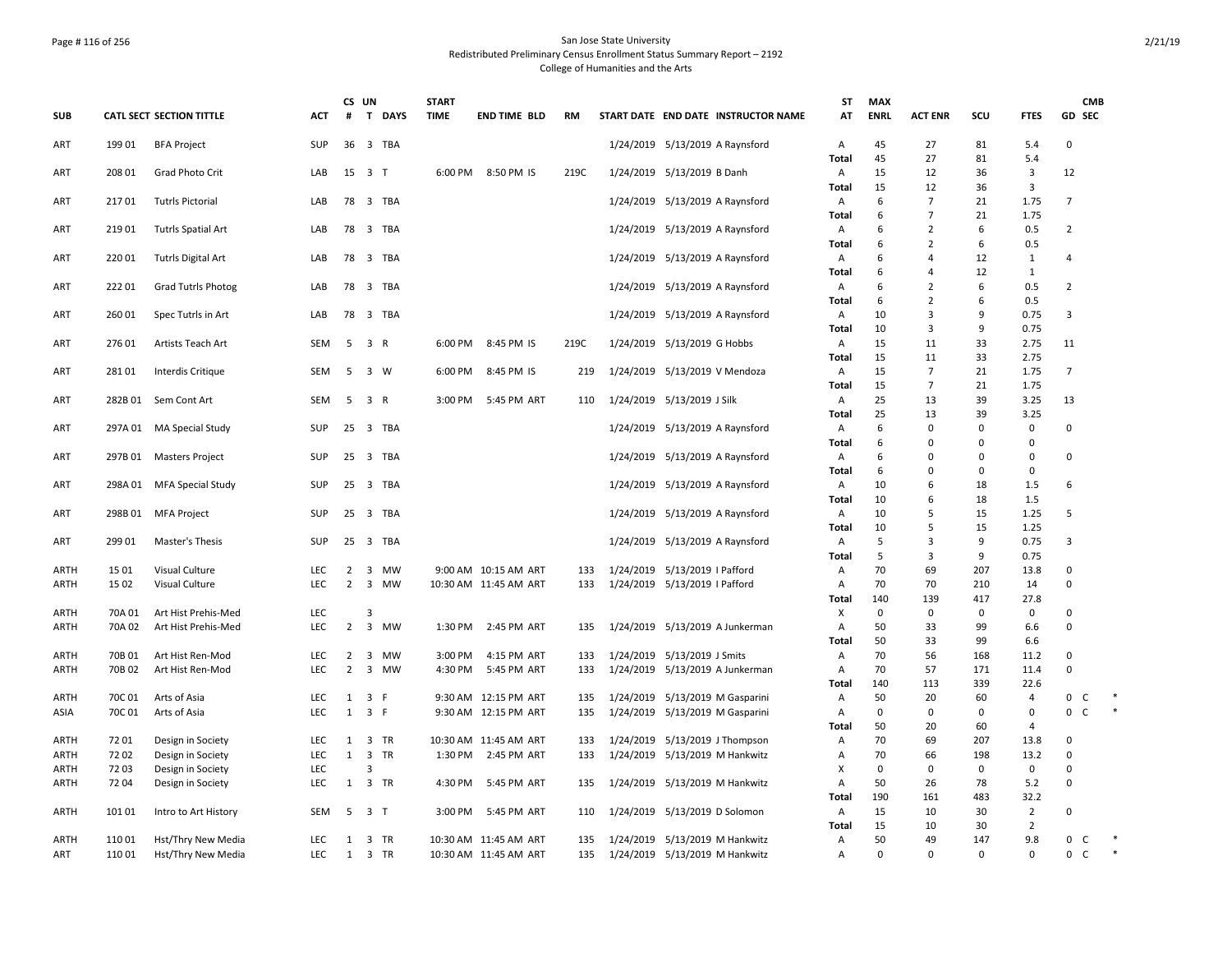## Page # 117 of 256 San Jose State University Redistributed Preliminary Census Enrollment Status Summary Report – 2192 College of Humanities and the Arts

|                     |                    |                                          |            | CS UN          |                                          | <b>START</b> |                            |            |                                                            | ST             | <b>MAX</b>  |                |                |              | <b>CMB</b>                        |        |
|---------------------|--------------------|------------------------------------------|------------|----------------|------------------------------------------|--------------|----------------------------|------------|------------------------------------------------------------|----------------|-------------|----------------|----------------|--------------|-----------------------------------|--------|
| <b>SUB</b>          |                    | <b>CATL SECT SECTION TITTLE</b>          | ACT        | #              | T DAYS                                   | <b>TIME</b>  | <b>END TIME BLD</b>        | <b>RM</b>  | START DATE END DATE INSTRUCTOR NAME                        | AT             | <b>ENRL</b> | <b>ACT ENR</b> | scu            | <b>FTES</b>  | GD SEC                            |        |
|                     |                    |                                          |            |                |                                          |              |                            |            |                                                            | <b>Total</b>   | 50          | 49             | 147            | 9.8          |                                   |        |
| <b>ARTH</b>         | 126 01             | History of Photo                         | LEC        | $\overline{2}$ | 3 TR                                     |              | 9:00 AM 10:15 AM ART       | 133        | 1/24/2019 5/13/2019 M Hankwitz                             | Α              | 50          | 12             | 36             | 2.4          | 0 C                               |        |
| PHOT                | 126 01             | History of Photo                         | <b>LEC</b> | $\overline{2}$ | 3 TR                                     |              | 9:00 AM 10:15 AM ART       | 133        | 1/24/2019 5/13/2019 M Hankwitz                             | A              | $\mathbf 0$ | $\Omega$       | 0              | 0            | $\mathsf{C}$<br>0                 | $\ast$ |
|                     |                    |                                          |            |                |                                          |              |                            |            |                                                            | Total          | 50          | 12             | 36             | 2.4          |                                   |        |
| <b>ARTH</b>         | 16101              | <b>Cont Architecture</b>                 | LEC        |                | 3                                        |              |                            |            |                                                            | Х              | $\Omega$    | $\Omega$       | 0              | 0            | $\Omega$                          |        |
| <b>ARTH</b>         | 16102              | Cont Architecture                        | LEC        | $\overline{2}$ | 3 MW                                     |              | 9:00 AM 10:15 AM ART       | 135        | 1/24/2019 5/13/2019 C Riley                                | Α              | 50          | 45             | 135            | 9            | $\Omega$                          |        |
|                     |                    |                                          |            |                |                                          |              |                            |            |                                                            | Total          | 50          | 45             | 135            | 9            |                                   |        |
| ARTH                | 163 01             | 20th Cent Urb Des                        | <b>LEC</b> | $\overline{2}$ | 3 MW                                     |              | 10:30 AM 11:45 AM ART      | 110        | 1/24/2019 5/13/2019 A Raynsford                            | Α              | 25          | 14             | 42             | 2.85         | $1 \quad C$                       | $\ast$ |
| <b>URBP</b>         | 16301              | 20th Cent Urb Des                        | <b>LEC</b> | $\overline{2}$ | $\overline{3}$<br>MW                     |              | 10:30 AM 11:45 AM ART      | 110        | 1/24/2019 5/13/2019 A Raynsford                            | A              | $\Omega$    | $\Omega$       | 0              | $\mathbf 0$  | 0 <sup>o</sup>                    |        |
|                     |                    |                                          |            |                |                                          | 12:00 PM     |                            |            |                                                            | Total          | 25          | 14             | 42<br>177      | 2.85         | C                                 | $\ast$ |
| <b>ARTH</b>         | 176A 01<br>176A 01 | Gr Des Hist/Theory                       | LEC<br>LEC | 1<br>1         | $\overline{\mathbf{3}}$<br>MW<br>3<br>MW | 12:00 PM     | 1:15 PM ART<br>1:15 PM ART | 133<br>133 | 1/24/2019 5/13/2019 C Riley                                | Α<br>Α         | 70<br>0     | 59<br>0        | 0              | 11.8<br>0    | $\mathbf{0}$<br>0<br>$\mathsf{C}$ | $\ast$ |
| DSGD<br><b>ARTH</b> | 176A 02            | Gr Des Hist/Theory                       | <b>LEC</b> | 1              | 3 MW                                     | 1:30 PM      | 2:45 PM ART                | 133        | 1/24/2019 5/13/2019 C Riley                                | Α              | 70          | 41             | 123            | 8.2          | $0-$                              | $\ast$ |
| <b>DSGD</b>         | 176A 02            | Gr Des Hist/Theory<br>Gr Des Hist/Theory | LEC        | 1              | $\overline{3}$<br>MW                     | 1:30 PM      | 2:45 PM ART                | 133        | 1/24/2019 5/13/2019 C Riley<br>1/24/2019 5/13/2019 C Riley | Α              | $\Omega$    | $\Omega$       | 0              | $\mathbf 0$  | 0<br>C                            | $\ast$ |
|                     |                    |                                          |            |                |                                          |              |                            |            |                                                            | Total          | 140         | 100            | 300            | 20           |                                   |        |
| ARTH                | 17801              | Arth Field Work                          | SUP        |                | 36 3 TBA                                 |              |                            |            | 1/24/2019 5/13/2019 A Raynsford                            | Α              | 6           | $\Omega$       | 0              | 0            | 0                                 |        |
|                     |                    |                                          |            |                |                                          |              |                            |            |                                                            | Total          | 6           | $\Omega$       | $\Omega$       | 0            |                                   |        |
| ARTH                | 18001              | Indiv Studies ArtH                       | SUP        | 36             | 3 TBA                                    |              |                            |            | 1/24/2019 5/13/2019 A Raynsford                            | Α              | 6           | 3              | 9              | 0.6          | $\Omega$                          |        |
| <b>ARTH</b>         | 180 02             | Indiv Studies ArtH                       | SUP        | 78             | 1 TBA                                    |              |                            |            | 1/24/2019 5/13/2019 A Raynsford                            | Α              | 10          | 2              | $\overline{2}$ | 0.15         | $\mathbf{1}$                      |        |
|                     |                    |                                          |            |                |                                          |              |                            |            |                                                            | Total          | 16          | .5             | 11             | 0.75         |                                   |        |
| <b>ARTH</b>         | 185 01             | Classical World                          | <b>LEC</b> |                | 1 3 MW                                   | 3:00 PM      | 4:15 PM ART                | 110        | 1/24/2019 5/13/2019   Pafford                              | Α              | 25          | 10             | 30             | 2.05         | 1                                 |        |
|                     |                    |                                          |            |                |                                          |              |                            |            |                                                            | <b>Total</b>   | 25          | 10             | 30             | 2.05         |                                   |        |
| <b>ARTH</b>         | 18601              | Medieval Art                             | LEC        | 1              | 3 TR                                     |              | 10:30 AM 11:45 AM ART      | 110        | 1/24/2019 5/13/2019 A Simonson                             | Α              | 25          | 14             | 42             | 2.9          | $\overline{2}$                    |        |
|                     |                    |                                          |            |                |                                          |              |                            |            |                                                            | Total          | 25          | 14             | 42             | 2.9          |                                   |        |
| ARTH                | 187B 01            | Art Ital Ren 16th                        | LEC        |                | $\overline{3}$                           |              |                            |            |                                                            | Х              | $\Omega$    | $\Omega$       | $\Omega$       | $\mathbf 0$  | $\mathbf 0$                       |        |
|                     |                    |                                          |            |                |                                          |              |                            |            |                                                            | Total          | $\Omega$    | $\Omega$       | 0              | $\mathbf 0$  |                                   |        |
| <b>ARTH</b>         | 190C 01            | 20th C Dada to Pop                       | LEC        | 1              | 3 TR                                     | 1:30 PM      | 2:45 PM ART                | 135        | 1/24/2019 5/13/2019 J Thompson                             | Α              | 50          | 35             | 105            | 7.1          | $\overline{2}$                    |        |
|                     |                    |                                          |            |                |                                          |              |                            |            |                                                            | Total          | 50          | 35             | 105            | 7.1          |                                   |        |
| ARTH                | 191A 01            | Contemporary Issues                      | LEC        |                | 3                                        |              |                            |            |                                                            | Х              | 0           | 0              | $\mathbf 0$    | 0            | $\Omega$                          |        |
| <b>ARTH</b>         | 191A 02            | Contemporary Issues                      | <b>LEC</b> | 1              | 3 W                                      | 3:00 PM      | 5:45 PM ART                | 135        | 1/24/2019 5/13/2019 E Linden                               | $\overline{A}$ | 50          | 15             | 45             | 3.25         | 5                                 |        |
|                     |                    |                                          |            |                |                                          |              |                            |            |                                                            | Total          | 50          | 15             | 45             | 3.25         |                                   |        |
| ARTH                | 193A 01            | Worlds Art/Culture                       | <b>LEC</b> | 2              | $\overline{\mathbf{3}}$<br>MW            | 12:00 PM     | 1:15 PM ART                | 135        | 1/24/2019 5/13/2019 J Smits                                | Α              | 40          | 37             | 111            | 7.4          | 0                                 |        |
| ARTH                | 193A 02            | Worlds Art/Culture                       | LEC        | $\overline{2}$ | 3 MW                                     |              | 10:30 AM 11:45 AM ART      | 135        | 1/24/2019 5/13/2019 J Smits                                | Α              | 40          | 40             | 120            | 8            | 0                                 |        |
|                     |                    |                                          |            |                |                                          |              |                            |            |                                                            | Total          | 80          | 77             | 231            | 15.4         |                                   |        |
| ARTH                | 193B 01            | East West in Art                         | <b>LEC</b> | 1              | $\overline{\mathbf{3}}$<br>F             | 1:30 PM      | 4:15 PM ART                | 133        | 1/24/2019 5/13/2019 M Gasparini                            | Α              | 50          | 18             | 54             | 3.6          | 0<br>$\mathsf{C}$                 |        |
| ASIA                | 193B 01            | East West in Art                         | <b>LEC</b> | 1              | 3 F                                      | 1:30 PM      | 4:15 PM ART                | 133        | 1/24/2019 5/13/2019 M Gasparini                            | Α              | 0           | 0              | 0              | 0            | $\mathsf{C}$<br>0                 |        |
|                     |                    |                                          |            |                |                                          |              |                            |            |                                                            | Total          | 50          | 18             | 54             | 3.6          |                                   |        |
| <b>ARTH</b>         | 27501              | Sem: 20th Cent Art                       | <b>SEM</b> | -5             | 3 <sub>1</sub>                           | 3:00 PM      | 5:45 PM ART                | 110        | 1/24/2019 5/13/2019 D Solomon                              | Α              | 15          | 6              | 18             | 1.35         | 3                                 |        |
|                     | 29101              |                                          | <b>SEM</b> | 78             | 3 TBA                                    |              |                            |            |                                                            | <b>Total</b>   | 15<br>5     | 6<br>1         | 18<br>3        | 1.35<br>0.25 |                                   |        |
| ARTH                |                    | Grad Prob Art Hist                       |            |                |                                          |              |                            |            | 1/24/2019 5/13/2019 A Raynsford                            | Α              | 5           |                |                |              | 1                                 |        |
| PHOT                | 40 01              |                                          | ACT        | 13 3           | MW                                       | 12:00 PM     | 2:50 PM DH                 | 410        | 1/24/2019 5/13/2019 V Heilweil                             | Total<br>Α     | 24          | 1<br>24        | 3<br>72        | 0.25<br>4.8  | $\Omega$                          |        |
| PHOT                | 40 02              | Beg Photography<br>Beg Photography       | <b>ACT</b> | 13             | $\overline{\mathbf{3}}$<br>MW            | 3:00 PM      | 5:50 PM IS                 | 219C       | 1/24/2019 5/13/2019 M Hershenow                            | Α              | 24          | 19             | 57             | 3.8          | $\Omega$                          |        |
|                     |                    |                                          | ACT        | 13             | 3 TR                                     | 3:00 PM      | 5:50 PM DH                 | 410        | 1/24/2019 5/13/2019 A Rios                                 | Α              | 24          | 22             | 66             | 4.4          | $\mathbf 0$                       |        |
| PHOT<br>PHOT        | 40 03<br>40 04     | Beg Photography<br>Beg Photography       | ACT        | 13             | 3 MW                                     | 6:00 PM      | 8:50 PM IS                 | 219C       | 1/24/2019 5/13/2019 A Andrawes                             | Α              | 24          | 14             | 42             | 2.8          | 0                                 |        |
| PHOT                | 40 05              | Beg Photography                          | <b>ACT</b> |                | 3                                        |              |                            |            |                                                            | Х              | $\Omega$    | 0              | $\Omega$       | 0            | $\Omega$                          |        |
| PHOT                | 40 06              | Beg Photography                          | ACT        | 13             | 3 TR                                     | 12:00 PM     | 2:50 PM IS                 | 219C       | 1/24/2019 5/13/2019 L Norton                               | Α              | 24          | 23             | 69             | 4.6          | $\Omega$                          |        |
| PHOT                | 40 07              | Beg Photography                          | ACT        | 13             | 3 MW                                     |              | 8:00 AM 10:50 AM DH        | 410        | 1/24/2019 5/13/2019 D Herrera                              | A              | 24          | 17             | 51             | 3.4          | $\mathbf 0$                       |        |
| PHOT                | 40 08              | Beg Photography                          | ACT        | 13             | 3 TR                                     | 6:00 PM      | 8:50 PM DH                 | 406        | 1/24/2019 5/13/2019                                        | Α              | 24          | 0              | 0              | 0            | $\Omega$                          |        |
|                     |                    |                                          |            |                |                                          |              |                            |            |                                                            | Total          | 168         | 119            | 357            | 23.8         |                                   |        |
| PHOT                | 110 01             | Black & White Photo                      | ACT        | 13             | 3 TR                                     | 12:00 PM     | 2:50 PM DH                 | 406        | 1/24/2019 5/13/2019 E Cetto                                | $\overline{A}$ | 24          | 23             | 69             | 4.6          | $\Omega$                          |        |
|                     |                    |                                          |            |                |                                          |              |                            |            |                                                            |                |             |                |                |              |                                   |        |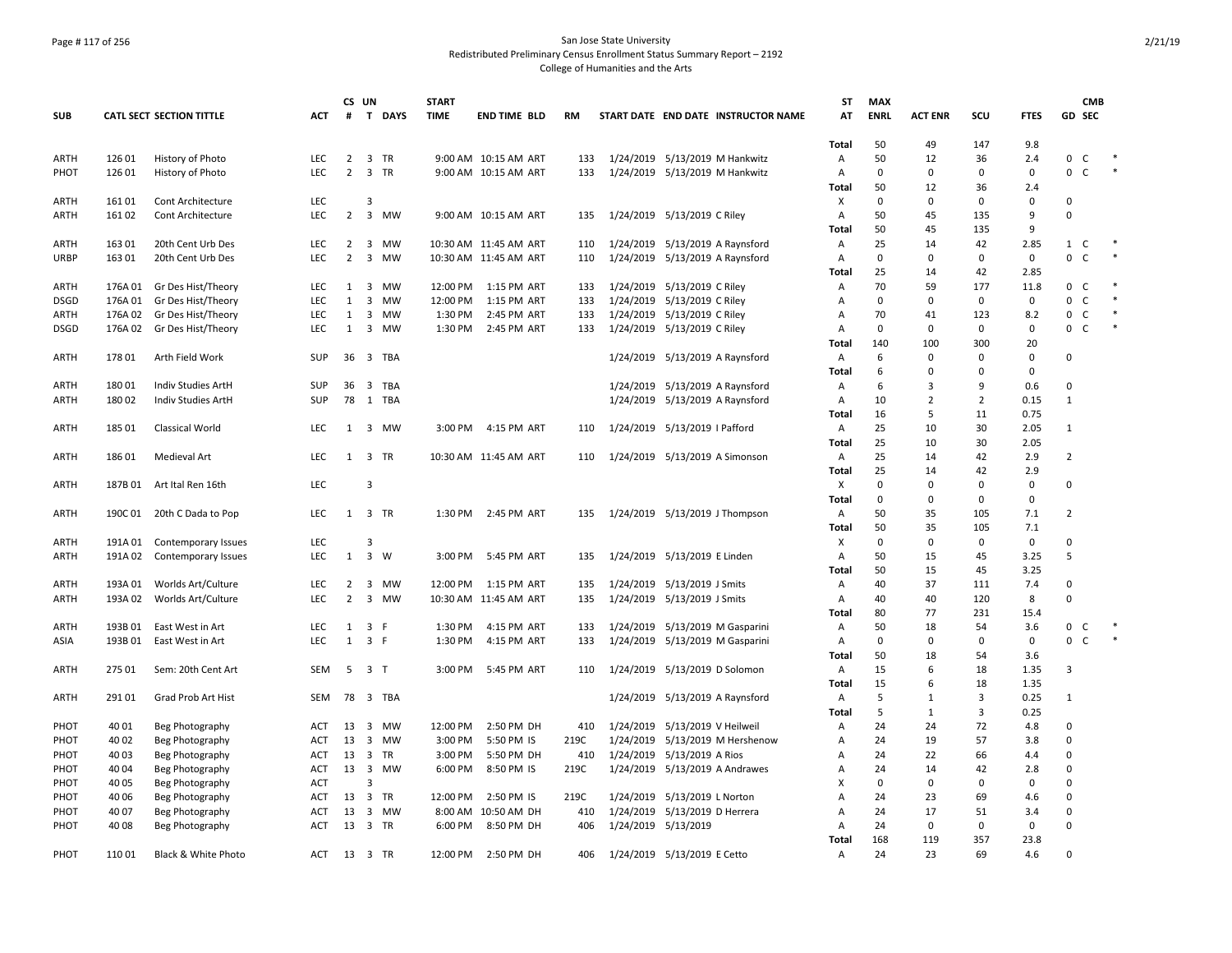## Page # 118 of 256 San Jose State University Redistributed Preliminary Census Enrollment Status Summary Report – 2192 College of Humanities and the Arts

|            | <b>CATL SECT SECTION TITTLE</b> |                             |            | CS UN          |                             | <b>START</b> |                     |           |           |                                |                                     | <b>ST</b> | <b>MAX</b>  |                |      |             | <b>CMB</b>    |  |
|------------|---------------------------------|-----------------------------|------------|----------------|-----------------------------|--------------|---------------------|-----------|-----------|--------------------------------|-------------------------------------|-----------|-------------|----------------|------|-------------|---------------|--|
| <b>SUB</b> |                                 |                             | <b>ACT</b> | #              | <b>DAYS</b><br>$\mathbf{T}$ | <b>TIME</b>  | <b>END TIME BLD</b> | <b>RM</b> |           |                                | START DATE END DATE INSTRUCTOR NAME | АТ        | <b>ENRL</b> | <b>ACT ENR</b> | SCU  | <b>FTES</b> | <b>GD SEC</b> |  |
| PHOT       | 110 02                          | Black & White Photo         | ACT        | 13             | 3 MW                        | 12:00 PM     | 2:50 PM DH          | 406       |           | 1/24/2019 5/13/2019 D Herrera  |                                     | A         | 24          | 9              | 27   | 1.8         | 0             |  |
|            |                                 |                             |            |                |                             |              |                     |           |           |                                |                                     | Total     | 48          | 32             | 96   | 6.4         |               |  |
| PHOT       | 11201                           | <b>Color Photo</b>          | ACT        | 13             | 3 MW                        | 6:00 PM      | 8:50 PM DH          | 410       |           | 1/24/2019 5/13/2019 Y Williams |                                     | A         | 24          | 24             | 72   | 4.8         | 0             |  |
|            |                                 |                             |            |                |                             |              |                     |           |           |                                |                                     | Total     | 24          | 24             | 72   | 4.8         |               |  |
| PHOT       | 11301                           | Alt Photo Media             | ACT        | 13             | 3 TR                        | 3:00 PM      | 5:50 PM DH          | 406       |           | 1/24/2019 5/13/2019 B Danh     |                                     | A         | 24          | 22             | 66   | 4.5         | 2             |  |
|            |                                 |                             |            |                |                             |              |                     |           |           |                                |                                     | Total     | 24          | 22             | 66   | 4.5         |               |  |
| PHOT       | 115 01                          | Int Digital Imaging         | ACT        | 13             | 3<br><b>MW</b>              | 12:00 PM     | 2:50 PM IS          | 219       |           | 1/24/2019 5/13/2019 V Mendoza  |                                     | А         | 24          | 25             | 75   | 5           | $\Omega$      |  |
| PHOT       | 115 02                          | Int Digital Imaging         | ACT        | 13             | 3<br><b>MW</b>              | 3:00 PM      | 5:50 PM IS          | 219       |           | 1/24/2019 5/13/2019 V Mendoza  |                                     | A         | 24          | 24             | 72   | 4.8         | 0             |  |
|            |                                 |                             |            |                |                             |              |                     |           |           |                                |                                     | Total     | 48          | 49             | 147  | 9.8         |               |  |
| PHOT       | 12001                           | Image and Idea              | <b>ACT</b> |                | 3                           |              |                     |           |           |                                |                                     | x         | $\Omega$    | 0              | 0    | 0           | 0             |  |
| PHOT       | 12002                           | Image and Idea              | ACT        | $\overline{7}$ | 3 TR                        | 3:00 PM      | 5:50 PM IS          | 219       | 1/24/2019 | 5/13/2019 E Cetto              |                                     | A         | 24          | 23             | 69   | 4.6         | 0             |  |
| PHOT       | 120 03                          | Image and Idea              | <b>ACT</b> | 13             | 3 TR                        |              | 8:00 AM 10:50 AM IS | 219       |           | 1/24/2019 5/13/2019 R Lasser   |                                     | A         | 18          | 15             | 45   | 3           | $\Omega$      |  |
|            |                                 |                             |            |                |                             |              |                     |           |           |                                |                                     | Total     | 42          | 38             | 114  | 7.6         |               |  |
| PHOT       | 12101                           | Intro to Studio Light       | ACT        | 13             | <b>MW</b><br>3              | 12:00 PM     | 2:50 PM DH          | 407       | 1/24/2019 | 5/13/2019 Y Williams           |                                     | A         | 18          | 18             | 54   | 3.6         | 0             |  |
| PHOT       | 12102                           | Intro to Studio Light       | <b>ACT</b> | 13             | <b>TR</b><br>$\mathbf{3}$   | 8:00 AM      | 10:50 AM DH         | 407       | 1/24/2019 | 5/13/2019 J Fung               |                                     | Α         | 18          | 18             | 54   | 3.65        |               |  |
| PHOT       | 12103                           | Intro to Studio Light       | <b>ACT</b> | 13             | 3<br>MW                     | 3:00 PM      | 5:50 PM DH          | 407       |           | 1/24/2019 5/13/2019 Y Williams |                                     | A         | 18          | 18             | 54   | 3.6         | 0             |  |
|            |                                 |                             |            |                |                             |              |                     |           |           |                                |                                     | Total     | 54          | 54             | 162  | 10.85       |               |  |
| PHOT       | 12201                           | Adv Studio Lighting         | <b>ACT</b> |                | 3                           |              |                     |           |           |                                |                                     | X         | $\Omega$    | 0              | 0    | 0           | $\Omega$      |  |
|            |                                 |                             |            |                |                             |              |                     |           |           |                                |                                     | Total     | 0           | 0              | 0    | 0           |               |  |
| PHOT       | 125 01                          | Special Topics: Photography | ACT        | 13             | 3 F                         | 9:30 AM      | 3:30 PM DH          | 407       |           | 1/24/2019 5/13/2019 J Fung     |                                     | A         | 18          | 17             | 51   | 3.4         | $\Omega$      |  |
|            |                                 |                             |            |                |                             |              |                     |           |           |                                |                                     | Total     | 18          | 17             | 51   | 3.4         |               |  |
| PHOT       | 129 01                          | Professional Prac Photo     | ACT        | 13             | 3 TR                        | 3:00 PM      | 5:50 PM DH          | 407       |           |                                | 1/24/2019 5/13/2019 J Aguilar-Diaz  | Α         | 18          | 17             | 51   | 3.4         | 0             |  |
|            |                                 |                             |            |                |                             |              |                     |           |           |                                |                                     | Total     | 18          | 17             | 51   | 3.4         |               |  |
| PHOT       | 18001                           | Indiv St Photo              | <b>SUP</b> | 36             | 3 TBA                       |              |                     |           |           |                                | 1/24/2019 5/13/2019 A Raynsford     | А         | 12          | 6              | 18   | 1.2         | 0             |  |
|            |                                 |                             |            |                |                             |              |                     |           |           |                                |                                     | Total     | 12          | 6              | 18   | 1.2         |               |  |
|            |                                 |                             |            |                |                             |              |                     |           |           |                                | Art and Art History Total           |           | 3723        | 2894           | 8563 | 576.7833    |               |  |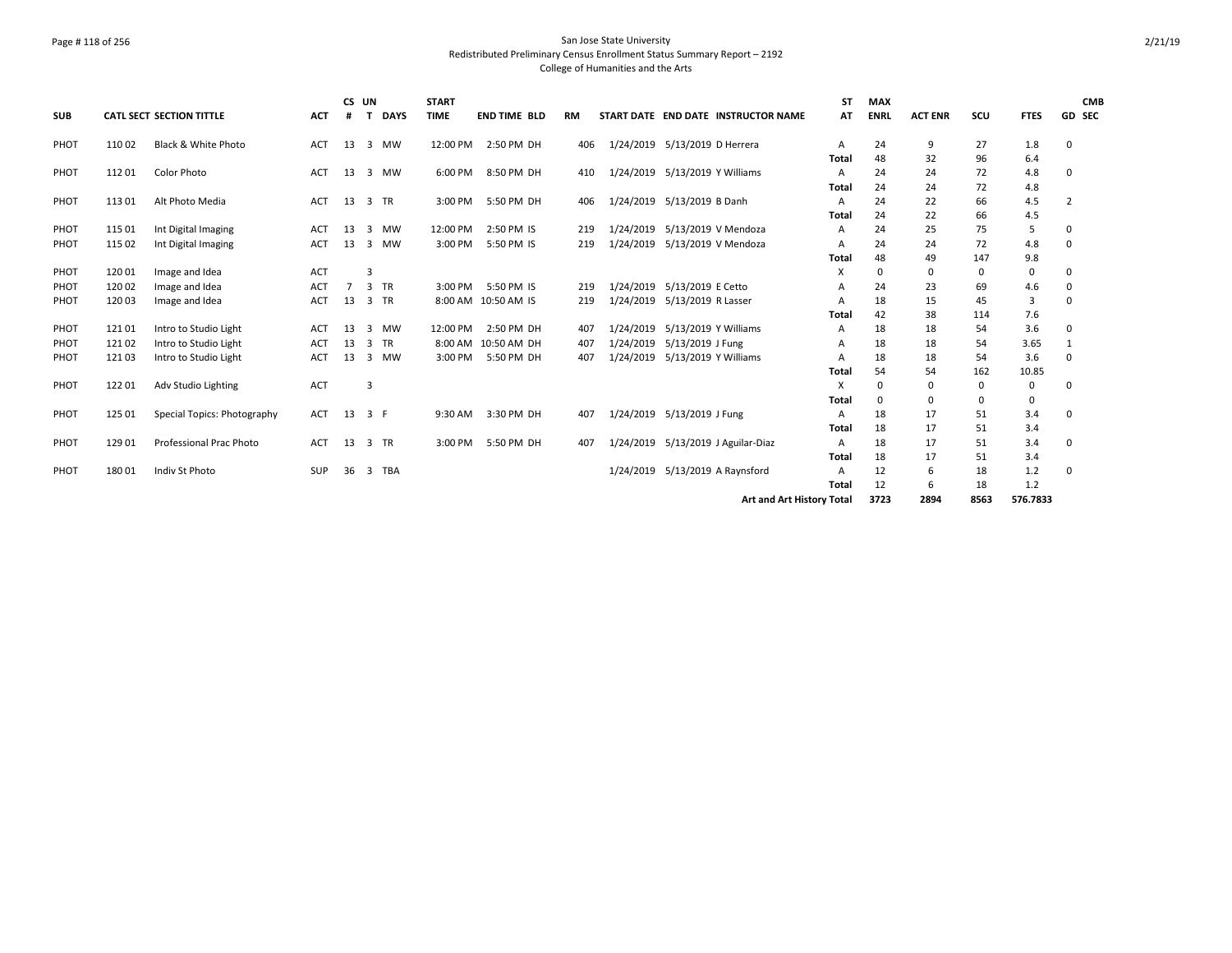## Page # 119 of 256 San Jose State University Redistributed Preliminary Census Enrollment Status Summary Report – 2192 College of Humanities and the Arts

|            |         |                                 |            |                 | CS UN          |           | <b>START</b> |                      |           |                                     | ST           | <b>MAX</b>  |                |             |             | <b>CMB</b>  |
|------------|---------|---------------------------------|------------|-----------------|----------------|-----------|--------------|----------------------|-----------|-------------------------------------|--------------|-------------|----------------|-------------|-------------|-------------|
| <b>SUB</b> |         | <b>CATL SECT SECTION TITTLE</b> | ACT        | #               |                | T DAYS    | <b>TIME</b>  | <b>END TIME BLD</b>  | <b>RM</b> | START DATE END DATE INSTRUCTOR NAME | AT           | <b>ENRL</b> | <b>ACT ENR</b> | SCU         | <b>FTES</b> | GD SEC      |
| Design     |         |                                 |            |                 |                |           |              |                      |           |                                     |              |             |                |             |             |             |
| ANI        | 14 01   | <b>Color Principles</b>         | ACT        | $\overline{7}$  |                | 3 MW      | 12:00 PM     | 2:50 PM ART          | 206       | 1/24/2019 5/13/2019 C Chun          | Α            | 25          | 22             | 66          | 4.4         | $\Omega$    |
| ANI        | 14 02   | <b>Color Principles</b>         | ACT        | $\overline{7}$  |                | 3 MW      | 3:00 PM      | 5:50 PM ART          | 206       | 1/24/2019 5/13/2019 C Chun          | Α            | 25          | 18             | 54          | 3.6         | $\mathbf 0$ |
| ANI        | 14 03   | <b>Color Principles</b>         | <b>ACT</b> | $\overline{7}$  | 3 TR           |           | 3:00 PM      | 5:50 PM ART          | 206       | 1/24/2019 5/13/2019   Poslitur      | Α            | 25          | 25             | 75          | 5           | $\Omega$    |
| ANI        | 14 04   | <b>Color Principles</b>         | ACT        | $\overline{7}$  | 3 TR           |           | 6:00 PM      | 8:50 PM ART          | 206       | 1/24/2019 5/13/2019   Poslitur      | Α            | 25          | 24             | 72          | 4.8         | $\mathbf 0$ |
| ANI        | 14 05   | <b>Color Principles</b>         | <b>ACT</b> |                 | 3              |           |              |                      |           |                                     | X            | $\mathbf 0$ | $\mathbf 0$    | $\mathbf 0$ | $\mathbf 0$ | $\mathbf 0$ |
|            |         |                                 |            |                 |                |           |              |                      |           |                                     | Total        | 100         | 89             | 267         | 17.8        |             |
| ANI        | 28 01   | <b>ANI Fundamentals</b>         | ACT        | $\overline{7}$  | 3 TR           |           | 3:00 PM      | 5:50 PM ART          | 218       | 1/24/2019 5/13/2019 B Moore         | Α            | 25          | 25             | 75          | 5           | $\mathbf 0$ |
| ANI        | 28 02   | <b>ANI Fundamentals</b>         | <b>ACT</b> |                 | $\overline{3}$ |           |              |                      |           |                                     | X            | $\mathbf 0$ | 0              | 0           | $\Omega$    | $\Omega$    |
|            |         |                                 |            |                 |                |           |              |                      |           |                                     | <b>Total</b> | 25          | 25             | 75          | 5           |             |
| ANI        | 51A 01  | Intro 3D Modeling               | ACT        | $\overline{7}$  | 3 TR           |           | 12:00 PM     | 2:50 PM ART          | 222       | 1/24/2019 5/13/2019 T Austin        | Α            | 20          | 16             | 48          | 3.2         | $\mathbf 0$ |
| ANI        | 51A 02  | Intro 3D Modeling               | ACT        | $\overline{7}$  |                | 3 MW      |              | 8:00 AM 10:50 AM ART | 222       | 1/24/2019 5/13/2019 D Gustlin       | Α            | 20          | 20             | 60          | 4           | $\mathbf 0$ |
|            |         |                                 |            |                 |                |           |              |                      |           |                                     | <b>Total</b> | 40          | 36             | 108         | 7.2         |             |
| ANI        | 51B 01  | Intro 3D Animation              | <b>ACT</b> | $\overline{7}$  |                | 3 MW      | 12:00 PM     | 2:50 PM ART          | 224       | 1/24/2019 5/13/2019 M Meeker        | Α            | 20          | 20             | 60          | 4           | $\mathbf 0$ |
| ANI        | 51B02   | Intro 3D Animation              | <b>ACT</b> | $\overline{7}$  | 3 TR           |           | 12:00 PM     | 2:50 PM ART          | 224       | 1/24/2019 5/13/2019 B Moore         | Α            | 20          | 20             | 60          | 4           | $\Omega$    |
|            |         |                                 |            |                 |                |           |              |                      |           |                                     | Total        | 40          | 40             | 120         | 8           |             |
| ANI        | 55 01   | <b>Beg Drawing ANI</b>          | ACT        | $\overline{7}$  | 3 F            |           | 8:30 AM      | 2:10 PM ART          | 314       | 1/24/2019 5/13/2019 S Borenstein    | Α            | 25          | 25             | 75          | 5           | $\Omega$    |
| ANI        | 55 02   | <b>Beg Drawing ANI</b>          | ACT        | $\overline{7}$  | 3 F            |           | 2:20 PM      | 8:00 PM ART          | 314       | 1/24/2019 5/13/2019 S Borenstein    | Α            | 25          | 18             | 54          | 3.6         | $\Omega$    |
| ANI        | 55 03   | <b>Beg Drawing ANI</b>          | ACT        | $\overline{7}$  | 3 TR           |           | 3:00 PM      | 5:50 PM ART          | 314       | 1/24/2019 5/13/2019 L Hill          | Α            | 25          | 17             | 51          | 3.4         | 0           |
| ANI        | 55 04   | <b>Beg Drawing ANI</b>          | <b>ACT</b> | $\overline{7}$  | 3 TR           |           | 12:00 PM     | 2:50 PM ART          | 314       | 1/24/2019 5/13/2019 J Jackson       | Α            | 25          | 25             | 75          | 5           | $\mathbf 0$ |
|            |         |                                 |            |                 |                |           |              |                      |           |                                     | <b>Total</b> | 100         | 85             | 255         | 17          |             |
| ANI        | 112A 01 | Intro to ANI                    | ACT        | $\overline{7}$  |                | 3 MW      | 12:00 PM     | 2:50 PM ART          | 203       | 1/24/2019 5/13/2019 E Briggs        | Α            | 25          | 25             | 75          | 5           | 0           |
| ANI        | 112A 02 | Intro to ANI                    | <b>ACT</b> | $\overline{7}$  | 3              | MW        | 3:00 PM      | 5:50 PM ART          | 203       | 1/24/2019 5/13/2019 E Briggs        | Α            | 25          | 19             | 57          | 3.8         | $\mathbf 0$ |
|            |         |                                 | <b>ACT</b> | $\overline{7}$  | 3 TR           |           |              |                      |           | 1/24/2019 5/13/2019 L Hill          |              | 25          | 16             | 48          |             | $\mathbf 0$ |
| ANI        | 112A 03 | Intro to ANI                    |            | $\overline{7}$  |                | <b>MW</b> | 12:00 PM     | 2:50 PM ART          | 243       |                                     | A            | 25          |                |             | 3.2<br>5    | $\Omega$    |
| ANI        | 112A 04 | Intro to ANI                    | <b>ACT</b> |                 | 3              |           | 12:00 PM     | 2:50 PM ART          | 218       | 1/24/2019 5/13/2019 A Wu            | Α            |             | 25             | 75          |             | $\Omega$    |
| ANI        | 112A 05 | Intro to ANI                    | <b>ACT</b> | $\overline{7}$  |                | 3 MW      |              | 8:00 AM 10:50 AM ART | 218       | 1/24/2019 5/13/2019 A Wu            | Α            | 25          | 25             | 75          | 5           |             |
|            |         |                                 |            |                 |                |           |              |                      |           |                                     | Total        | 125         | 110            | 330         | 22          |             |
| ANI        | 113A 01 | Inter. Al                       | ACT        | $\overline{7}$  | 3 TR           |           | 12:00 PM     | 2:50 PM ART          | 206       | 1/24/2019 5/13/2019   Poslitur      | Α            | 25          | 17             | 51          | 3.4         | $\mathbf 0$ |
|            |         |                                 |            |                 |                |           |              |                      |           |                                     | Total        | 25          | 17             | 51          | 3.4         |             |
| ANI        | 113B01  | Inter Project                   | <b>ACT</b> | $\overline{7}$  | 3 TR           |           |              | 8:00 AM 10:50 AM ART | 218       | 1/24/2019 5/13/2019 O Aurelio       | Α            | 25          | 31             | 93          | 6.2         | $\mathbf 0$ |
| ANI        | 113B02  | Inter Project                   | ACT        | $7\overline{ }$ | 3 TR           |           | 12:00 PM     | 2:50 PM ART          | 218       | 1/24/2019 5/13/2019 O Aurelio       | Α            | 25          | 24             | 72          | 4.8         | $\mathbf 0$ |
| ANI        | 113B 03 | Inter Project                   | ACT        |                 | $\overline{3}$ |           |              |                      |           |                                     | X            | $\mathbf 0$ | $\mathbf 0$    | $\mathbf 0$ | 0           | $\mathbf 0$ |
|            |         |                                 |            |                 |                |           |              |                      |           |                                     | Total        | 50          | 55             | 165         | 11          |             |
| ANI        | 114 01  | Animation                       | <b>ACT</b> | $\overline{7}$  | 3 TR           |           | 3:00 PM      | 5:50 PM ART          | 243       | 1/24/2019 5/13/2019 J Jackson       | Α            | 25          | 23             | 69          | 4.6         | 0           |
|            |         |                                 |            |                 |                |           |              |                      |           |                                     | Total        | 25          | 23             | 69          | 4.6         |             |
| ANI        | 115 01  | <b>Inter Animation</b>          | <b>ACT</b> | $\overline{7}$  | 3 TR           |           |              | 8:00 AM 10:50 AM ART | 206       | 1/24/2019 5/13/2019 D Chai          | Α            | 25          | 22             | 66          | 4.4         | 0           |
| ANI        | 115 02  | <b>Inter Animation</b>          | ACT        | $\overline{7}$  |                | 3 MW      | 3:00 PM      | 5:50 PM ART          | 218       | 1/24/2019 5/13/2019 A Wu            | Α            | 25          | 15             | 45          | 3           | $\mathbf 0$ |
|            |         |                                 |            |                 |                |           |              |                      |           |                                     | Total        | 50          | 37             | 111         | 7.4         |             |
| ANI        | 11601   | Conceptual Illus                | ACT        | $\overline{7}$  | 3 TR           |           | 6:00 PM      | 8:50 PM ART          | 243       | 1/24/2019 5/13/2019 R Storey        | Α            | 25          | 22             | 66          | 4.4         | $\mathbf 0$ |
|            |         |                                 |            |                 |                |           |              |                      |           |                                     | Total        | 25          | 22             | 66          | 4.4         |             |
| ANI        | 117A 01 | Adv Illustration                | LAB        | $\overline{7}$  |                | 3 MW      | 3:00 PM      | 5:50 PM ART          | 243       | 1/24/2019 5/13/2019 C Tang          | A            | 25          | 27             | 81          | 5.4         | $\mathbf 0$ |
|            |         |                                 |            |                 |                |           |              |                      |           |                                     | Total        | 25          | 27             | 81          | 5.4         |             |
| ANI        | 117B 01 | Visual Development              | LAB        |                 | 15 3 TR        |           |              | 8:00 AM 10:50 AM ART | 243       | 1/24/2019 5/13/2019 J Clapp         | Α            | 25          | 19             | 57          | 3.8         | 0           |
|            |         |                                 |            |                 |                |           |              |                      |           |                                     | <b>Total</b> | 25          | 19             | 57          | 3.8         |             |
| ANI        | 11801   | <b>Adv Animation</b>            | <b>ACT</b> | $7^{\circ}$     |                | 3 MW      | 12:00 PM     | 2:50 PM ART          | 243       | 1/24/2019 5/13/2019 D Yee           | Α            | 25          | 25             | 75          | 5           | 0           |
|            |         |                                 |            |                 |                |           |              |                      |           |                                     | Total        | 25          | 25             | 75          | 5           |             |
| ANI        | 118B01  | Applied Adv Anim                | <b>ACT</b> |                 | 3              |           |              |                      |           |                                     | Χ            | $\Omega$    | 0              | 0           | 0           | $\mathbf 0$ |
|            |         |                                 |            |                 |                |           |              |                      |           |                                     | Total        | 0           | 0              | 0           | $\mathbf 0$ |             |
| ANI        |         | 128A 01 Digital Animation I     | ACT        | $7^{\circ}$     |                | 3 MW      | 3:00 PM      | 5:50 PM ART          |           | 224 1/24/2019 5/13/2019 M Meeker    | Α            | 20          | 17             | 51          | 3.4         | $\mathbf 0$ |
|            |         |                                 |            |                 |                |           |              |                      |           |                                     | Total        | 20          | 17             | 51          | 3.4         |             |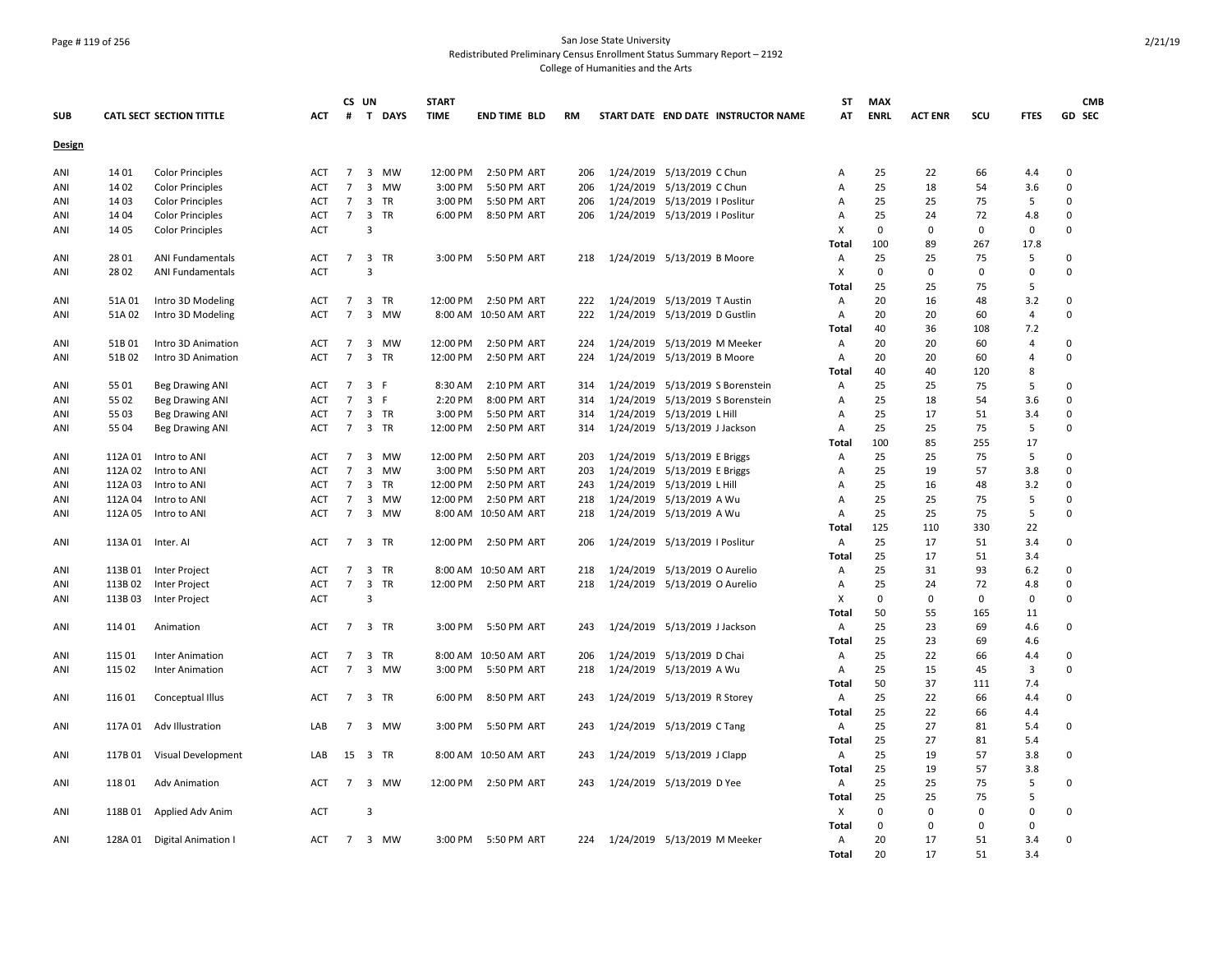## Page # 120 of 256 San Jose State University Redistributed Preliminary Census Enrollment Status Summary Report – 2192 College of Humanities and the Arts

|             |         |                                 |            |                                  | CS UN                   |            | <b>START</b> |                      |     |                                     | <b>ST</b>         | <b>MAX</b>  |                |           |             | <b>CMB</b>              |
|-------------|---------|---------------------------------|------------|----------------------------------|-------------------------|------------|--------------|----------------------|-----|-------------------------------------|-------------------|-------------|----------------|-----------|-------------|-------------------------|
| <b>SUB</b>  |         | <b>CATL SECT SECTION TITTLE</b> | <b>ACT</b> | #                                |                         | T DAYS     | <b>TIME</b>  | <b>END TIME BLD</b>  | RM  | START DATE END DATE INSTRUCTOR NAME | AT                | <b>ENRL</b> | <b>ACT ENR</b> | SCU       | <b>FTES</b> | GD SEC                  |
| ANI         |         | 128B 01 Digital Animation II    | <b>ACT</b> | $\overline{7}$                   |                         | 3 TR       |              | 8:00 AM 10:50 AM ART | 224 | 1/24/2019 5/13/2019 R Coelho        | Α                 | 20          | 18             | 54        | 3.6         | $\mathbf 0$             |
|             |         |                                 |            |                                  |                         |            |              |                      |     |                                     | Total             | 20          | 18             | 54        | 3.6         |                         |
| ANI         | 130A 01 | Digital Modeling I              | <b>ACT</b> | $\overline{7}$                   | $\overline{3}$          | <b>MW</b>  |              | 12:00 PM 2:50 PM ART | 222 | 1/24/2019 5/13/2019 D Gustlin       | Α                 | 20          | 19             | 57        | 3.8         | $\mathbf 0$<br>$\Omega$ |
| ANI         | 130A 02 | Digital Modeling I              | <b>ACT</b> |                                  | 3                       |            |              |                      |     |                                     | X                 | $\Omega$    | 0              | 0         | 0           |                         |
|             |         |                                 |            |                                  |                         |            |              |                      |     |                                     | <b>Total</b>      | 20          | 19             | 57        | 3.8         |                         |
| ANI         |         | 130B 01 Digital Modeling II     | ACT        | $\overline{7}$                   |                         | 3 TR       |              | 8:00 AM 10:50 AM ART | 222 | 1/24/2019 5/13/2019 T Austin        | Α<br><b>Total</b> | 20<br>20    | 9<br>9         | 27<br>27  | 1.8<br>1.8  | $\mathbf 0$             |
| ANI         | 179 01  | Spec Topic Anim                 | <b>LEC</b> | $\overline{7}$                   |                         | 3 MW       |              | 8:00 AM 10:50 AM ART | 224 | 1/24/2019 5/13/2019 R Coelho        | А                 | 20          | 21             | 63        | 4.2         | $\mathbf 0$             |
| ANI         | 179 02  | Spec Topic Anim                 | <b>LEC</b> | $\overline{7}$                   |                         | 3 MW       |              | 8:00 AM 10:50 AM ART | 243 | 1/24/2019 5/13/2019 J Clapp         | А                 | 25          | 11             | 33        | 2.2         | $\Omega$                |
|             |         |                                 |            |                                  |                         |            |              |                      |     |                                     | <b>Total</b>      | 45          | 32             | 96        | 6.4         |                         |
| ANI         | 18001   | <b>Indiv Studies</b>            | SUP        | 36                               |                         | 3 TBA      |              |                      |     | 1/24/2019 5/13/2019 D Chai          | А                 | 35          | 16             | 48        | 3.2         | $\mathbf 0$             |
|             |         |                                 |            |                                  |                         |            |              |                      |     |                                     | Total             | 35          | 16             | 48        | 3.2         |                         |
| ANI         | 19901   | Senior Project ANI              | <b>ACT</b> | $\overline{7}$                   | 3 F                     |            | 8:30 AM      | 2:10 PM ART          | 218 | 1/24/2019 5/13/2019 J Clapp         | Α                 | 25          | 24             | 72        | 4.8         | $\mathbf 0$             |
| ANI         | 199 02  | Senior Project ANI              | ACT        | $\overline{7}$                   | 3 F                     |            | 8:30 AM      | 2:10 PM ART          | 222 | 1/24/2019 5/13/2019 T Austin        | Α                 | 20          | 12             | 36        | 2.4         | $\mathbf 0$             |
| ANI         | 199 03  | Senior Project ANI              | ACT        | $\overline{7}$                   | 3 F                     |            | 8:30 AM      | 2:10 PM ART          | 224 | 1/24/2019 5/13/2019 R Coelho        | Α                 | 20          | 14             | 42        | 2.8         | $\mathbf 0$             |
| ANI         | 19904   | Senior Project ANI              | ACT        | $7^{\circ}$                      | 3 F                     |            | 8:30 AM      | 2:10 PM ART          | 243 | 1/24/2019 5/13/2019 D Yee           | А                 | 25          | 13             | 39        | 2.6         | $\mathbf 0$             |
|             |         |                                 |            |                                  |                         |            |              |                      |     |                                     | <b>Total</b>      | 90          | 63             | 189       | 12.6        |                         |
| <b>DSGD</b> | 63 01   | Fund Graphic Visual             | ACT        | $\overline{7}$                   |                         | 3 TR       |              | 8:00 AM 10:50 AM ART | 212 | 1/24/2019 5/13/2019 J Levy          | Α                 | 25          | 24             | 72        | 4.8         | $\mathbf 0$             |
| <b>DSGD</b> | 63 02   | Fund Graphic Visual             | ACT        | $\overline{7}$                   | 3                       | <b>TR</b>  | 12:00 PM     | 2:50 PM ART          | 212 | 1/24/2019 5/13/2019 J Levy          | Α                 | 25          | 25             | 75        | 5           | $\Omega$                |
| <b>DSGD</b> | 63 03   | Fund Graphic Visual             | ACT        | $7^{\circ}$                      |                         | 3 MW       | 3:00 PM      | 5:50 PM ART          | 201 | 1/24/2019 5/13/2019 J Martinez      | Α                 | 25          | 22             | 66        | 4.4         | $\mathbf 0$             |
|             |         |                                 |            |                                  |                         |            |              |                      |     |                                     | <b>Total</b>      | 75          | 71             | 213       | 14.2        |                         |
| <b>DSGD</b> | 8301    | Digital Apps Basic              | ACT        | $\overline{7}$                   |                         | 3 MW       |              | 8:00 AM 10:50 AM ART | 201 | 1/24/2019 5/13/2019 A Thompson      | Α                 | 25          | 26             | 78        | 5.2         | $\mathbf 0$             |
| DSGD        | 8302    | Digital Apps Basic              | ACT        | $\overline{7}$                   |                         | 3 MW       | 12:00 PM     | 2:50 PM ART          | 201 | 1/24/2019 5/13/2019 A Thompson      | Α                 | 25          | 26             | 78        | 5.2         | $\Omega$                |
| DSGD        | 83 03   | Digital Apps Basic              | ACT        | $\overline{7}$                   | 3 F                     |            | 8:00 AM      | 1:50 PM ART          | 201 | 1/24/2019 5/13/2019 A Thompson      | A                 | 25          | 25             | 75        | 5           | $\mathsf 0$             |
|             |         |                                 |            |                                  |                         |            |              |                      |     |                                     | <b>Total</b>      | 75          | 77             | 231       | 15.4        |                         |
| <b>DSGD</b> | 99 01   | Intro to Typography             | ACT        | $\overline{7}$                   |                         | 3 TR       | 12:00 PM     | 2:50 PM ART          | 216 | 1/24/2019 5/13/2019 R Sexton        | Α                 | 25          | 24             | 72        | 4.8         | $\mathbf 0$             |
| <b>DSGD</b> | 99 02   | Intro to Typography             | ACT        | $\overline{7}$                   |                         | 3 MW       | 12:00 PM     | 2:50 PM ART          | 216 | 1/24/2019 5/13/2019 J Martinez      | Α                 | 25          | 25             | 75        | 5           | $\mathbf 0$             |
| <b>DSGD</b> | 9903    | Intro to Typography             | <b>ACT</b> | $\overline{7}$                   |                         | 3 TR       | 6:00 PM      | 8:50 PM ART          | 216 | 1/24/2019 5/13/2019 G Hom           | A                 | 25          | 25             | 75        | 5           | $\mathbf 0$             |
|             |         |                                 |            |                                  |                         |            |              |                      |     |                                     | <b>Total</b>      | 75          | 74             | 222       | 14.8        |                         |
| <b>DSGD</b> | 103A 01 | Adv Typography I                | ACT        | $\overline{7}$                   |                         | 3 TR       |              | 8:00 AM 10:50 AM IS  | 226 | 1/24/2019 5/13/2019 R Sexton        | Α                 | 25          | 24             | 72        | 4.8         | $\mathbf 0$             |
|             |         |                                 |            |                                  |                         |            |              |                      |     |                                     | Total             | 25          | 24             | 72        | 4.8         |                         |
| DSGD        | 104 01  | Intro to Grph Dsgn              | ACT        | $\overline{7}$                   | 3                       | <b>TR</b>  | 3:00 PM      | 5:50 PM ART          | 216 | 1/24/2019 5/13/2019 R Sexton        | Α                 | 25          | 25             | 75        | 5           | $\Omega$                |
| <b>DSGD</b> | 104 02  | Intro to Grph Dsgn              | ACT        | $\overline{7}$                   | $\overline{3}$          | TR         |              | 8:00 AM 10:50 AM ART | 216 | 1/24/2019 5/13/2019 Y Han           | A                 | 25          | 12             | 36        | 2.4         | $\mathbf 0$             |
| <b>DSGD</b> | 104 03  | Intro to Grph Dsgn              | ACT        | $\overline{7}$                   |                         | 3 MW       | 3:00 PM      | 5:50 PM ART          | 216 | 1/24/2019 5/13/2019 J Kim           | A                 | 25          | 23             | 69        | 4.6         | $\mathbf 0$             |
| <b>DSGD</b> | 104 04  | Intro to Grph Dsgn              | ACT        | $\overline{7}$                   |                         | 3 MW       |              | 8:00 AM 10:50 AM ART | 216 | 1/24/2019 5/13/2019 J Miller        | A                 | 25          | 25             | 75        | 5           | $\mathbf 0$<br>$\Omega$ |
| <b>DSGD</b> | 104 05  | Intro to Grph Dsgn              | ACT        | $\overline{7}$<br>$\overline{7}$ |                         | 3 MW       |              | 8:00 AM 10:50 AM ART | 212 | 1/24/2019 5/13/2019 J Martinez      | A                 | 25<br>25    | 25             | 75        | 5           | $\mathbf 0$             |
| DSGD        | 104 06  | Intro to Grph Dsgn              | ACT        | $\overline{7}$                   | $\overline{\mathbf{3}}$ | TR<br>3 TR | 3:00 PM      | 5:50 PM ART          | 212 | 1/24/2019 5/13/2019 G Hom           | Α                 | 25          | 28<br>22       | 84        | 5.6         | $\mathbf 0$             |
| <b>DSGD</b> | 104 07  | Intro to Grph Dsgn              | ACT        |                                  |                         |            | 3:00 PM      | 5:50 PM ART          | 201 | 1/24/2019 5/13/2019 P Krayna        | Α<br>Total        | 175         | 160            | 66<br>480 | 4.4<br>32   |                         |
| <b>DSGD</b> | 105 01  | Intermed Grph Dsgn              | ACT        | $\overline{7}$                   |                         | 3 TR       | 12:00 PM     | 2:50 PM IS           | 226 | 1/24/2019 5/13/2019 E Gee           | А                 | 25          | 24             | 72        | 4.8         | $\mathbf 0$             |
|             |         |                                 |            |                                  |                         |            |              |                      |     |                                     | <b>Total</b>      | 25          | 24             | 72        | 4.8         |                         |
| <b>DSGD</b> | 108 01  | Gr Des Portfolio                | ACT        | $\overline{7}$                   |                         | 3 MW       |              | 8:00 AM 10:50 AM IS  | 226 | 1/24/2019 5/13/2019 C Kim           | А                 | 25          | 23             | 69        | 4.6         | $\mathsf 0$             |
|             |         |                                 |            |                                  |                         |            |              |                      |     |                                     | Total             | 25          | 23             | 69        | 4.6         |                         |
| <b>DSGD</b> | 111 01  | <b>Design Practices</b>         | ACT        | $\overline{7}$                   |                         | 3 MW       | 12:00 PM     | 2:50 PM ART          | 212 | 1/24/2019 5/13/2019 J Miller        | Α                 | 25          | 25             | 75        | 5           | $\mathbf 0$             |
| DSGD        | 11102   | <b>Design Practices</b>         | <b>ACT</b> | $\overline{7}$                   | 3                       | <b>MW</b>  | 3:00 PM      | 5:50 PM ART          | 212 | 1/24/2019 5/13/2019 J Miller        | Α                 | 25          | 25             | 75        | 5           | $\Omega$                |
| <b>DSGD</b> | 11103   | <b>Design Practices</b>         | ACT        | $7\overline{ }$                  |                         | 3 TR       | 6:00 PM      | 8:50 PM ART          | 201 | 1/24/2019 5/13/2019 P Krayna        | Α                 | 25          | 27             | 81        | 5.4         | $\mathbf 0$             |
|             |         |                                 |            |                                  |                         |            |              |                      |     |                                     | <b>Total</b>      | 75          | 77             | 231       | 15.4        |                         |
| <b>DSGD</b> | 13101   | <b>Motion Graphics</b>          | ACT        | $\overline{7}$                   |                         | 3 TR       | 3:00 PM      | 5:50 PM IS           | 226 | 1/24/2019 5/13/2019 Y Han           | Α                 | 25          | 23             | 69        | 4.6         | $\mathbf 0$             |
|             |         |                                 |            |                                  |                         |            |              |                      |     |                                     | <b>Total</b>      | 25          | 23             | 69        | 4.6         |                         |
| <b>DSGD</b> | 13201   | UI & Interaction D              | ACT        | $7^{\circ}$                      |                         | 3 MW       |              | 3:00 PM 5:50 PM IS   | 226 | 1/24/2019 5/13/2019 C Kim           | Α                 | 25          | 24             | 72        | 4.8         | $\mathbf 0$             |
|             |         |                                 |            |                                  |                         |            |              |                      |     |                                     | Total             | 25          | 24             | 72        | 4.8         |                         |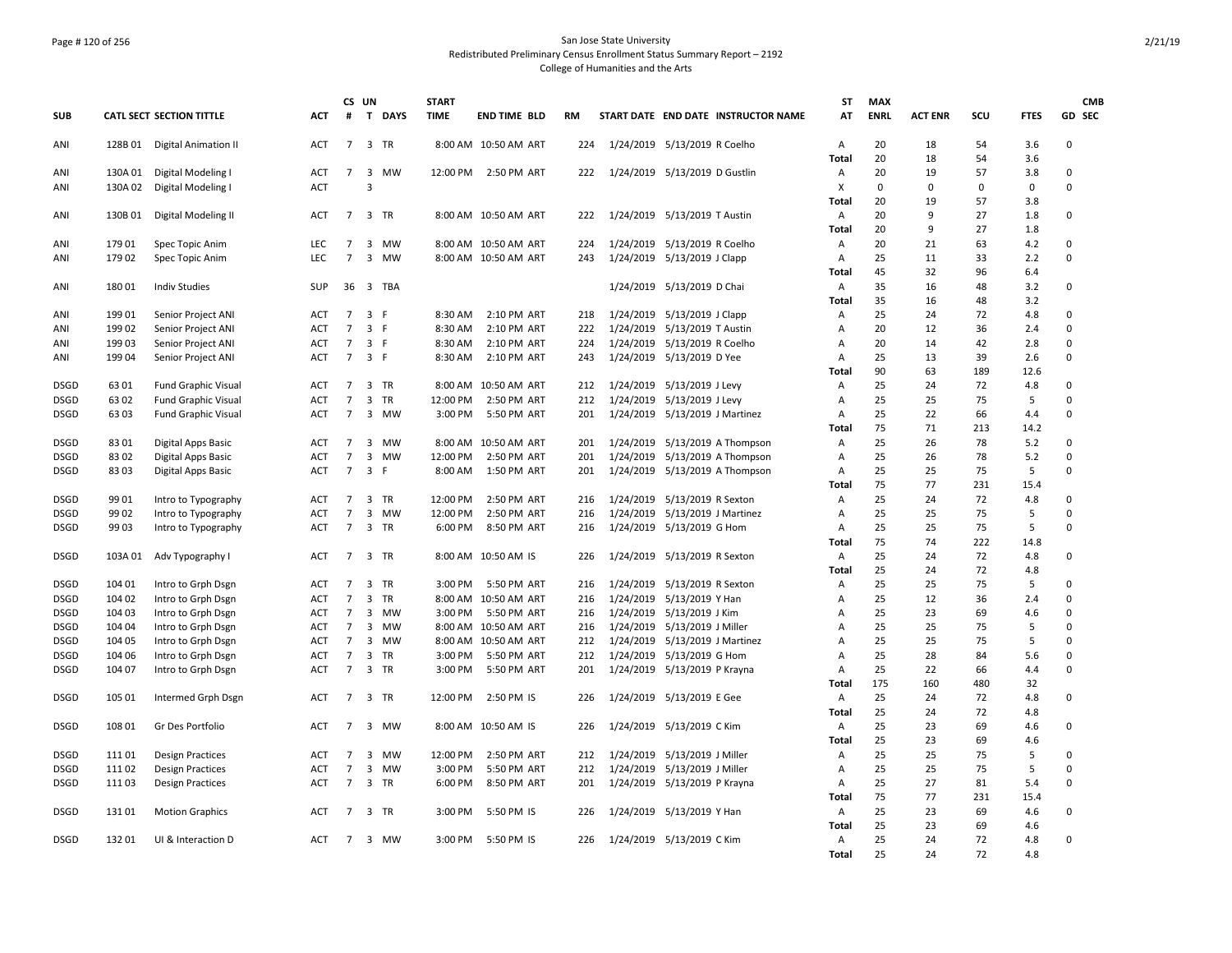## Page # 121 of 256 San Jose State University Redistributed Preliminary Census Enrollment Status Summary Report – 2192 College of Humanities and the Arts

|                            |         |                                        |                          | CS UN                            |                |              | <b>START</b> |                       |            |                                                             |                                     | <b>ST</b>    | <b>MAX</b>        |                |             |               | <b>CMB</b>                 |  |
|----------------------------|---------|----------------------------------------|--------------------------|----------------------------------|----------------|--------------|--------------|-----------------------|------------|-------------------------------------------------------------|-------------------------------------|--------------|-------------------|----------------|-------------|---------------|----------------------------|--|
| <b>SUB</b>                 |         | <b>CATL SECT SECTION TITTLE</b>        | <b>ACT</b>               | #                                |                | T DAYS       | <b>TIME</b>  | <b>END TIME BLD</b>   | RM         |                                                             | START DATE END DATE INSTRUCTOR NAME | AT           | <b>ENRL</b>       | <b>ACT ENR</b> | scu         | <b>FTES</b>   | GD SEC                     |  |
| <b>DSGD</b>                | 150 01  | <b>GD Senior Studio</b>                | ACT                      | $\overline{7}$                   |                | 4 MW         | 12:00 PM     | 2:50 PM IS            | 226        | 1/24/2019 5/13/2019 D Lee                                   |                                     | A            | 25                | 23             | 69          | 6.133333      | $\mathbf 0$                |  |
|                            |         |                                        |                          |                                  |                |              |              |                       |            |                                                             |                                     | Total        | 25                | 23             | 69          | 6.133333      |                            |  |
| <b>DSGN</b>                |         | 100W 01 Writing Workshop: Design       | <b>LEC</b>               | $\overline{4}$                   | 3              | <b>MW</b>    | 1:30 PM      | 2:45 PM HGH           | 217        | 1/24/2019 5/13/2019 J Loomis                                |                                     | Α            | 25                | 25             | 75          | 5             | 0                          |  |
| DSGN                       |         | 100W 02 Writing Workshop: Design       | LEC                      | $\overline{4}$                   | $\overline{3}$ | <b>MW</b>    | 3:00 PM      | 4:15 PM BBC           | 205        | 1/24/2019 5/13/2019 J Loomis                                |                                     | Α            | 25                | 24             | 72          | 4.8           | $\mathbf 0$                |  |
| <b>DSGN</b>                |         | 100W 03 Writing Workshop: Design       | <b>LEC</b>               | $\overline{4}$                   |                | 3 MW         | 4:30 PM      | 5:45 PM BBC           | 205        | 1/24/2019 5/13/2019 J Loomis                                |                                     | A            | 25                | 25             | 75          | 5             | $\Omega$<br>$\Omega$       |  |
| <b>DSGN</b>                |         | 100W 04 Writing Workshop: Design       | <b>LEC</b>               | $\overline{4}$                   | 3              | <b>TR</b>    | 12:00 PM     | 1:15 PM BBC           | 205        | 1/24/2019 5/13/2019 M Skov                                  |                                     | Α            | 25                | 28             | 84          | 5.6           |                            |  |
| <b>DSGN</b>                |         | 100W 05 Writing Workshop: Design       | <b>LEC</b><br><b>LEC</b> | $\overline{4}$<br>$\overline{4}$ |                | 3 TR<br>3 TR | 4:30 PM      | 10:30 AM 11:45 AM BBC | 205<br>222 | 1/24/2019 5/13/2019 S Domingo<br>1/24/2019 5/13/2019 A Tran |                                     | Α<br>А       | 25<br>25          | 25<br>24       | 75<br>72    | 5<br>4.8      | $\mathbf 0$<br>$\mathsf 0$ |  |
| DSGN                       |         | 100W 06 Writing Workshop: Design       |                          |                                  |                |              |              | 5:45 PM BBC           |            |                                                             |                                     | <b>Total</b> | 150               | 151            | 453         | 30.2          |                            |  |
| <b>DSGN</b>                | 127 01  | Intern                                 | SUP                      | 36                               |                | 3 TBA        |              |                       |            | 1/24/2019 5/13/2019 C Hwang                                 |                                     | Α            | 45                | $\overline{7}$ | 21          | 1.4           | $\mathbf 0$                |  |
| <b>DSGN</b>                | 127 02  | Intern                                 | SUP                      | 36                               | $\overline{4}$ | TBA          |              |                       |            | 1/24/2019 5/13/2019 C Hwang                                 |                                     | Α            | 25                | $\overline{7}$ | 28          | 1.866667      | $\pmb{0}$                  |  |
| <b>DSGN</b>                | 12703   | Intern                                 | SUP                      | 36                               |                | 2 TBA        |              |                       |            | 1/24/2019 5/13/2019 C Hwang                                 |                                     | Α            | 15                | 6              | 12          | 0.8           | $\mathbf 0$                |  |
| <b>DSGN</b>                | 12704   | Intern                                 | SUP                      |                                  |                | 36 1 TBA     |              |                       |            | 1/24/2019 5/13/2019 C Hwang                                 |                                     | Α            | 15                | $\overline{7}$ | 7           | 0.466667      | $\mathbf 0$                |  |
|                            |         |                                        |                          |                                  |                |              |              |                       |            |                                                             |                                     | Total        | 100               | 27             | 68          | 4.533333      |                            |  |
| <b>DSGN</b>                | 18001   | <b>Indiv Studies</b>                   | <b>SUP</b>               | 36                               |                | 3 TBA        |              |                       |            | 1/24/2019 5/13/2019 C Hwang                                 |                                     | Α            | 45                | 2              | 6           | 0.4           | $\Omega$                   |  |
| <b>DSGN</b>                | 18002   | <b>Indiv Studies</b>                   | SUP                      | 78                               |                | 1 TBA        |              |                       |            | 1/24/2019 5/13/2019 C Hwang                                 |                                     | Α            | 45                | 11             | 11          | 0.733333      | $\overline{0}$             |  |
|                            |         |                                        |                          |                                  |                |              |              |                       |            |                                                             |                                     | Total        | 90                | 13             | 17          | 1.133333      |                            |  |
| DSGN                       | 19701   | <b>BA Senior Project</b>               | ACT                      | $\overline{7}$                   |                | 3 TR         |              | 8:00 AM 10:50 AM ART  | 201        | 1/24/2019 5/13/2019 A English                               |                                     | Α            | 25                | 17             | 51          | 3.4           | 0                          |  |
| <b>DSGN</b>                | 197 02  | <b>BA Senior Project</b>               | <b>ACT</b>               | $\overline{7}$                   | 3              | <b>TR</b>    | 12:00 PM     | 2:50 PM ART           | 201        | 1/24/2019 5/13/2019 A English                               |                                     | Α            | 25                | 25             | 75          | 5             | $\mathbf 0$                |  |
| <b>DSGN</b>                | 19703   | <b>BA Senior Project</b>               | ACT                      | $\overline{7}$                   |                | 3 MW         | 6:00 PM      | 8:50 PM ART           | 201        | 1/24/2019 5/13/2019 E Briggs                                |                                     | Α            | 25                | 15             | 45          | 3             | $\mathbf 0$                |  |
|                            |         |                                        |                          |                                  |                |              |              |                       |            |                                                             |                                     | Total        | 75                | 57             | 171         | 11.4          |                            |  |
| DSID                       | 2201    | Visualization II                       | ACT                      | $\overline{7}$                   | 3              | <b>MW</b>    |              | 8:00 AM 10:50 AM IS   | 118        | 1/24/2019 5/13/2019 J McClusky                              |                                     | A            | 20                | 15             | 45          | 3             | 0                          |  |
| <b>DSID</b>                | 22 02   | Visualization II                       | ACT                      | $\overline{7}$                   | 3              | TR           | 3:00 PM      | 5:50 PM IS            | 118        | 1/24/2019 5/13/2019 K Scott                                 |                                     | Α            | 20                | 14             | 42          | 2.8           | $\mathbf 0$                |  |
| <b>DSID</b>                | 22 03   | Visualization II                       | <b>ACT</b>               | $\overline{7}$                   |                | 3 MW         | 12:00 PM     | 2:50 PM IS            | 118        | 1/24/2019 5/13/2019 J McClusky                              |                                     | A            | 20                | 15             | 45          | 3             | $\mathbf 0$                |  |
|                            |         |                                        |                          |                                  |                |              |              |                       |            |                                                             |                                     | Total        | 60                | 44             | 132         | 8.8           |                            |  |
| <b>DSID</b>                | 3201    | ID Foundation II                       | ACT                      |                                  |                | 13 3 MW      | 3:00 PM      | 5:50 PM ART           | 103        | 1/24/2019 5/13/2019 J Shook                                 |                                     | Α            | 20                | 12             | 24          | 2.4           | 0                          |  |
| <b>DSID</b>                | 3202    | ID Foundation II                       | ACT                      | 13                               |                | 3 TR         | 8:00 AM      | 10:50 AM ART          | 103        | 1/24/2019 5/13/2019 J Nelson                                |                                     | Α            | 20                | 15             | 30          | 3             | $\mathbf 0$                |  |
| <b>DSID</b>                | 3203    | <b>ID Foundation II</b>                | ACT                      | 13 3 TR                          |                |              | 12:00 PM     | 2:50 PM ART           | 103        |                                                             | 1/24/2019 5/13/2019 A Armstrong     | Α            | 20                | 15             | 30          | 3             | $\Omega$                   |  |
|                            |         |                                        |                          |                                  |                |              |              |                       |            |                                                             |                                     | Total        | 60                | 42             | 84          | 8.4           |                            |  |
| DSID                       | 32A 01  | Portfolio Project I                    | ACT                      | $\overline{7}$                   | 1 F            |              | 8:00 AM      | 9:50 AM IS            | 118        | 1/24/2019 5/13/2019 E Briggs                                |                                     | Α            | 24                | 19             | 19          | 1.266667      | $\Omega$                   |  |
| <b>DSID</b>                | 32A 02  | Portfolio Project I                    | ACT                      | $7^{\circ}$                      | 1 F            |              |              | 10:00 AM 11:50 AM IS  | 118        | 1/24/2019 5/13/2019 E Briggs                                |                                     | Α            | 24                | 19             | 19<br>38    | 1.266667      | $\Omega$                   |  |
|                            | 12201   |                                        | <b>LEC</b>               |                                  | 3              |              |              |                       |            |                                                             |                                     | <b>Total</b> | 48<br>$\mathbf 0$ | 38<br>0        | $\mathbf 0$ | 2.533333<br>0 | 0                          |  |
| <b>DSID</b><br><b>DSID</b> | 122 02  | C&CS: Ind. Design<br>C&CS: Ind. Design | <b>ACT</b>               |                                  | $\mathbf 0$    |              |              |                       |            |                                                             |                                     | Х            | $\mathbf 0$       | $\mathbf 0$    | $\Omega$    | $\mathbf 0$   | $\mathbf 0$                |  |
|                            |         |                                        |                          |                                  |                |              |              |                       |            |                                                             |                                     | X<br>Total   | 0                 | 0              | 0           | 0             |                            |  |
| <b>DSID</b>                | 123A 01 | Portfolio Proj 2                       | <b>ACT</b>               | $\overline{7}$                   |                | 3 TR         | 6:00 PM      | 8:50 PM IS            | 118        | 1/24/2019 5/13/2019 K Scott                                 |                                     | Α            | 24                | 22             | 22          | 4.4           | $\mathbf 0$                |  |
|                            |         |                                        |                          |                                  |                |              |              |                       |            |                                                             |                                     | Total        | 24                | 22             | 22          | 4.4           |                            |  |
| <b>DSID</b>                | 125A 01 | Portfolio Proj 3                       | LAB                      | 15                               |                | 2 MW         | 4:00 PM      | 5:50 PM ART           | 205        | 1/24/2019 5/13/2019 M Mathe                                 |                                     | Α            | 24                | 22             | 44          | 2.933333      | $\mathbf 0$                |  |
|                            |         |                                        |                          |                                  |                |              |              |                       |            |                                                             |                                     | Total        | 24                | 22             | 44          | 2.933333      |                            |  |
| <b>DSID</b>                | 12601   | Ergonom for Design                     | LEC                      | $\overline{2}$                   |                | 3 TR         | 8:00 AM      | 8:50 AM IS            | 118        |                                                             | 1/24/2019 5/13/2019 A Armstrong     | Α            | 24                | 23             | 46          | 4.6           | 0                          |  |
| <b>DSID</b>                | 126 02  | Ergonom for Design                     | ACT                      | 13                               | $\mathsf{O}$   | <b>TR</b>    |              | 8:50 AM 10:50 AM IS   | 118        |                                                             | 1/24/2019 5/13/2019 A Armstrong     | A            | 24                | 23             | 23          | 0             | $\Omega$                   |  |
| <b>DSID</b>                | 126 03  | Ergonom for Design                     | LEC                      |                                  | 3              |              |              |                       |            |                                                             |                                     | X            | 0                 | $\Omega$       | $\Omega$    | $\Omega$      | $\Omega$                   |  |
| DSID                       | 126 04  | Ergonom for Design                     | ACT                      |                                  | $\mathbf 0$    |              |              |                       |            |                                                             |                                     | X            | $\mathbf 0$       | 0              | 0           | 0             | $\mathbf 0$                |  |
|                            |         |                                        |                          |                                  |                |              |              |                       |            |                                                             |                                     | <b>Total</b> | 48                | 46             | 69          | 4.6           |                            |  |
| DSID                       | 128 01  | Adv Projects in ID                     | ACT                      | 13                               |                | 3 MW         | 12:00 PM     | 2:50 PM ART           | 205        | 1/24/2019 5/13/2019 J Shook                                 |                                     | Α            | 24                | 20             | 60          | 4             | $\mathbf 0$                |  |
|                            |         |                                        |                          |                                  |                |              |              |                       |            |                                                             |                                     | <b>Total</b> | 24                | 20             | 60          | 4             |                            |  |
| DSID                       | 128A 01 | Portfolio Proj 4                       | ACT                      | $7\overline{ }$                  |                | 1 MW         | 3:00 PM      | 3:50 PM ART           | 205        | 1/24/2019 5/13/2019 M Mathe                                 |                                     | Α            | 24                | 20             | 20          | 1.333333      | 0                          |  |
|                            |         |                                        |                          |                                  |                |              |              |                       |            |                                                             |                                     | Total        | 24                | 20             | 20          | 1.333333      |                            |  |
| <b>DSID</b>                | 13001   | Sustainable Design                     | ACT                      | $\overline{7}$                   |                | 3 TR         | 12:00 PM     | 2:50 PM ART           | 205        | 1/24/2019 5/13/2019 R Boeder                                |                                     | Α            | 24                | 16             | 48          | 3.2           | 0                          |  |
|                            |         |                                        |                          |                                  |                |              |              |                       |            |                                                             |                                     | Total        | 24                | 16             | 48          | 3.2           |                            |  |
| <b>DSID</b>                | 133 01  | Design: Making It                      | <b>ACT</b>               |                                  | 3              |              |              |                       |            |                                                             |                                     | х            | $\Omega$          | $\Omega$       | $\Omega$    | $\Omega$      | $\Omega$                   |  |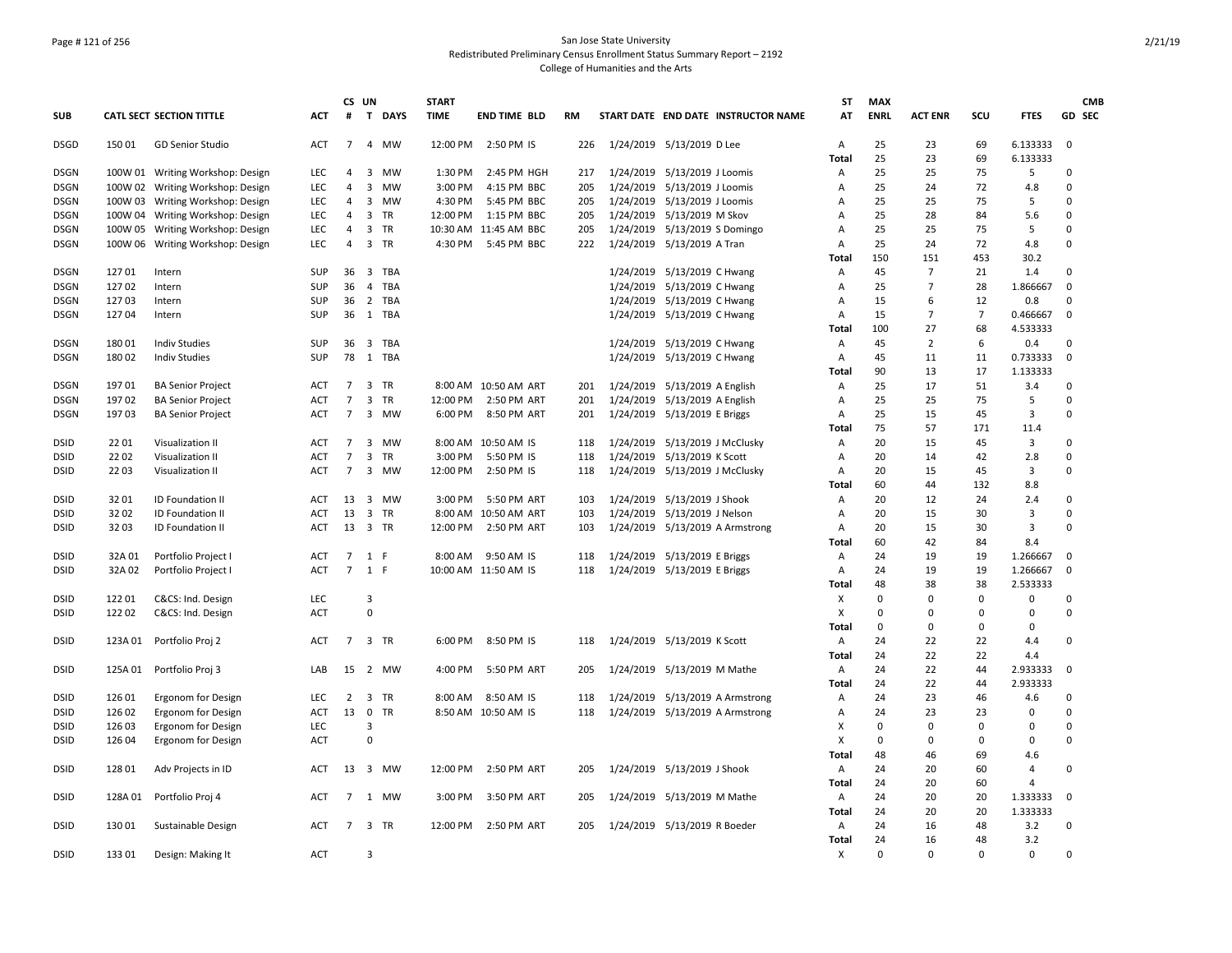## Page # 122 of 256 San Jose State University Redistributed Preliminary Census Enrollment Status Summary Report – 2192 College of Humanities and the Arts

|                            |                  |                                    |                   | CS UN          |             | <b>START</b> |                     |           |                                     | <b>ST</b>                    | <b>MAX</b>  |                |             |                    | <b>CMB</b>       |
|----------------------------|------------------|------------------------------------|-------------------|----------------|-------------|--------------|---------------------|-----------|-------------------------------------|------------------------------|-------------|----------------|-------------|--------------------|------------------|
| <b>SUB</b>                 |                  | <b>CATL SECT SECTION TITTLE</b>    | <b>ACT</b>        | #              | T DAYS      | <b>TIME</b>  | <b>END TIME BLD</b> | <b>RM</b> | START DATE END DATE INSTRUCTOR NAME | AT                           | <b>ENRL</b> | <b>ACT ENR</b> | SCU         | <b>FTES</b>        | GD SEC           |
|                            |                  |                                    |                   |                |             |              |                     |           |                                     | Total                        | $\mathbf 0$ | $\mathbf 0$    | $\mathbf 0$ | $\mathbf 0$        |                  |
| <b>DSID</b>                | 134 01           | Design and Meaning                 | ACT               | $\overline{7}$ | 3 F         | 9:00 AM      | 2:50 PM ART         | 205       | 1/24/2019 5/13/2019 J McClusky      | Α                            | 24          | 21             | 63          | 4.2                | 0                |
|                            |                  |                                    |                   |                |             |              |                     |           |                                     | Total                        | 24          | 21             | 63          | 4.2                |                  |
| <b>DSID</b>                | 13701            | Adv Physical Prototyping           | <b>ACT</b>        | $\overline{7}$ | 3 F         | 9:00 AM      | 2:50 PM ART         | 103       | 1/24/2019 5/13/2019 R Zuchowski     | Α                            | 24          | 19             | 57          | 3.8                | $\mathbf 0$      |
| <b>DSID</b>                | 13702            | Adv Physical Prototyping           | <b>ACT</b>        | $\overline{7}$ | $3 \, M$    | 9:00 AM      | 2:50 PM ART         | 103       | 1/24/2019 5/13/2019 A Rollins       | Α                            | 24          | 9              | 27          | 1.8                | $\mathbf 0$      |
|                            |                  |                                    |                   | $\overline{7}$ |             |              |                     |           |                                     | Total                        | 48          | 28<br>23       | 84<br>69    | 5.6                |                  |
| <b>DSID</b><br><b>DSID</b> | 143 01<br>143 02 | Adv M, P & Tech<br>Adv M, P & Tech | ACT<br><b>ACT</b> |                | 3 TR<br>3   | 3:00 PM      | 5:50 PM ART         | 205       | 1/24/2019 5/13/2019 R Boeder        | Α<br>X                       | 24<br>0     | $\mathbf 0$    | 0           | 4.6<br>$\mathbf 0$ | 0<br>$\mathbf 0$ |
|                            |                  |                                    |                   |                |             |              |                     |           |                                     | Total                        | 24          | 23             | 69          | 4.6                |                  |
| <b>DSID</b>                | 226 01           | Ergonom for Design                 | <b>LEC</b>        |                | 3           |              |                     |           |                                     | Χ                            | $\Omega$    | $\mathbf 0$    | $\Omega$    | 0                  | $\mathbf 0$      |
| <b>DSID</b>                | 226 02           | Ergonom for Design                 | <b>ACT</b>        |                | $\mathbf 0$ |              |                     |           |                                     | X                            | $\Omega$    | $\Omega$       | $\Omega$    | $\Omega$           | $\Omega$         |
|                            |                  |                                    |                   |                |             |              |                     |           |                                     | Total                        | 0           | $\mathbf 0$    | $\Omega$    | $\Omega$           |                  |
| <b>DSIT</b>                | 1001             | Sketch+Draw+Model                  | ACT               | $\overline{7}$ | 3 TR        | 6:00 PM      | 8:50 PM IS          | 241       | 1/24/2019 5/13/2019 M Cheng         | Α                            | 25          | 20             | 60          | 4                  | 0                |
|                            |                  |                                    |                   |                |             |              |                     |           |                                     | Total                        | 25          | 20             | 60          | 4                  |                  |
| <b>DSIT</b>                | 29 01            | Design Process                     | ACT               |                | 3           |              |                     |           |                                     | Χ                            | 0           | 0              | 0           | 0                  | 0                |
|                            |                  |                                    |                   |                |             |              |                     |           |                                     | Total                        | $\Omega$    | 0              | $\Omega$    | 0                  |                  |
| <b>DSIT</b>                | 33 01            | <b>Arch Presentation</b>           | <b>ACT</b>        | $\overline{7}$ | 3 F         | 3:00 PM      | 8:50 PM IS          | 241       | 1/24/2019 5/13/2019 M Medved        | Α                            | 25          | 23             | 69          | 4.6                | $\Omega$         |
|                            |                  |                                    |                   |                |             |              |                     |           |                                     | Total                        | 25          | 23             | 69          | 4.6                |                  |
| <b>DSIT</b>                | 34 01            | Int Arch Fdn Stud                  | ACT               | $\overline{7}$ | 3 TR        |              | 8:00 AM 10:50 AM IS | 241       | 1/24/2019 5/13/2019 B Tan           | Α                            | 25          | 23             | 69          | 4.6                | 0                |
|                            |                  |                                    |                   |                |             |              |                     |           |                                     | Total                        | 25          | 23             | 69          | 4.6                |                  |
| <b>DSIT</b>                | 8301             | Vis communicatn 1                  | <b>ACT</b>        | 7              | 3 TR        | 3:00 PM      | 5:50 PM IS          | 240       | 1/24/2019 5/13/2019 A Karavokiris   | Α                            | 25          | 18             | 54          | 3.6                | $\mathbf 0$      |
|                            |                  |                                    |                   |                |             |              |                     |           |                                     | Total                        | 25          | 18             | 54          | 3.6                |                  |
| <b>DSIT</b>                | 100 01           | <b>Building Codes</b>              | <b>ACT</b>        | 7              | 3 MW        | 3:00 PM      | 5:50 PM IS          | 241       | 1/24/2019 5/13/2019 M Medved        | Α                            | 25          | 21             | 63          | 4.2                | 0                |
| <b>DSIT</b>                | 100 02           | <b>Building Codes</b>              | <b>ACT</b>        | $\overline{7}$ | 3 MW        | 6:00 PM      | 8:50 PM IS          | 241       | 1/24/2019 5/13/2019 M Medved        | Α                            | 25          | 20             | 60          | 4                  | $\mathbf 0$      |
|                            |                  |                                    |                   |                |             |              |                     |           |                                     | Total                        | 50          | 41             | 123         | 8.2                |                  |
| DSIT                       | 102 01           | Comp Graph Int Arc                 | ACT               | 7              | 3 TR        | 3:00 PM      | 5:50 PM IS          | 241       | 1/24/2019 5/13/2019 J Komen         | Α                            | 25<br>25    | 17             | 51          | 3.4                | 0                |
|                            | 103 01           |                                    |                   | $\overline{7}$ | 3 TR        | 12:00 PM     | 2:50 PM IS          |           | 1/24/2019 5/13/2019 J Komen         | Total                        | 25          | 17<br>17       | 51<br>51    | 3.4<br>3.4         | 0                |
| <b>DSIT</b>                |                  | Arch. Studio                       | ACT               |                |             |              |                     | 241       |                                     | A<br>Total                   | 25          | 17             | 51          | 3.4                |                  |
| <b>DSIT</b>                | 104 01           | Int Arc Sp Plan                    | ACT               | $\overline{7}$ | 3 MW        | 12:00 PM     | 2:50 PM IS          | 241       | 1/24/2019 5/13/2019 D Seah          | Α                            | 25          | 21             | 63          | 4.2                | 0                |
|                            |                  |                                    |                   |                |             |              |                     |           |                                     | Total                        | 25          | 21             | 63          | 4.2                |                  |
| <b>DSIT</b>                | 105 01           | Int Arc Adv Studio                 | <b>ACT</b>        | $\overline{7}$ | 3 F         | 8:00 AM      | 2:50 PM IS          | 241       | 1/24/2019 5/13/2019 M Farnsworth    | Α                            | 25          | 23             | 69          | 4.6                | 0                |
|                            |                  |                                    |                   |                |             |              |                     |           |                                     | Total                        | 25          | 23             | 69          | 4.6                |                  |
| DSIT                       | 106 01           | Arch Proj Material                 | <b>ACT</b>        | $\overline{7}$ | 3 MW        |              | 8:00 AM 10:50 AM IS | 241       | 1/24/2019 5/13/2019 D Seah          | A                            | 25          | 22             | 66          | 4.4                | $\Omega$         |
|                            |                  |                                    |                   |                |             |              |                     |           |                                     | Total                        | 25          | 22             | 66          | 4.4                |                  |
| <b>DSIT</b>                | 10701            | <b>Furniture Design</b>            | ACT               | $\overline{7}$ | 3 TR        | 12:00 PM     | 2:50 PM IS          | 240       | 1/24/2019 5/13/2019 B Allen         | Α                            | 25          | 23             | 69          | 4.6                | 0                |
|                            |                  |                                    |                   |                |             |              |                     |           |                                     | Total                        | 25          | 23             | 69          | 4.6                |                  |
| <b>DSIT</b>                | 108 01           | Arch Lighting Des                  | ACT               | $\overline{7}$ | 3 MW        |              | 8:00 AM 10:50 AM IS | 240       | 1/24/2019 5/13/2019 E Pries         | Α                            | 25          | 22             | 66          | 4.4                | 0                |
|                            |                  |                                    |                   |                |             |              |                     |           |                                     | Total                        | 25          | 22             | 66          | 4.4                |                  |
| <b>DSIT</b>                | 109 01           | Object Des Interior                | ACT               | $\overline{7}$ | 3 MW        | 12:00 PM     | 2:50 PM IS          | 240       | 1/24/2019 5/13/2019 V San Fratello  | Α                            | 25          | 18             | 54          | 3.6                | 0                |
|                            |                  |                                    |                   |                |             |              |                     |           |                                     | Total                        | 25          | 18             | 54          | 3.6                |                  |
| <b>DSIT</b>                | 11101            | Interior Arch Sem                  | <b>ACT</b>        | 7              | 3 MW        | 3:00 PM      | 5:50 PM IS          | 240       | 1/24/2019 5/13/2019 V San Fratello  | Α                            | 25          | 24             | 72          | 4.8                | $\mathbf 0$      |
|                            |                  |                                    |                   |                |             |              |                     |           |                                     | Total                        | 25          | 24             | 72          | 4.8                |                  |
| <b>DSIT</b>                | 11201            | Prof Prac Int Dsgn                 | ACT               | $\overline{7}$ | 3 F         | 3:00 PM      | 8:50 PM IS          | 240       | 1/24/2019 5/13/2019 S Polcyn        | A                            | 25<br>25    | 27<br>27       | 81<br>81    | 5.4<br>5.4         | 0                |
|                            |                  |                                    |                   |                |             |              |                     |           |                                     | Total<br><b>Design Total</b> | 2802        | 2313           | 6611        | 448                |                  |
|                            |                  |                                    |                   |                |             |              |                     |           |                                     |                              |             |                |             |                    |                  |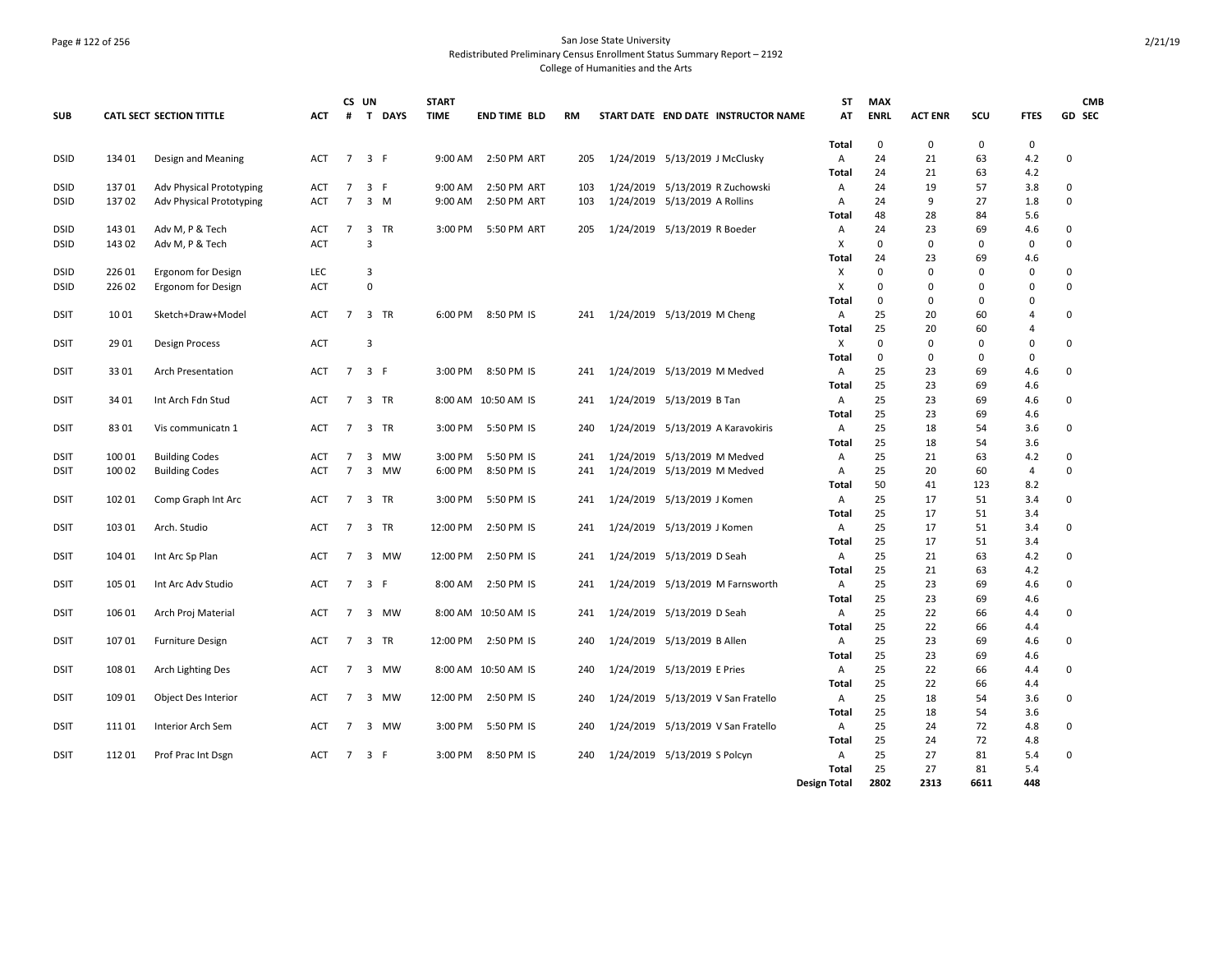## Page # 123 of 256 San Jose State University Redistributed Preliminary Census Enrollment Status Summary Report – 2192 College of Humanities and the Arts

|             |         |                                             |            |                | CS UN                   |            | <b>START</b> |                       |           |                                               | ST           | <b>MAX</b>  |                |                |             | <b>CMB</b>  |
|-------------|---------|---------------------------------------------|------------|----------------|-------------------------|------------|--------------|-----------------------|-----------|-----------------------------------------------|--------------|-------------|----------------|----------------|-------------|-------------|
| <b>SUB</b>  |         | <b>CATL SECT SECTION TITTLE</b>             | <b>ACT</b> | #              |                         | T DAYS     | <b>TIME</b>  | <b>END TIME BLD</b>   | <b>RM</b> | START DATE END DATE INSTRUCTOR NAME           | AT           | <b>ENRL</b> | <b>ACT ENR</b> | SCU            | <b>FTES</b> | GD SEC      |
|             |         | <b>English &amp; Comparative Literature</b> |            |                |                         |            |              |                       |           |                                               |              |             |                |                |             |             |
| <b>ENED</b> |         | 184Y 01 Stdt Tchg II                        | <b>SUP</b> | 25             |                         | 4 TBA      |              |                       |           | 1/24/2019 5/13/2019 S Ball                    | Α            | 3           | $\overline{2}$ | 8              | 0.533333    | $\mathbf 0$ |
| <b>ENED</b> | 184Y 02 | Stdt Tchg II                                | SUP        | 25             | $\overline{4}$          | <b>TBA</b> |              |                       |           | 1/24/2019 5/13/2019 L Hamor                   | A            | 6           | 5              | 20             | 1.333333    | $\mathbf 0$ |
| <b>ENED</b> | 184Y03  | Stdt Tchg II                                | SUP        | 25             |                         | 4 TBA      |              |                       |           | 1/24/2019 5/13/2019 E Burchard                | А            | 3           | 3              | 12             | 0.8         | $\mathbf 0$ |
| ENED        | 184Y 04 | Stdt Tchg II                                | SUP        | 25             |                         | 4 TBA      |              |                       |           | 1/24/2019 5/13/2019                           | Α            | 3           | $\mathbf 0$    | 0              | 0           | $\Omega$    |
|             |         |                                             |            |                |                         |            |              |                       |           |                                               | Total        | 15          | 10             | 40             | 2.666667    |             |
| ENED        | 184Z01  | Stdt Tchg III                               | SUP        | 25             |                         | 4 TBA      |              |                       |           | 1/24/2019 5/13/2019 S Ball                    | Α            | 3           | 1              | $\overline{4}$ | 0.266667    | $\mathbf 0$ |
| ENED        | 184Z02  | Stdt Tchg III                               | <b>SUP</b> | 25             | $\overline{4}$          | <b>TBA</b> |              |                       |           | 1/24/2019 5/13/2019 L Hamor                   | A            | 6           | 5              | 20             | 1.333333    | $\mathbf 0$ |
| <b>ENED</b> | 184Z03  | Stdt Tchg III                               | <b>SUP</b> | 25             |                         | 4 TBA      |              |                       |           | 1/24/2019 5/13/2019 E Burchard                | Α            | 3           | 3              | 12             | 0.8         | 0           |
| ENED        | 184Z 04 | Stdt Tchg III                               | <b>SUP</b> | 25             |                         | 4 TBA      |              |                       |           | 1/24/2019 5/13/2019                           | A            | 3           | 0              | 0              | 0           | $\mathbf 0$ |
|             |         |                                             |            |                |                         |            |              |                       |           |                                               | Total        | 15          | 9              | 36             | 2.4         |             |
| <b>ENED</b> | 35301   | Meth Tchng English                          | SEM        |                | 5 3 T                   |            | 4:00 PM      | 6:45 PM SH            | 435       | 1/24/2019 5/13/2019 J Johnson                 | Α            | 25          | 16             | 48             | 3.2         | 0           |
|             |         |                                             |            |                |                         |            |              |                       |           |                                               | Total        | 25          | 16             | 48             | 3.2         |             |
| <b>ENED</b> | 365 01  | Seminar in English Ed                       | SEM        | 5              |                         | 2 R        | 4:00 PM      | 6:45 PM SH            | 212       | 1/24/2019 5/13/2019 M Warner                  | Α            | 25          | 9              | 18             | 1.2         | $\mathbf 0$ |
|             |         |                                             |            |                |                         |            |              |                       |           |                                               | <b>Total</b> | 25          | 9              | 18             | 1.2         |             |
| ENGL        | 1A 01   | <b>First Year Writing</b>                   | <b>LEC</b> | 3              |                         | 3 MW       | 7:30 AM      | 8:45 AM BBC           | 121       | 1/24/2019 5/13/2019 A Tran                    | Α            | 23          | 23             | 69             | 4.6         | $\mathbf 0$ |
| ENGL        | 1A 02   | <b>First Year Writing</b>                   | <b>LEC</b> | 3              | 3                       | <b>TR</b>  | 7:30 AM      | 8:45 AM CL            | 316       | 1/24/2019 5/13/2019 E Sams                    | A            | 23          | 23             | 69             | 4.6         | $\mathbf 0$ |
| <b>ENGL</b> | 1A 03   | <b>First Year Writing</b>                   | <b>LEC</b> | 3              | 3                       | <b>MW</b>  | 7:30 AM      | 8:45 AM BBC           | 124       | 1/24/2019 5/13/2019 J Navarro                 | A            | 23          | 23             | 69             | 4.6         | $\Omega$    |
| ENGL        | 1A 04   | <b>First Year Writing</b>                   | <b>LEC</b> | 3              |                         | 3 MW       | 4:30 PM      | 5:45 PM BBC           | 121       | 1/24/2019 5/13/2019 Z Babaci-Wilhite          | A            | 23          | 22             | 66             | 4.4         | $\Omega$    |
| ENGL        | 1A 05   | <b>First Year Writing</b>                   | <b>LEC</b> | $\overline{3}$ |                         | 3 MW       |              | 9:00 AM 10:15 AM BBC  | 221       | 1/24/2019 5/13/2019 A Mills                   | A            | 23          | 23             | 69             | 4.6         | $\Omega$    |
| ENGL        | 1A 06   | <b>First Year Writing</b>                   | LEC        | 3              |                         | 3 TR       |              | 9:00 AM 10:15 AM BBC  | 121       | 1/24/2019 5/13/2019 S Sloan                   | Α            | 23          | 23             | 69             | 4.6         | $\Omega$    |
| ENGL        | 1A 07   | <b>First Year Writing</b>                   | LEC        | 3              | 3                       | MW         |              | 9:00 AM 10:15 AM SH   | 411       | 1/24/2019 5/13/2019 H Meservey                | Α            | 23          | 23             | 69             | 4.6         | $\mathbf 0$ |
| ENGL        | 1A 08   | <b>First Year Writing</b>                   | LEC        | 3              |                         | 3 TR       | 4:30 PM      | 5:45 PM CL            | 316       | 1/24/2019 5/13/2019 E Hansen                  | Α            | 23          | 24             | 72             | 4.8         | $\mathbf 0$ |
| ENGL        | 1A 09   | <b>First Year Writing</b>                   | <b>LEC</b> | 3              |                         | 3 MW       |              | 9:00 AM 10:15 AM BBC  | 122       | 1/24/2019 5/13/2019 L Lindelof                | Α            | 23          | 23             | 69             | 4.6         | 0           |
| ENGL        | 1A 10   | <b>First Year Writing</b>                   | LEC        | $\overline{3}$ |                         | 3 TR       |              | 9:00 AM 10:15 AM SH   | 413       | 1/24/2019 5/13/2019 R Vora                    | A            | 23          | 23             | 69             | 4.6         | $\mathbf 0$ |
| ENGL        | 1A 11   | <b>First Year Writing</b>                   | <b>LEC</b> | 3              |                         | 3 TR       |              | 10:30 AM 11:45 AM BBC | 121       | 1/24/2019 5/13/2019 S Sloan                   | Α            | 23          | 22             | 66             | 4.4         | $\Omega$    |
| ENGL        | 1A 12   | <b>First Year Writing</b>                   | LEC        | 3              |                         | 3 MW       |              | 10:30 AM 11:45 AM SH  | 413       | 1/24/2019 5/13/2019 J Dunn                    | Α            | 23          | 22             | 66             | 4.4         | $\mathbf 0$ |
| ENGL        | 1A 13   | <b>First Year Writing</b>                   | LEC        | 3              |                         | 3 TR       |              | 10:30 AM 11:45 AM BBC | 130       | 1/24/2019 5/13/2019 K O'Hare                  | Α            | 23          | 22             | 66             | 4.4         | $\mathbf 0$ |
| ENGL        | 1A 14   | <b>First Year Writing</b>                   | LEC        | 3              |                         | 3 TR       |              | 10:30 AM 11:45 AM BBC | 122       | 1/24/2019 5/13/2019 E Sams                    | Α            | 23          | 23             | 69             | 4.6         | $\mathbf 0$ |
| ENGL        | 1A 15   | <b>First Year Writing</b>                   | <b>LEC</b> | 3              |                         | 3 MW       |              | 10:30 AM 11:45 AM BBC | 122       | 1/24/2019 5/13/2019 J Damm                    | Α            | 23          | 23             | 69             | 4.6         | $\mathbf 0$ |
| ENGL        | 1A 16   | <b>First Year Writing</b>                   | <b>LEC</b> | $\overline{3}$ | 3                       | TR         | 12:00 PM     | 1:15 PM BBC           | 130       | 1/24/2019 5/13/2019 T Adry                    | A            | 23          | 23             | 69             | 4.6         | $\Omega$    |
| ENGL        | 1A 17   | <b>First Year Writing</b>                   | LEC        | $\overline{3}$ |                         | 3 TR       | 12:00 PM     | 1:15 PM SH            | 238       | 1/24/2019 5/13/2019 O Lee                     | A            | 23          | 23             | 69             | 4.6         | $\mathbf 0$ |
| ENGL        | 1A 18   | <b>First Year Writing</b>                   | <b>LEC</b> | $\overline{3}$ |                         | 3 TR       | 12:00 PM     | 1:15 PM DMH           | 354       | 1/24/2019    5/13/2019    C Garrecht-Williams | Α            | 23          | 23             | 69             | 4.6         | $\Omega$    |
| ENGL        | 1A 19   | <b>First Year Writing</b>                   | <b>LEC</b> | $\overline{3}$ |                         | 3 TR       | 12:00 PM     | 1:15 PM CL            | 316       | 1/24/2019 5/13/2019 E Sams                    | A            | 23          | 23             | 69             | 4.6         | $\mathbf 0$ |
| ENGL        | 1A 20   | <b>First Year Writing</b>                   | <b>LEC</b> | 3              |                         | 3 MW       | 1:30 PM      | 2:45 PM SH            | 413       | 1/24/2019 5/13/2019 C Criez                   | A            | 23          | 23             | 69             | 4.6         | $\mathbf 0$ |
| <b>ENGL</b> | 1A 21   | <b>First Year Writing</b>                   | <b>LEC</b> | 3              | 3                       | <b>TR</b>  | 1:30 PM      | 2:45 PM BBC           | 123       | 1/24/2019 5/13/2019 S Kirby                   | A            | 23          | 22             | 66             | 4.4         | $\mathbf 0$ |
| <b>ENGL</b> | 1A 22   | <b>First Year Writing</b>                   | <b>LEC</b> | 3              |                         | 3 MW       | 1:30 PM      | 2:45 PM CL            | 316       | 1/24/2019 5/13/2019 J Murphy                  | Α            | 23          | 23             | 69             | 4.6         | $\Omega$    |
| ENGL        | 1A 23   | <b>First Year Writing</b>                   | LEC        | 3              |                         | 3 TR       | 1:30 PM      | 2:45 PM SH            | 411       | 1/24/2019 5/13/2019 A Van Wey                 | Α            | 23          | 22             | 66             | 4.4         | $\Omega$    |
| ENGL        | 1A 24   | <b>First Year Writing</b>                   | LEC        | 3              |                         | 3 MW       | 1:30 PM      | 2:45 PM BBC           | 121       | 1/24/2019 5/13/2019 A Tran                    | Α            | 23          | 22             | 66             | 4.4         | $\Omega$    |
| ENGL        | 1A 25   | <b>First Year Writing</b>                   | LEC        | 3              |                         | 3 TR       | 1:30 PM      | 2:45 PM BBC           | 128       | 1/24/2019 5/13/2019 K Schwartz                | Α            | 23          | 23             | 69             | 4.6         | $\Omega$    |
| ENGL        | 1A 26   | <b>First Year Writing</b>                   | LEC        | $\overline{3}$ | 3                       | MW         | 3:00 PM      | 4:15 PM BBC           | 121       | 1/24/2019 5/13/2019 M Dowdy                   | Α            | 23          | 23             | 69             | 4.6         | $\mathbf 0$ |
| ENGL        | 1A 27   | <b>First Year Writing</b>                   | <b>LEC</b> | 3              |                         | 3 TR       | 3:00 PM      | 4:15 PM BBC           | 128       | 1/24/2019 5/13/2019 E Rosser                  | Α            | 23          | 23             | 69             | 4.6         | 0           |
| ENGL        | 1A 28   | <b>First Year Writing</b>                   | <b>LEC</b> | 3              |                         | 3 TR       | 3:00 PM      | 4:15 PM DMH           | 354       | 1/24/2019 5/13/2019 C Garrecht-Williams       | Α            | 23          | 23             | 69             | 4.6         | $\mathbf 0$ |
| ENGL        | 1A 29   | <b>First Year Writing</b>                   | <b>LEC</b> | 3              |                         | 3 TR       | 9:00 AM      | 10:15 AM BBC          | 123       | 1/24/2019 5/13/2019 P O'Sullivan              | A            | 23          | 23             | 69             | 4.6         | $\Omega$    |
| ENGL        | 1A 30   | <b>First Year Writing</b>                   | LEC        | 3              |                         | 3 TR       | 7:30 AM      | 8:45 AM BBC           | 123       | 1/24/2019 5/13/2019 P O'Sullivan              | Α            | 23          | 22             | 66             | 4.4         | $\mathbf 0$ |
| <b>ENGL</b> | 1A 31   | <b>First Year Writing</b>                   | LEC        | $\overline{3}$ | $\overline{\mathbf{3}}$ | <b>MW</b>  |              | 10:30 AM 11:45 AM BBC | 121       | 1/24/2019 5/13/2019 C Vines                   | Α            | 23          | 21             | 63             | 4.2         | $\mathbf 0$ |
| ENGL        | 1A 32   | <b>First Year Writing</b>                   | <b>LEC</b> |                | 3                       |            |              |                       |           |                                               | X            | 0           | 0              | 0              | 0           | $\mathbf 0$ |
| <b>ENGL</b> | 1A 33   | <b>First Year Writing</b>                   | <b>LEC</b> |                | 3                       |            |              |                       |           |                                               | x            | 0           | $\Omega$       | $\Omega$       | $\mathbf 0$ | $\mathbf 0$ |
| <b>ENGL</b> | 1A 34   | <b>First Year Writing</b>                   | <b>LEC</b> |                | 3                       |            |              |                       |           |                                               | x            | $\Omega$    | $\Omega$       | $\Omega$       | $\Omega$    | $\Omega$    |
| <b>ENGL</b> | 1A 35   | <b>First Year Writing</b>                   | LEC.       |                | 3                       |            |              |                       |           |                                               | X            | $\Omega$    | $\Omega$       | <sup>n</sup>   | $\Omega$    | $\Omega$    |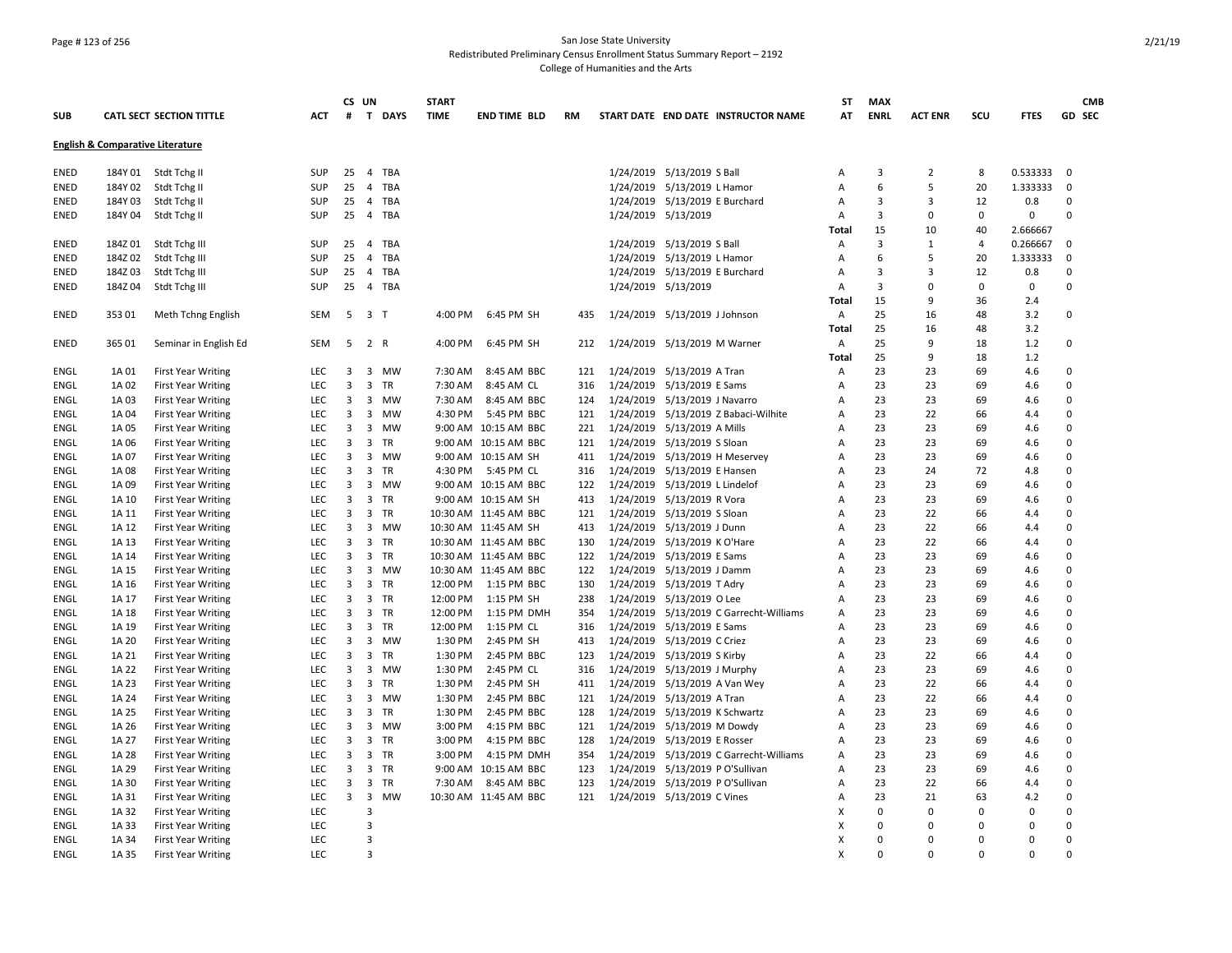## Page # 124 of 256 San Jose State University Redistributed Preliminary Census Enrollment Status Summary Report – 2192 College of Humanities and the Arts

|             |        |                                 |            |        | CS UN                        |             | <b>START</b> |                       |           |                               |                   |                                     | ST             | <b>MAX</b>     |                   |               |                      |                      | <b>CMB</b> |
|-------------|--------|---------------------------------|------------|--------|------------------------------|-------------|--------------|-----------------------|-----------|-------------------------------|-------------------|-------------------------------------|----------------|----------------|-------------------|---------------|----------------------|----------------------|------------|
| <b>SUB</b>  |        | <b>CATL SECT SECTION TITTLE</b> | <b>ACT</b> | #      | $\mathbf{T}$                 | <b>DAYS</b> | <b>TIME</b>  | <b>END TIME BLD</b>   | <b>RM</b> |                               |                   | START DATE END DATE INSTRUCTOR NAME | AT             | <b>ENRL</b>    | <b>ACT ENR</b>    | scu           | <b>FTES</b>          | GD SEC               |            |
| ENGL        | 1A 36  | <b>First Year Writing</b>       | LEC        |        | 3                            |             |              |                       |           |                               |                   |                                     | X              | $\mathbf 0$    | $\mathbf 0$       | 0             | $\pmb{0}$            | 0                    |            |
| ENGL        | 1A 37  | <b>First Year Writing</b>       | LEC        |        | 3                            |             |              |                       |           |                               |                   |                                     | Х              | $\mathbf 0$    | 0                 | $\Omega$      | $\Omega$             | $\Omega$             |            |
| ENGL        | 1A 38  | <b>First Year Writing</b>       | LEC        |        | 3                            |             |              |                       |           |                               |                   |                                     | Х              | $\Omega$       | $\Omega$          | $\Omega$      | $\Omega$             | $\Omega$             |            |
| ENGL        | 1A 39  | <b>First Year Writing</b>       | LEC        |        | 3                            |             |              |                       |           |                               |                   |                                     | х              | $\Omega$       | $\Omega$          | $\Omega$      | $\Omega$             | $\Omega$             |            |
| ENGL        | 1A 40  | <b>First Year Writing</b>       | LEC        |        | 3                            |             |              |                       |           |                               |                   |                                     | X              | $\Omega$       | $\Omega$          | $\Omega$      | $\Omega$             | 0                    |            |
| <b>ENGL</b> | 1A 41  | <b>First Year Writing</b>       | LEC        |        | 3                            |             |              |                       |           |                               |                   |                                     | X              | $\Omega$       | $\Omega$          | $\Omega$      | $\Omega$             | $\Omega$             |            |
| <b>ENGL</b> | 1A 42  | <b>First Year Writing</b>       | <b>LEC</b> |        | 3                            |             |              |                       |           |                               |                   |                                     | X              | $\Omega$       | $\Omega$          | $\Omega$      | $\Omega$             | $\Omega$             |            |
| <b>ENGL</b> | 1A 43  | <b>First Year Writing</b>       | LEC        |        | 3                            |             |              |                       |           |                               |                   |                                     | х              | $\Omega$       | $\Omega$          | $\Omega$      | $\Omega$             | $\Omega$             |            |
| ENGL        | 1A 44  | <b>First Year Writing</b>       | LEC        |        | 3                            |             |              |                       |           |                               |                   |                                     | X              | $\Omega$       | $\Omega$          | $\Omega$      | $\Omega$             | $\Omega$             |            |
| ENGL        | 1A 45  | <b>First Year Writing</b>       | LEC        |        | 3                            |             |              |                       |           |                               |                   |                                     | Х              | $\mathbf 0$    | 0                 | 0             | $\Omega$             | $\mathbf 0$          |            |
| ENGL        | 1A 46  | <b>First Year Writing</b>       | LEC        | 3      | 3                            | MW          |              | 10:30 AM 11:45 AM SH  | 411       |                               |                   | 1/24/2019 5/13/2019 H Meservey      | Α              | 23             | 22                | 66            | 4.4                  | 0                    |            |
| ENGL        | 1AS 01 | FYW: Stretch English II         | <b>LEC</b> | 3      | $\overline{\mathbf{3}}$      | MW          |              | 10:30 AM 11:45 AM BBC | 124       | 1/24/2019 5/13/2019 A Ahmad   |                   |                                     | Total<br>Α     | 736<br>22      | 726<br>19         | 2178<br>57    | 145.2<br>3.8         | $\Omega$             |            |
| <b>ENGL</b> | 1AS 02 | FYW: Stretch English II         | <b>LEC</b> | 3      | 3                            | <b>MW</b>   | 12:00 PM     | 1:15 PM BBC           | 128       | 1/24/2019                     | 5/13/2019 A Ahmad |                                     | A              | 22             | 20                | 60            | $\overline{4}$       | 0                    |            |
| <b>ENGL</b> | 1AS 03 | FYW: Stretch English II         | <b>LEC</b> | 3      | $\overline{\mathbf{3}}$      | MW          |              | 4:30 PM 5:45 PM BBC   | 123       | 1/24/2019 5/13/2019 A Ahmad   |                   |                                     | $\overline{A}$ | 22             | 17                | 51            | 3.4                  | $\Omega$             |            |
|             |        |                                 |            |        |                              | TR          |              |                       |           |                               |                   |                                     |                | 22             | 22                | 66            |                      | $\Omega$             |            |
| ENGL        | 1AS 04 | FYW: Stretch English II         | <b>LEC</b> | 3      | $\overline{\mathbf{3}}$      | <b>MW</b>   |              | 10:30 AM 11:45 AM SH  | 411       | 1/24/2019 5/13/2019 T Morgan  |                   |                                     | Α              |                |                   |               | 4.4                  | 0                    |            |
| ENGL        | 1AS 05 | FYW: Stretch English II         | LEC        | 3<br>3 | 3                            |             |              | 9:00 AM 10:15 AM CL   | 316       | 1/24/2019 5/13/2019 M Dowdy   |                   |                                     | Α              | 22             | 21<br>22          | 63            | 4.2                  |                      |            |
| ENGL        | 1AS 06 | FYW: Stretch English II         | LEC        |        | $\overline{3}$               | MW          |              | 10:30 AM 11:45 AM CL  | 316       | 1/24/2019 5/13/2019 M Dowdy   |                   |                                     | Α              | 22             |                   | 66            | 4.4                  | 0                    |            |
| ENGL        | 1AS 07 | FYW: Stretch English II         | LEC        | 3      | $\overline{\mathbf{3}}$      | TR          |              | 9:00 AM 10:15 AM CL   | 111       | 1/24/2019 5/13/2019 B Hoffer  |                   |                                     | Α              | 22             | 19                | 57            | 3.8                  | 0                    |            |
| ENGL        | 1AS 08 | FYW: Stretch English II         | <b>LEC</b> | 3      | $\overline{\mathbf{3}}$      | <b>TR</b>   | 12:00 PM     | 1:15 PM SH            | 413       | 1/24/2019 5/13/2019 S Sloan   |                   |                                     | Α              | 22             | 22                | 66            | 4.4                  | 0                    |            |
| ENGL        | 1AS 09 | FYW: Stretch English II         | LEC        | 3      | $\overline{\mathbf{3}}$      | <b>MW</b>   | 3:00 PM      | 4:15 PM BBC           | 124       | 1/24/2019 5/13/2019 J Logan   |                   |                                     | A              | 22             | 20                | 60            | $\overline{4}$       | $\Omega$             |            |
| ENGL        | 1AS 10 | FYW: Stretch English II         | <b>LEC</b> | 3      | $\overline{3}$               | <b>MW</b>   | 4:30 PM      | 5:45 PM BBC           | 124       | 1/24/2019 5/13/2019 J Logan   |                   |                                     | $\overline{A}$ | 22             | 19                | 57            | 3.8                  | $\Omega$             |            |
| ENGL        | 1AS 11 | FYW: Stretch English II         | LEC        | 3      | $\overline{\mathbf{3}}$      | <b>TR</b>   | 4:30 PM      | 5:45 PM BBC           | 128       | 1/24/2019 5/13/2019 B Hoffer  |                   |                                     | $\overline{A}$ | 22             | 23                | 69            | 4.6                  | 0                    |            |
| ENGL        | 1AS 12 | FYW: Stretch English II         | LEC        | 3      | $\overline{3}$               | MW          |              | 9:00 AM 10:15 AM BBC  | 123       | 1/24/2019 5/13/2019 F Kirk    |                   |                                     | Α              | 22             | 21                | 63            | 4.2                  | $\Omega$             |            |
| ENGL        | 1AS 13 | FYW: Stretch English II         | LEC        | 3      | 3                            | <b>MW</b>   |              | 10:30 AM 11:45 AM BBC | 123       | 1/24/2019 5/13/2019 F Kirk    |                   |                                     | Α              | 22             | 19                | 57            | 3.8                  | 0                    |            |
| ENGL        | 1AS 14 | FYW: Stretch English II         | <b>LEC</b> | 3      | $\overline{\mathbf{3}}$      | MW          | 1:30 PM      | 2:45 PM DMH           | 354       | 1/24/2019 5/13/2019 F Kirk    |                   |                                     | A              | 22             | 19                | 57            | 3.8                  | $\Omega$             |            |
| ENGL        | 1AS 15 | FYW: Stretch English II         | LEC        | 3      | 3                            | MW          | 3:00 PM      | 4:15 PM SH            | 238       | 1/24/2019 5/13/2019 K Golden  |                   |                                     | Α              | 22             | 18                | 54            | 3.6                  | 0                    |            |
| <b>ENGL</b> | 1AS 16 | FYW: Stretch English II         | <b>LEC</b> | 3      | 3                            | MW          | 12:00 PM     | 1:15 PM BBC           | 130       | 1/24/2019 5/13/2019 L Landau  |                   |                                     | Α              | 22             | 22                | 66            | 4.4                  | 0                    |            |
| ENGL        | 1AS 18 | FYW: Stretch English II         | <b>LEC</b> | 3      |                              | 3 TR        | 1:30 PM      | 2:45 PM SH            | 413       | 1/24/2019 5/13/2019 S Sloan   |                   |                                     | A              | 22             | 20                | 60            | $\overline{4}$       | $\Omega$             |            |
| ENGL        | 1AS 22 | FYW: Stretch English II         | <b>LEC</b> | 3      |                              | 3 TR        |              | 9:00 AM 10:15 AM SH   | 411       |                               |                   | 1/24/2019 5/13/2019 J Patchigondla  | A              | 22             | 20                | 60            | 4                    | $\Omega$             |            |
| ENGL        | 1AS 26 | FYW: Stretch English II         | <b>LEC</b> | 3      |                              | 3 TR        |              | 9:00 AM 10:15 AM BBC  | 130       |                               |                   | 1/24/2019 5/13/2019 K Schwartz      | A              | 22             | 19                | 57            | 3.8                  | $\Omega$             |            |
| ENGL        | 1AS 27 | FYW: Stretch English II         | LEC        | 3      | $\overline{\mathbf{3}}$      | TR          | 12:00 PM     | 1:15 PM BBC           | 128       |                               |                   | 1/24/2019 5/13/2019 K Schwartz      | Α              | 22             | 21                | 63            | 4.2                  | 0                    |            |
| ENGL        | 1AS 29 | FYW: Stretch English II         | LEC        | 3      |                              | 3 TR        |              | 9:00 AM 10:15 AM SH   | 444       | 1/24/2019 5/13/2019 A Smith   |                   |                                     | Α              | 22             | 19                | 57            | 3.8                  | 0                    |            |
| ENGL        | 1AS 30 | FYW: Stretch English II         | LEC        | 3      |                              | 3 TR        |              | 10:30 AM 11:45 AM SH  | 444       | 1/24/2019 5/13/2019 A Smith   |                   |                                     | Α              | 22             | 22                | 66            | 4.4                  | $\Omega$             |            |
| ENGL        | 1AS 31 | FYW: Stretch English II         | <b>LEC</b> | 3      | $\overline{\mathbf{3}}$      | <b>TR</b>   | 1:30 PM      | 2:45 PM SH            | 444       | 1/24/2019 5/13/2019 A Smith   |                   |                                     | $\overline{A}$ | 22             | 19                | 57            | 3.8                  | $\Omega$             |            |
| ENGL        | 1AS 33 | FYW: Stretch English II         | <b>LEC</b> | 3      | $\overline{3}$               | MW          |              | 9:00 AM 10:15 AM BBC  | 121       |                               |                   | 1/24/2019 5/13/2019 A St. Dennis    | A              | 22             | 18                | 54            | 3.6                  | $\Omega$             |            |
| <b>ENGL</b> | 1AS 36 | FYW: Stretch English II         | <b>LEC</b> | 3      | $\overline{3}$               | TR          | 12:00 PM     | 1:15 PM SH            | 411       | 1/24/2019 5/13/2019 T Morgan  |                   |                                     | Α              | 22             | 20                | 60            | $\overline{4}$       | 0                    |            |
| ENGL        | 1AS 37 | FYW: Stretch English II         | <b>LEC</b> | 3      |                              | 3 TR        | 3:00 PM      | 4:15 PM BBC           | 130       | 1/24/2019 5/13/2019 T Morgan  |                   |                                     | A              | 22             | 22                | 66            | 4.4                  | 0                    |            |
| ENGL        | 1AS 41 | FYW: Stretch English II         | <b>LEC</b> | 3      |                              | 3 TR        | 7:30 AM      | 8:45 AM SH            | 411       |                               |                   | 1/24/2019 5/13/2019 J Patchigondla  | $\overline{A}$ | 22             | 12                | 36            | 2.4                  | 0                    |            |
| <b>ENGL</b> | 1AS 43 | FYW: Stretch English II         | LEC        | 3      | 3                            | MW          | 1:30 PM      | 2:45 PM SH            | 238       | 1/24/2019 5/13/2019 K Golden  |                   |                                     | Α              | 22             | 17                | 51            | 3.4                  | 0                    |            |
| ENGL        | 1AS 45 | FYW: Stretch English II         | <b>LEC</b> | 3      |                              | 3 MW        |              | 10:30 AM 11:45 AM BBC | 221       | 1/24/2019 5/13/2019 A Petty   |                   |                                     | Α              | 22             | 20                | 60            | 4                    | 0                    |            |
|             | 1B 01  |                                 | <b>LEC</b> | 3      | $\overline{\mathbf{3}}$      | MW          | 4:30 PM      | 5:45 PM CL            |           |                               |                   |                                     | Total          | 638<br>25      | 572<br>25         | 1716<br>75    | 114.4<br>5           | 0                    |            |
| ENGL        |        | <b>Argument and Analysis</b>    |            |        |                              |             |              |                       | 316       | 1/24/2019 5/13/2019 A Rohatgi |                   |                                     | Α              |                |                   |               |                      |                      |            |
| ENGL        | 1B02   | <b>Argument and Analysis</b>    | <b>LEC</b> | 3      | $\overline{\mathbf{3}}$<br>3 | <b>TR</b>   |              | 7:30 AM 8:45 AM BBC   | 124       | 1/24/2019 5/13/2019 S Harvey  |                   |                                     | Α              | 25<br>$\Omega$ | 25<br>$\mathbf 0$ | 75            | 5                    | $\Omega$<br>0        |            |
| ENGL        | 1B03   | <b>Argument and Analysis</b>    | LEC        |        |                              |             |              |                       |           |                               |                   |                                     | X              |                | $\Omega$          | 0<br>$\Omega$ | $\Omega$<br>$\Omega$ | 0                    |            |
| ENGL        | 1B04   | <b>Argument and Analysis</b>    | LEC        |        | 3                            |             |              |                       |           |                               |                   |                                     | X              | 0              |                   |               |                      |                      |            |
| <b>ENGL</b> | 1B 05  | <b>Argument and Analysis</b>    | <b>LEC</b> | 3      |                              | 3 MW        |              | 9:00 AM 10:15 AM DMH  | 354       | 1/24/2019 5/13/2019 D Sirkin  |                   |                                     | A              | 25             | 23                | 69            | 4.6                  | $\Omega$<br>$\Omega$ |            |
| <b>ENGL</b> | 1B 06  | <b>Argument and Analysis</b>    | LEC        | 3      | 3                            | TR          |              | 9:00 AM 10:15 AM BBC  | 124       | 1/24/2019 5/13/2019 S Harvey  |                   |                                     | Α              | 25             | 25                | 75            | 5                    |                      |            |
| ENGL        | 1B 07  | <b>Argument and Analysis</b>    | LEC        | 3      |                              | 3 MW        |              | 10:30 AM 11:45 AM BBC | 128       |                               |                   | 1/24/2019 5/13/2019 M Edgerton      | $\overline{A}$ | 25             | 25                | 75            | .5                   | 0                    |            |
| <b>ENGL</b> | 1B08   | <b>Argument and Analysis</b>    | LEC        | 3      | $\overline{\mathbf{3}}$      | MW          |              | 10:30 AM 11:45 AM DMH | 354       | 1/24/2019 5/13/2019 D Sirkin  |                   |                                     | Α              | 25             | 25                | 75            | 5                    | 0                    |            |
| ENGL        | 1B 09  | <b>Argument and Analysis</b>    | <b>LEC</b> | 3      |                              | 3 TR        |              | 4:30 PM 5:45 PM BBC   | 121       | 1/24/2019 5/13/2019 R James   |                   |                                     | $\overline{A}$ | 25             | 25                | 75            | 5                    | $\Omega$             |            |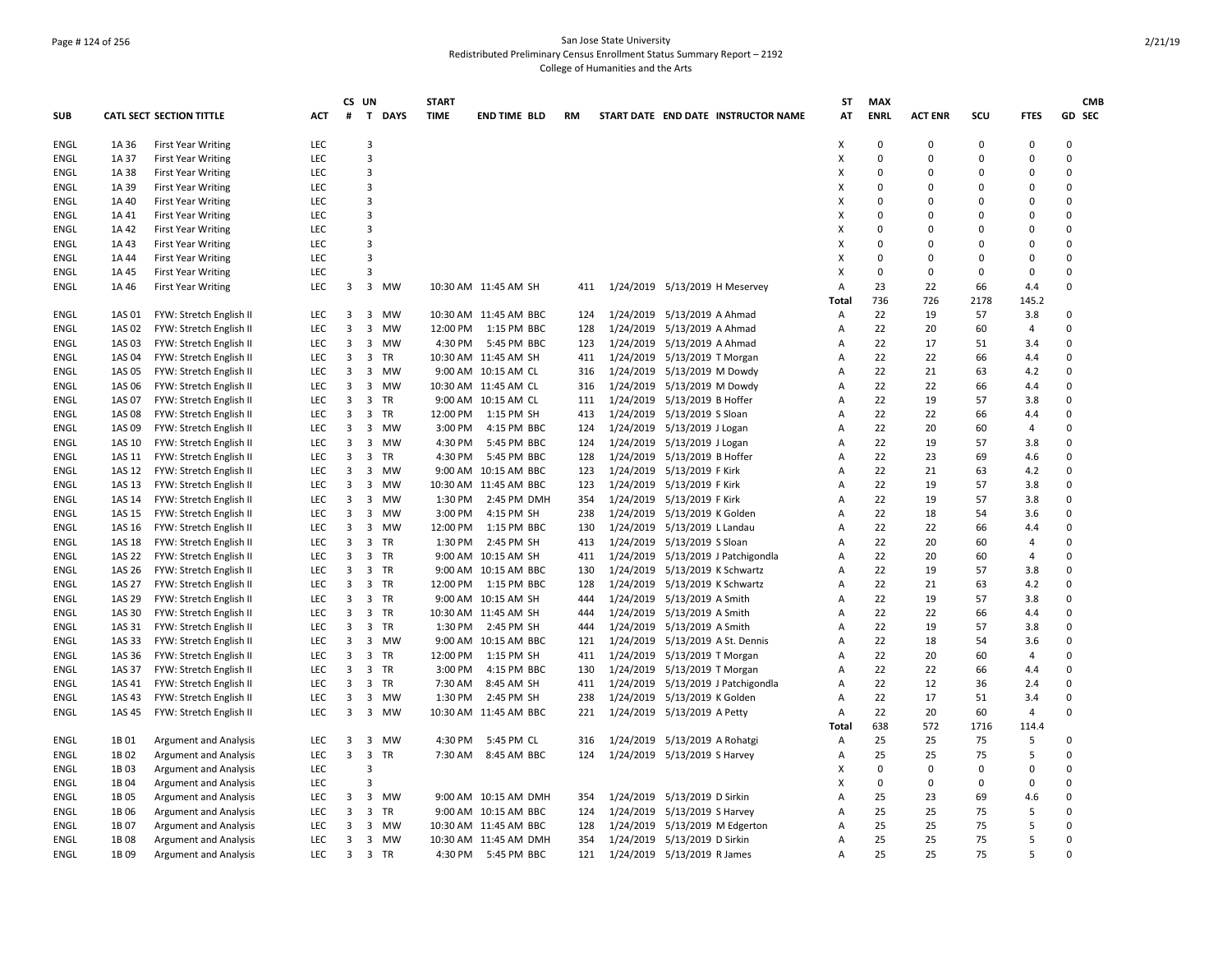## Page # 125 of 256 San Jose State University Redistributed Preliminary Census Enrollment Status Summary Report – 2192 College of Humanities and the Arts

|             |       |                                      |            |                | CS UN          |           | <b>START</b> |                       |           |                                      | ST    | <b>MAX</b>  |                |      |             |             | <b>CMB</b> |
|-------------|-------|--------------------------------------|------------|----------------|----------------|-----------|--------------|-----------------------|-----------|--------------------------------------|-------|-------------|----------------|------|-------------|-------------|------------|
| <b>SUB</b>  |       | <b>CATL SECT SECTION TITTLE</b>      | <b>ACT</b> | #              |                | T DAYS    | <b>TIME</b>  | <b>END TIME BLD</b>   | <b>RM</b> | START DATE END DATE INSTRUCTOR NAME  | AT    | <b>ENRL</b> | <b>ACT ENR</b> | SCU  | <b>FTES</b> | GD SEC      |            |
| ENGL        | 1B 10 | <b>Argument and Analysis</b>         | <b>LEC</b> | 3              |                | 3 TR      |              | 10:30 AM 11:45 AM SH  | 413       | 1/24/2019 5/13/2019 R James          | Α     | 25          | 25             | 75   | 5           | $\Omega$    |            |
| ENGL        | 1B 11 | <b>Argument and Analysis</b>         | <b>LEC</b> | 3              |                | 3 MW      | 12:00 PM     | 1:15 PM CL            | 316       | 1/24/2019 5/13/2019 A Rohatgi        | А     | 25          | 23             | 69   | 4.6         | $\mathbf 0$ |            |
| ENGL        | 1B 12 | <b>Argument and Analysis</b>         | <b>LEC</b> | 3              |                | 3 TR      | 12:00 PM     | 1:15 PM BBC           | 121       | 1/24/2019 5/13/2019 R James          | Α     | 25          | 24             | 72   | 4.8         | $\mathbf 0$ |            |
| ENGL        | 1B 13 | <b>Argument and Analysis</b>         | <b>LEC</b> | 3              |                | 3 TR      | 1:30 PM      | 2:45 PM BBC           | 122       | 1/24/2019 5/13/2019 S Harvey         | Α     | 25          | 25             | 75   | 5           | $\Omega$    |            |
| ENGL        | 1B 14 | <b>Argument and Analysis</b>         | <b>LEC</b> | 3              |                | 3 TR      | 12:00 PM     | 1:15 PM BBC           | 122       | 1/24/2019 5/13/2019 S Harvey         | Α     | 25          | 25             | 75   | 5           | $\mathbf 0$ |            |
| ENGL        | 1B 15 | <b>Argument and Analysis</b>         | <b>LEC</b> | 3              | 3              | MW        | 1:30 PM      | 2:45 PM SH            | 444       | 1/24/2019 5/13/2019 M Edgerton       | Α     | 25          | 24             | 72   | 4.8         | $\mathbf 0$ |            |
| <b>ENGL</b> | 1B 16 | <b>Argument and Analysis</b>         | LEC        | 3              |                | 3 TR      | 1:30 PM      | 2:45 PM BBC           | 221       | 1/24/2019 5/13/2019 C Saylor         | Α     | 25          | 25             | 75   | 5           | $\mathbf 0$ |            |
| ENGL        | 1B 17 | <b>Argument and Analysis</b>         | LEC        | 3              |                | 3 MW      | 3:00 PM      | 4:15 PM CL            | 316       | 1/24/2019 5/13/2019 A Rohatgi        | A     | 25          | 25             | 75   | 5           | $\mathbf 0$ |            |
| ENGL        | 1B 18 | <b>Argument and Analysis</b>         | <b>LEC</b> | 3              |                | 3 TR      | 3:00 PM      | 4:15 PM BBC           | 121       | 1/24/2019 5/13/2019 R James          | Α     | 25          | 25             | 75   | 5           | $\Omega$    |            |
| ENGL        | 1B 19 | <b>Argument and Analysis</b>         | <b>LEC</b> | 3              |                | 3 MW      | 7:30 AM      | 8:45 AM BBC           | 123       | 1/24/2019 5/13/2019 P O'Sullivan     | A     | 25          | 25             | 75   | 5           | $\Omega$    |            |
| ENGL        | 1B 20 | <b>Argument and Analysis</b>         | LEC        | 3              | $\overline{3}$ | MW        |              | 9:00 AM 10:15 AM SH   | 444       | 1/24/2019 5/13/2019 P O'Sullivan     | Α     | 25          | 25             | 75   | 5           | $\mathbf 0$ |            |
| ENGL        | 1B 21 | <b>Argument and Analysis</b>         | LEC        |                | 3              |           |              |                       |           |                                      | x     | $\mathbf 0$ | 0              | 0    | 0           | $\mathbf 0$ |            |
| ENGL        | 1B 22 | <b>Argument and Analysis</b>         | LEC        |                | 3              |           |              |                       |           |                                      | x     | 0           | 0              | 0    | 0           | $\mathbf 0$ |            |
| ENGL        | 1B 23 | <b>Argument and Analysis</b>         | <b>LEC</b> |                | $\overline{3}$ |           |              |                       |           |                                      | x     | 0           | 0              | 0    | $\Omega$    | $\Omega$    |            |
|             |       |                                      |            |                |                |           |              |                       |           |                                      | Total | 450         | 444            | 1332 | 88.8        |             |            |
| ENGL        | 201   | <b>Critical Thinking and Writing</b> | <b>LEC</b> | 3              |                | 3 MW      | 7:30 AM      | 8:45 AM CL            | 238       | 1/24/2019 5/13/2019 D Hendel De Lao  | Α     | 25          | 25             | 75   | 5           | $\mathbf 0$ |            |
| ENGL        | 202   | Critical Thinking and Writing        | <b>LEC</b> | 3              | 3              | <b>TR</b> | 7:30 AM      | 8:45 AM BBC           | 221       | 1/24/2019 5/13/2019 D Hendel De Lao  | A     | 25          | 25             | 75   | 5           | $\Omega$    |            |
| ENGL        | 203   | <b>Critical Thinking and Writing</b> | LEC        | 3              |                | 3 MW      | 7:30 AM      | 8:45 AM SH            | 413       | 1/24/2019 5/13/2019 C Saylor         | Α     | 25          | 24             | 72   | 4.8         | $\mathbf 0$ |            |
| ENGL        | 204   | <b>Critical Thinking and Writing</b> | LEC        | 3              |                | 3 TR      |              | 9:00 AM 10:15 AM BBC  | 221       | 1/24/2019 5/13/2019 D Hendel De Lao  | Α     | 25          | 25             | 75   | 5           | $\mathbf 0$ |            |
| <b>ENGL</b> | 205   | <b>Critical Thinking and Writing</b> | LEC        | 3              |                | 3 F       |              | 9:30 AM 12:15 PM BBC  | 121       | 1/24/2019 5/13/2019 C Saylor         | Α     | 25          | 25             | 75   | 5           | $\mathbf 0$ |            |
| ENGL        | 206   | <b>Critical Thinking and Writing</b> | LEC        | 3              |                | 3 TR      |              | 9:00 AM 10:15 AM DMH  | 149B      | 1/24/2019 5/13/2019 J Fussell        | Α     | 25          | 25             | 75   | 5           | $\mathbf 0$ |            |
| ENGL        | 207   | <b>Critical Thinking and Writing</b> | <b>LEC</b> | 3              |                | 3 MW      |              | 9:00 AM 10:15 AM BBC  | 124       | 1/24/2019 5/13/2019 J Navarro        | Α     | 25          | 25             | 75   | 5           | $\Omega$    |            |
| ENGL        | 208   | <b>Critical Thinking and Writing</b> | <b>LEC</b> | 3              |                | 3 MW      |              | 10:30 AM 11:45 AM BBC | 130       | 1/24/2019 5/13/2019 L Landau         | A     | 25          | 25             | 75   | 5           | $\Omega$    |            |
| <b>ENGL</b> | 209   | <b>Critical Thinking and Writing</b> | LEC        | 3              |                | 3 TR      |              | 10:30 AM 11:45 AM BBC | 221       | 1/24/2019 5/13/2019 N Justin         | Α     | 25          | 25             | 75   | 5           | $\mathbf 0$ |            |
| ENGL        | 2 10  | <b>Critical Thinking and Writing</b> | LEC        | 3              |                | 3 TR      |              | 10:30 AM 11:45 AM CL  | 238       | 1/24/2019 5/13/2019 S Prasad         | Α     | 25          | 25             | 75   | 5           | $\mathbf 0$ |            |
| ENGL        | 2 1 1 | <b>Critical Thinking and Writing</b> | LEC        | 3              |                | 3 TR      |              | 10:30 AM 11:45 AM BBC | 124       | 1/24/2019 5/13/2019 B Hoffer         | Α     | 25          | 25             | 75   | 5           | $\mathbf 0$ |            |
| ENGL        | 2 1 2 | <b>Critical Thinking and Writing</b> | LEC        | 3              |                | 3 TR      | 12:00 PM     | 1:15 PM BBC           | 221       | 1/24/2019 5/13/2019 K O'Hare         | Α     | 25          | 25             | 75   | 5           | $\mathbf 0$ |            |
| ENGL        | 2 1 3 | <b>Critical Thinking and Writing</b> | LEC        | 3              |                | 3 MW      | 12:00 PM     | 1:15 PM BBC           | 124       | 1/24/2019 5/13/2019 A Petty          | Α     | 25          | 25             | 75   | 5           | $\mathbf 0$ |            |
| <b>ENGL</b> | 2 1 4 | <b>Critical Thinking and Writing</b> | LEC        | 3              |                | 3 TR      | 12:00 PM     | 1:15 PM CL            | 238       | 1/24/2019 5/13/2019 S Prasad         | Α     | 25          | 25             | 75   | 5           | $\Omega$    |            |
| ENGL        | 2 1 5 | <b>Critical Thinking and Writing</b> | <b>LEC</b> | 3              |                | 3 TR      | 12:00 PM     | 1:15 PM BBC           | 124       | 1/24/2019 5/13/2019 Y Yang           | Α     | 25          | 25             | 75   | 5           | $\Omega$    |            |
| ENGL        | 2 1 6 | <b>Critical Thinking and Writing</b> | LEC        | 3              |                | 3 TR      | 1:30 PM      | 2:45 PM BBC           | 124       | 1/24/2019 5/13/2019 N Justin         | Α     | 25          | 25             | 75   | 5           | $\mathbf 0$ |            |
| ENGL        | 2 1 7 | <b>Critical Thinking and Writing</b> | LEC        | 3              | 3              | TR        | 1:30 PM      | 2:45 PM DMH           | 354       | 1/24/2019 5/13/2019 Y Yang           | Α     | 25          | 25             | 75   | 5           | $\mathbf 0$ |            |
| <b>ENGL</b> | 2 1 8 | <b>Critical Thinking and Writing</b> | LEC        | 3              |                | 3 MW      | 1:30 PM      | 2:45 PM BBC           | 123       | 1/24/2019 5/13/2019 J Damm           | Α     | 25          | 24             | 72   | 4.8         | $\mathbf 0$ |            |
| ENGL        | 2 1 9 | <b>Critical Thinking and Writing</b> | LEC        | 3              |                | 3 TR      | 1:30 PM      | 2:45 PM BBC           | 121       | 1/24/2019 5/13/2019 C Mujal          | Α     | 25          | 24             | 72   | 4.8         | $\mathbf 0$ |            |
| ENGL        | 2 2 0 | <b>Critical Thinking and Writing</b> | <b>LEC</b> | 3              |                | 3 F       |              | 9:30 AM 12:15 PM BBC  | 123       | 1/24/2019 5/13/2019 S Hervey         | Α     | 25          | 18             | 54   | 3.6         | $\Omega$    |            |
| ENGL        | 2 2 1 | <b>Critical Thinking and Writing</b> | <b>LEC</b> | 3              |                | 3 MW      | 3:00 PM      | 4:15 PM BBC           | 130       | 1/24/2019 5/13/2019 L Landau         | Α     | 25          | 23             | 69   | 4.6         | 0           |            |
| ENGL        | 2 2 2 | <b>Critical Thinking and Writing</b> | LEC        | 3              |                | 3 TR      | 3:00 PM      | 4:15 PM BBC           | 123       | 1/24/2019 5/13/2019 C Mujal          | Α     | 25          | 24             | 72   | 4.8         | $\mathbf 0$ |            |
| ENGL        | 2 2 3 | <b>Critical Thinking and Writing</b> | LEC        | 3              |                | 3 MW      | 3:00 PM      | 4:15 PM BBC           | 123       | 1/24/2019 5/13/2019 J Damm           | Α     | 25          | 24             | 72   | 4.8         | $\mathbf 0$ |            |
| <b>ENGL</b> | 2 2 4 | <b>Critical Thinking and Writing</b> | LEC        | 3              |                | 3 TR      | 4:30 PM      | 5:45 PM BBC           | 124       | 1/24/2019 5/13/2019 N Justin         | Α     | 25          | 25             | 75   | 5           | $\mathbf 0$ |            |
| ENGL        | 2 2 5 | <b>Critical Thinking and Writing</b> | LEC        | 3              |                | 3 MW      | 4:30 PM      | 5:45 PM BBC           | 122       | 1/24/2019 5/13/2019 L Landau         | Α     | 25          | 24             | 72   | 4.8         | $\mathbf 0$ |            |
| <b>ENGL</b> | 2 2 6 | <b>Critical Thinking and Writing</b> | <b>LEC</b> | 3              |                | 3 TR      |              | 10:30 AM 11:45 AM CL  | 316       | 1/24/2019 5/13/2019 Y Yang           | Α     | 25          | 25             | 75   | 5           | $\mathsf 0$ |            |
| <b>ENGL</b> | 2 2 7 | <b>Critical Thinking and Writing</b> | LEC        | 3              |                | 3 TR      | 4:30 PM      | 5:45 PM BBC           | 123       | 1/24/2019 5/13/2019 C Mujal          | Α     | 25          | 25             | 75   | 5           | $\Omega$    |            |
| ENGL        | 2 2 8 | <b>Critical Thinking and Writing</b> | <b>LEC</b> | 3              |                | 3 TR      | 6:00 PM      | 7:15 PM BBC           | 123       | 1/24/2019 5/13/2019 C Mujal          | Α     | 25          | 26             | 78   | 5.2         | $\mathbf 0$ |            |
| ENGL        | 2 2 9 | <b>Critical Thinking and Writing</b> | LEC        | 3              |                | 3 TR      |              | 9:00 AM 10:15 AM BBC  | 122       | 1/24/2019 5/13/2019 Y Yang           | Α     | 25          | 25             | 75   | 5           | $\mathbf 0$ |            |
| ENGL        | 2 3 0 | <b>Critical Thinking and Writing</b> | LEC        | 3              | 3              | W         | 6:00 PM      | 8:45 PM CL            | 316       | 1/24/2019 5/13/2019 Z Babaci-Wilhite | Α     | 25          | 25             | 75   | 5           | $\mathbf 0$ |            |
| <b>ENGL</b> | 2 3 1 | <b>Critical Thinking and Writing</b> | LEC        | 3              |                | 3 M       | 6:00 PM      | 8:45 PM CL            | 316       | 1/24/2019 5/13/2019 Z Babaci-Wilhite | Α     | 25          | 25             | 75   | 5           | $\mathbf 0$ |            |
| <b>ENGL</b> | 232   | Critical Thinking and Writing        | <b>LEC</b> | $\overline{3}$ |                | 3 MW      | 3:00 PM      | 4:15 PM DMH           | 354       | 1/24/2019 5/13/2019 Z Babaci-Wilhite | Α     | 25          | 25             | 75   | 5           | $\Omega$    |            |
| ENGL        | 2 3 3 | <b>Critical Thinking and Writing</b> | LEC        | 3              |                | 3 TR      |              | 10:30 AM 11:45 AM BBC | 123       | 1/24/2019 5/13/2019 D Hendel De Lao  | Α     | 25          | 21             | 63   | 4.2         | $\Omega$    |            |
| ENGL        | 2 3 4 | <b>Critical Thinking and Writing</b> | <b>LEC</b> | 3              |                | 3 TR      |              | 3:00 PM 4:15 PM BBC   | 124       | 1/24/2019 5/13/2019 N Justin         | Α     | 25          | 24             | 72   | 4.8         | $\mathbf 0$ |            |
|             |       |                                      |            |                |                |           |              |                       |           |                                      | Total | 850         | 831            | 2493 | 166.2       |             |            |
| ENGL        | 2001  | <b>Graphic Novel</b>                 | <b>LEC</b> | $\overline{2}$ | 3 F            |           |              | 9:30 AM 12:15 PM SH   | 413       | 1/24/2019 5/13/2019 E Sams           | A     | 40          | 17             | 51   | 3.4         | 0           |            |
|             |       |                                      |            |                |                |           |              |                       |           |                                      |       |             |                |      |             |             |            |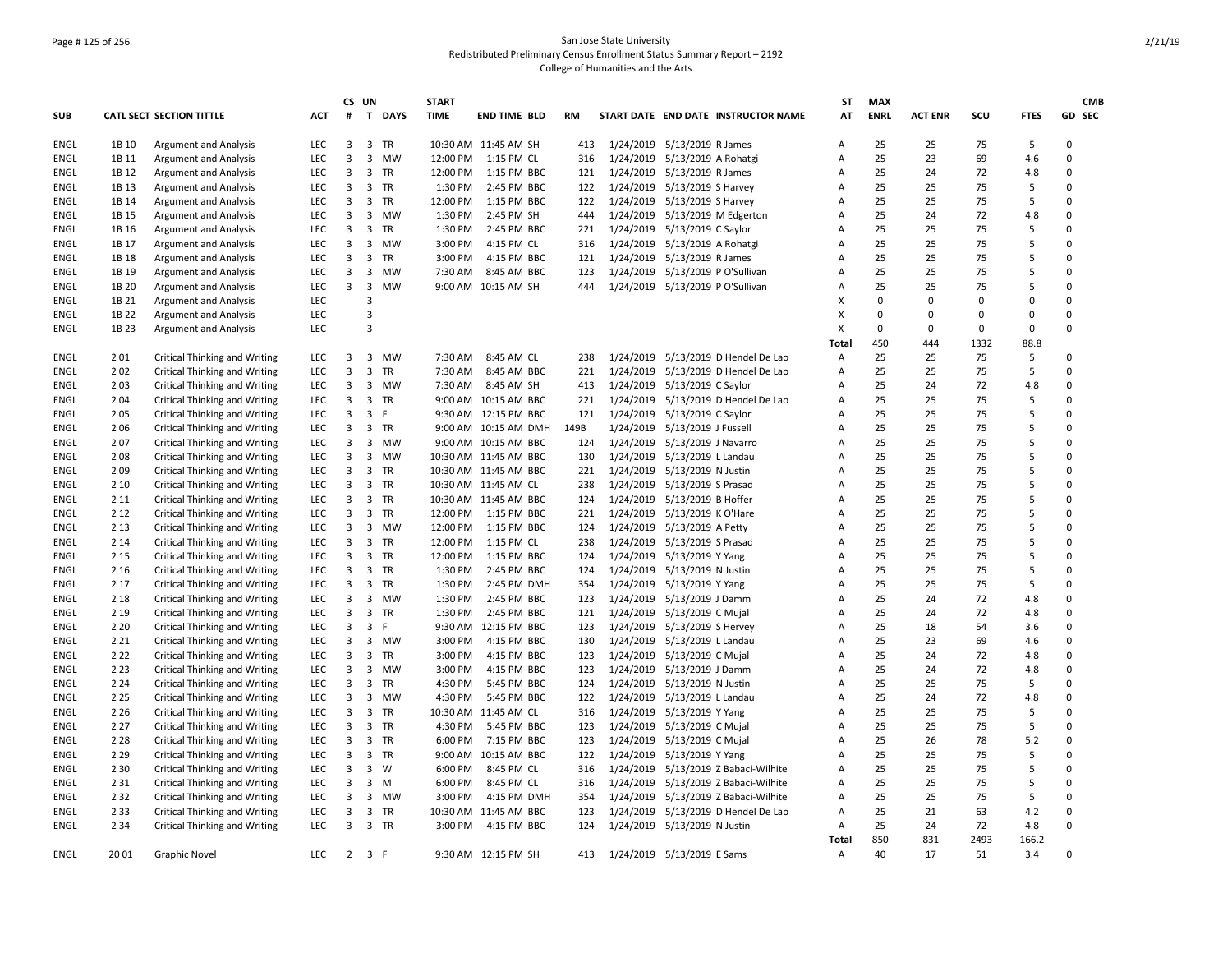## Page # 126 of 256 San Jose State University Redistributed Preliminary Census Enrollment Status Summary Report – 2192 College of Humanities and the Arts

|             |         |                                |                   |                | CS UN          |              | <b>START</b> |                      |           |                                |                                     | <b>ST</b>      | <b>MAX</b>  |                |             |             | <b>CMB</b>     |
|-------------|---------|--------------------------------|-------------------|----------------|----------------|--------------|--------------|----------------------|-----------|--------------------------------|-------------------------------------|----------------|-------------|----------------|-------------|-------------|----------------|
| <b>SUB</b>  |         | CATL SECT SECTION TITTLE       | <b>ACT</b>        | #              |                | T DAYS       | <b>TIME</b>  | <b>END TIME BLD</b>  | <b>RM</b> |                                | START DATE END DATE INSTRUCTOR NAME | AT             | <b>ENRL</b> | <b>ACT ENR</b> | scu         | <b>FTES</b> | GD SEC         |
|             |         |                                |                   |                |                |              |              |                      |           |                                |                                     | Total          | 40          | 17             | 51          | 3.4         |                |
| <b>ENGL</b> | 2101    | <b>Detective Fiction</b>       | <b>LEC</b>        |                |                | 2 3 MW       |              | 9:00 AM 10:15 AM BBC | 130       | 1/24/2019 5/13/2019 C Saylor   |                                     | Α              | 40          | 40             | 120         | 8           | 0              |
|             |         |                                |                   |                |                |              |              |                      |           |                                |                                     | Total          | 40          | 40             | 120         | 8           |                |
| <b>ENGL</b> | 2201    | <b>Fantasy Science Fic</b>     | <b>LEC</b>        | 3              |                | 3 MW         |              | 12:00 PM 1:15 PM SH  | 413       | 1/24/2019 5/13/2019 M Douglass |                                     | $\overline{A}$ | 40          | 39             | 117         | 7.8         | 0              |
|             |         |                                |                   |                |                |              |              |                      |           |                                |                                     | <b>Total</b>   | 40          | 39             | 117         | 7.8         |                |
| ENGL        | 5001    | Lit Survey before 1680         | <b>LEC</b>        | $\overline{2}$ | 3              | <b>MW</b>    |              | 10:30 AM 11:45 AM SH | 348       | 1/24/2019 5/13/2019 A Eastwood |                                     | Α              | 30          | 32             | 96          | 6.4         | 0              |
|             |         |                                |                   |                |                |              |              |                      |           |                                |                                     | Total          | 30          | 32             | 96          | 6.4         |                |
| <b>ENGL</b> | 60 01   | Lit Survey 1680-1860           | <b>LEC</b>        | 2              |                | 4 TBA        |              |                      |           | 1/24/2019 5/13/2019            |                                     | A              | 40          | 40             | 160         | 10.66667    | $\mathbf 0$    |
|             |         |                                |                   |                |                |              |              |                      |           |                                |                                     | Total          | 40          | 40             | 160         | 10.66667    |                |
| <b>ENGL</b> | 70 01   | Lit Survey 1860 to present     | <b>LEC</b>        | $\overline{2}$ |                | 3 MW         | 4:30 PM      | 5:45 PM BBC          | 130       | 1/24/2019 5/13/2019 W Wilson   |                                     | Α              | 40          | 40             | 120         | 8           | 0              |
|             |         |                                |                   |                |                |              |              |                      |           |                                |                                     | Total          | 40          | 40             | 120         | 8           |                |
| <b>ENGL</b> | 7101    | <b>Intro Creative Writ</b>     | <b>SEM</b>        |                | 3              |              |              |                      |           |                                |                                     | х              | $\mathbf 0$ | $\mathbf 0$    | $\mathbf 0$ | $\Omega$    | $\Omega$       |
| ENGL        | 7102    | Intro Creative Writ            | SEM               | $\overline{4}$ |                | 3 TR         | 12:00 PM     | 1:15 PM BBC          | 123       | 1/24/2019 5/13/2019 S Kirby    |                                     | Α              | 25          | 25             | 75          | 5           | $\Omega$       |
| ENGL        | 7103    | Intro Creative Writ            | SEM               |                | 3              |              |              |                      |           |                                |                                     | X              | 0           | $\mathbf 0$    | 0           | 0           | $\Omega$       |
| <b>ENGL</b> | 7104    | Intro Creative Writ            | SEM               | 4              |                | 3 MW         | 1:30 PM      | 2:45 PM BBC          | 124       | 1/24/2019 5/13/2019 J Navarro  |                                     | A              | 25          | 23             | 69          | 4.6         | 0              |
| ENGL        | 7105    | Intro Creative Writ            | SEM               | 4              | 3              | <b>MW</b>    | 12:00 PM     | 1:15 PM BBC          | 123       | 1/24/2019 5/13/2019 J Damm     |                                     | A              | 25          | 25             | 75          | 5           | 0              |
| <b>ENGL</b> | 7106    | Intro Creative Writ            | <b>SEM</b>        | 4              | 3              | <b>TR</b>    | 3:00 PM      | 4:15 PM CL           | 316       | 1/24/2019 5/13/2019 L Lindelof |                                     | A              | 25          | 24             | 72          | 4.8         | 0              |
| <b>ENGL</b> | 7107    | Intro Creative Writ            | <b>SEM</b>        | 4              |                | 3 MW         | 4:30 PM      | 5:45 PM DMH          | 354       | 1/24/2019 5/13/2019 M Edgerton |                                     | $\overline{A}$ | 25          | 17             | 51          | 3.4         | $\Omega$       |
| <b>ENGL</b> | 7108    | <b>Intro Creative Writ</b>     | SEM               | $\overline{4}$ |                | 3 F          |              | 9:30 AM 12:15 PM CL  | 316       | 1/24/2019 5/13/2019 T Morgan   |                                     | Α              | 25          | 17             | 51          | 3.4         | $\Omega$       |
|             |         |                                |                   |                |                |              |              |                      |           |                                |                                     | Total          | 150         | 131            | 393         | 26.2        |                |
| <b>ENGL</b> | 100A01  |                                | <b>SEM</b>        | 5              |                | 3 TR         |              | 9:00 AM 10:15 AM SH  | 348       | 1/24/2019 5/13/2019 A Petty    |                                     | A              | 22          | 21             | 63          | 4.2         | 0              |
|             |         | <b>Writing Competency</b>      |                   | 5              |                |              |              |                      | 348       |                                |                                     |                | 22          | 22             | 66          |             | 0              |
| ENGL        | 100A 02 | <b>Writing Competency</b>      | SEM<br><b>SEM</b> | 5              |                | 3 TR<br>3 MW |              | 10:30 AM 11:45 AM SH | 121       | 1/24/2019 5/13/2019 A Petty    |                                     | A<br>A         | 22          | 22             | 66          | 4.4         | 0              |
| <b>ENGL</b> | 100A03  | <b>Writing Competency</b>      |                   |                |                |              |              | 12:00 PM 1:15 PM BBC |           |                                | 1/24/2019 5/13/2019 A St. Dennis    |                | 66          | 65             | 195         | 4.4         |                |
|             |         |                                |                   |                |                |              |              |                      |           |                                |                                     | Total          |             |                |             | 13          | 0              |
| <b>ENGL</b> |         | 100W 01 Wrtg Wrkshop           | <b>SEM</b>        |                | 3              |              |              |                      |           |                                |                                     | X              | $\mathbf 0$ | $\mathbf 0$    | $\mathbf 0$ | $\mathbf 0$ | $\Omega$       |
| <b>ENGL</b> |         | 100W 02 Wrtg Wrkshop           | SEM               | 4              |                | 3 TR         | 12:00 PM     | 1:15 PM SH           | 348       | 1/24/2019 5/13/2019 K McSharry |                                     | Α              | 25          | 25             | 75          | 5           |                |
| ENGL        |         | 100W 03 Wrtg Wrkshop           | SEM               | $\overline{4}$ |                | 3 TR         | 4:30 PM      | 5:45 PM SH           | 348       | 1/24/2019 5/13/2019 A Johnson  |                                     | Α              | 25          | 12             | 36          | 2.4         | 0              |
| ENGL        |         | 100W 04 Wrtg Wrkshop           | <b>SEM</b>        | $\overline{4}$ |                | 3 MW         | 12:00 PM     | 1:15 PM SH           | 348       | 1/24/2019 5/13/2019 K McSharry |                                     | A              | 25          | 23             | 69          | 4.6         | 0              |
|             |         |                                |                   |                |                |              |              |                      |           |                                |                                     | Total          | 75          | 60             | 180         | 12          |                |
| ENGL        |         | 100WB 01 Written Comm Business | <b>LEC</b>        |                | 3              |              |              |                      |           |                                |                                     | X              | 0           | $\mathbf 0$    | 0           | 0           | 0              |
| <b>ENGL</b> |         | 100WB 02 Written Comm Business | <b>LEC</b>        |                | $\overline{3}$ |              |              |                      |           |                                |                                     | X              | $\mathbf 0$ | $\mathbf 0$    | $\mathbf 0$ | $\mathbf 0$ | 0<br>$\Omega$  |
| <b>ENGL</b> |         | 100WB 03 Written Comm Business | LEC.              | 3              | 3              | <b>MW</b>    | 1:30 PM      | 2:45 PM CL           | 111       | 1/24/2019 5/13/2019 S West     |                                     | A              | 25          | 21             | 63          | 4.2         |                |
| <b>ENGL</b> |         | 100WB 04 Written Comm Business | LEC               | 3              | 3              | MW           |              | 10:30 AM 11:45 AM CL | 111       | 1/24/2019 5/13/2019 L Lindelof |                                     | Α              | 25          | 25             | 75          | 5           | 0              |
| <b>ENGL</b> |         | 100WB 05 Written Comm Business | LEC               | 3              | 3              | <b>MW</b>    | 3:00 PM      | 4:15 PM BBC          | 128       | 1/24/2019 5/13/2019 J Hessler  |                                     | Α              | 25          | 24             | 72          | 4.8         | 0              |
| ENGL        |         | 100WB 06 Written Comm Business | LEC               | 3              | 3              | MW           | 4:30 PM      | 5:45 PM BBC          | 128       | 1/24/2019 5/13/2019 J Hessler  |                                     | Α              | 25          | 24             | 72          | 4.8         | 0              |
| <b>ENGL</b> |         | 100WB 07 Written Comm Business | <b>LEC</b>        | 3              | 3              | M            | 6:00 PM      | 8:45 PM BBC          | 128       | 1/24/2019 5/13/2019 J Hessler  |                                     | A              | 25          | 16             | 48          | 3.2         | 0              |
| ENGL        |         | 100WB 08 Written Comm Business | LEC               | 3              | 3              | W            | 6:00 PM      | 8:45 PM BBC          | 128       | 1/24/2019 5/13/2019 J Hessler  |                                     | A              | 25          | 24             | 72          | 4.8         | 0              |
| <b>ENGL</b> |         | 100WB 09 Written Comm Business | <b>LEC</b>        |                | 3              |              |              |                      |           |                                |                                     | X              | $\mathbf 0$ | $\mathbf 0$    | $\mathbf 0$ | $\mathbf 0$ | 0              |
|             |         |                                |                   |                |                |              |              |                      |           |                                |                                     | Total          | 150         | 134            | 402         | 26.8        |                |
| <b>ENGL</b> | 101 01  | <b>Literary Criticism</b>      | LEC               |                | 4              |              |              |                      |           |                                |                                     | X              | $\Omega$    | $\Omega$       | 0           | $\Omega$    | 0              |
| ENGL        | 101 02  | <b>Literary Criticism</b>      | <b>LEC</b>        | $\overline{4}$ | $\overline{4}$ | MW           |              | 12:00 PM 1:15 PM SH  | 238       | 1/24/2019 5/13/2019 A Brada    |                                     | Α              | 25          | 27             | 108         | 7.266667    | 1              |
|             |         |                                |                   |                |                |              |              |                      |           |                                |                                     | Total          | 25          | 27             | 108         | 7.266667    |                |
| <b>ENGL</b> | 103 01  | Modern English                 | <b>LEC</b>        | 2              | $\overline{4}$ | TBA          |              |                      |           | 1/24/2019 5/13/2019            |                                     | A              | 35          | 29             | 116         | 7.733333    | $\mathbf 0$    |
| ENGL        | 103 02  | Modern English                 | <b>LEC</b>        | $\overline{2}$ | 4              | TBA          |              |                      |           | 1/24/2019 5/13/2019            |                                     | Α              | 35          | 39             | 156         | 10.46667    | $\overline{1}$ |
|             |         |                                |                   |                |                |              |              |                      |           |                                |                                     | Total          | 70          | 68             | 272         | 18.2        |                |
| <b>ENGL</b> | 106 01  | <b>Editing for Writers</b>     | <b>LEC</b>        | $\overline{2}$ |                | 4 TBA        |              |                      |           | 1/24/2019 5/13/2019            |                                     | Α              | 25          | 25             | 100         | 6.733333 1  |                |
|             |         |                                |                   |                |                |              |              |                      |           |                                |                                     | <b>Total</b>   | 25          | 25             | 100         | 6.733333    |                |
| ENGL        | 10701   | Prof Tech Writing              | <b>LEC</b>        | 2              | 4              | TBA          |              |                      |           | 1/24/2019 5/13/2019            |                                     | Α              | 25          | 25             | 100         | 6.666667    | $\mathbf 0$    |
|             |         |                                |                   |                |                |              |              |                      |           |                                |                                     | Total          | 25          | 25             | 100         | 6.666667    |                |
| ENGL        | 108 01  | <b>Gaming and Narrative</b>    | <b>LEC</b>        |                | 4              |              |              |                      |           |                                |                                     | X              | $\mathbf 0$ | $\Omega$       | $\Omega$    | 0           | 0              |
|             |         |                                |                   |                |                |              |              |                      |           |                                |                                     | Total          | $\Omega$    | $\Omega$       | $\Omega$    | $\Omega$    |                |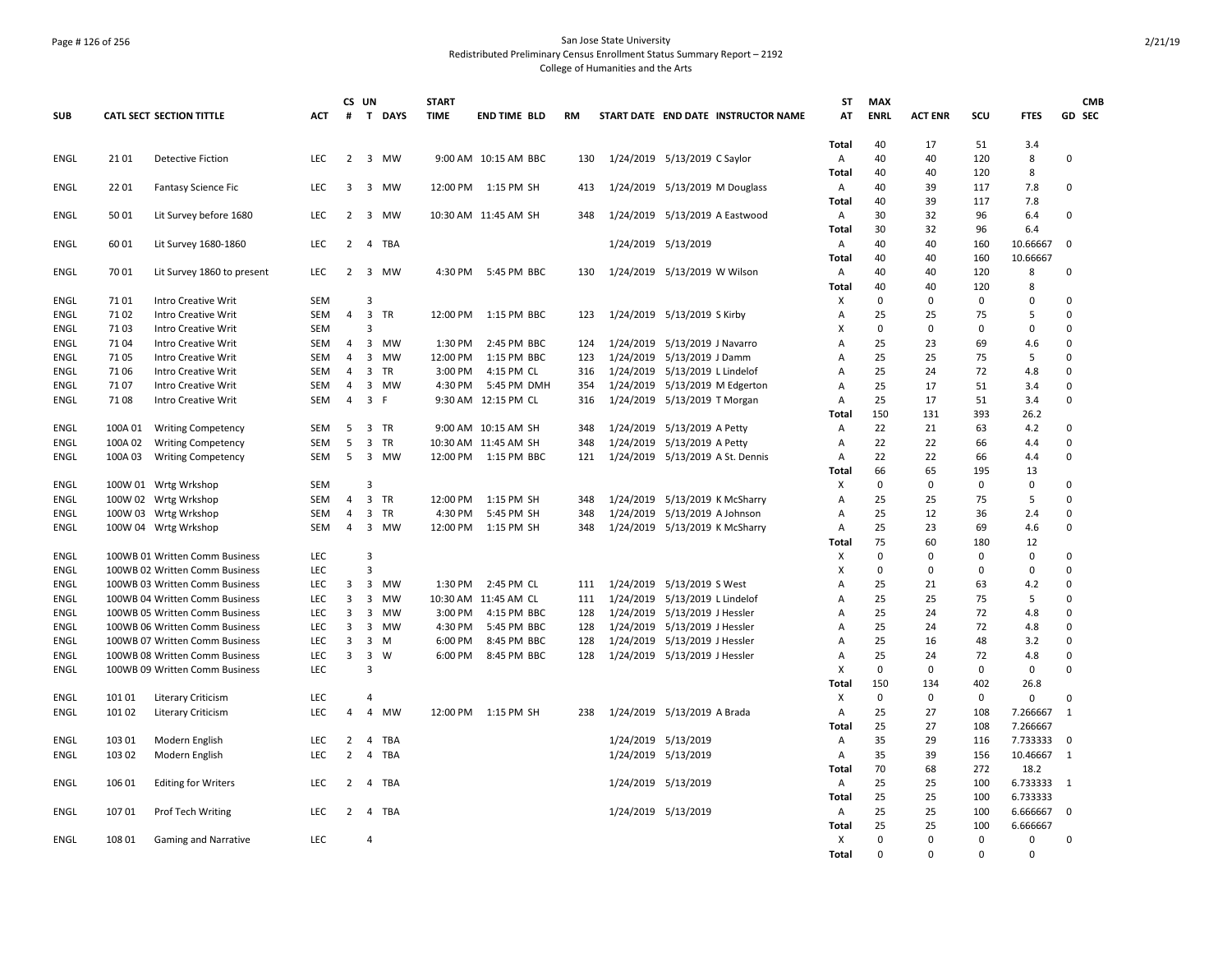## Page # 127 of 256 San Jose State University Redistributed Preliminary Census Enrollment Status Summary Report – 2192 College of Humanities and the Arts

|             |         |                                 |            |                                  | CS UN                       | <b>START</b> |                      |     |                                     | ST           | <b>MAX</b>  |                |                |                      |                | <b>CMB</b> |        |
|-------------|---------|---------------------------------|------------|----------------------------------|-----------------------------|--------------|----------------------|-----|-------------------------------------|--------------|-------------|----------------|----------------|----------------------|----------------|------------|--------|
| <b>SUB</b>  |         | <b>CATL SECT SECTION TITTLE</b> | <b>ACT</b> | #                                | $\mathbf{T}$<br><b>DAYS</b> | <b>TIME</b>  | <b>END TIME BLD</b>  | RM  | START DATE END DATE INSTRUCTOR NAME | AT           | <b>ENRL</b> | <b>ACT ENR</b> | SCU            | <b>FTES</b>          | <b>GD SEC</b>  |            |        |
| ENGL        | 110 01  | Visual Rhetoric and Doc Dsgn    | LEC        | $\overline{2}$                   | 4 TBA                       |              |                      |     | 1/24/2019 5/13/2019                 | A            | 25          | 26             | 104            | 7.133333             | $\overline{3}$ |            |        |
|             |         |                                 |            |                                  |                             |              |                      |     |                                     | Total        | 25          | 26             | 104            | 7.133333             |                |            |        |
| ENGL        | 112A 01 | Childrens Lit                   | <b>LEC</b> | 3                                | TR<br>3                     |              | 10:30 AM 11:45 AM SH | 239 | 1/24/2019 5/13/2019 R Vora          | A            | 35          | 35             | 105            | $\overline{7}$       | 0              |            |        |
| ENGL        |         | 112A 02 Childrens Lit           | <b>LEC</b> | 3                                | 3 MW                        |              | 9:00 AM 10:15 AM SH  | 413 | 1/24/2019 5/13/2019 D Hendel De Lao | A            | 35          | 35             | 105            | $\overline{7}$       | $\mathbf 0$    |            |        |
|             |         |                                 |            |                                  |                             |              |                      |     |                                     | Total        | 70          | 70             | 210            | 14                   |                |            |        |
| ENGL        | 112B 01 | Lit for Young Adults            | LEC        | $\overline{2}$                   | 4 TBA                       |              |                      |     | 1/24/2019 5/13/2019                 | $\mathsf{A}$ | 35          | 22             | 88             | 5.866667             | $\mathbf 0$    |            |        |
|             |         |                                 |            |                                  |                             |              |                      |     |                                     | Total        | 35          | 22             | 88             | 5.866667             |                |            |        |
| ENGL        | 11601   | Myth in Literature              | LEC        | $\overline{2}$                   | 4 TBA                       |              |                      |     | 1/24/2019 5/13/2019                 | $\mathsf{A}$ | 30          | 29             | 116            | 7.933333             | 3              |            |        |
|             |         |                                 |            |                                  |                             |              |                      |     |                                     | <b>Total</b> | 30          | 29             | 116            | 7.933333             |                |            |        |
| <b>ENGL</b> |         | 117B 01 Glbl Film, Lit, Cult    | <b>LEC</b> |                                  | 3 3 F                       |              | 9:30 AM 12:15 PM BBC | 205 | 1/24/2019 5/13/2019 F Kirk          | Α            | 40          | 38             | 114            | 7.6                  | $\pmb{0}$      |            |        |
|             |         |                                 |            |                                  |                             |              |                      |     |                                     | Total        | 40          | 38             | 114            | 7.6                  |                |            |        |
| ENGL        | 123B 01 | Global-Lit-Africa               | LEC        | 3                                | 3 TR                        |              | 9:00 AM 10:15 AM SH  | 238 | 1/24/2019 5/13/2019 B Chow          | A            | 35          | 28             | 84             | 5.6                  | 0              |            |        |
|             |         |                                 |            |                                  |                             |              |                      |     |                                     | Total        | 35          | 28             | 84             | 5.6                  |                |            |        |
| ENGL        |         | 123D 01 Global-Lit-Asia         | <b>LEC</b> | $\overline{3}$                   | 3 TR                        | 1:30 PM      | 2:45 PM SH           | 238 | 1/24/2019 5/13/2019 B Chow          | $\mathsf{A}$ | 35          | 16             | 48             | 3.2                  | $\mathbf 0$    |            |        |
|             |         |                                 |            |                                  |                             |              |                      |     |                                     | <b>Total</b> | 35          | 16             | 48             | 3.2                  |                |            |        |
| ENGL        | 125 01  | European Lit                    | <b>LEC</b> | $\overline{2}$                   | 4 TBA                       |              |                      |     | 1/24/2019 5/13/2019                 | $\mathsf{A}$ | 30          | 29             | 116            | 7.733333             | 0              |            |        |
|             |         |                                 |            |                                  |                             |              |                      |     |                                     | Total        | 30          | 29             | 116            | 7.733333             |                |            |        |
| ENGL        | 12901   | Intro Career Wrtg               | LEC        |                                  | 2 4 TBA                     |              |                      |     | 1/24/2019 5/13/2019                 | $\mathsf{A}$ | 25          | 25             | 100            | 6.666667             | $\mathbf{0}$   |            |        |
|             |         |                                 |            |                                  |                             |              |                      |     |                                     | <b>Total</b> | 25          | 25             | 100            | 6.666667             |                |            |        |
| ENGL        | 13001   | <b>Writing Fiction</b>          | LEC<br>LEC | $\overline{2}$<br>$\overline{2}$ | 4 TBA<br>TBA                |              |                      |     | 1/24/2019 5/13/2019                 | Α            | 25<br>25    | 25<br>22       | 100            | 6.666667             | 0<br>0         |            |        |
| ENGL        | 13002   | <b>Writing Fiction</b>          |            |                                  | 4                           |              |                      |     | 1/24/2019 5/13/2019                 | A            | 50          | 47             | 88<br>188      | 5.866667<br>12.53333 |                |            |        |
| ENGL        | 131 01  | <b>Writing Poetry</b>           | <b>LEC</b> | 2                                | 4 TBA                       |              |                      |     | 1/24/2019 5/13/2019                 | Total<br>A   | 25          | 15             | 60             | $\overline{4}$       | $\mathbf 0$    |            |        |
|             |         |                                 |            |                                  |                             |              |                      |     |                                     | <b>Total</b> | 25          | 15             | 60             | $\overline{4}$       |                |            |        |
| ENGL        | 13301   | Reed Magazine                   | <b>LEC</b> | $\overline{2}$                   | 4 TBA                       |              |                      |     | 1/24/2019 5/13/2019                 | A            | 25          | 26             | 104            | 7.666667 11          |                |            |        |
|             |         |                                 |            |                                  |                             |              |                      |     |                                     | Total        | 25          | 26             | 104            | 7.666667             |                |            |        |
| ENGL        | 135 01  | <b>Writing Nonfiction</b>       | LEC        | 2                                | $\overline{4}$<br>TBA       |              |                      |     | 1/24/2019 5/13/2019                 | A            | 25          | 25             | 100            | 6.866667             | 3              |            |        |
|             |         |                                 |            |                                  |                             |              |                      |     |                                     | <b>Total</b> | 25          | 25             | 100            | 6.866667             |                |            |        |
| ENGL        | 13901   | <b>Visiting Authors</b>         | LEC        | $\overline{2}$                   | 4 TBA                       |              |                      |     | 1/24/2019 5/13/2019                 | $\mathsf{A}$ | 25          | 15             | 60             | 4                    | $\pmb{0}$      |            |        |
|             |         |                                 |            |                                  |                             |              |                      |     |                                     | Total        | 25          | 15             | 60             | $\overline{4}$       |                |            |        |
| <b>ENGL</b> | 140B 01 | Beowulf                         | LEC        | $\overline{2}$                   | 4 TBA                       |              |                      |     | 1/24/2019 5/13/2019                 | A            | 30          | 17             | 68             | 4.8                  | $\overline{4}$ |            |        |
|             |         |                                 |            |                                  |                             |              |                      |     |                                     | Total        | 30          | 17             | 68             | 4.8                  |                |            |        |
| <b>ENGL</b> | 144 01  | Shakespeare I                   | LEC        | $\overline{2}$                   | 4 TBA                       |              |                      |     | 1/24/2019 5/13/2019                 | Α            | 30          | 27             | 108            | 7.2                  | $\mathbf 0$    | C          |        |
| TA          | 144 01  | Shakespeare I                   | <b>LEC</b> | $\overline{2}$                   | TBA<br>4                    |              |                      |     | 1/24/2019 5/13/2019                 | A            | 0           | 0              | 0              | 0                    | $0-$           |            | $\ast$ |
|             |         |                                 |            |                                  |                             |              |                      |     |                                     | <b>Total</b> | 30          | 27             | 108            | 7.2                  |                |            |        |
| <b>ENGL</b> | 145 01  | Shakespeare + Performance       | <b>LEC</b> | $\overline{2}$                   | TBA<br>4                    |              |                      |     | 1/24/2019 5/13/2019                 | A            | 30          | 26             | 104            | $\overline{7}$       | $1\quad C$     |            |        |
| TA          | 145 01  | Shakespeare + Performance       | LEC        | $\overline{2}$                   | 4 TBA                       |              |                      |     | 1/24/2019 5/13/2019                 | $\mathsf{A}$ | $\mathbf 0$ | 0              | 0              | $\Omega$             | $0-$           |            | $\ast$ |
|             |         |                                 |            |                                  |                             |              |                      |     |                                     | Total        | 30          | 26             | 104            | $\overline{7}$       |                |            |        |
| <b>ENGL</b> | 165 01  | <b>Topics Ethnic Lit</b>        | LEC        |                                  | 2 4 TBA                     |              |                      |     | 1/24/2019 5/13/2019                 | A            | 25          | $\mathbf{0}$   | $\mathbf{0}$   | $\mathbf 0$          | 0 <sup>o</sup> |            |        |
|             |         |                                 |            |                                  |                             |              |                      |     |                                     | Total        | 25          | $\Omega$       | $\mathbf{0}$   | $\mathbf 0$          |                |            |        |
| <b>ENGL</b> | 16601   | Amer Lit 1945 - Now             | LEC        |                                  | 4                           |              |                      |     |                                     | X            | 0           | 0              | 0              | $\pmb{0}$            | $\mathbf 0$    |            |        |
|             |         |                                 |            |                                  |                             |              |                      |     |                                     | Total        | 0           | 0              | 0              | $\mathbf 0$          |                |            |        |
| ENGL        | 168 01  | Amer Novel                      | LEC        | $\overline{2}$                   | 4 TBA                       |              |                      |     | 1/24/2019 5/13/2019                 | A            | 30          | 20             | 80             | 5.533333             | 3              |            |        |
|             |         |                                 |            |                                  |                             |              |                      |     |                                     | <b>Total</b> | 30          | 20             | 80             | 5.533333             |                |            |        |
| ENGL        | 169 01  | Ethnicity in Amer Lit           | <b>LEC</b> | $\overline{3}$                   | 3 TR                        | 3:00 PM      | 4:15 PM SH           | 348 | 1/24/2019 5/13/2019 B Chow          | A            | 30          | 21             | 63             | 4.2                  | $\mathbf 0$    |            |        |
|             |         |                                 |            |                                  |                             |              |                      |     |                                     | <b>Total</b> | 30          | 21             | 63             | 4.2                  |                |            |        |
| ENGL        | 18001   | Indv Studies                    | SUP        |                                  | 36 1 TBA                    |              |                      |     | 1/24/2019 5/13/2019 R McNabb        | A            | 10          | 6              | 6              | 0.416667             | 1              |            |        |
| ENGL        | 18002   | <b>Indy Studies</b>             | <b>SUP</b> | 36                               | $\overline{2}$<br>TBA       |              |                      |     | 1/24/2019 5/13/2019 R McNabb        | $\mathsf{A}$ | 10          | 1              | $\overline{2}$ | 0.133333             | 0              |            |        |
| <b>ENGL</b> | 18003   | <b>Indv Studies</b>             | SUP        |                                  | 36 3 TBA                    |              |                      |     | 1/24/2019 5/13/2019 R McNabb        | Α            | 6           | 9              | 27             | 1.85                 | $\mathbf{1}$   |            |        |
|             |         |                                 |            |                                  |                             |              |                      |     |                                     | <b>Total</b> | 26          | 16             | 35             | 2.4                  |                |            |        |
| <b>ENGL</b> | 199 01  | Writing Internship              | <b>SUP</b> |                                  | 36 3 TBA                    |              |                      |     | 1/24/2019 5/13/2019 M Thompson      | A            | 20          | $1\,$          | 3              | 0.2                  | $\mathbf 0$    |            |        |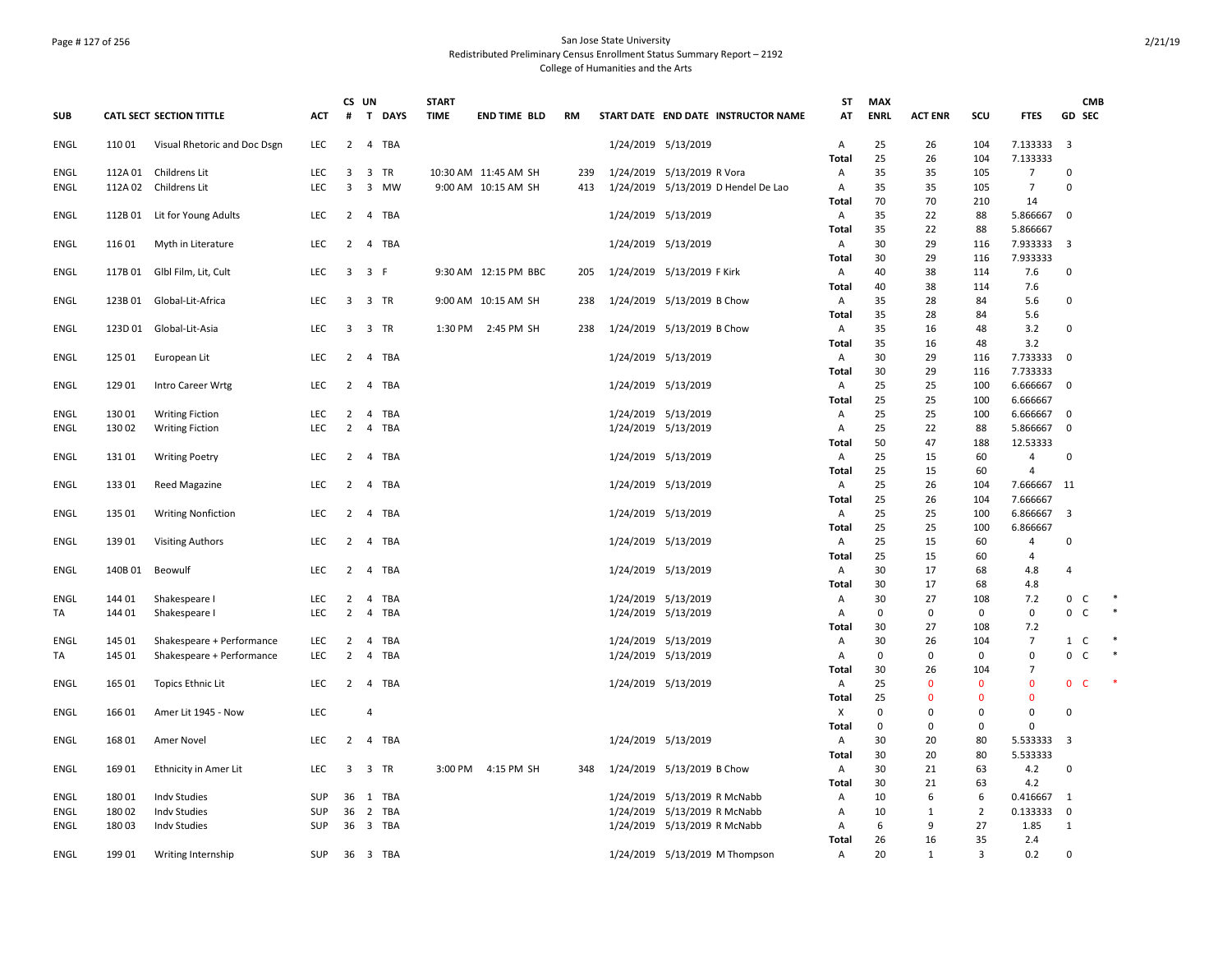## Page # 128 of 256 San Jose State University Redistributed Preliminary Census Enrollment Status Summary Report – 2192 College of Humanities and the Arts

|             |        |                                 |            |    | CS UN          |             | <b>START</b> |                     |    |                     |                              |                                                   | ST    | <b>MAX</b>  |                |          |             |    | <b>CMB</b> |
|-------------|--------|---------------------------------|------------|----|----------------|-------------|--------------|---------------------|----|---------------------|------------------------------|---------------------------------------------------|-------|-------------|----------------|----------|-------------|----|------------|
| <b>SUB</b>  |        | <b>CATL SECT SECTION TITTLE</b> | <b>ACT</b> | #  | T              | <b>DAYS</b> | <b>TIME</b>  | <b>END TIME BLD</b> | RM |                     |                              | START DATE END DATE INSTRUCTOR NAME               | AT    | <b>ENRL</b> | <b>ACT ENR</b> | SCU      | <b>FTES</b> |    | GD SEC     |
|             |        |                                 |            |    |                |             |              |                     |    |                     |                              |                                                   | Total | 20          | 1              | 3        | 0.2         |    |            |
| <b>ENGL</b> | 202 01 | Poetic Craft & Theor            | SEM        | 5  |                | 4 TBA       |              |                     |    |                     | 1/24/2019 5/13/2019          |                                                   | A     | 16          | 15             | 60       | 5           | 15 |            |
|             |        |                                 |            |    |                |             |              |                     |    |                     |                              |                                                   | Total | 16          | 15             | 60       |             |    |            |
| ENGL        | 208 01 | Sem Compar Lit                  | SEM        | 5  | $\overline{a}$ | <b>TBA</b>  |              |                     |    |                     | 1/24/2019 5/13/2019          |                                                   | A     | 16          | 11             | 44       | 3.666667 11 |    |            |
|             |        |                                 |            |    |                |             |              |                     |    |                     |                              |                                                   | Total | 16          | 11             | 44       | 3.666667    |    |            |
| ENGL        | 23001  | Sem 18th-Cen Brlt               | <b>SEM</b> |    | $\overline{4}$ |             |              |                     |    |                     |                              |                                                   | X     | 0           | 0              | 0        | 0           | 0  |            |
|             |        |                                 |            |    |                |             |              |                     |    |                     |                              |                                                   | Total | 0           | $\mathbf 0$    | 0        | $\Omega$    |    |            |
| <b>ENGL</b> | 23201  | Sem Romanticism                 | SEM        | -5 | $\overline{4}$ | <b>TBA</b>  |              |                     |    |                     | 1/24/2019 5/13/2019          |                                                   | A     | 16          | 5              | 20       | 1.666667    | -5 |            |
|             |        |                                 |            |    |                |             |              |                     |    |                     |                              |                                                   | Total | 16          | 5              | 20       | 1.666667    |    |            |
| ENGL        | 24101  | Fic Writ Workshop               | SEM        | -5 |                | 4 TBA       |              |                     |    | 1/24/2019 5/13/2019 |                              |                                                   | A     | 16          | 13             | 52       | 4.266667 12 |    |            |
|             |        |                                 |            |    |                |             |              |                     |    |                     |                              |                                                   | Total | 16          | 13             | 52       | 4.266667    |    |            |
| <b>ENGL</b> | 254 01 | Genres in Amer Lit              | <b>SEM</b> | 5  | $\overline{4}$ | <b>TBA</b>  |              |                     |    |                     | 1/24/2019 5/13/2019          |                                                   | A     | 16          | 16             | 64       | 5.2         | 14 |            |
|             |        |                                 |            |    |                |             |              |                     |    |                     |                              |                                                   | Total | 16          | 16             | 64       | 5.2         |    |            |
| ENGL        | 25701  | Sem Hist of Rhetor              | <b>SEM</b> | 5  |                | 4 TBA       |              |                     |    |                     | 1/24/2019 5/13/2019          |                                                   | A     | 16          | 12             | 48       | 3.933333 11 |    |            |
|             |        |                                 |            |    |                |             |              |                     |    |                     |                              |                                                   | Total | 16          | 12             | 48       | 3.933333    |    |            |
| ENGL        | 298 01 | Spec Study                      | SUP        | 25 |                | 1 TBA       |              |                     |    |                     | 1/24/2019 5/13/2019 R McNabb |                                                   | Α     | 3           | 1              | -1       | 0.083333    |    |            |
| ENGL        | 298 02 | Spec Study                      | SUP        | 25 |                | 2 TBA       |              |                     |    |                     | 1/24/2019 5/13/2019          |                                                   | А     | 3           | 0              | 0        | 0           | 0  |            |
| ENGL        | 298 03 | Spec Study                      | <b>SUP</b> | 25 | 3              | <b>TBA</b>  |              |                     |    |                     | 1/24/2019 5/13/2019          |                                                   | А     | 10          | 0              | 0        | 0           | 0  |            |
| ENGL        | 298 04 | Spec Study                      | SUP        | 25 |                | 4 TBA       |              |                     |    |                     | 1/24/2019 5/13/2019 R McNabb |                                                   | А     | 6           | 3              | 12       |             | 3  |            |
|             |        |                                 |            |    |                |             |              |                     |    |                     |                              |                                                   | Total | 22          | $\overline{4}$ | 13       | 1.083333    |    |            |
| ENGL        | 299 01 | <b>Masters Thesis</b>           | <b>SUP</b> | 25 |                | 1 TBA       |              |                     |    |                     | 1/24/2019 5/13/2019          |                                                   | А     | 6           | 0              | $\Omega$ | $\Omega$    |    |            |
| ENGL        | 299 02 | <b>Masters Thesis</b>           | SUP        | 25 | 2              | TBA         |              |                     |    |                     | 1/24/2019 5/13/2019          |                                                   | А     | 10          | 0              | $\Omega$ | 0           | 0  |            |
| ENGL        | 299 03 | <b>Masters Thesis</b>           | SUP        | 25 | $\overline{3}$ | TBA         |              |                     |    |                     | 1/24/2019 5/13/2019          |                                                   |       | 3           | 0              | $\Omega$ | 0           | 0  |            |
| ENGL        | 299 04 | <b>Masters Thesis</b>           | <b>SUP</b> | 25 |                | 6 TBA       |              |                     |    |                     | 1/24/2019 5/13/2019 R McNabb |                                                   |       | 10          | $\mathbf{1}$   | 6        | 0.5         | 1  |            |
| ENGL        | 299 05 | <b>Masters Thesis</b>           | SUP        | 25 |                | 4 TBA       |              |                     |    |                     | 1/24/2019 5/13/2019 R McNabb |                                                   |       | 10          | 9              | 36       | 3           | 9  |            |
|             |        |                                 |            |    |                |             |              |                     |    |                     |                              |                                                   | Total | 39          | 10             | 42       | 3.5         |    |            |
|             |        |                                 |            |    |                |             |              |                     |    |                     |                              | <b>English &amp; Comparative Literature Total</b> |       | 4423        | 3985           | 12571    | 845.65      |    |            |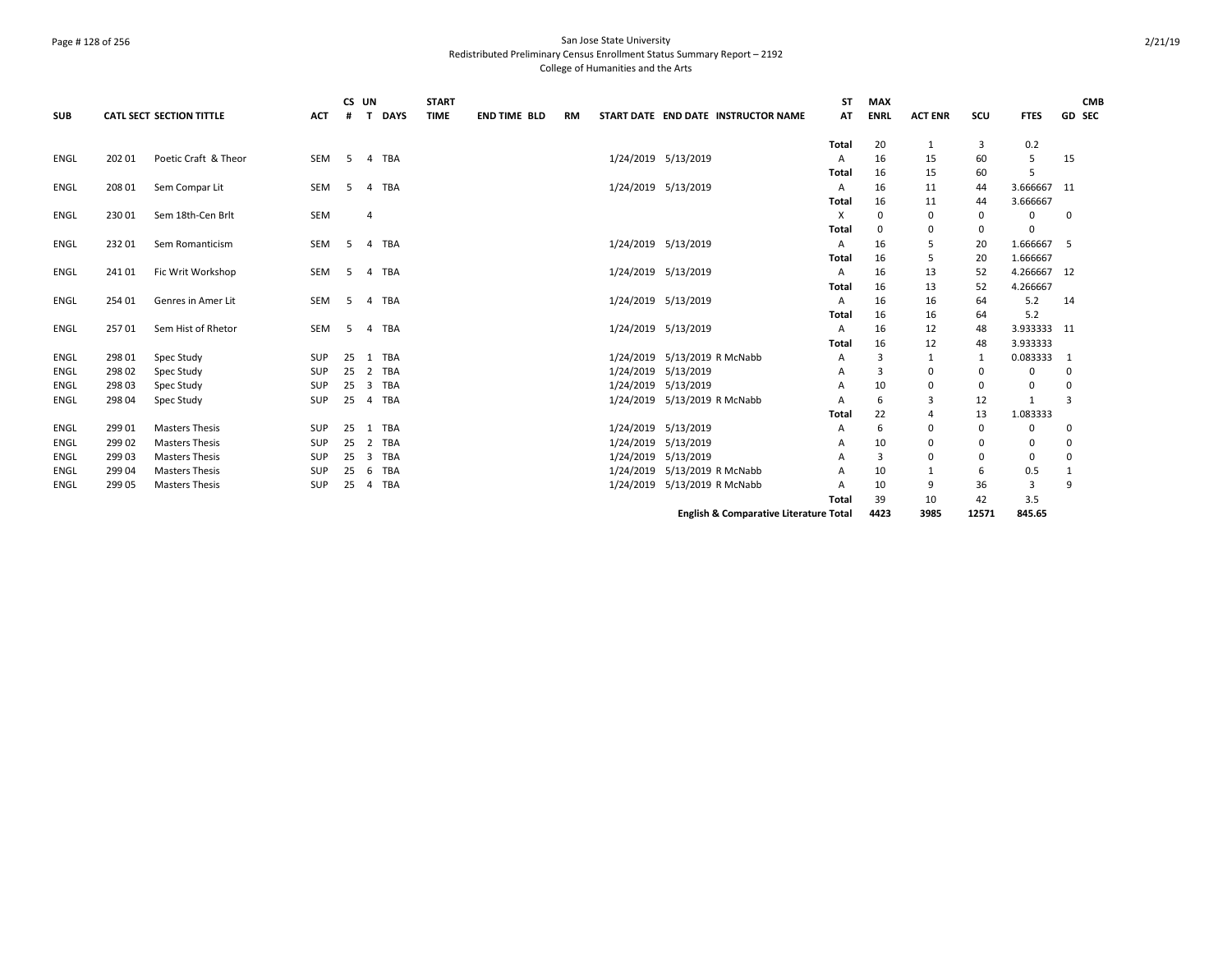## Page # 129 of 256 San Jose State University Redistributed Preliminary Census Enrollment Status Summary Report – 2192 College of Humanities and the Arts

|                            |        |                                          |            |                | CS UN               |            | <b>START</b> |                       |      |           |                                |                                     | ST                | <b>MAX</b>  |                |      |                | <b>CMB</b>  |
|----------------------------|--------|------------------------------------------|------------|----------------|---------------------|------------|--------------|-----------------------|------|-----------|--------------------------------|-------------------------------------|-------------------|-------------|----------------|------|----------------|-------------|
| <b>SUB</b>                 |        | <b>CATL SECT SECTION TITTLE</b>          | <b>ACT</b> | #              |                     | T DAYS     | <b>TIME</b>  | END TIME BLD          | RM   |           |                                | START DATE END DATE INSTRUCTOR NAME | AT                | <b>ENRL</b> | <b>ACT ENR</b> | SCU  | <b>FTES</b>    | GD SEC      |
| Film & Theatre             |        |                                          |            |                |                     |            |              |                       |      |           |                                |                                     |                   |             |                |      |                |             |
| <b>RTVF</b>                | 1001   | Art of Film                              | <b>LEC</b> | 1              | $3 \, M$            |            | 3:00 PM      | 5:45 PM HGH           | 118  |           | 1/24/2019 5/13/2019 J Todd     |                                     | Α                 | 45          | 45             | 135  | 9              | $\Omega$    |
| <b>RTVF</b>                | 1002   | Art of Film                              | LEC        | $\mathbf{1}$   | 3 R                 |            | 3:00 PM      | 5:45 PM HGH           | 118  |           | 1/24/2019 5/13/2019 L Walker   |                                     | Α                 | 45          | 46             | 138  | 9.2            | $\mathbf 0$ |
| <b>RTVF</b>                | 1003   | Art of Film                              | <b>LEC</b> | 1              | 3 F                 |            | 10:30 AM     | 1:15 PM HGH           | 118  |           | 1/24/2019 5/13/2019 L Walker   |                                     | Α                 | 45          | 45             | 135  | 9              | $\Omega$    |
| RTVF                       | 1004   | Art of Film                              | <b>LEC</b> | 1              | 3 F                 |            | 1:30 PM      | 4:15 PM HGH           | 118  |           | 1/24/2019 5/13/2019 L Walker   |                                     | A                 | 45          | 36             | 108  | 7.2            | $\mathbf 0$ |
| <b>RTVF</b>                | 1080   | Art of Film                              | <b>LEC</b> | 1              |                     | 3 TBA      |              |                       |      |           | 1/24/2019 5/13/2019 S Burtnett |                                     | Α                 | 35          | 35             | 105  | $\overline{7}$ | $\mathbf 0$ |
| <b>RTVF</b>                | 1081   | Art of Film                              | <b>LEC</b> | $\mathbf{1}$   |                     | 3 TBA      |              |                       |      |           | 1/24/2019 5/13/2019 J Todd     |                                     | A                 | 35          | 35             | 105  | $\overline{7}$ | $\mathbf 0$ |
|                            |        |                                          |            |                |                     |            |              |                       |      |           |                                |                                     | Total             | 250         | 242            | 726  | 48.4           |             |
| <b>RTVF</b>                | 2001   | Intro Sound Prod                         | LEC.       |                | $1 \quad 3 \quad T$ |            | 2:00 PM      | 3:45 PM HGH           | 114  |           |                                | 1/24/2019 5/13/2019 J Abramson      | Α                 | 18          | 18             | 36   | 3.6            | $\Omega$    |
| <b>RTVF</b>                | 2002   | Intro Sound Prod                         | <b>ACT</b> | $\overline{7}$ | 0 <sub>T</sub>      |            | 4:00 PM      | 5:45 PM HGH           | 121F | 1/24/2019 |                                | 5/13/2019 J Abramson                | Α                 | 18          | 18             | 18   | 0              | $\mathbf 0$ |
| <b>RTVF</b>                | 2003   | Intro Sound Prod                         | <b>LEC</b> | 1              | 3 <sub>7</sub>      |            | 6:00 PM      | 7:45 PM HGH           | 120  |           | 1/24/2019 5/13/2019 J Abramson |                                     | Α                 | 18          | 18             | 36   | 3.6            | $\mathbf 0$ |
| <b>RTVF</b>                | 2004   | Intro Sound Prod                         | ACT        | $\overline{7}$ | 0 <sub>T</sub>      |            | 8:00 PM      | 9:45 PM HGH           | 121F |           | 1/24/2019 5/13/2019 J Abramson |                                     | Α                 | 18          | 18             | 18   | 0              | $\mathbf 0$ |
| <b>RTVF</b>                | 20 05  | Intro Sound Prod                         | <b>LEC</b> | 1              | 3 R                 |            | 6:00 PM      | 7:45 PM HGH           | 120  |           | 1/24/2019 5/13/2019 J Abramson |                                     | Α                 | 18          | 17             | 34   | 3.4            | $\mathbf 0$ |
| <b>RTVF</b>                | 20 06  | Intro Sound Prod                         | <b>ACT</b> | $7^{\circ}$    | 0 R                 |            | 8:00 PM      | 9:45 PM HGH           | 121F |           |                                | 1/24/2019 5/13/2019 J Abramson      | Α                 | 18          | 17             | 17   | $\mathbf 0$    | $\mathbf 0$ |
|                            |        |                                          |            |                |                     |            |              |                       |      |           |                                |                                     | <b>Total</b>      | 108         | 106            | 159  | 10.6           |             |
| <b>RTVF</b>                | 21 01  | KSJS On-Air Operat                       | <b>LEC</b> | $\overline{2}$ |                     | 3 TBA      |              |                       |      |           | 1/24/2019 5/13/2019            |                                     | Α                 | 35          | 33             | 33   | 6.6            | $\mathbf 0$ |
| <b>RTVF</b>                | 2102   | KSJS On-Air Operat                       | ACT        | $\overline{7}$ | $\mathsf{O}$        | TBA        |              |                       |      |           | 1/24/2019 5/13/2019 J Biagini  |                                     | Α                 | 35          | 33             | 66   | $\mathbf 0$    | $\mathbf 0$ |
|                            |        |                                          |            |                |                     |            |              |                       |      |           |                                |                                     | <b>Total</b>      | 70          | 66             | 99   | 6.6            |             |
| <b>RTVF</b>                | 3001   | Intro Film/TV Prod                       | <b>LEC</b> | $\overline{2}$ | 3 <sub>1</sub>      |            | 6:00 PM      | 7:45 PM HGH           | 114  |           | 1/24/2019 5/13/2019 J Serna    |                                     | Α                 | 18          | 17             | 34   | 3.4            | $\mathbf 0$ |
| <b>RTVF</b>                | 3002   | Intro Film/TV Prod                       | <b>ACT</b> | $\overline{7}$ | 0 <sub>T</sub>      |            | 8:00 PM      | 9:45 PM HGH           | 115  |           | 1/24/2019 5/13/2019 J Serna    |                                     | A                 | 18          | 17             | 17   | 0              | $\mathbf 0$ |
| <b>RTVF</b>                | 30 03  | Intro Film/TV Prod                       | <b>LEC</b> | 2              | 3 F                 |            |              | 9:00 AM 10:45 AM HGH  | 114  |           | 1/24/2019 5/13/2019 C Guzzetta |                                     | A                 | 18          | 17             | 34   | 3.4            | $\mathbf 0$ |
| <b>RTVF</b>                | 30 04  | Intro Film/TV Prod                       | <b>ACT</b> | $\overline{7}$ | 0 F                 |            |              | 11:00 AM 12:45 PM HGH | 115  |           | 1/24/2019 5/13/2019 C Guzzetta |                                     | Α                 | 18          | 17             | 17   | $\Omega$       | $\Omega$    |
| <b>RTVF</b>                | 30 05  | Intro Film/TV Prod                       | LEC        | $\overline{2}$ | 3 F                 |            | 1:30 PM      | 3:15 PM HGH           | 114  |           | 1/24/2019 5/13/2019 C Guzzetta |                                     | Α                 | 18          | 13             | 26   | 2.6            | $\mathbf 0$ |
| <b>RTVF</b>                | 3006   | Intro Film/TV Prod                       | <b>ACT</b> | $7^{\circ}$    | 0 F                 |            | 3:30 PM      | 5:15 PM HGH           | 115  |           | 1/24/2019 5/13/2019 C Guzzetta |                                     | Α                 | 18          | 13             | 13   | 0              | $\Omega$    |
|                            |        |                                          |            |                |                     |            |              |                       |      |           |                                |                                     | Total             | 108         | 94             | 141  | 9.4            |             |
| <b>RTVF</b>                | 3180   | FILM/TV Aesthetics                       | <b>LEC</b> | $\overline{2}$ | $\overline{3}$      | TBA        |              |                       |      |           | 1/24/2019 5/13/2019 B Sarrafan |                                     | Α                 | 30          | 29             | 87   | 5.8            | 0           |
| <b>RTVF</b>                | 3181   | <b>FILM/TV Aesthetics</b>                | <b>LEC</b> | $\overline{2}$ |                     | 3 TBA      |              |                       |      |           | 1/24/2019 5/13/2019 B Sarrafan |                                     | A                 | 30          | 30             | 90   | 6              | $\Omega$    |
|                            |        |                                          |            |                |                     |            |              |                       |      |           |                                |                                     | Total             | 60          | 59             | 177  | 11.8           |             |
| <b>RTVF</b>                | 8001   | Introduction to Media                    | LEC        | $\overline{2}$ | 3 TR                |            |              | 10:30 AM 11:45 AM HGH | 118  |           | 1/24/2019 5/13/2019 C Burrows  |                                     | Α                 | 48          | 42             | 126  | 8.4            | $\mathbf 0$ |
| <b>RTVF</b>                | 80 02  | Introduction to Media                    | <b>LEC</b> | $\overline{2}$ | 3 TR                |            |              | 12:00 PM 1:15 PM HGH  | 118  |           | 1/24/2019 5/13/2019 C Burrows  |                                     | Α                 | 48          | 34             | 102  | 6.8            | 0           |
|                            |        |                                          |            |                |                     |            |              |                       |      |           |                                |                                     | <b>Total</b>      | 96          | 76             | 228  | 15.2           |             |
| <b>RTVF</b>                | 82 01  | Intro Film History                       | <b>LEC</b> | $\overline{2}$ | 3 <sub>T</sub>      |            |              | 3:00 PM 5:45 PM HGH   | 118  |           | 1/24/2019 5/13/2019 A McKee    |                                     | Α                 | 48          | 33             | 99   | 6.6            | 0           |
| <b>RTVF</b>                | 82 80  | Intro Film History                       | LEC.       | $\overline{2}$ | $\overline{3}$      | <b>TBA</b> |              |                       |      |           | 1/24/2019 5/13/2019 S Sublett  |                                     | Α                 | 35          | 35             | 105  | $\overline{7}$ | $\Omega$    |
|                            |        |                                          |            |                |                     |            |              |                       |      |           |                                |                                     | Total             | 83          | 68             | 204  | 13.6           |             |
| <b>RTVF</b>                | 11001  | Media and Culture                        | <b>LEC</b> | 1              |                     | 3 MW       |              | 10:30 AM 11:45 AM HGH | 118  |           | 1/24/2019 5/13/2019 C Burrows  |                                     | Α                 | 45          | 45             | 135  | 9              | $\Omega$    |
| <b>RTVF</b>                | 11002  | Media and Culture                        | LEC        | 1              | 3                   | MW         | 12:00 PM     | 1:15 PM HGH           | 118  |           | 1/24/2019 5/13/2019 J Biagini  |                                     | Α                 | 45          | 45             | 135  | 9              | $\mathbf 0$ |
| <b>RTVF</b>                | 11003  | Media and Culture                        | <b>LEC</b> | 1              |                     | 3 MW       | 1:30 PM      | 2:45 PM HGH           | 118  |           | 1/24/2019 5/13/2019 J Biagini  |                                     | Α                 | 45          | 34             | 102  | 6.8            | $\mathbf 0$ |
| <b>RTVF</b>                | 11004  | Media and Culture                        | LEC        | 1              |                     | 3 MW       | 4:30 PM      | 5:45 PM HGH           | 124  |           | 1/24/2019 5/13/2019 A Berney   |                                     | Α                 | 40          | 21             | 63   | 4.2            | $\mathbf 0$ |
| <b>RTVF</b>                | 11005  | Media and Culture                        | <b>LEC</b> | 1              | $\overline{3}$      | TR         | 12:00 PM     | 1:15 PM HGH           | 124  |           | 1/24/2019 5/13/2019 Z Hasan    |                                     | Α                 | 40          | 39             | 117  | 7.8            | 0           |
| <b>RTVF</b>                | 110 06 | Media and Culture                        | <b>LEC</b> | 1              | $\overline{3}$      | <b>TR</b>  | 1:30 PM      | 2:45 PM HGH           | 118  |           | 1/24/2019 5/13/2019 C Burrows  |                                     | A                 | 45          | 33             | 99   | 6.6            | $\Omega$    |
| <b>RTVF</b>                | 11080  | Media and Culture                        | <b>LEC</b> | $\mathbf{1}$   | 3                   | <b>TBA</b> |              |                       |      |           | 1/24/2019 5/13/2019 K Massey   |                                     | Α                 | 35          | 35             | 105  | $\overline{7}$ | $\mathbf 0$ |
| <b>RTVF</b>                | 11081  | Media and Culture                        | LEC        | $\mathbf{1}$   |                     | 3 TBA      |              |                       |      |           | 1/24/2019 5/13/2019 K Clark    |                                     | Α                 | 35          | 35             | 105  | $\overline{7}$ | $\mathbf 0$ |
| <b>RTVF</b>                | 11082  | Media and Culture                        | LEC        | 1              |                     | 3 TBA      |              |                       |      |           | 1/24/2019 5/13/2019 A Berney   |                                     | Α                 | 35          | 34             | 102  | 6.8            | $\mathbf 0$ |
| <b>RTVF</b>                | 11083  | Media and Culture                        | <b>LEC</b> | 1              | 3                   | <b>TBA</b> |              |                       |      |           | 1/24/2019 5/13/2019 K Clark    |                                     | A                 | 35          | 35             | 105  | $\overline{7}$ | $\mathbf 0$ |
|                            |        |                                          |            |                |                     |            |              |                       |      |           |                                |                                     | Total             | 400         | 356            | 1068 | 71.2           |             |
| <b>RTVF</b>                | 11101  | Alternative Cinema                       | <b>LEC</b> | 1              | $3 \, M$            |            | 6:00 PM      | 8:45 PM HGH           | 118  |           | 1/24/2019 5/13/2019 J Todd     |                                     | Α                 | 48          | 48             | 144  | 9.6            | $\mathbf 0$ |
|                            | 11102  |                                          | LEC        | $\mathbf{1}$   | $3 \quad W$         |            | 6:00 PM      | 8:45 PM HGH           | 118  |           | 1/24/2019 5/13/2019 J Todd     |                                     |                   | 48          | 47             | 141  | 9.4            | $\mathbf 0$ |
| <b>RTVF</b><br><b>RTVF</b> | 111 03 | Alternative Cinema<br>Alternative Cinema | LEC        | 1              | 3 W                 |            | 7:00 PM      | 9:45 PM YUH           | 124  |           | 1/24/2019 5/13/2019 H Mathias  |                                     | Α<br>A            | 120         | 84             | 252  | 16.8           | $\Omega$    |
|                            |        |                                          | <b>LEC</b> | 1              | 3 R                 |            | 6:00 PM      |                       | 118  |           | 1/24/2019 5/13/2019 L Walker   |                                     |                   | 48          | 32             | 96   | 6.4            | $\Omega$    |
| RTVF                       | 11104  | Alternative Cinema                       |            |                |                     |            |              | 8:45 PM HGH           |      |           |                                |                                     | Α<br><b>Total</b> | 264         | 211            | 633  | 42.2           |             |
|                            |        |                                          |            |                |                     |            |              |                       |      |           |                                |                                     |                   |             |                |      |                |             |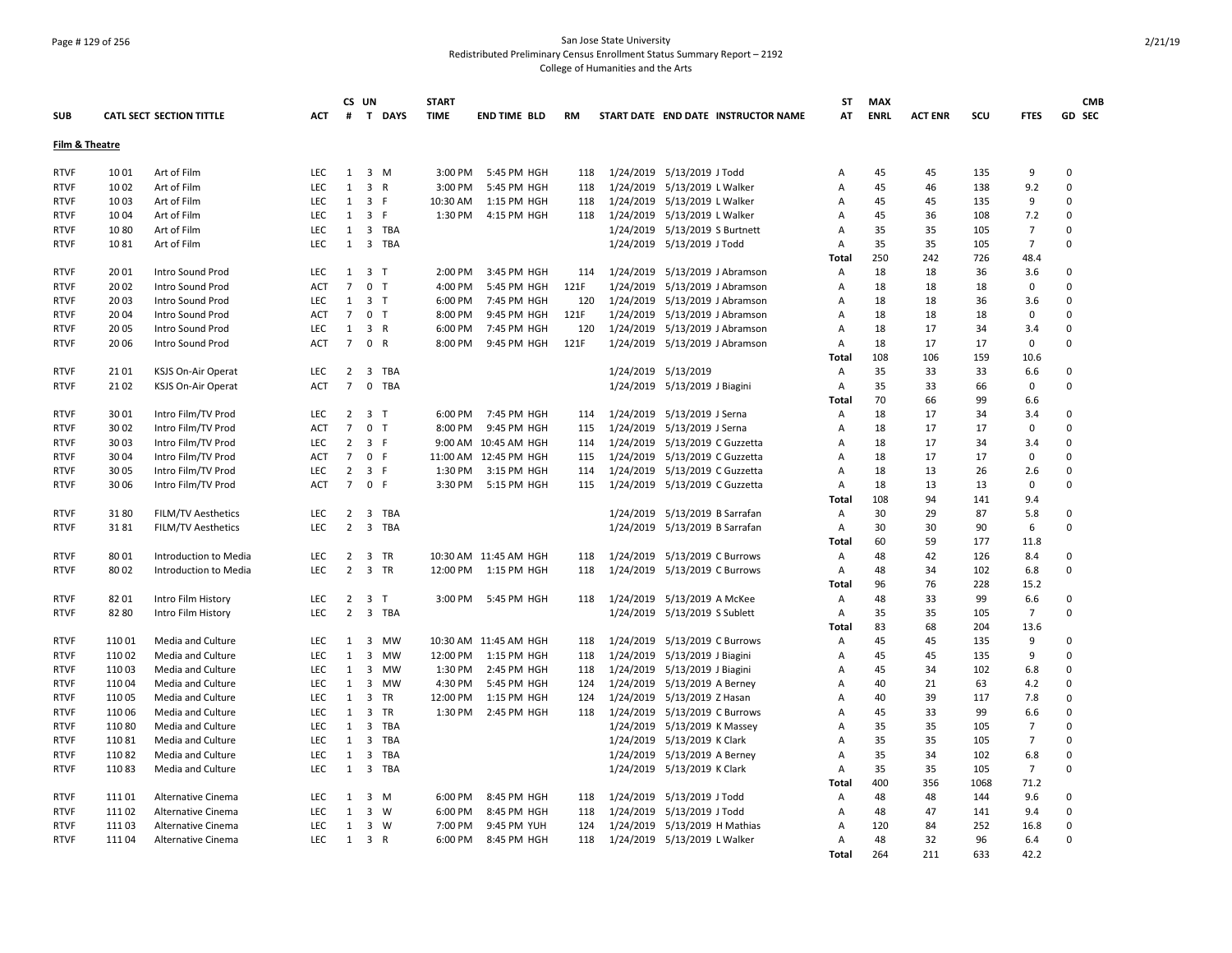## Page # 130 of 256 San Jose State University Redistributed Preliminary Census Enrollment Status Summary Report – 2192 College of Humanities and the Arts

|                            |                 |                                          |                          | CS UN                |                                  |             | <b>START</b> |                                      |            |                                                                  | ST           | <b>MAX</b>  |                |          |                    | <b>CMB</b>                 |
|----------------------------|-----------------|------------------------------------------|--------------------------|----------------------|----------------------------------|-------------|--------------|--------------------------------------|------------|------------------------------------------------------------------|--------------|-------------|----------------|----------|--------------------|----------------------------|
| <b>SUB</b>                 |                 | <b>CATL SECT SECTION TITTLE</b>          | <b>ACT</b>               | #                    |                                  | T DAYS      | <b>TIME</b>  | <b>END TIME BLD</b>                  | RM         | START DATE END DATE INSTRUCTOR NAME                              | AT           | <b>ENRL</b> | <b>ACT ENR</b> | SCU      | <b>FTES</b>        | GD SEC                     |
| <b>RTVF</b>                | 120 01          | Intermediate Sound                       | <b>LEC</b>               | $\overline{2}$       |                                  | 3 M         | 6:00 PM      | 7:45 PM HGH                          | 120        | 1/24/2019 5/13/2019 M Altin                                      | A            | 18          | 19             | 38       | 3.8                | $\mathbf 0$                |
| <b>RTVF</b>                | 120 02          | Intermediate Sound                       | ACT                      | $\overline{7}$       |                                  | $0$ M       | 8:00 PM      | 9:45 PM HGH                          | 121F       | 1/24/2019 5/13/2019 M Altin                                      | Α            | 18          | 19             | 19       | 0                  | $\Omega$                   |
| <b>RTVF</b>                | 12003           | Intermediate Sound                       | <b>LEC</b>               | $\overline{2}$       |                                  | 3 W         | 6:00 PM      | 7:45 PM HGH                          | 120        | 1/24/2019 5/13/2019 M Altin                                      | Α            | 18          | 20             | 40       | 4                  | $\Omega$                   |
| <b>RTVF</b>                | 12004           | Intermediate Sound                       | <b>ACT</b>               | $\overline{7}$       |                                  | $0 \quad W$ | 8:00 PM      | 9:45 PM HGH                          | 121F       | 1/24/2019 5/13/2019 M Altin                                      | Α            | 18          | 20             | 20       | $\mathbf 0$        | $\Omega$                   |
|                            |                 |                                          |                          |                      |                                  |             |              |                                      |            |                                                                  | Total        | 72          | 78             | 117      | 7.8                |                            |
| <b>RTVF</b>                | 12101           | KSJS-FM Radio                            | ACT                      | 20                   |                                  | 3 TBA       |              |                                      |            | 1/24/2019 5/13/2019                                              | Α            | 150         | 75             | 75       | 15                 | $\mathsf 0$                |
|                            |                 |                                          |                          |                      |                                  |             |              |                                      |            |                                                                  | <b>Total</b> | 150         | 75             | 75       | 15                 |                            |
| <b>RTVF</b>                | 12280           | <b>KSJS Management</b>                   | <b>LEC</b>               | 5                    |                                  | 3 TBA       |              |                                      |            | 1/24/2019 5/13/2019 K Massey                                     | Α            | 20          | 13             | 13       | 2.6                | $\mathbf 0$                |
| <b>RTVF</b>                | 12281           | <b>KSJS Management</b>                   | <b>ACT</b>               | $\overline{7}$       | $\mathbf 0$                      | <b>TBA</b>  |              |                                      |            | 1/24/2019 5/13/2019 K Massey                                     | A            | 20          | 13             | 26       | $\mathbf 0$        | $\mathbf 0$                |
|                            |                 |                                          |                          |                      |                                  |             |              |                                      |            |                                                                  | Total        | 40          | 26             | 39       | 2.6                |                            |
| <b>RTVF</b>                | 130 01          | Inter Film/TV Prod<br>Inter Film/TV Prod | LEC                      | $\overline{2}$<br>12 | 3 <sub>7</sub><br>0 <sub>T</sub> |             | 12:00 PM     | 1:45 PM HGH                          | 114        | 1/24/2019 5/13/2019 B Sarrafan                                   | Α            | 18<br>18    | 18             | 36       | 3.6                | $\mathbf 0$<br>$\mathbf 0$ |
| <b>RTVF</b>                | 13002           |                                          | ACT                      |                      |                                  |             | 2:00 PM      | 3:45 PM HGH                          | 115        | 1/24/2019 5/13/2019 B Sarrafan                                   | Α            |             | 18             | 18       | 0                  | $\Omega$                   |
| <b>RTVF</b>                | 13003           | Inter Film/TV Prod<br>Inter Film/TV Prod | <b>LEC</b><br><b>ACT</b> | $\overline{2}$<br>12 |                                  | 3 R<br>0 R  |              | 9:00 AM 10:45 AM HGH                 | 114        | 1/24/2019 5/13/2019 C Guzzetta                                   | Α            | 18<br>18    | 13<br>13       | 26<br>13 | 2.6<br>$\mathbf 0$ | $\mathbf 0$                |
| <b>RTVF</b><br><b>RTVF</b> | 13004<br>130 05 | Inter Film/TV Prod                       | <b>LEC</b>               | $\overline{2}$       |                                  | 3 R         | 1:30 PM      | 11:00 AM 12:45 PM HGH<br>3:15 PM HGH | 115<br>114 | 1/24/2019 5/13/2019 C Guzzetta                                   | Α<br>Α       | 18          | 17             | 34       | 3.4                | $\mathbf 0$                |
| <b>RTVF</b>                | 130 06          |                                          | ACT                      | 12                   | 0 R                              |             | 3:30 PM      | 5:15 PM HGH                          | 115        | 1/24/2019 5/13/2019 C Guzzetta<br>1/24/2019 5/13/2019 C Guzzetta | A            | 18          | 17             | 17       | 0                  | $\mathbf 0$                |
|                            |                 | Inter Film/TV Prod                       |                          |                      |                                  |             |              |                                      |            |                                                                  | Total        | 108         | 96             | 144      | 9.6                |                            |
| <b>RTVF</b>                | 131B 01         | Post Prod&Deliv                          | LEC                      | 2                    |                                  | 3 M         | 7:00 PM      | 8:45 PM YUH                          | 124        | 1/24/2019 5/13/2019 H Mathias                                    | Α            | 25          | 27             | 54       | 5.4                | $\mathbf 0$                |
| <b>RTVF</b>                | 131B02          | Post Prod&Deliv                          | LAB                      | 15                   |                                  | $0 \quad M$ |              | 9:00 PM 10:45 PM YUH                 | 124        | 1/24/2019 5/13/2019 H Mathias                                    | Α            | 25          | 27             | 27       | 0                  | $\mathbf 0$                |
|                            |                 |                                          |                          |                      |                                  |             |              |                                      |            |                                                                  | <b>Total</b> | 50          | 54             | 81       | 5.4                |                            |
| <b>RTVF</b>                | 132A 01         | Intr Cinematograpy                       | <b>LEC</b>               | $\overline{2}$       |                                  | $3 \, M$    | 3:00 PM      | 4:45 PM HGH                          | 217        | 1/24/2019 5/13/2019 H Mathias                                    | Α            | 18          | 19             | 38       | 3.8                | $\mathbf 0$                |
| <b>RTVF</b>                | 132A 02         | Intr Cinematograpy                       | ACT                      | $\overline{7}$       |                                  | $0$ M       | 5:00 PM      | 6:45 PM HGH                          | 226        | 1/24/2019 5/13/2019 H Mathias                                    | Α            | 18          | 19             | 19       | $\mathbf 0$        | $\Omega$                   |
|                            |                 |                                          |                          |                      |                                  |             |              |                                      |            |                                                                  | Total        | 36          | 38             | 57       | 3.8                |                            |
| <b>RTVF</b>                | 132B01          | Adv Cinematography                       | <b>LEC</b>               | 2                    |                                  | 3 W         | 3:00 PM      | 4:45 PM HGH                          | 217        | 1/24/2019 5/13/2019 H Mathias                                    | Α            | 18          | 17             | 34       | 3.4                | $\mathbf 0$                |
| <b>RTVF</b>                | 132B 02         | Adv Cinematography                       | LAB                      | 15                   |                                  | $0 \quad W$ | 5:00 PM      | 6:45 PM HGH                          | 226        | 1/24/2019 5/13/2019 H Mathias                                    | Α            | 18          | 17             | 17       | $\mathbf 0$        | $\mathbf 0$                |
|                            |                 |                                          |                          |                      |                                  |             |              |                                      |            |                                                                  | <b>Total</b> | 36          | 34             | 51       | 3.4                |                            |
| <b>RTVF</b>                | 133 01          | Film/TV Mgmnt                            | <b>LEC</b>               | 2                    | 3 <sub>1</sub>                   |             | 3:00 PM      | 5:45 PM HGH                          | 124        | 1/24/2019 5/13/2019 N Martinez                                   | А            | 25          | 25             | 75       | 5                  | $\mathbf 0$                |
|                            |                 |                                          |                          |                      |                                  |             |              |                                      |            |                                                                  | Total        | 25          | 25             | 75       | 5                  |                            |
| <b>RTVF</b>                | 135 01          | <b>RTVF Prod Projects</b>                | LEC                      | 2                    |                                  | 3 M         | 1:30 PM      | 3:15 PM HGH                          | 114        | 1/24/2019 5/13/2019 B Sarrafan                                   | Α            | 18          | 18             | 36       | 3.6                | 0                          |
| <b>RTVF</b>                | 135 02          | <b>RTVF Prod Projects</b>                | <b>ACT</b>               | 12                   |                                  | $0$ M       | 3:30 PM      | 5:15 PM HGH                          | 115        | 1/24/2019 5/13/2019 B Sarrafan                                   | Α            | 18          | 18             | 18       | 0                  | $\Omega$                   |
|                            |                 |                                          |                          |                      |                                  |             |              |                                      |            |                                                                  | <b>Total</b> | 36          | 36             | 54       | 3.6                |                            |
| <b>RTVF</b>                | 16001           | Intro Screenwriting                      | <b>SEM</b>               | $\overline{4}$       | 3                                | M           | 3:00 PM      | 5:45 PM HGH                          | 120        | 1/24/2019 5/13/2019 B Dallas                                     | Α            | 25          | 27             | 81       | 5.45               | $\mathbf{1}$               |
| <b>RTVF</b>                | 16080           | Intro Screenwriting                      | <b>SEM</b>               | $\overline{4}$       |                                  | 3 TBA       |              |                                      |            | 1/24/2019 5/13/2019 S Sublett                                    | Α            | 25          | 25             | 75       | 5.05               | $\mathbf{1}$               |
| <b>RTVF</b>                | 16081           | Intro Screenwriting                      | SEM                      | $\overline{4}$       |                                  | 3 TBA       |              |                                      |            | 1/24/2019 5/13/2019 S Sublett                                    | A            | 25          | 25             | 75       | 5.05               | $\mathbf{1}$               |
|                            |                 |                                          |                          |                      |                                  |             |              |                                      |            |                                                                  | <b>Total</b> | 75          | 77             | 231      | 15.55              |                            |
| <b>RTVF</b>                | 161 01          | <b>Adv Screenwriting</b>                 | <b>LEC</b>               |                      | $1 \quad 3 \quad R$              |             |              | 3:00 PM 5:45 PM HGH                  | 124        | 1/24/2019 5/13/2019 L Schapiro                                   | Α            | 25          | 18             | 54       | 3.7                | $\overline{2}$             |
|                            |                 |                                          |                          |                      |                                  |             |              |                                      |            |                                                                  | <b>Total</b> | 25          | 18             | 54       | 3.7                |                            |
| <b>RTVF</b>                | 180S01          | <b>Individual Studies</b>                | <b>SUP</b>               | 36                   |                                  | 3 TBA       |              |                                      |            | 1/24/2019 5/13/2019 A McKee                                      | A            | 15          | $\overline{2}$ | 6        | 0.4                | $\mathbf 0$                |
|                            |                 |                                          |                          |                      |                                  |             |              |                                      |            |                                                                  | <b>Total</b> | 15          | $\overline{2}$ | 6        | 0.4                |                            |
| <b>RTVF</b>                | 18101           | Modern Film History                      | LEC                      | $\overline{2}$       |                                  | 3 W         | 3:00 PM      | 5:45 PM HGH                          | 118        | 1/24/2019 5/13/2019 J Todd                                       | Α            | 48          | 39             | 117      | 7.8                | $\mathsf 0$                |
|                            |                 |                                          |                          |                      |                                  |             |              |                                      |            |                                                                  | <b>Total</b> | 48          | 39             | 117      | 7.8                |                            |
| <b>RTVF</b>                | 18301           | Study-Resrch RTVF                        | <b>LEC</b>               | 3                    |                                  | 3 MW        | 12:00 PM     | 1:15 PM HGH                          | 124        | 1/24/2019 5/13/2019 C Burrows                                    | Α            | 35          | 40             | 120      | 8                  | $\mathbf 0$                |
|                            |                 |                                          |                          |                      |                                  |             |              |                                      |            |                                                                  | <b>Total</b> | 35          | 40             | 120      | 8                  |                            |
| <b>RTVF</b>                | 198 01          | <b>RTVF Internships</b>                  | <b>ACT</b>               | 20                   | 3                                | TBA         |              |                                      |            | 1/24/2019 5/13/2019 K Massey                                     | Α            | 30          | 31             | 62       | 6.2                | $\mathbf 0$                |
| <b>RTVF</b>                | 198 02          | <b>RTVF Internships</b>                  | LEC                      | $\overline{2}$       | $\mathbf 0$                      | <b>TBA</b>  |              |                                      |            | 1/24/2019 5/13/2019 K Massey                                     | А            | 30          | 31             | 31       | 0                  | $\mathbf 0$                |
|                            |                 |                                          |                          |                      |                                  |             |              |                                      |            |                                                                  | Total        | 60          | 62             | 93       | 6.2                |                            |
| TA                         | 501             | Acting                                   | LEC                      | $\overline{4}$       |                                  | 3 MW        |              | 9:00 AM 10:15 AM HGH                 | 226        | 1/24/2019 5/13/2019 N Carlin                                     | Α            | 24          | 24             | 72       | 4.8                | $\mathbf 0$                |
| <b>TA</b>                  | 502             | Acting                                   | <b>LEC</b>               | $\overline{4}$       | 3                                | MW          |              | 10:30 AM 11:45 AM HGH                | 226        | 1/24/2019 5/13/2019 S Anderson                                   | A            | 24          | 23             | 69       | 4.6                | $\Omega$                   |
| TA                         | 503             | Acting                                   | <b>LEC</b>               | $\overline{4}$       |                                  | 3 MW        | 12:00 PM     | 1:15 PM HGH                          | 226        | 1/24/2019 5/13/2019 L Long                                       | A            | 24          | 24             | 72       | 4.8                | $\mathbf 0$                |
| TA                         | 504             | Acting                                   | <b>LEC</b>               | $\overline{4}$       |                                  | 3 MW        | 1:30 PM      | 2:45 PM HGH                          | 226        | 1/24/2019 5/13/2019 B Butler                                     | Α            | 24          | 24             | 72       | 4.8                | $\mathbf 0$                |
| TA                         | 505             | Acting                                   | LEC                      | $\overline{4}$       |                                  | 3 MW        | 3:00 PM      | 4:15 PM HGH                          | 226        | 1/24/2019 5/13/2019 B Butler                                     | Α            | 24          | 24             | 72       | 4.8                | $\Omega$                   |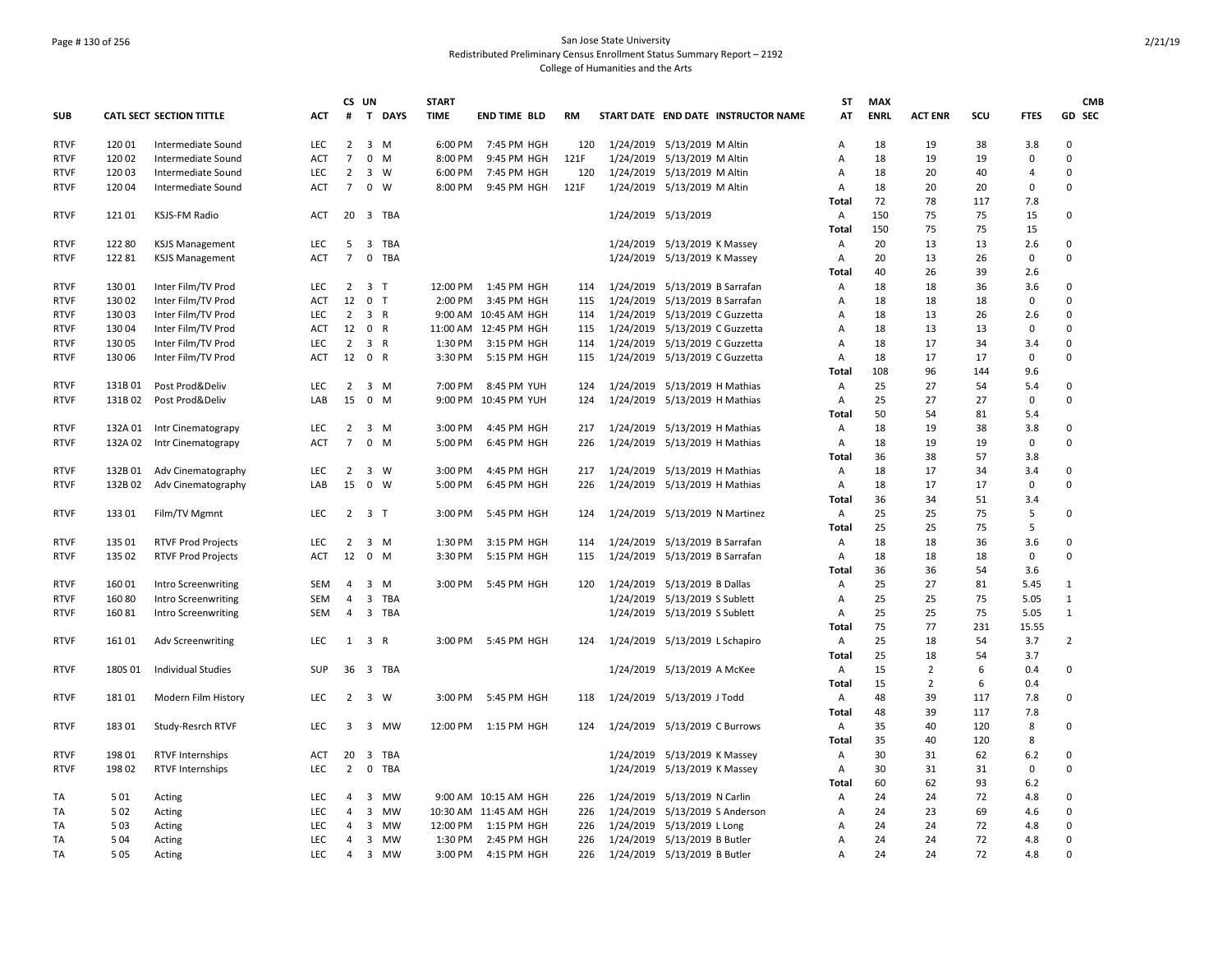## Page # 131 of 256 San Jose State University Redistributed Preliminary Census Enrollment Status Summary Report – 2192 College of Humanities and the Arts

|            |        |                                      |            |                | CS UN       |                | <b>START</b> |                       |           |                                |                                     | ST         | <b>MAX</b>  |                    |                    |                     | <b>CMB</b>  |
|------------|--------|--------------------------------------|------------|----------------|-------------|----------------|--------------|-----------------------|-----------|--------------------------------|-------------------------------------|------------|-------------|--------------------|--------------------|---------------------|-------------|
| <b>SUB</b> |        | <b>CATL SECT SECTION TITTLE</b>      | <b>ACT</b> | #              |             | T DAYS         | <b>TIME</b>  | <b>END TIME BLD</b>   | <b>RM</b> |                                | START DATE END DATE INSTRUCTOR NAME | AT         | <b>ENRL</b> | <b>ACT ENR</b>     | SCU                | <b>FTES</b>         | GD SEC      |
| TA         | 506    | Acting                               | <b>LEC</b> | 4              |             | 3 TR           |              | 9:00 AM 10:15 AM HGH  | 226       |                                | 1/24/2019 5/13/2019 K Normington    | A          | 24          | 23                 | 69                 | 4.6                 | 0           |
| TA         | 507    | Acting                               | <b>LEC</b> | $\overline{4}$ |             | 3 TR           |              | 10:30 AM 11:45 AM HGH | 226       | 1/24/2019 5/13/2019 J Moreno   |                                     | A          | 24          | 23                 | 69                 | 4.6                 | $\Omega$    |
| TA         | 508    | Acting                               | <b>LEC</b> | $\overline{4}$ |             | 3 TR           | 12:00 PM     | 1:15 PM HGH           | 226       |                                | 1/24/2019 5/13/2019 K Kratochvil    | Α          | 24          | 24                 | 72                 | 4.8                 | $\mathbf 0$ |
| TA         | 509    | Acting                               | LEC.       | $\overline{4}$ |             | 3 TR           | 1:30 PM      | 2:45 PM HGH           | 226       | 1/24/2019 5/13/2019 B Swanson  |                                     | A          | 24          | 24                 | 72                 | 4.8                 | $\mathbf 0$ |
| TA         | 5 10   | Acting                               | LEC        | $\overline{4}$ |             | 3 TR           | 3:00 PM      | 4:15 PM HGH           | 226       | 1/24/2019 5/13/2019 B Swanson  |                                     | A          | 24          | 24                 | 72                 | 4.8                 | $\mathbf 0$ |
| TA         | 5 1 1  | Acting                               | <b>LEC</b> | $\overline{4}$ |             | 3 TR           | 4:30 PM      | 5:45 PM HGH           | 226       |                                | 1/24/2019 5/13/2019 K Normington    | Α          | 24          | 22                 | 66                 | 4.4                 | 0           |
| TA         | 5 1 2  | Acting                               | <b>LEC</b> | 4              | 3 F         |                |              | 9:00 AM 11:45 AM HGH  | 226       | 1/24/2019 5/13/2019 S Cummins  |                                     | Α          | 24          | 14                 | 42                 | 2.8                 | 0           |
| TA         | 5 1 3  | Acting                               | <b>LEC</b> |                | 3           |                |              |                       |           |                                |                                     | X<br>Total | 0<br>288    | $\mathbf 0$<br>273 | $\mathbf 0$<br>819 | $\mathbf 0$<br>54.6 | $\Omega$    |
|            | 1001   |                                      | LEC        | 1              |             | 3 MW           |              | 9:00 AM 10:15 AM HGH  | 103       |                                | 1/24/2019 5/13/2019 K Normington    |            | 50          | 31                 | 93                 | $6.2$               | $\mathbf 0$ |
| TA<br>TA   | 1002   | Theatre Apprecia                     | LEC        | $\mathbf{1}$   |             | 3 TR           |              | 9:00 AM 10:15 AM HGH  | 103       | 1/24/2019 5/13/2019 S Anderson |                                     | Α<br>Α     | 50          | 16                 | 48                 | 3.2                 | 0           |
| TA         | 1003   | Theatre Apprecia<br>Theatre Apprecia | <b>LEC</b> | $\mathbf{1}$   |             | 3 TR           |              | 10:30 AM 11:45 AM HGH | 103       | 1/24/2019 5/13/2019 A Bechert  |                                     | Α          | 50          | 47                 | 141                | 9.4                 | 0           |
| TA         | 10 04  | Theatre Apprecia                     | <b>LEC</b> | 1              |             | 3 TR           | 1:30 PM      | 2:45 PM HGH           | 103       | 1/24/2019 5/13/2019 S Anderson |                                     | A          | 50          | 49                 | 147                | 9.8                 | $\Omega$    |
| TA         | 10 05  |                                      | <b>LEC</b> | 1              |             | 3 TR           | 3:00 PM      | 4:15 PM HGH           | 103       |                                | 1/24/2019 5/13/2019 K Kratochvil    | Α          | 50          | 50                 | 150                | 10                  | $\mathbf 0$ |
| TA         | 1080   | Theatre Apprecia<br>Theatre Apprecia | <b>LEC</b> | 1              |             | 3 TBA          |              |                       |           | 1/24/2019 5/13/2019 S Anderson |                                     | Α          | 40          | 39                 | 117                | 7.8                 | $\Omega$    |
| TA         | 1081   |                                      | <b>LEC</b> | 1              |             | 3 TBA          |              |                       |           |                                | 1/24/2019 5/13/2019 K Kratochvil    | Α          | 40          | 40                 | 120                | 8                   | $\mathbf 0$ |
|            |        | Theatre Apprecia                     |            |                |             |                |              |                       |           |                                |                                     | Total      | 330         | 272                | 816                | 54.4                |             |
| TA         | 1101   |                                      | LEC        | 3              |             | 3 MW           |              | 9:00 AM 10:15 AM HGH  | 217       | 1/24/2019 5/13/2019 L Long     |                                     | A          | 30          | 29                 | 87                 | 5.8                 | 0           |
|            |        | <b>Script Analysis</b>               |            |                |             |                |              |                       |           |                                |                                     | Total      | 30          | 29                 | 87                 | 5.8                 |             |
| TA         | 1301   | Great Comedies for Theat             | LEC        | 3              |             | 3 MW           | 1:30 PM      | 2:45 PM HGH           | 120       | 1/24/2019 5/13/2019 K Brandt   |                                     | Α          | 30          | 30                 | 90                 | 6                   | 0           |
| TA         | 13 80  | <b>Great Comedies for Theat</b>      | <b>LEC</b> | 3              |             | 3 TBA          |              |                       |           | 1/24/2019 5/13/2019 S Sublett  |                                     | Α          | 30          | 30                 | 90                 | 6                   | $\mathbf 0$ |
|            |        |                                      |            |                |             |                |              |                       |           |                                |                                     | Total      | 60          | 60                 | 180                | 12                  |             |
| TA         | 1701   | Int Acting                           | <b>LEC</b> | $\overline{4}$ |             | 3 M            | 1:30 PM      | 3:15 PM HGH           | 103       | 1/24/2019 5/13/2019 N Carlin   |                                     | A          | 26          | 22                 | 44                 | 4.4                 | 0           |
| TA         | 1702   | Int Acting                           | <b>ACT</b> | 12             |             | $0 \quad M$    | 3:30 PM      | 5:15 PM HGH           | 103       | 1/24/2019 5/13/2019 N Carlin   |                                     | Α          | 26          | 22                 | 22                 | 0                   | $\mathbf 0$ |
|            |        |                                      |            |                |             |                |              |                       |           |                                |                                     | Total      | 52          | 44                 | 66                 | 4.4                 |             |
| TA         | 48 01  | Voice & Movement                     | LEC        | 1              |             | 3 TR           | 12:00 PM     | 1:15 PM HGH           | 103       |                                | 1/24/2019 5/13/2019 K Normington    | Α          | 30          | 20                 | 60                 | 4                   | $\mathbf 0$ |
| TA         | 48 02  | Voice & Movement                     | <b>LEC</b> | $\mathbf{1}$   |             | $3 \quad W$    | 10:30 AM     | 1:15 PM HGH           | 103       | 1/24/2019 5/13/2019 N Carlin   |                                     | Α          | 30          | 9                  | 27                 | 1.85                | 1           |
|            |        |                                      |            |                |             |                |              |                       |           |                                |                                     | Total      | 60          | 29                 | 87                 | 5.85                |             |
| TA         | 51A 01 | <b>Scenery Props Arts</b>            | <b>LEC</b> |                | $2 \t1 R$   |                |              | 9:00 AM 10:15 AM HGH  | 124       | 1/24/2019 5/13/2019 J York     |                                     | Α          | 18          | 10                 | 5                  | 0.666667            | $\mathbf 0$ |
| <b>TA</b>  | 51A02  | <b>Scenery Props Arts</b>            | <b>ACT</b> | 15             | $\mathbf 0$ | <b>TBA</b>     |              |                       |           | 1/24/2019 5/13/2019 J York     |                                     | A          | 18          | 10                 | 5                  | $\mathbf 0$         | $\Omega$    |
|            |        |                                      |            |                |             |                |              |                       |           |                                |                                     | Total      | 36          | 20                 | 10                 | 0.666667            |             |
| TA         | 51B01  | Costume Perf Arts                    | <b>ACT</b> | 15             | 1 T         |                |              | 9:00 AM 10:15 AM HGH  | 124       | 1/24/2019 5/13/2019 D Weber    |                                     | Α          | 18          | 13                 | 6.5                | 0.866667            | $\Omega$    |
| TA         | 51B02  | <b>Costume Perf Arts</b>             | <b>LEC</b> | $\overline{2}$ |             | 0 TBA          |              |                       |           | 1/24/2019 5/13/2019 D Weber    |                                     | Α          | 18          | 13                 | 6.5                | 0                   | $\mathbf 0$ |
|            |        |                                      |            |                |             |                |              |                       |           |                                |                                     | Total      | 36          | 26                 | 13                 | 0.866667            |             |
| TA         | 51C01  | <b>Stage Management</b>              | <b>ACT</b> | 15             | 1           | W              | 3:15 PM      | 4:30 PM HGH           | 114       |                                | 1/24/2019 5/13/2019 S Mannshardt    | Α          | 20          | 8                  | $\overline{4}$     | 0.533333            | 0           |
| TA         | 51C02  | <b>Stage Management</b>              | <b>LEC</b> | $\overline{2}$ |             | 0 TBA          |              |                       |           |                                | 1/24/2019 5/13/2019 S Mannshardt    | Α          | 20          | 8                  | $\overline{4}$     | $\pmb{0}$           | $\Omega$    |
|            |        |                                      |            |                |             |                |              |                       |           |                                |                                     | Total      | 40          | 16                 | 8                  | 0.533333            |             |
| TA         | 55 01  | Design for Theatre                   | <b>LEC</b> | $\overline{2}$ | 3           | <b>TR</b>      | 3:00 PM      | 4:15 PM HGH           | 217       | 1/24/2019 5/13/2019 M Locher   |                                     | Α          | 25          | 11                 | 22                 | 2.2                 | 0           |
| TA         | 55 02  | Design for Theatre                   | <b>ACT</b> | 12             |             | 0 TBA          |              |                       |           | 1/24/2019 5/13/2019 M Locher   |                                     | A          | 25          | 11                 | 11                 | $\mathbf 0$         | $\Omega$    |
|            |        |                                      |            |                |             |                |              |                       |           |                                |                                     | Total      | 50          | 22                 | 33                 | 2.2                 |             |
| TA         | 64 01  | Make-up                              | LEC        | 4              |             | 3 <sub>T</sub> | 2:30 PM      | 4:25 PM HGH           | 120       |                                | 1/24/2019 5/13/2019 C Carpenter     | Α          | 18          | 10                 | 20                 | $\overline{2}$      | 0           |
| TA         | 64 02  | Make-up                              | <b>ACT</b> | 12 0 R         |             |                | 2:30 PM      | 4:25 PM HGH           | 120       |                                | 1/24/2019 5/13/2019 C Carpenter     | Α          | 18          | 10                 | 10                 | 0                   | $\mathbf 0$ |
|            |        |                                      |            |                |             |                |              |                       |           |                                |                                     | Total      | 36          | 20                 | 30                 | 2                   |             |
| TA         |        | 100W 01 Wrt Wkshp Th Arts            | <b>LEC</b> | $\overline{4}$ |             | 3 MW           | 1:30 PM      | 2:45 PM HGH           | 124       | 1/24/2019 5/13/2019 L Long     |                                     | Α          | 25          | 25                 | 75                 | 5                   | $\mathbf 0$ |
| TA         |        | 100W 02 Wrt Wkshp Th Arts            | <b>LEC</b> | $\overline{4}$ |             | 3 MW           | 3:00 PM      | 4:15 PM HGH           | 124       | 1/24/2019 5/13/2019 L Long     |                                     | A          | 25          | 16                 | 48                 | 3.2                 | $\Omega$    |
| TA         |        | 100W 03 Wrt Wkshp Th Arts            | LEC        | $\overline{4}$ |             | 3 TR           | 1:30 PM      | 2:45 PM HGH           | 124       |                                | 1/24/2019 5/13/2019 K Kratochvil    | Α          | 25          | 27                 | 81                 | 5.4                 | $\mathbf 0$ |
|            |        |                                      |            |                |             |                |              |                       |           |                                |                                     | Total      | 75          | 68                 | 204                | 13.6                |             |
| TA         | 103 01 | <b>Musical Theatre</b>               | LEC        | 4              |             | 3 F            | 1:30 PM      | 3:15 PM HGH           | 103       | 1/24/2019 5/13/2019 K Brandt   |                                     | Α          | 30          | 15                 | 30                 | 3                   | 0           |
| <b>TA</b>  | 103 02 | <b>Musical Theatre</b>               | LAB        | 15             | 0 F         |                | 3:30 PM      | 5:15 PM HGH           | 103       | 1/24/2019 5/13/2019 K Brandt   |                                     | Α          | 30          | 15                 | 15                 | 0                   | $\Omega$    |
|            |        |                                      |            |                |             |                |              |                       |           |                                |                                     | Total      | 60          | 30                 | 45                 | 3                   |             |
| TA         | 112 01 | Rehearse & Perform                   | ACT        | 20             | 3 W         |                | 2:30 PM      | 6:15 PM HGH           | 103       | 1/24/2019 5/13/2019 S Cummins  |                                     | Α          | 26          | 10                 | 30                 | $\overline{2}$      | $\Omega$    |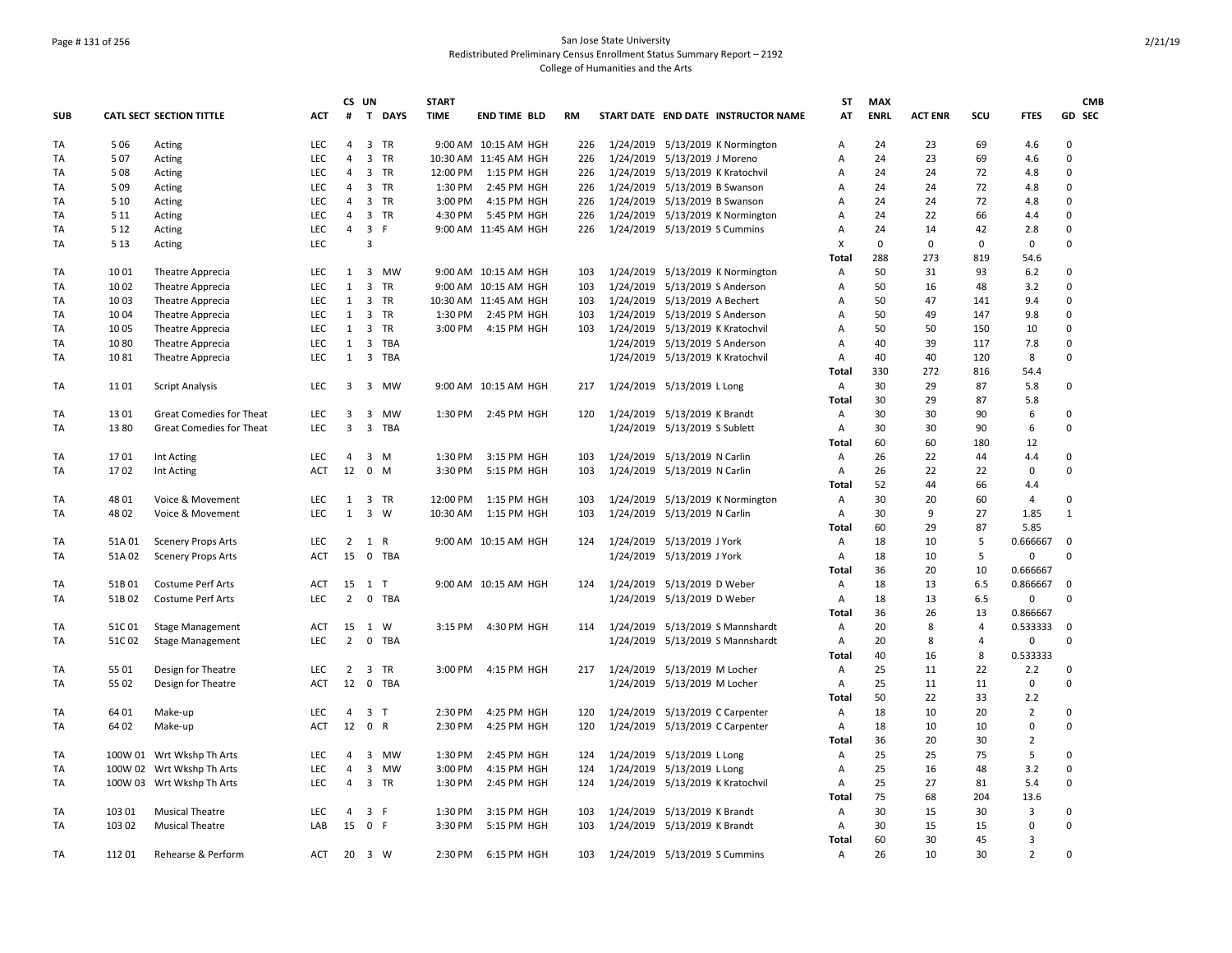## Page # 132 of 256 San Jose State University Redistributed Preliminary Census Enrollment Status Summary Report – 2192 College of Humanities and the Arts

|            |         |                           |            |                | CS UN          |             | <b>START</b> |                       |           |                                       | <b>ST</b>      | <b>MAX</b>  |                |                |                |                   | <b>CMB</b> |        |
|------------|---------|---------------------------|------------|----------------|----------------|-------------|--------------|-----------------------|-----------|---------------------------------------|----------------|-------------|----------------|----------------|----------------|-------------------|------------|--------|
| <b>SUB</b> |         | CATL SECT SECTION TITTLE  | <b>ACT</b> | #              | $\mathbf{T}$   | <b>DAYS</b> | <b>TIME</b>  | <b>END TIME BLD</b>   | <b>RM</b> | START DATE END DATE INSTRUCTOR NAME   | AT             | <b>ENRL</b> | <b>ACT ENR</b> | SCU            | <b>FTES</b>    | GD SEC            |            |        |
|            |         |                           |            |                |                |             |              |                       |           |                                       | Total          | 26          | 10             | 30             | $\overline{2}$ |                   |            |        |
| TA         | 113 01  | <b>Acting Career Prep</b> | LEC.       | $\overline{2}$ | 0 F            |             |              | 9:00 AM 10:45 AM HGH  | 115       | 1/24/2019 5/13/2019 J Moreno          | A              | 25          | 18             | 18             | 0              | $\Omega$          |            |        |
| TA         | 11302   | <b>Acting Career Prep</b> | <b>ACT</b> | 12             | 3 F            |             |              | 11:00 AM 12:45 PM HGH | 103       | 1/24/2019 5/13/2019 J Moreno          | A              | 25          | 18             | 36             | 3.6            | $\Omega$          |            |        |
|            |         |                           |            |                |                |             |              |                       |           |                                       | Total          | 50          | 36             | 54             | 3.6            |                   |            |        |
| TA         | 11701   | Pract Act or Direc        | <b>ACT</b> | 20             | 1 TBA          |             |              |                       |           | 1/24/2019 5/13/2019 K Brandt          | A              | 25          | 20             | 20             | 1.333333       | $\Omega$          |            |        |
|            |         |                           |            |                |                |             |              |                       |           |                                       | Total          | 25          | 20             | 20             | 1.333333       |                   |            |        |
| TA         | 12101   | <b>Topics Perf Hist</b>   | LEC        | $\overline{2}$ | 3 MW           |             |              | 10:30 AM 11:45 AM HGH | 120       | 1/24/2019 5/13/2019 B Butler          | Α              | 30          | 14             | 42             | 2.8            | $\Omega$          |            |        |
|            |         |                           |            |                |                |             |              |                       |           |                                       | Total          | 30          | 14             | 42             | 2.8            |                   |            |        |
| TA         | 12701   | <b>Contemp Theatre</b>    | LEC        | $\overline{2}$ | 3 TR           |             | 1:30 PM      | 2:45 PM HGH           | 217       | 1/24/2019 5/13/2019 K Normington      | Α              | 30          | 22             | 66             | 4.45           | $\mathbf{1}$<br>C |            | $\ast$ |
| ENGL       | 12701   | Contemp Theatre           | <b>LEC</b> | 2              | 3 TR           |             | 1:30 PM      | 2:45 PM HGH           | 217       | 1/24/2019 5/13/2019 K Normington      | A              | $\mathbf 0$ | $\mathbf 0$    | 0              | $\mathbf 0$    | 0<br>$\mathsf{C}$ |            | $\ast$ |
|            |         |                           |            |                |                |             |              |                       |           |                                       | Total          | 30          | 22             | 66             | 4.45           |                   |            |        |
| TA         | 129 01  | <b>Adv Scriptwriting</b>  | <b>LEC</b> | 2              | 3 MW           |             |              | 9:00 AM 10:15 AM HGH  | 120       | 1/24/2019 5/13/2019 B Butler          | A              | 25          | 8              | 24             | 1.6            | $\Omega$          |            |        |
|            |         |                           |            |                |                |             |              |                       |           |                                       | <b>Total</b>   | 25          | 8              | 24             | 1.6            |                   |            |        |
| TA         | 13101   | Storytelling              | LEC        | 4              | 3 TR           |             |              | 10:30 AM 11:45 AM HGH | 217       | 1/24/2019 5/13/2019 B Swanson         | Α              | 25          | 18             | 54             | 3.6            | 0                 |            |        |
| TA         | 13102   | Storytelling              | LEC        | $\overline{4}$ | 3 TR           |             | 12:00 PM     | 1:15 PM HGH           | 217       | 1/24/2019 5/13/2019 B Swanson         | A              | 25          | 19             | 57             | 3.8            | $\Omega$          |            |        |
|            |         |                           |            |                |                |             |              |                       |           |                                       | Total          | 50          | 37             | 111            | 7.4            |                   |            |        |
| TA         | 153 01  | Costume Design            | <b>LEC</b> | 4              | 3 <sub>T</sub> |             | 12:30 PM     | 2:25 PM HGH           | 120       | 1/24/2019 5/13/2019 C Carpenter       | A              | 25          | $\overline{4}$ | 8              | 0.8            | 0                 |            |        |
| <b>TA</b>  | 153 02  | Costume Design            | <b>ACT</b> | 12             | 0 R            |             | 12:30 PM     | 2:25 PM HGH           | 120       | 1/24/2019 5/13/2019 C Carpenter       | A              | 25          | $\overline{4}$ | $\overline{4}$ | $\mathbf 0$    | $\Omega$          |            |        |
|            |         |                           |            |                |                |             |              |                       |           |                                       | Total          | 50          | 8              | 12             | 0.8            |                   |            |        |
| TA         | 154 01  | Scenic Design             | <b>LEC</b> | $\overline{4}$ | 3 <sub>T</sub> |             |              | 8:30 AM 10:25 AM HGH  | 120       | 1/24/2019 5/13/2019 A Bechert         | $\overline{A}$ | 25          | 10             | 20             | $\overline{2}$ | $\Omega$          |            |        |
| TA         | 154 02  | Scenic Design             | ACT        | 12             | 0 R            |             |              | 8:30 AM 10:25 AM HGH  | 120       | 1/24/2019 5/13/2019 A Bechert         | Α              | 25          | 10             | 10             | 0              | $\mathbf 0$       |            |        |
|            |         |                           |            |                |                |             |              |                       |           |                                       | Total          | 50          | 20             | 30             | $\overline{2}$ |                   |            |        |
| TA         | 16101   | Theatre Design Top        | <b>LEC</b> | 4              | 3 <sub>T</sub> |             |              | 10:30 AM 12:25 PM HGH | 120       | 1/24/2019 5/13/2019 M Locher          | A              | 25          | 5              | 10             | $\mathbf{1}$   | 0                 |            |        |
| TA         | 16102   | Theatre Design Top        | <b>ACT</b> | 12             | 0 R            |             |              | 10:30 AM 12:25 PM HGH | 120       | 1/24/2019 5/13/2019 M Locher          | A              | 25          | 5              | 5              | 0              | $\Omega$          |            |        |
|            |         |                           |            |                |                |             |              |                       |           |                                       | Total          | 50          | 10             | 15             | $\mathbf{1}$   |                   |            |        |
| <b>TA</b>  | 170A 80 | Act & Dir Camera          | <b>LEC</b> | 2              | 3              | <b>TBA</b>  |              |                       |           | 1/24/2019 5/13/2019 A Glazer Connolly | A              | 26          | 15             | 30             | 3              | $\Omega$          |            |        |
| <b>TA</b>  |         | 170A 81 Act & Dir Camera  | <b>ACT</b> | 12             | $\mathbf{0}$   | <b>TBA</b>  |              |                       |           | 1/24/2019 5/13/2019 A Glazer Connolly | A              | 26          | 15             | 15             | $\mathbf 0$    | $\Omega$          |            |        |
|            |         |                           |            |                |                |             |              |                       |           |                                       | Total          | 52          | 30             | 45             | 3              |                   |            |        |
| TA         | 170B 01 | Adv Act & Dir Cam         | LEC        | $\overline{2}$ | 3 W            |             |              | 10:30 AM 12:15 PM HGH | 114       | 1/24/2019 5/13/2019 A Glazer Connolly | Α              | 26          | 25             | 50             | 5              | 0                 |            |        |
| TA         | 170B 02 | Adv Act & Dir Cam         | <b>ACT</b> | 12             | $0 \quad W$    |             | 12:30 PM     | 2:15 PM HGH           | 115       | 1/24/2019 5/13/2019 A Glazer Connolly | A              | 26          | 25             | 25             | 0              | 0                 |            |        |
|            |         |                           |            |                |                |             |              |                       |           |                                       | Total          | 52          | 50             | 75             | 5              |                   |            |        |
| TA         | 18001   | <b>Indiv Studies</b>      | <b>SUP</b> | 36             | 1 TBA          |             |              |                       |           | 1/24/2019 5/13/2019 A Glazer Connolly | Α              | 20          | $\Omega$       | $\Omega$       | $\mathbf 0$    | $\Omega$          |            |        |
|            |         |                           |            |                |                |             |              |                       |           |                                       | Total          | 20          | $\mathbf 0$    | $\mathbf 0$    | $\mathbf 0$    |                   |            |        |
| TA         | 19101   | Act Proj Thea Prod        | ACT        | 20             | 1 TBA          |             |              |                       |           | 1/24/2019 5/13/2019 A Bechert         | Α              | 15          | 5              | 5              | 0.333333       | 0                 |            |        |
| TA         | 19102   | Act Proj Thea Prod        | ACT        | 20             | 1 TBA          |             |              |                       |           | 1/24/2019 5/13/2019 M Locher          | A              | 15          | $\overline{3}$ | 3              | 0.2            | 0                 |            |        |
| <b>TA</b>  | 19103   | Act Proj Thea Prod        | ACT        | 20             | 1              | TBA         |              |                       |           | 1/24/2019 5/13/2019 C Carpenter       | A              | 15          | 9              | 9              | 0.6            | 0                 |            |        |
| <b>TA</b>  | 19104   | Act Proj Thea Prod        | ACT        | 20             | 1 TBA          |             |              |                       |           | 1/24/2019 5/13/2019 S Mannshardt      | $\overline{A}$ | 15          | 3              | $\overline{3}$ | 0.2            | $\Omega$          |            |        |
|            |         |                           |            |                |                |             |              |                       |           |                                       | Total          | 60          | 20             | 20             | 1.333333       |                   |            |        |
|            |         |                           |            |                |                |             |              |                       |           | <b>Film &amp; Theatre Total</b>       |                | 3973        | 3172           | 7691           | 523.0833       |                   |            |        |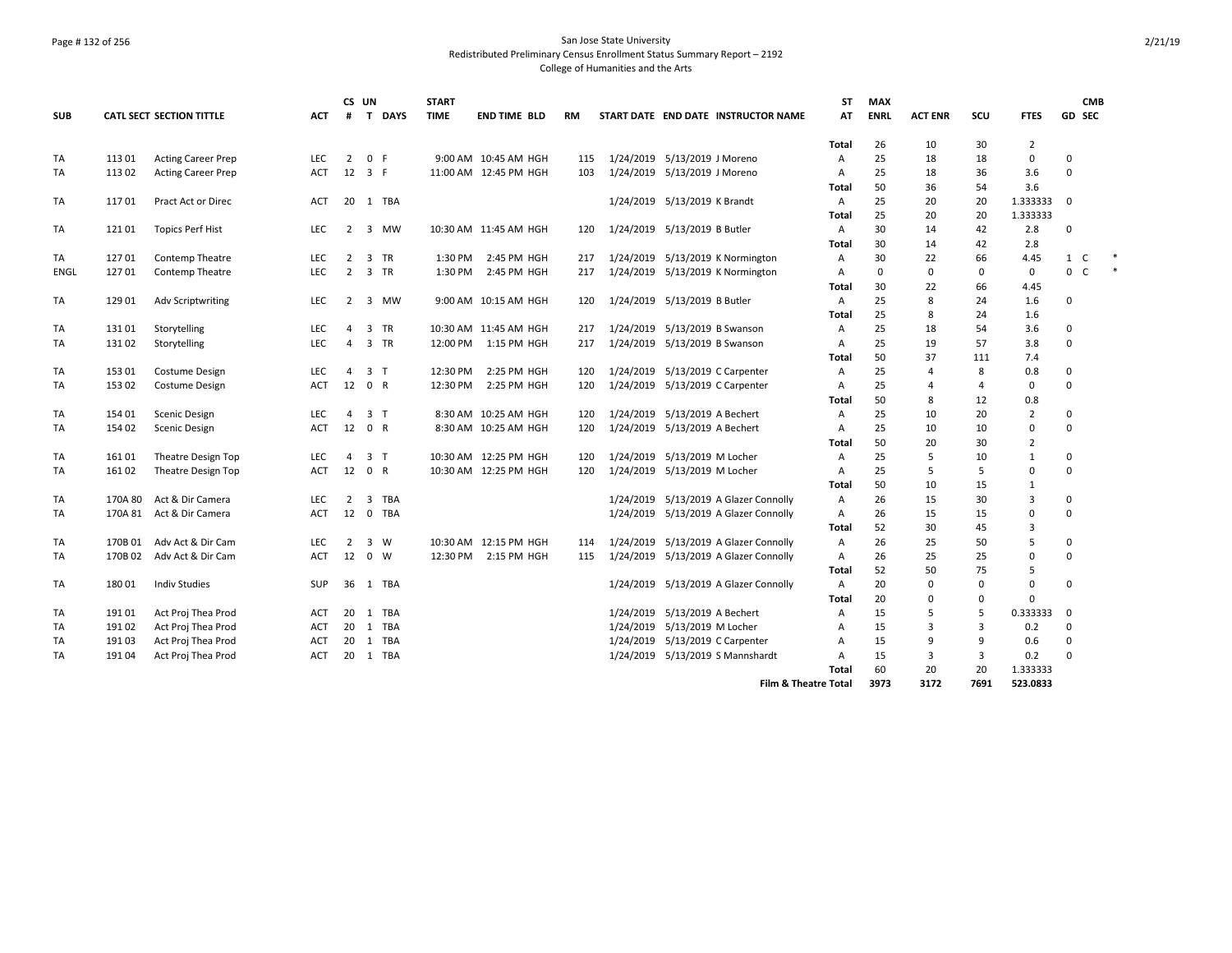## Page # 133 of 256 San Jose State University Redistributed Preliminary Census Enrollment Status Summary Report – 2192 College of Humanities and the Arts

|                   |        |                                 |            |    | CS UN                         | <b>START</b> |                       |                |           |                                     | ST                        | <b>MAX</b>   |                |              |             | <b>CMB</b>        |  |
|-------------------|--------|---------------------------------|------------|----|-------------------------------|--------------|-----------------------|----------------|-----------|-------------------------------------|---------------------------|--------------|----------------|--------------|-------------|-------------------|--|
| <b>SUB</b>        |        | <b>CATL SECT SECTION TITTLE</b> | ACT        | #  | $\mathbf{T}$<br><b>DAYS</b>   | <b>TIME</b>  | END TIME BLD          | <b>RM</b>      |           | START DATE END DATE INSTRUCTOR NAME | AT                        | <b>ENRL</b>  | <b>ACT ENR</b> | scu          | <b>FTES</b> | <b>GD SEC</b>     |  |
| <b>Humanities</b> |        |                                 |            |    |                               |              |                       |                |           |                                     |                           |              |                |              |             |                   |  |
| AMS               | 1A 01  | American Civ                    | <b>LEC</b> | 1  | $0$ TR                        | 1:30 PM      | 2:45 PM WSQ           | 109            |           | 1/24/2019 5/13/2019 J Ormsbee       | Α                         | 35           | 34             | 102          | 0           | $\Omega$          |  |
| AMS               | 1A 02  | American Civ                    | <b>SEM</b> | 5  | <b>TR</b><br>6                | 3:00 PM      | 4:15 PM ENG           | 232            |           | 1/24/2019 5/13/2019 J Ormsbee       | A                         | 35           | 34             | 102          | 13.6        | $\mathbf 0$       |  |
| AMS               | 1A 03  | American Civ                    | <b>LEC</b> | 1  | 0 TR                          | 1:30 PM      | 2:45 PM WSQ           | 109            |           | 1/24/2019 5/13/2019 A Cushner       | Α                         | 35           | 27             | 81           | 0           | $\Omega$          |  |
| AMS               | 1A 04  | American Civ                    | <b>SEM</b> | -5 | 6<br>TR                       | 3:00 PM      | 4:15 PM BBC           | 125            |           | 1/24/2019 5/13/2019 A Cushner       | $\mathsf{A}$              | 35           | 27             | 81           | 10.8        | $\Omega$          |  |
| AMS               | 1A 05  | American Civ                    | LEC        | 1  | 0 TR                          | 1:30 PM      | 2:45 PM WSQ           | 109            |           | 1/24/2019 5/13/2019 J Gonzalez      | Α                         | 35           | 17             | 51           | 0           | $\Omega$          |  |
| AMS               | 1A 06  | American Civ                    | <b>SEM</b> | -5 | <b>TR</b><br>6                | 3:00 PM      | 4:15 PM SH            | 240            |           | 1/24/2019 5/13/2019 J Gonzalez      | $\overline{A}$            | 35           | 17             | 51           | 6.8         | $\Omega$          |  |
| AMS               | 1B 01  | American Civ                    | LEC        | 1  | 0<br>MW                       | 1:30 PM      | 2:45 PM WSQ           | 109            | 1/24/2019 | 5/13/2019 J Rycenga                 | Α                         | 35           | 30             | 90           | 0           | $\Omega$          |  |
| AMS               | 1B02   | American Civ                    | SEM        | 5  | 6<br>MW                       | 3:00 PM      | 4:15 PM SH            | 240            |           | 1/24/2019 5/13/2019 J Rycenga       | Α                         | 35           | 30             | 90           | 12          | $\Omega$          |  |
| AMS               | 1B03   | American Civ                    | <b>LEC</b> | 1  | MW<br>0                       | 1:30 PM      | 2:45 PM WSQ           | 109            |           | 1/24/2019 5/13/2019 M Kapell        | Α                         | 35           | 28             | 84           | 0           | $\Omega$          |  |
| AMS               | 1B04   | American Civ                    | SEM        | 5  | MW<br>6                       | 3:00 PM      | 4:15 PM DMH           | 226B           |           | 1/24/2019 5/13/2019 M Kapell        | Α                         | 35           | 28             | 84           | 11.2        | $\Omega$          |  |
| AMS               | 1B 05  | American Civ                    | <b>LEC</b> | 1  | 0<br>MW                       | 1:30 PM      | 2:45 PM WSQ           | 109            |           | 1/24/2019 5/13/2019 V Lo            | $\overline{A}$            | 35           | 35             | 105          | 0           | $\Omega$          |  |
| AMS               | 1B 06  | American Civ                    | SEM        | 5  | <b>MW</b><br>6                | 3:00 PM      | 4:15 PM BBC           | 125            |           | 1/24/2019 5/13/2019 V Lo            | $\overline{A}$            | 35           | 35             | 105          | 14          | $\Omega$          |  |
| AMS               | 1B 11  | American Civ                    | LEC        | 1  | 0<br>TR                       | 12:00 PM     | 1:15 PM WSQ           | 109            |           | 1/24/2019 5/13/2019 F Hsu           | Α                         | 35           | 33             | 99           | 0           | $\Omega$          |  |
| AMS               | 1B 12  | American Civ                    | SEM        | 5  | TR<br>6                       | 1:30 PM      | 2:45 PM SH            | 240            |           | 1/24/2019 5/13/2019 F Hsu           | Α                         | 35           | 33             | 99           | 13.2        | $\Omega$          |  |
| AMS               | 1B 13  | American Civ                    | <b>LEC</b> | 1  | 0<br><b>TR</b>                | 12:00 PM     | 1:15 PM WSQ           | 109            |           | 1/24/2019 5/13/2019 L Trost         | $\overline{A}$            | 35           | 33             | 99           | 0           | $\Omega$          |  |
| AMS               | 1B 14  | American Civ                    | SEM        | 5  | 6 TR                          | 1:30 PM      | 2:45 PM BBC           | 125            |           | 1/24/2019 5/13/2019 L Trost         | A                         | 35           | 33             | 99           | 13.2        | $\Omega$          |  |
| AMS               | 1B 15  | American Civ                    | <b>LEC</b> | 1  | TR<br>0                       | 12:00 PM     | 1:15 PM WSQ           | 109            |           | 1/24/2019 5/13/2019 J Franks        | $\overline{A}$            | 35           | 35             | 105          | 0           | $\Omega$          |  |
| AMS               | 1B 16  | American Civ                    | SEM        | 5  | 6 TR                          | 1:30 PM      | 2:45 PM DMH           | 226B           |           | 1/24/2019 5/13/2019 J Franks        | Α                         | 35           | 35             | 105          | 14          | $\Omega$          |  |
| AMS               | 1B 21  | American Civ                    | <b>LEC</b> | 1  | 0<br>MW                       |              | 9:00 AM 10:15 AM BBC  | 4              |           | 1/24/2019 5/13/2019 K English       | Α                         | 35           | 16             | 48           | 0           | $\Omega$          |  |
| AMS               | 1B 22  | American Civ                    | SEM        | 5  | MW<br>6                       |              | 10:30 AM 11:45 AM DMH | 226B           |           | 1/24/2019 5/13/2019 K English       | Α                         | 35           | 16             | 48           | 6.4         | $\Omega$          |  |
| AMS               | 1B 23  | American Civ                    | <b>LEC</b> | 1  | 0<br>MW                       |              | 9:00 AM 10:15 AM BBC  | 4              |           | 1/24/2019 5/13/2019 J Georges       | A                         | 35           | 17             | 51           | 0           | $\Omega$          |  |
| AMS               | 1B 24  | American Civ                    | SEM        | -5 | MW<br>6                       |              | 10:30 AM 11:45 AM BBC | 125            | 1/24/2019 | 5/13/2019 J Georges                 | A                         | 35           | 17             | 51           | 6.8         | $\Omega$          |  |
| AMS               | 1B 25  | American Civ                    | LEC        | 1  | <b>MW</b><br>0                |              | 9:00 AM 10:15 AM BBC  | $\overline{4}$ |           | 1/24/2019 5/13/2019 M Moore         | $\overline{A}$            | 35           | 19             | 57           | 0           | $\Omega$          |  |
| AMS               | 1B 26  | American Civ                    | SEM        | 5  | 6<br>MW                       |              | 10:30 AM 11:45 AM SH  | 240            |           | 1/24/2019 5/13/2019 M Moore         | Α                         | 35           | 19             | 57           | 7.6         | $\Omega$          |  |
| AMS               | 1B 31  | American Civ                    | LEC        | 1  | MW<br>0                       | 12:00 PM     | 1:15 PM WSQ           | 109            |           | 1/24/2019 5/13/2019 J Brahinsky     | Α                         | 35           | 26             | 78           | 0           | $\Omega$          |  |
| AMS               | 1B 32  | American Civ                    | SEM        | 5  | 6<br>MW                       | 1:30 PM      | 2:45 PM SH            | 240            |           | 1/24/2019 5/13/2019 J Brahinsky     | $\overline{A}$            | 35           | 26             | 78           | 10.4        | $\Omega$          |  |
| AMS               | 1B 33  | American Civ                    | <b>LEC</b> | 1  | 0<br>MW                       | 12:00 PM     | 1:15 PM WSQ           | 109            |           | 1/24/2019 5/13/2019 A Cushner       | Α                         | 35           | 31             | 93           | 0           | $\Omega$          |  |
| AMS               | 1B 34  | American Civ                    | <b>SEM</b> | 5  | 6<br>MW                       | 1:30 PM      | 2:45 PM BBC           | 125            |           | 1/24/2019 5/13/2019 A Cushner       | $\overline{A}$            | 35           | 31             | 93           | 12.4        | $\Omega$          |  |
| AMS               | 1B 35  | American Civ                    | LEC        | 1  | 0<br><b>MW</b>                | 12:00 PM     | 1:15 PM WSQ           | 109            |           | 1/24/2019 5/13/2019 G Smay          | A                         | 35           | 19             | 57           | 0           | $\Omega$          |  |
| AMS               | 1B 36  | American Civ                    | <b>SEM</b> | 5  | <b>MW</b><br>6                | 1:30 PM      | 2:45 PM ENG           | 232            |           | 1/24/2019 5/13/2019 G Smay          | $\mathsf{A}$              | 35           | 19             | 57           | 7.6         | $\Omega$          |  |
|                   |        |                                 |            |    |                               |              |                       |                |           |                                     | Total                     | 1050         | 800            | 2400         | 160         |                   |  |
| AMS               | 15980  | Nat & World Cult                | SEM        |    | 3                             |              |                       |                |           |                                     | Χ                         | 0            | $\Omega$       | 0            | 0           | $\Omega$          |  |
| <b>ENVS</b>       | 15980  | Nat & World Cult                | SEM        |    | $\overline{3}$                |              |                       |                |           |                                     | $\times$                  | $\Omega$     | 0              | 0            | 0           | $\Omega$          |  |
| <b>HUM</b>        | 159 80 | Nat & World Cult                | <b>SEM</b> |    | $\mathbf{a}$                  |              |                       |                |           |                                     | $\boldsymbol{\mathsf{x}}$ | $\Omega$     | $\Omega$       | $\Omega$     | $\mathbf 0$ | $\Omega$          |  |
| AMS               | 15981  | Nat & World Cult                | SEM        | 5  | 3<br>M                        | 7:00 PM      | 9:45 PM               |                | 1/24/2019 | 5/13/2019 J Pfeiffer                | Α                         | 40           | 28             | 84           | 5.65        | $\mathbf{1}$<br>C |  |
| <b>ENVS</b>       | 15981  | Nat & World Cult                | SEM        | 5  | 3<br>M                        | 7:00 PM      | 9:45 PM               |                |           | 1/24/2019 5/13/2019 J Pfeiffer      | A                         | 0            | $\mathbf 0$    | 0            | 0           | 0<br>C            |  |
| <b>HUM</b>        | 15981  | Nat & World Cult                | SEM        | 5  | $3 \, M$                      | 7:00 PM      | 9:45 PM               |                |           | 1/24/2019 5/13/2019 J Pfeiffer      | Α                         | $\Omega$     | 0              | $\Omega$     | 0           | $\mathbf{0}$<br>C |  |
|                   |        |                                 |            |    |                               |              |                       |                |           |                                     | Total                     | 40           | 28             | 84           | 5.65        |                   |  |
| <b>HUM</b>        | 16001  | <b>Special Topics</b>           | SEM        | -5 | 3 TR                          |              | 10:30 AM 11:45 AM CL  | 306            |           | 1/24/2019 5/13/2019 J Ormsbee       | $\overline{A}$            | 30           | 25             | 75           | 5           | $\mathbf{0}$<br>C |  |
| AMS               | 16001  | <b>Special Topics</b>           | SEM        | 5  | 3 TR                          |              | 10:30 AM 11:45 AM CL  | 306            | 1/24/2019 | 5/13/2019 J Ormsbee                 | Α                         | $\Omega$     | $\mathbf 0$    | 0            | 0           | 0<br>C            |  |
|                   |        |                                 |            |    |                               |              |                       |                |           |                                     | Total                     | 30           | 25             | 75           | 5           |                   |  |
| AMS               | 17901  | Amer Pop Culture                | SEM        | 5  | 3 MW                          | 1:30 PM      | 2:45 PM DMH           | 226B           | 1/24/2019 | 5/13/2019 J Georges                 | A                         | 35           | 16             | 48           | 3.2         | $\mathsf{O}$<br>C |  |
| HUM               | 17901  | Amer Pop Culture                | SEM        | 5  | $\overline{\mathbf{3}}$<br>MW | 1:30 PM      | 2:45 PM DMH           | 226B           |           | 1/24/2019 5/13/2019 J Georges       | $\mathsf{A}$              | 0            | $\Omega$       | $\Omega$     | 0           | 0<br>C            |  |
|                   |        |                                 |            |    |                               |              |                       |                |           |                                     | Total                     | 35           | 16             | 48           | 3.2         |                   |  |
| AMS               | 18001  | <b>Individual Studies</b>       | <b>SUP</b> | 36 | 1 TBA                         |              |                       |                |           | 1/24/2019 5/13/2019 J Ormsbee       | $\overline{A}$            | 1            | $\Omega$       | $\Omega$     | 0           | $\Omega$          |  |
| AMS               | 18002  | <b>Individual Studies</b>       | SUP        | 78 | $\overline{2}$<br>TBA         |              |                       |                |           | 1/24/2019 5/13/2019 J Ormsbee       | Α                         | $\mathbf{1}$ | $\Omega$       | 0            | 0           | $\Omega$          |  |
| AMS               | 18003  | <b>Individual Studies</b>       | SUP        |    | 78 3 TBA                      |              |                       |                |           | 1/24/2019 5/13/2019 J Ormsbee       | $\mathsf{A}$              | 1            | O              | $\Omega$     | 0           | $\Omega$          |  |
|                   |        |                                 |            |    |                               |              |                       |                |           |                                     | Total                     | 3            | 0              | 0            | 0           |                   |  |
| CA                | 6001   | <b>Creativity Matters</b>       | <b>LEC</b> |    | $\mathbf{a}$                  |              |                       |                |           |                                     | $\mathsf{x}$              | O            | $\Omega$       | <sup>0</sup> | $\Omega$    | $\Omega$          |  |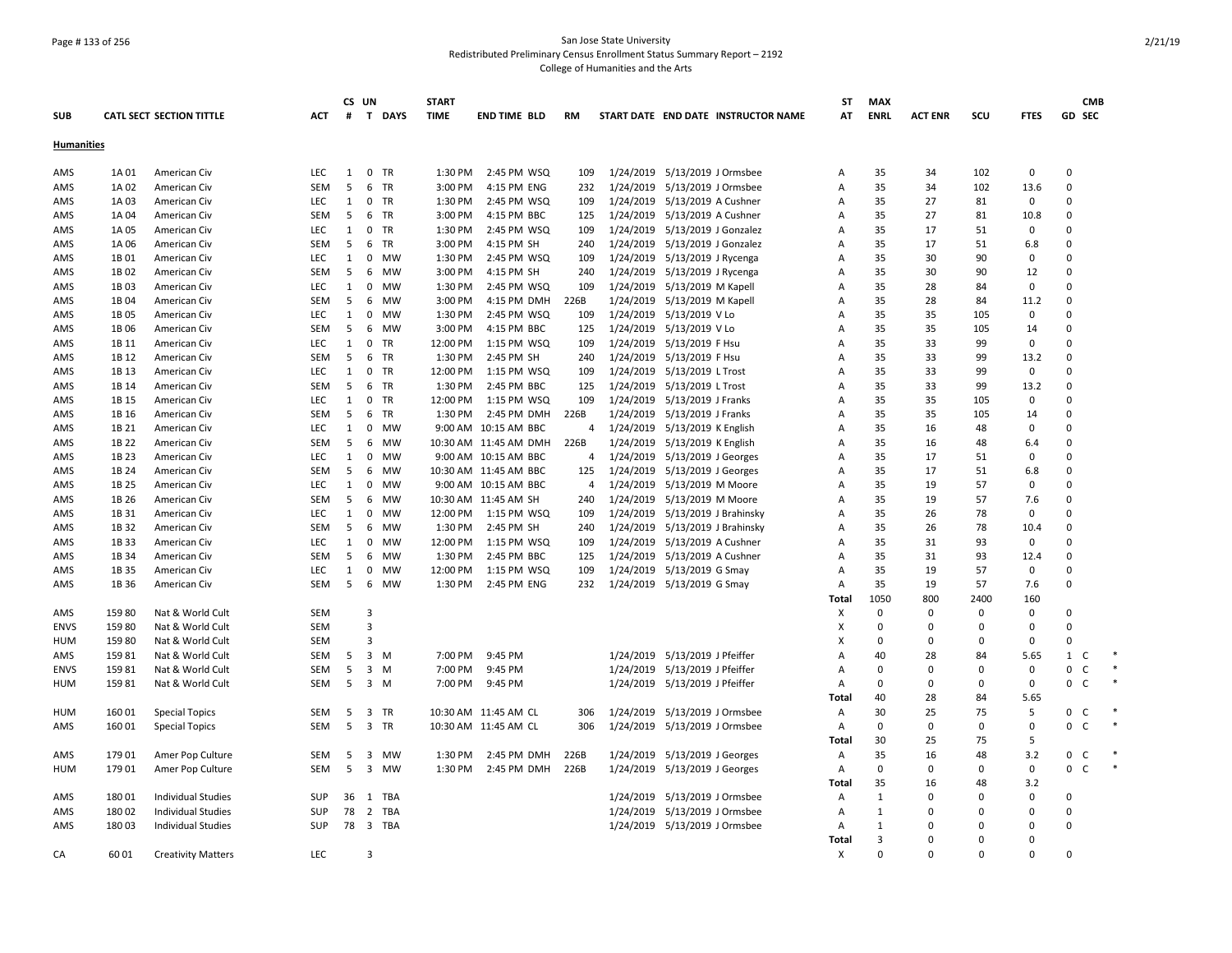## Page # 134 of 256 San Jose State University Redistributed Preliminary Census Enrollment Status Summary Report – 2192 College of Humanities and the Arts

|             |        |                                 |            |                | CS UN                         | <b>START</b> |                          |      |                                         | <b>ST</b>      | <b>MAX</b>     |                |                |                | <b>CMB</b>        |        |
|-------------|--------|---------------------------------|------------|----------------|-------------------------------|--------------|--------------------------|------|-----------------------------------------|----------------|----------------|----------------|----------------|----------------|-------------------|--------|
| <b>SUB</b>  |        | <b>CATL SECT SECTION TITTLE</b> | <b>ACT</b> | #              | $\mathbf{T}$<br><b>DAYS</b>   | <b>TIME</b>  | <b>END TIME BLD</b>      | RM   | START DATE END DATE INSTRUCTOR NAME     | AT             | <b>ENRL</b>    | <b>ACT ENR</b> | SCU            | <b>FTES</b>    | GD SEC            |        |
| CA          | 60 02  | <b>Creativity Matters</b>       | LEC        | $\overline{2}$ | $\overline{3}$<br>R           | 3:00 PM      | 5:45 PM CL               | 306  | 1/24/2019 5/13/2019 W McCraw            | Α              | 25             | 25             | 75             | 5              | $\Omega$          |        |
| CA          | 6003   | <b>Creativity Matters</b>       | LEC        | $\overline{2}$ | 3 MW                          | 1:30 PM      | 2:45 PM CL               | 306  | 1/24/2019 5/13/2019 E Linden            | Α              | 25             | 25             | 75             | 5              | $\Omega$          |        |
|             |        |                                 |            |                |                               |              |                          |      |                                         | <b>Total</b>   | 50             | 50             | 150            | 10             |                   |        |
| CA          | 95 01  | Queer Arts                      | <b>LEC</b> |                | 2 3 TR                        | 4:30 PM      | 5:45 PM ENG              | 232  | 1/24/2019 5/13/2019 J Ormsbee           | Α              | 25             | 25             | 75             | 5              | $\Omega$          |        |
|             |        |                                 |            |                |                               |              |                          |      |                                         | Total          | 25             | 25             | 75             | 5              |                   |        |
| CA          | 17201  | Arts in US Society              | LEC        | 1              | 3 M                           | 3:00 PM      | 5:45 PM ENG              | 232  | 1/24/2019 5/13/2019 E Linden            | Α              | 30             | 27             | 81             | 5.45           | $\mathbf{1}$<br>C | $\ast$ |
| <b>ENGL</b> | 17201  | Arts in US Society              | <b>LEC</b> | $\mathbf{1}$   | $3 \, M$                      | 3:00 PM      | 5:45 PM ENG              | 232  | 1/24/2019 5/13/2019 E Linden            | A              | $\Omega$       | $\Omega$       | $\Omega$       | 0              | 0<br>C            | $\ast$ |
| <b>MUSC</b> | 17201  | Arts in US Society              | LEC        | 1              | $3 \, M$                      | 3:00 PM      | 5:45 PM ENG              | 232  | 1/24/2019 5/13/2019 E Linden            | A              | $\Omega$       | $\Omega$       | 0              | $\mathbf 0$    | 0<br>$\mathsf{C}$ | $\ast$ |
| TA          | 17201  | Arts in US Society              | <b>LEC</b> | 1              | $3 \, M$                      | 3:00 PM      | 5:45 PM ENG              | 232  | 1/24/2019 5/13/2019 E Linden            | A              | $\Omega$       | $\Omega$       | 0              | $\mathbf 0$    | 0<br>C            | $\ast$ |
|             |        |                                 |            |                |                               |              |                          |      |                                         | Total          | 30             | 27             | 81             | 5.45           |                   |        |
| CA          | 173 01 | Cont World Arts                 | LEC        | 1              | 3 MW                          |              | 10:30 AM 11:45 AM CL     | 306  | 1/24/2019 5/13/2019 E Linden            | A              | 30             | 27             | 81             | 5.4            | 0<br>$\mathsf{C}$ | $\ast$ |
| ENGL        | 17301  | Cont World Arts                 | LEC        | 1              | 3<br>MW                       |              | 10:30 AM 11:45 AM CL     | 306  | 1/24/2019 5/13/2019 E Linden            | Α              | $\Omega$       | $\Omega$       | 0              | $\mathsf 0$    | $\mathsf C$<br>0  |        |
| <b>MUSC</b> | 17301  | Cont World Arts                 | <b>LEC</b> | 1              | 3 MW                          |              | 10:30 AM 11:45 AM CL     | 306  | 1/24/2019 5/13/2019 E Linden            | A              | $\Omega$       | $\Omega$       | $\Omega$       | $\mathbf 0$    | $\mathsf{C}$<br>0 |        |
| TA          | 17301  | Cont World Arts                 | LEC        | 1              | $\overline{\mathbf{3}}$<br>MW |              | 10:30 AM 11:45 AM CL     | 306  | 1/24/2019 5/13/2019 E Linden            | A              | $\Omega$       | $\Omega$       | $\Omega$       | $\mathbf 0$    | $\mathsf{C}$<br>0 |        |
| CA          | 17302  | Cont World Arts                 | <b>LEC</b> | 1              | 3 TR                          |              | 1:30 PM 2:45 PM ENG      | 232  | 1/24/2019 5/13/2019 V Rue               | A              | 30             | 16             | 48             | 3.2            | $\mathsf{C}$<br>0 |        |
| <b>ENGL</b> | 17302  | Cont World Arts                 | LEC        | $\mathbf{1}$   | 3 TR                          | 1:30 PM      | 2:45 PM ENG              | 232  | 1/24/2019 5/13/2019 V Rue               | Α              | $\mathbf 0$    | $\Omega$       | $\overline{0}$ | $\mathbf 0$    | $\mathsf{C}$<br>0 |        |
| <b>MUSC</b> | 173 02 | Cont World Arts                 | LEC        | 1              | 3 TR                          | 1:30 PM      | 2:45 PM ENG              | 232  | 1/24/2019 5/13/2019 V Rue               | Α              | $\Omega$       | $\Omega$       | $\mathbf 0$    | $\mathbf 0$    | $\mathsf C$<br>0  | $\ast$ |
| TA          | 17302  | Cont World Arts                 | LEC        | 1              | 3 TR                          | 1:30 PM      | 2:45 PM ENG              | 232  | 1/24/2019 5/13/2019 V Rue               | Α              | $\mathbf 0$    | $\Omega$       | $\Omega$       | 0              | C<br>0            |        |
|             |        |                                 |            |                |                               |              |                          |      |                                         | Total          | 60             | 43             | 129            | 8.6            |                   |        |
| CA          | 17601  | Creativ Leadership              | <b>SEM</b> | 5              | 3 R                           | 3:00 PM      | 5:45 PM DMH              | 226B | 1/24/2019 5/13/2019 E Thorne            | Α              | 25             | 20             | 60             | 4              | $\Omega$          |        |
|             |        |                                 |            |                |                               |              |                          |      |                                         | <b>Total</b>   | 25             | 20             | 60             | $\overline{4}$ |                   |        |
| CA          | 17701  | Arts for teaching               | <b>LEC</b> | 2              | 3 TR                          | 1:30 PM      | 2:45 PM ENG              | 403  | 1/24/2019 5/13/2019 S Verducci-Sandford | $\mathsf{A}$   | 30             | 29             | 87             | 5.8            | $\Omega$          |        |
| CA          | 17702  | Arts for teaching               | LEC        | $\overline{2}$ | $\overline{3}$<br>-F          | 1:00 PM      | 3:45 PM ART              | 203  | 1/24/2019 5/13/2019 K Kratochvil        | Α              | 25             | 20             | 60             | 4              | 0                 |        |
| CA          | 17703  | Arts for teaching               | <b>LEC</b> | $\overline{2}$ | 3 MW                          |              | 9:00 AM 10:15 AM DMH     | 226B | 1/24/2019 5/13/2019 G Muriera           | $\overline{A}$ | 30             | 31             | 93             | 6.2            | 0                 |        |
|             |        |                                 |            |                |                               |              |                          |      |                                         | Total          | 85             | 80             | 240            | 16             |                   |        |
| CA          | 17801  | Senior Seminar                  | SEM        |                | 5 3 T                         |              | 3:00 PM 5:45 PM CL       | 306  | 1/24/2019 5/13/2019 V Rue               | A              | 25             | 6              | 18             | 1.2            | $\mathbf 0$       |        |
|             |        |                                 |            |                |                               |              |                          |      |                                         | Total          | 25             | 6              | 18             | 1.2            |                   |        |
| CA          | 18001  | <b>Individual Studies</b>       | SUP        |                | 36 1 TBA                      |              |                          |      | 1/24/2019 5/13/2019 S Riley             | Α              | $\mathbf{1}$   | $\Omega$       | $\Omega$       | $\pmb{0}$      | $\mathbf 0$       |        |
| CA          | 18002  | <b>Individual Studies</b>       | SUP        | 36             | 2 TBA                         |              |                          |      | 1/24/2019 5/13/2019 S Riley             | Α              | $\mathbf{1}$   | $\Omega$       | $\Omega$       | 0              | 0                 |        |
| CA          | 18003  | <b>Individual Studies</b>       | SUP        |                | 36 3 TBA                      |              |                          |      | 1/24/2019 5/13/2019 S Riley             | $\mathsf{A}$   | $\mathbf{1}$   | 1              | 3              | 0.2            | 0                 |        |
| CA          | 18004  | <b>Individual Studies</b>       | <b>SUP</b> |                | 36 4 TBA                      |              |                          |      | 1/24/2019 5/13/2019 S Riley             | A              | $\mathbf{1}$   | $\Omega$       | $\Omega$       | $\mathbf 0$    | $\Omega$          |        |
|             |        |                                 |            |                |                               |              |                          |      |                                         | Total          | $\overline{a}$ | $\mathbf{1}$   | $\overline{3}$ | 0.2            |                   |        |
| CA          | 190 01 | Field Work-Intern               | SUP        |                | 36 1 TBA                      |              |                          |      | 1/24/2019 5/13/2019 S Riley             | Α              | $\mathbf{1}$   | $\Omega$       | $\Omega$       | 0              | $\Omega$          |        |
| CA          | 190 02 | Field Work-Intern               | SUP        |                | 36 2 TBA                      |              |                          |      | 1/24/2019 5/13/2019 S Riley             | Α              | $\mathbf{1}$   | $\Omega$       | $\Omega$       | 0              | 0                 |        |
| CA          | 190 03 | Field Work-Intern               | SUP        |                | 36 3 TBA                      |              |                          |      | 1/24/2019 5/13/2019 S Riley             | A              | $\mathbf{1}$   | $\Omega$       | $\Omega$       | $\Omega$       | 0                 |        |
|             |        |                                 |            |                |                               |              |                          |      |                                         | Total          | 3              | $\Omega$       | $\Omega$       | $\mathbf 0$    |                   |        |
| <b>HUM</b>  | 1B 01  | Hum Honors 1B                   | <b>LEC</b> | 1              | $0$ TR                        |              | 9:00 AM 10:15 AM WSQ     | 109  | 1/24/2019 5/13/2019   Pafford           | $\overline{A}$ | 35             | 23             | 69             | 0              | $\Omega$          |        |
| <b>HUM</b>  | 1B 02  | Hum Honors 1B                   | <b>SEM</b> | 5              | 6 TR                          |              | 10:30 AM 11:45 AM BBC    | 125  | 1/24/2019 5/13/2019   Pafford           | Α              | 35             | 23             | 69             | 9.2            | 0                 |        |
| <b>HUM</b>  | 1B03   | Hum Honors 1B                   | LEC        | 1              | 0 TR                          |              | 9:00 AM 10:15 AM WSQ     | 109  | 1/24/2019 5/13/2019 C Rostankowski      | A              | 35             | 30             | 90             | $\mathbf 0$    | $\Omega$          |        |
| HUM         | 1B 04  | Hum Honors 1B                   | SEM        | 5              | 6 TR                          |              | 10:30 AM 11:45 AM SH     | 240  | 1/24/2019 5/13/2019 C Rostankowski      | Α              | 35             | 30             | 90             | 12             | 0                 |        |
| <b>HUM</b>  | 1B 05  | Hum Honors 1B                   | <b>LEC</b> | 1              | 0 TR                          |              | 9:00 AM 10:15 AM WSQ     | 109  | 1/24/2019 5/13/2019 G Smay              | Α              | 35             | 30             | 90             | 0              | $\Omega$          |        |
| HUM         | 1B 06  | Hum Honors 1B                   | <b>SEM</b> | 5              | 6 TR                          |              | 10:30 AM 11:45 AM ENG    | 232  | 1/24/2019 5/13/2019 G Smay              | Α              | 35             | 30             | 90             | 12             | $\mathbf 0$       |        |
| <b>HUM</b>  | 1B 07  | Hum Honors 1B                   | <b>LEC</b> | 1              | 0 TR                          |              | 9:00 AM 10:15 AM WSQ     | 109  | 1/24/2019 5/13/2019 L Trost             | $\overline{A}$ | 35             | 21             | 63             | $\mathbf 0$    | 0                 |        |
| HUM         | 1B08   | Hum Honors 1B                   | SEM        | 5              | 6 TR                          |              | 10:30 AM 11:45 AM DMH    | 226B | 1/24/2019 5/13/2019 L Trost             | Α              | 35             | 21             | 63             | 8.4            | 0                 |        |
|             |        |                                 |            |                |                               |              |                          |      |                                         | Total          | 280            | 208            | 624            | 41.6           |                   |        |
| <b>HUM</b>  | 2B 01  | Hum Honors 2B                   | LEC        | 1              | 0 TR                          |              | 10:30 AM 11:45 AM WSQ    | 109  | 1/24/2019 5/13/2019 J Lindahl           | Α              | 35             | 30             | 90             | 0              | $\Omega$          |        |
| HUM         | 2B 02  | Hum Honors 2B                   | SEM        | 5              | 6 TR                          |              | 12:00 PM 1:15 PM DMH     | 226B | 1/24/2019 5/13/2019 J Lindahl           | Α              | 35             | 30             | 90             | 12             | 0                 |        |
| <b>HUM</b>  | 2B 03  | Hum Honors 2B                   | <b>LEC</b> | 1              | $0$ TR                        |              | 10:30 AM 11:45 AM WSQ    | 109  | 1/24/2019 5/13/2019 T Cooper            | A              | 35             | 24             | 72             | $\mathbf 0$    | $\Omega$          |        |
| <b>HUM</b>  | 2B 04  | Hum Honors 2B                   | <b>SEM</b> | 5              | 6 TR                          |              | 12:00 PM 1:15 PM SH      | 240  | 1/24/2019 5/13/2019 T Cooper            | Α              | 35             | 24             | 72             | 9.6            | $\mathbf 0$       |        |
| HUM         | 2B 05  | Hum Honors 2B                   | LEC        | 1              | $0$ TR                        |              | 10:30 AM 11:45 AM WSQ    | 109  | 1/24/2019 5/13/2019 J Rycenga           | Α              | 35             | 29             | 87             | $\mathbf 0$    | $\Omega$          |        |
| HUM         | 2B 06  | Hum Honors 2B                   | SEM        | 5              | 6 TR                          |              | 12:00 PM   1:15 PM   ENG | 232  | 1/24/2019 5/13/2019 J Rycenga           | Α              | 35             | 29             | 87             | 11.6           | $\Omega$          |        |
|             |        |                                 |            |                |                               |              |                          |      |                                         |                |                |                |                |                |                   |        |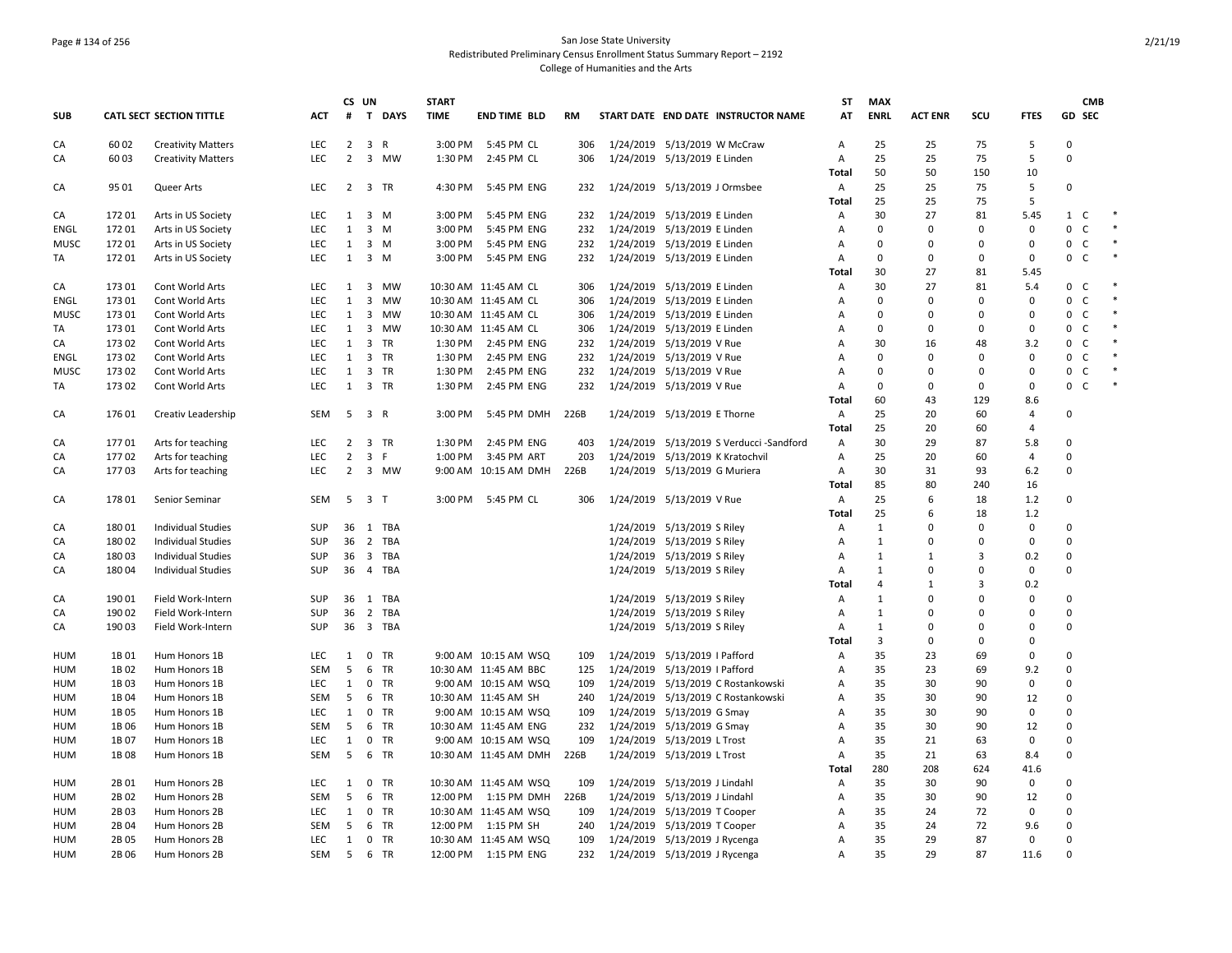## Page # 135 of 256 San Jose State University Redistributed Preliminary Census Enrollment Status Summary Report – 2192 College of Humanities and the Arts

|             |         |                                 |            |                | CS UN                         | <b>START</b> |                       |           |                                         | <b>ST</b>      | <b>MAX</b>   |                |                |                |                | <b>CMB</b>   |        |
|-------------|---------|---------------------------------|------------|----------------|-------------------------------|--------------|-----------------------|-----------|-----------------------------------------|----------------|--------------|----------------|----------------|----------------|----------------|--------------|--------|
| <b>SUB</b>  |         | <b>CATL SECT SECTION TITTLE</b> | <b>ACT</b> | #              | T<br><b>DAYS</b>              | <b>TIME</b>  | <b>END TIME BLD</b>   | <b>RM</b> | START DATE END DATE INSTRUCTOR NAME     | AT             | <b>ENRL</b>  | <b>ACT ENR</b> | SCU            | <b>FTES</b>    | GD SEC         |              |        |
| HUM         | 2B 07   | Hum Honors 2B                   | <b>LEC</b> | 1              | 0 TR                          |              | 10:30 AM 11:45 AM WSQ | 109       | 1/24/2019 5/13/2019 K Peter             | A              | 35           | 26             | 78             | $\mathbf 0$    | $\Omega$       |              |        |
| HUM         | 2B 08   | Hum Honors 2B                   | SEM        | 5              | 6<br>TR                       |              | 12:00 PM 1:15 PM BBC  | 125       | 1/24/2019 5/13/2019 K Peter             | A              | 35           | 26             | 78             | 10.4           | 0              |              |        |
|             |         |                                 |            |                |                               |              |                       |           |                                         | Total          | 280          | 218            | 654            | 43.6           |                |              |        |
| HUM         | 1001    | Chronicles of Education         | <b>LEC</b> | 2              | 3 TR                          |              | 9:00 AM 10:15 AM DMH  | 226B      | 1/24/2019 5/13/2019 M Smith             | Α              | 25           | 24             | 72             | 4.8            | 0              |              |        |
| HUM         | 1002    | Chronicles of Education         | <b>LEC</b> | $\overline{2}$ | 3 TR                          |              | 1:30 PM 2:45 PM CL    | 306       | 1/24/2019 5/13/2019 T Cooper            | Α              | 25           | 25             | 75             | 5              | $\mathbf 0$    |              |        |
|             |         |                                 |            |                |                               |              |                       |           |                                         | Total          | 50           | 49             | 147            | 9.8            |                |              |        |
| <b>HUM</b>  | 85 01   | Intro Liberal Ed                | LEC        |                | 1                             |              |                       |           |                                         | X              | $\mathbf 0$  | $\mathbf 0$    | $\mathbf 0$    | 0              | $\mathbf 0$    |              |        |
| HUM         | 85 02   | Intro Liberal Ed                | <b>LEC</b> | 3              | 1 W                           | 9:00 AM      | 9:50 AM CL            | 306       | 1/24/2019 5/13/2019 B Walters           | $\overline{A}$ | 30           | 19             | 19             | 1.266667       | $\mathbf 0$    |              |        |
|             |         |                                 |            |                |                               |              |                       |           |                                         | Total          | 30           | 19             | 19             | 1.266667       |                |              |        |
| HUM         |         | 100W 01 Writing Humanities      | SEM        | - 5            | 3 TR                          | 12:00 PM     | 1:15 PM CL            | 306       | 1/24/2019 5/13/2019 B Walters           | Α              | 25           | 26             | 78             | 5.2            | 0 <sup>o</sup> |              | $\ast$ |
| AMS         |         | 100W 01 Writing Humanities      | SEM        | 5              | 3 TR                          | 12:00 PM     | 1:15 PM CL            | 306       | 1/24/2019 5/13/2019 B Walters           | Α              | 0            | 0              | 0              | 0              | 0              | $\mathsf{C}$ | $\ast$ |
| RELS        |         | 100W 01 Writing Humanities      | SEM        | 5              | 3 TR                          |              | 12:00 PM 1:15 PM CL   | 306       | 1/24/2019 5/13/2019 B Walters           | $\overline{A}$ | 0            | $\Omega$       | $\Omega$       | 0              | 0              | $\mathsf{C}$ |        |
| HUM         |         | 100W 02 Writing Humanities      | SEM        | 5              | 3 MW                          | 4:30 PM      | 5:45 PM CL            | 306       | 1/24/2019 5/13/2019 J Georges           | Α              | 25           | q              | 27             | 1.8            | 0              | $\mathsf{C}$ |        |
| AMS         |         | 100W 02 Writing Humanities      | SEM        | 5              | 3 MW                          | 4:30 PM      | 5:45 PM CL            | 306       | 1/24/2019 5/13/2019 J Georges           | A              | $\Omega$     | $\Omega$       | $\Omega$       | 0              | 0              | $\mathsf{C}$ |        |
| <b>RELS</b> |         | 100W 02 Writing Humanities      | SEM        | 5              | 3 MW                          | 4:30 PM      | 5:45 PM CL            | 306       | 1/24/2019 5/13/2019 J Georges           | Α              | $\mathbf 0$  | $\mathbf 0$    | $\mathbf 0$    | 0              | $\mathbf 0$    | $\mathsf{C}$ |        |
|             |         |                                 |            |                |                               |              |                       |           |                                         | Total          | 50           | 35             | 105            | $\overline{7}$ |                |              |        |
| <b>HUM</b>  | 10101   | Human Life                      | <b>LEC</b> | 2              | 3 MW                          |              | 4:30 PM 5:45 PM DMH   | 226B      | 1/24/2019 5/13/2019 M Kapell            | A              | 25           | 12             | 36             | 2.4            | $\Omega$       |              |        |
|             |         |                                 |            |                |                               |              |                       |           |                                         | Total          | 25           | 12             | 36             | 2.4            |                |              |        |
| HUM         | 12880   | <b>Twentieth Century</b>        | <b>LEC</b> | 2              | 3 TBA                         |              |                       |           | 1/24/2019 5/13/2019 L Stenmark          | Α              | 40           | 38             | 114            | 7.6            | $\Omega$       |              |        |
|             |         |                                 |            |                |                               |              |                       |           |                                         | Total          | 40           | 38             | 114            | 7.6            |                |              |        |
| HUM         | 168B01  | Global Climate Change II        | <b>LEC</b> | 1              | $\overline{\mathbf{3}}$<br>TR |              | 10:30 AM 11:45 AM WSQ | 207       | 1/24/2019 5/13/2019 K Sooter            | Α              | 0            | $\Omega$       | $\mathbf{0}$   | $\mathbf 0$    | 0              | C            |        |
| HUM         | 168B02  | Global Climate Change II        | <b>LEC</b> | $\mathbf{1}$   | 3 TR                          |              | 10:30 AM 11:45 AM WSQ | 207       | 1/24/2019 5/13/2019 C Rampini           | Α              | $\Omega$     | $\Omega$       | $\mathbf{0}$   | $\mathbf 0$    | $\mathbf 0$    | $\mathsf{C}$ |        |
| HUM         | 168B03  | Global Climate Change II        | <b>LEC</b> | 1              | 3 TR                          |              | 10:30 AM 11:45 AM WSQ | 207       | 1/24/2019 5/13/2019 D Rossiter          | A              | 0            | $\mathbf{0}$   | $\mathbf{0}$   | $\mathbf{0}$   | $\mathbf{0}$   | <b>C</b>     |        |
|             |         |                                 |            |                |                               |              |                       |           |                                         | <b>Total</b>   | $\mathbf 0$  | $\Omega$       | $\mathbf{0}$   | $\mathbf 0$    |                |              |        |
| <b>HUM</b>  | 177B 10 | <b>Advanced Honors</b>          | <b>LEC</b> | 1              | 3 <sub>T</sub>                | 4:30 PM      | 5:45 PM MH            | 324       | 1/24/2019 5/13/2019 J Lindahl           | Α              | 35           | 27             | 40.5           | 5.4            | $\mathbf 0$    |              |        |
| <b>HUM</b>  | 177B 11 | <b>Advanced Honors</b>          | <b>SEM</b> | 5              | 0 R                           | 4:30 PM      | 5:45 PM BBC           | 125       | 1/24/2019 5/13/2019 J Lindahl           | $\overline{A}$ | 35           | 27             | 40.5           | $\mathbf 0$    | $\Omega$       |              |        |
| <b>HUM</b>  | 177B 20 | <b>Advanced Honors</b>          | LEC        | 1              | 3 <sub>T</sub>                | 4:30 PM      | 5:45 PM MH            | 324       | 1/24/2019 5/13/2019 C Rostankowski      | A              | 35           | 29             | 43.5           | 5.8            | $\Omega$       |              |        |
| HUM         | 177B 21 | <b>Advanced Honors</b>          | <b>SEM</b> | 5              | 0 R                           |              | 4:30 PM 5:45 PM SH    | 240       | 1/24/2019 5/13/2019 C Rostankowski      | Α              | 35           | 29             | 43.5           | $\mathbf 0$    | $\Omega$       |              |        |
|             |         |                                 |            |                |                               |              |                       |           |                                         | Total          | 140          | 112            | 168            | 11.2           |                |              |        |
| HUM         | 18001   | <b>Indiv Studies</b>            | <b>SUP</b> | 36             | 1 TBA                         |              |                       |           | 1/24/2019 5/13/2019 C Rostankowski      | Α              | 1            | 0              | 0              | 0              | $\Omega$       |              |        |
| HUM         | 18002   | <b>Indiv Studies</b>            | <b>SUP</b> | 78             | 2 TBA                         |              |                       |           | 1/24/2019 5/13/2019 C Rostankowski      | А              | $\mathbf{1}$ | 2              | $\overline{4}$ | 0.266667       | $\mathbf 0$    |              |        |
| HUM         | 18003   | <b>Indiv Studies</b>            | <b>SUP</b> | 78             | 3 TBA                         |              |                       |           | 1/24/2019 5/13/2019 C Rostankowski      | A              | 1            | 2              | 6              | 0.45           | $\mathbf{1}$   |              |        |
|             |         |                                 |            |                |                               |              |                       |           |                                         | Total          | 3            | $\overline{4}$ | 10             | 0.716667       |                |              |        |
| <b>HUM</b>  | 185 01  | Fld Exp Sem                     | <b>LEC</b> | $\overline{2}$ | 3 <sub>T</sub>                | 3:00 PM      | 4:30 PM ENG           | 403       | 1/24/2019 5/13/2019 S Verducci-Sandford | Α              | 30           | 20             | 40             | $\overline{4}$ | $\Omega$       |              |        |
| <b>HUM</b>  | 185 02  | Fld Exp Sem                     | LAB        | 15             | 0 TBA                         |              |                       |           | 1/24/2019 5/13/2019 S Verducci-Sandford | $\overline{A}$ | 30           | 20             | 20             | $\mathbf 0$    | $\Omega$       |              |        |
|             |         |                                 |            |                |                               |              |                       |           |                                         | Total          | 60           | 40             | 60             | 4              |                |              |        |
| HUM         | 190 01  | Sr Sem in Hum                   | SEM        | 5              | 3 TR                          |              | 9:00 AM 10:15 AM CL   | 306       | 1/24/2019 5/13/2019 S Verducci-Sandford | Α              | 25           | 25             | 75             | 5              | 0              | C            |        |
| AMS         | 190 01  | Sr Sem in Hum                   | SEM        | 5              | 3 TR                          |              | 9:00 AM 10:15 AM CL   | 306       | 1/24/2019 5/13/2019 S Verducci-Sandford | Α              | $\mathbf 0$  | 0              | 0              | 0              | 0              | $\mathsf{C}$ |        |
| <b>RELS</b> | 190 01  | Sr Sem in Hum                   | <b>SEM</b> | 5              | 3 TR                          |              | 9:00 AM 10:15 AM CL   | 306       | 1/24/2019 5/13/2019 S Verducci-Sandford | Α              | $\Omega$     | 0              | $\Omega$       | 0              | 0              | $\mathsf{C}$ |        |
| <b>HUM</b>  | 190 02  | Sr Sem in Hum                   | SEM        | 5              | 3 <sub>T</sub>                | 3:00 PM      | 5:45 PM DMH           | 226B      | 1/24/2019 5/13/2019 C Jochim            | Α              | 25           | 12             | 36             | 2.4            | 0              | $\mathsf{C}$ |        |
| AMS         | 190 02  | Sr Sem in Hum                   | <b>SEM</b> | 5              | 3 <sub>T</sub>                | 3:00 PM      | 5:45 PM DMH           | 226B      | 1/24/2019 5/13/2019 C Jochim            | $\overline{A}$ | 0            | $\Omega$       | $\Omega$       | $\mathbf 0$    | 0              | $\mathsf{C}$ |        |
| <b>RELS</b> | 190 02  | Sr Sem in Hum                   | SEM        | 5              | 3 <sub>T</sub>                | 3:00 PM      | 5:45 PM DMH           | 226B      | 1/24/2019 5/13/2019 C Jochim            | A              | $\mathbf 0$  | $\mathbf 0$    | $\mathbf 0$    | $\mathbf 0$    | 0              | C            |        |
|             |         |                                 |            |                |                               |              |                       |           |                                         | Total          | 50           | 37             | 111            | 7.4            |                |              |        |
| <b>RELS</b> | 70 01   | <b>World Religions</b>          | <b>LEC</b> |                | 2 3 TR                        |              | 9:00 AM 10:15 AM SH   | 240       | 1/24/2019 5/13/2019 A Zarate            | A              | 35           | 28             | 84             | 5.6            | $\Omega$       |              |        |
|             |         |                                 |            |                |                               |              |                       |           |                                         | <b>Total</b>   | 35           | 28             | 84             | 5.6            |                |              |        |
| RELS        | 90 01   | <b>Bible Hist and Lit</b>       | <b>LEC</b> |                | $\overline{3}$                |              |                       |           |                                         | X              | 0            | $\Omega$       | $\Omega$       | 0              | 0              |              |        |
| JWSS        | 90 01   | <b>Bible Hist and Lit</b>       | LEC        |                | $\overline{3}$                |              |                       |           |                                         | X              | 0            | $\Omega$       | 0              | 0              | 0              |              |        |
| HUM         | 90 01   | <b>Bible Hist and Lit</b>       | <b>LEC</b> |                | $\overline{3}$                |              |                       |           |                                         | X              | 0            | $\Omega$       | $\Omega$       | 0              | 0              |              |        |
| <b>MDES</b> | 90 01   | Bible Hist and Lit              | LEC        |                | 3                             |              |                       |           |                                         | X              | $\mathbf 0$  | $\Omega$       | $\Omega$       | 0              | $\mathbf 0$    |              |        |
| <b>RELS</b> | 90 02   | <b>Bible Hist and Lit</b>       | <b>LEC</b> | 2              | 3 M                           | 6:00 PM      | 8:45 PM DMH           | 226B      | 1/24/2019 5/13/2019 B Walters           | $\overline{A}$ | 35           | 16             | 48             | 3.2            | 0              | $\mathsf{C}$ | $\ast$ |
| <b>JWSS</b> | 90 02   | Bible Hist and Lit              | <b>LEC</b> | $\overline{2}$ | 3 M                           | 6:00 PM      | 8:45 PM DMH           | 226B      | 1/24/2019 5/13/2019 B Walters           | $\overline{A}$ | $\Omega$     | $\Omega$       | $\Omega$       | 0              | $\mathbf 0$    | C            |        |
|             |         |                                 |            |                |                               |              |                       |           |                                         |                |              |                |                |                |                |              |        |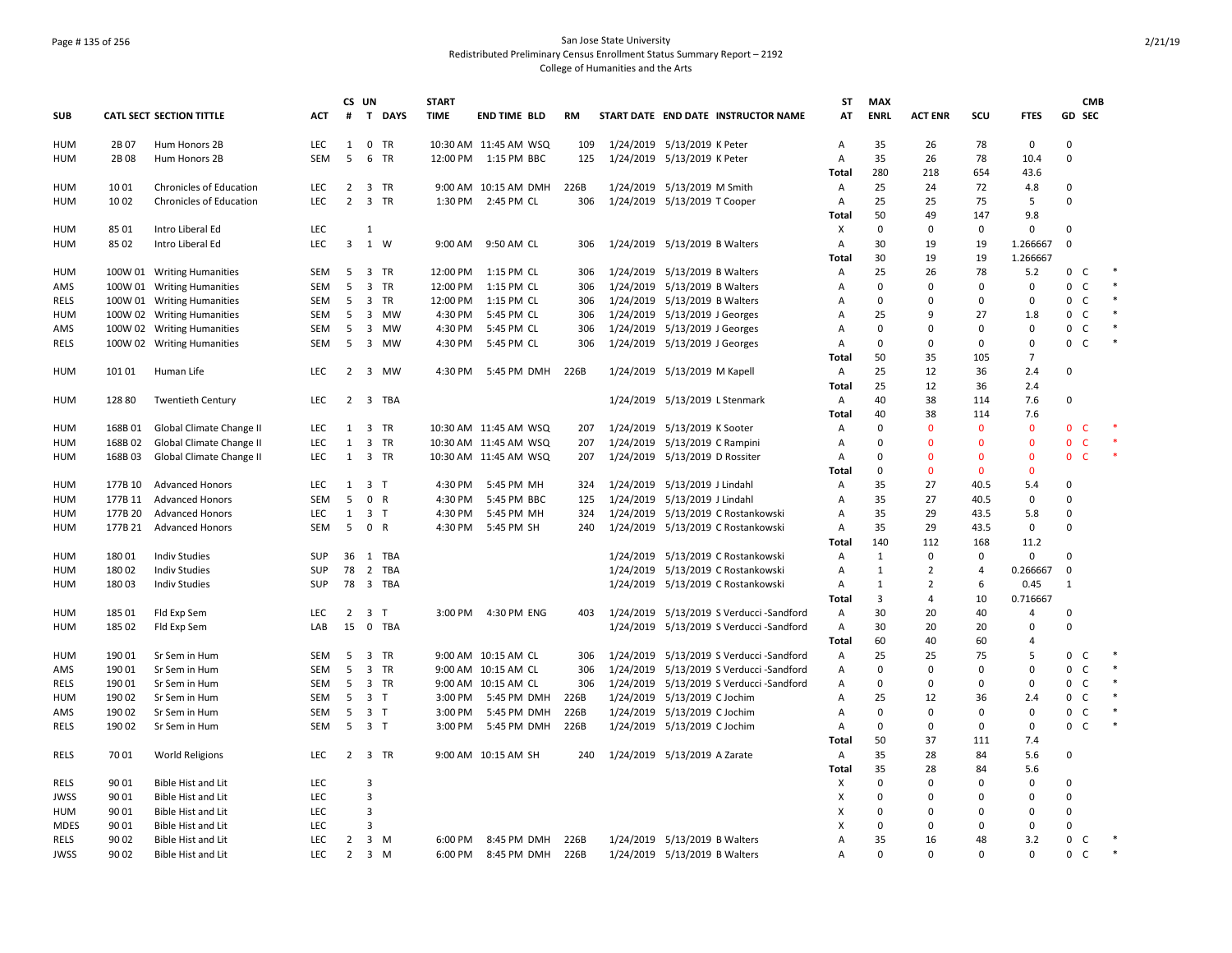## Page # 136 of 256 San Jose State University Redistributed Preliminary Census Enrollment Status Summary Report – 2192 College of Humanities and the Arts

|                     |                |                                          |                   |                     | CS UN                   |                 | <b>START</b>       |                            |            |           |                                                        |                         | ST           | <b>MAX</b>     |                |                |                |                   | <b>CMB</b>                   |        |
|---------------------|----------------|------------------------------------------|-------------------|---------------------|-------------------------|-----------------|--------------------|----------------------------|------------|-----------|--------------------------------------------------------|-------------------------|--------------|----------------|----------------|----------------|----------------|-------------------|------------------------------|--------|
| <b>SUB</b>          |                | <b>CATL SECT SECTION TITTLE</b>          | <b>ACT</b>        |                     |                         | # T DAYS        | <b>TIME</b>        | <b>END TIME BLD</b>        | <b>RM</b>  |           | START DATE END DATE INSTRUCTOR NAME                    |                         | AT           | <b>ENRL</b>    | <b>ACT ENR</b> | SCU            | <b>FTES</b>    |                   | GD SEC                       |        |
| HUM                 | 90 02          | <b>Bible Hist and Lit</b>                | <b>LEC</b>        | $\overline{2}$      |                         | 3 M             | 6:00 PM            | 8:45 PM DMH                | 226B       |           | 1/24/2019 5/13/2019 B Walters                          |                         | Α            | $\mathbf 0$    | 0              | 0              | $\mathbf 0$    | $0-$              |                              |        |
| <b>MDES</b>         | 90 02          | Bible Hist and Lit                       | <b>LEC</b>        | $\overline{2}$      |                         | $3 \, M$        | 6:00 PM            | 8:45 PM DMH                | 226B       |           | 1/24/2019 5/13/2019 B Walters                          |                         | Α            | $\mathbf 0$    | $\Omega$       | 0              | 0              | $\mathbf 0$       | $\mathsf{C}$                 |        |
|                     |                |                                          |                   |                     |                         |                 |                    |                            |            |           |                                                        |                         | Total        | 35             | 16             | 48             | 3.2            |                   |                              |        |
| RELS<br><b>GERO</b> | 99 01<br>99 01 | Death Dying & Rels<br>Death Dying & Rels | <b>LEC</b><br>LEC | 2<br>$\overline{2}$ | 3<br>3                  | <b>MW</b><br>MW | 1:30 PM<br>1:30 PM | 2:45 PM ENG<br>2:45 PM ENG | 403<br>403 | 1/24/2019 | 1/24/2019 5/13/2019 T Perreira<br>5/13/2019 T Perreira |                         | Α<br>A       | 35<br>$\Omega$ | 28<br>$\Omega$ | 84<br>$\Omega$ | 5.6<br>0       | $\mathbf{0}$<br>0 | <sub>c</sub><br>$\mathsf{C}$ | $\ast$ |
| HUM                 | 99 01          | Death Dying & Rels                       | <b>LEC</b>        | $\overline{2}$      |                         | 3 MW            | 1:30 PM            | 2:45 PM ENG                | 403        |           | 1/24/2019 5/13/2019 T Perreira                         |                         | A            | 0              | $\Omega$       | $\Omega$       | $\mathbf 0$    | 0                 | $\mathsf{C}$                 | $\ast$ |
| RELS                | 99 02          | Death Dying & Rels                       | <b>LEC</b>        | $\overline{2}$      |                         | 3 TR            |                    | 9:00 AM 10:15 AM ENG       | 403        |           | 1/24/2019 5/13/2019 T Perreira                         |                         | Α            | 35             | 19             | 57             | 3.8            | $\mathbf{0}$      | $\mathsf{C}$                 | $\ast$ |
| <b>GERO</b>         | 99 02          | Death Dying & Rels                       | LEC               | $\overline{2}$      |                         | 3 TR            |                    | 9:00 AM 10:15 AM ENG       | 403        |           | 1/24/2019 5/13/2019 T Perreira                         |                         | Α            | $\mathbf 0$    | $\Omega$       | $\mathbf 0$    | $\mathbf 0$    | 0                 | $\mathsf{C}$                 |        |
| HUM                 | 99 02          | Death Dying & Rels                       | <b>LEC</b>        | 2                   |                         | 3 TR            |                    | 9:00 AM 10:15 AM ENG       | 403        |           | 1/24/2019 5/13/2019 T Perreira                         |                         | A            | $\Omega$       | <sup>0</sup>   | 0              | 0              | $\mathbf{0}$      | C <sub>1</sub>               |        |
|                     |                |                                          |                   |                     |                         |                 |                    |                            |            |           |                                                        |                         | Total        | 70             | 47             | 141            | 9.4            |                   |                              |        |
| <b>RELS</b>         | 12001          | Arts and Religion                        | LEC               |                     | $\overline{3}$          |                 |                    |                            |            |           |                                                        |                         | X            | $\Omega$       | $\Omega$       | $\mathbf 0$    | 0              | 0                 |                              |        |
|                     |                |                                          |                   |                     |                         |                 |                    |                            |            |           |                                                        |                         | <b>Total</b> | 0              | $\Omega$       | 0              | 0              |                   |                              |        |
| <b>RELS</b>         | 12280          | Magic Science Reli                       | <b>LEC</b>        | 2                   | $\overline{3}$          | TBA             |                    |                            |            |           | 1/24/2019 5/13/2019 L Gilmore                          |                         | Α            | 40             | 40             | 120            | 8              | 0                 | $\mathsf{C}$                 |        |
| ANTH                | 12280          | Magic Science Reli                       | <b>LEC</b>        | 2                   | 3                       | TBA             |                    |                            |            | 1/24/2019 | 5/13/2019 L Gilmore                                    |                         | A            | $\Omega$       | $\Omega$       | $\mathbf 0$    | $\mathbf 0$    | 0                 | $\mathsf{C}$                 | $\ast$ |
| RELS                | 12281          | Magic Science Reli                       | <b>LEC</b>        | $\overline{2}$      |                         | 3 TBA           |                    |                            |            |           | 1/24/2019 5/13/2019 L Gilmore                          |                         | Α            | 40             | 39             | 117            | 7.8            | $\mathbf 0$       | $\mathsf{C}$                 |        |
| <b>ANTH</b>         | 12281          | Magic Science Reli                       | LEC               | 2                   | $\overline{\mathbf{3}}$ | <b>TBA</b>      |                    |                            |            |           | 1/24/2019 5/13/2019 L Gilmore                          |                         | A            | $\mathbf 0$    | 0              | $\mathbf 0$    | $\mathbf 0$    | $0-$              |                              | $\ast$ |
|                     |                |                                          |                   |                     |                         |                 |                    |                            |            |           |                                                        |                         | Total        | 80             | 79             | 237            | 15.8           |                   |                              |        |
| <b>RELS</b>         | 144 01         | <b>Chinese Traditions</b>                | SEM               | 4                   | 3                       | MW              |                    | 10:30 AM 11:45 AM CL       | 206        |           | 1/24/2019 5/13/2019 B Sang                             |                         | Α            | 30             | 21             | 63             | 4.2            | $\overline{0}$    | $\mathsf{C}$                 |        |
| HUM                 | 144 01         | <b>Chinese Traditions</b>                | <b>SEM</b>        | 4                   | 3                       | MW              |                    | 10:30 AM 11:45 AM CL       | 206        |           | 1/24/2019 5/13/2019 B Sang                             |                         | Α            | 0              | $\Omega$       | 0              | 0              | 0                 | $\mathsf C$                  |        |
| ASIA                | 144 01         | <b>Chinese Traditions</b>                | SEM               | 4                   |                         | 3 MW            |                    | 10:30 AM 11:45 AM CL       | 206        |           | 1/24/2019 5/13/2019 B Sang                             |                         | А            | 0              | 0              | 0              | 0              | $\mathbf{0}$      | $\mathsf{C}$                 |        |
|                     |                |                                          |                   |                     |                         |                 |                    |                            |            |           |                                                        |                         | <b>Total</b> | 30             | 21             | 63             | 4.2            |                   |                              |        |
| <b>RELS</b>         | 162 01         | <b>Relig Controversy</b>                 | LEC               |                     | $\overline{3}$          |                 |                    |                            |            |           |                                                        |                         | X            | $\Omega$       | $\Omega$       | $\Omega$       | $\mathbf 0$    | 0                 |                              |        |
|                     |                |                                          |                   |                     |                         |                 |                    |                            |            |           |                                                        |                         | <b>Total</b> | $\Omega$       | O              | $\Omega$       | 0              |                   |                              |        |
| RELS                | 18001          | <b>Indiv Studies</b>                     | SUP               |                     |                         | 78 1 TBA        |                    |                            |            |           | 1/24/2019 5/13/2019 J Rycenga                          |                         | A            | $\mathbf{1}$   | ŋ              | $\Omega$       | 0              | $\mathbf{0}$      | C                            |        |
| <b>MDES</b>         | 18001          | <b>Indiv Studies</b>                     | SUP               | 78                  |                         | 1 TBA           |                    |                            |            |           | 1/24/2019 5/13/2019 J Rycenga                          |                         | Α            | $\mathbf 0$    | 0              | $\Omega$       | $\Omega$       | 0                 | $\mathsf{C}$                 | $\ast$ |
| <b>RELS</b>         | 180 02         | <b>Indiv Studies</b>                     | SUP               |                     |                         | 78 2 TBA        |                    |                            |            |           | 1/24/2019 5/13/2019 J Rycenga                          |                         | A            | 1              | $\Omega$       | $\Omega$       | $\Omega$       | 0                 | $\mathsf{C}$                 | $\ast$ |
| <b>MDES</b>         | 18002          | <b>Indiv Studies</b>                     | <b>SUP</b>        | 78                  |                         | 2 TBA           |                    |                            |            |           | 1/24/2019 5/13/2019 J Rycenga                          |                         | A            | $\Omega$       | 0              | $\Omega$       | $\Omega$       | $\mathbf 0$       | C                            |        |
| RELS                | 18003          | <b>Indiv Studies</b>                     | <b>SUP</b>        | 78                  | $\overline{\mathbf{3}}$ | TBA             |                    |                            |            | 1/24/2019 | 5/13/2019 J Rycenga                                    |                         | Α            | $\mathbf{1}$   | O              | $\Omega$       | $\Omega$       | 0                 | $\mathsf C$                  |        |
| MDES                | 18003          | <b>Indiv Studies</b>                     | <b>SUP</b>        | 78                  |                         | 3 TBA           |                    |                            |            |           | 1/24/2019 5/13/2019 J Rycenga                          |                         | Α            | 0              | <sup>0</sup>   | $\Omega$       | $\Omega$       | 0                 | $\mathsf{C}$                 |        |
| RELS                | 18004          | <b>Indiv Studies</b>                     | <b>SUP</b>        | 78                  |                         | 4 TBA           |                    |                            |            |           | 1/24/2019 5/13/2019 J Rycenga                          |                         | Α            | 1              | O              | $\mathbf 0$    | 0              | 0                 | $\mathsf{C}$                 | $\ast$ |
| <b>MDES</b>         | 18004          | <b>Indiv Studies</b>                     | SUP               | 78                  |                         | 4 TBA           |                    |                            |            |           | 1/24/2019 5/13/2019 J Rycenga                          |                         | A            | $\Omega$       | $\Omega$       | $\Omega$       | $\mathbf 0$    | 0                 | C                            |        |
|                     |                |                                          |                   |                     |                         |                 |                    |                            |            |           |                                                        |                         | Total        | 4              | n              | $\Omega$       | <sup>0</sup>   |                   |                              |        |
| <b>RELS</b>         | 184 01         | <b>Directed Reading</b>                  | <b>SUP</b>        | 78                  |                         | 1 TBA           |                    |                            |            |           | 1/24/2019 5/13/2019 J Rycenga                          |                         | Α            | 1              | O              | $\Omega$       | $\Omega$       | 0                 | C                            |        |
| <b>MDES</b>         | 18401          | <b>Directed Reading</b>                  | <b>SUP</b>        | 78                  |                         | 1 TBA           |                    |                            |            |           | 1/24/2019 5/13/2019 J Rycenga                          |                         | A            | 0              | O              | $\Omega$       | 0              | $\mathbf 0$       | $\mathsf{C}$                 | $\ast$ |
| RELS                | 184 02         | <b>Directed Reading</b>                  | SUP               | 78                  |                         | 2 TBA           |                    |                            |            |           | 1/24/2019 5/13/2019 J Rycenga                          |                         | Α            | 1              | 0              | $\Omega$       | $\Omega$       | 0                 | $\mathsf{C}$                 |        |
| <b>MDES</b>         | 184 02         | <b>Directed Reading</b>                  | <b>SUP</b>        | 78                  |                         | 2 TBA           |                    |                            |            |           | 1/24/2019 5/13/2019 J Rycenga                          |                         | A            | $\mathbf 0$    | $\Omega$       | $\Omega$       | 0              | 0                 | $\mathsf{C}$                 |        |
| RELS                | 18403          | <b>Directed Reading</b>                  | SUP               | 78                  | $\overline{3}$          | TBA             |                    |                            |            |           | 1/24/2019 5/13/2019 J Rycenga                          |                         | A            | 1              | 0              | $\Omega$       | $\Omega$       | 0                 | $\mathsf{C}$                 |        |
| <b>MDES</b>         | 18403          | <b>Directed Reading</b>                  | <b>SUP</b>        | 78                  |                         | 3 TBA           |                    |                            |            |           | 1/24/2019 5/13/2019 J Rycenga                          |                         | Α            | 0              | 0              | $\mathbf 0$    | 0              | 0                 | $\mathsf{C}$                 |        |
| RELS                | 184 04         | <b>Directed Reading</b>                  | <b>SUP</b>        | 78                  |                         | 4 TBA           |                    |                            |            | 1/24/2019 | 5/13/2019 J Rycenga                                    |                         | Α            | $\mathbf{1}$   | O              | $\Omega$       | 0              | 0                 | C                            | $\ast$ |
| <b>MDES</b>         | 184 04         | <b>Directed Reading</b>                  | <b>SUP</b>        | 78                  |                         | 4 TBA           |                    |                            |            |           | 1/24/2019 5/13/2019 J Rycenga                          |                         | Α            | 0              | 0              | $\Omega$       | 0              | 0                 | $\mathsf{C}$                 |        |
|                     |                |                                          |                   |                     |                         |                 |                    |                            |            |           |                                                        |                         | <b>Total</b> | $\overline{4}$ | $\Omega$       | 0              | $\Omega$       |                   |                              |        |
| RELS                | 19180          | Relig in America                         | LEC               | 2                   | 3                       | TBA             |                    |                            |            |           | 1/24/2019 5/13/2019 L Stenmark                         |                         | Α            | 40             | 35             | 105            | 7              | $\mathbf{0}$      | C                            |        |
| HUM                 | 19180          | Relig in America                         | LEC               | 2                   |                         | 3 TBA           |                    |                            |            |           | 1/24/2019 5/13/2019 L Stenmark                         |                         | А            | 0              | 0              | 0              | $\mathbf 0$    | $\Omega$          | $\mathsf{C}$                 | $\ast$ |
|                     |                |                                          |                   |                     |                         |                 |                    |                            |            |           |                                                        |                         | Total        | 40             | 35             | 105            | $\overline{7}$ |                   |                              |        |
|                     |                |                                          |                   |                     |                         |                 |                    |                            |            |           |                                                        | <b>Humanities Total</b> |              | 2771           | 2119           | 6089           | 406.0833       |                   |                              |        |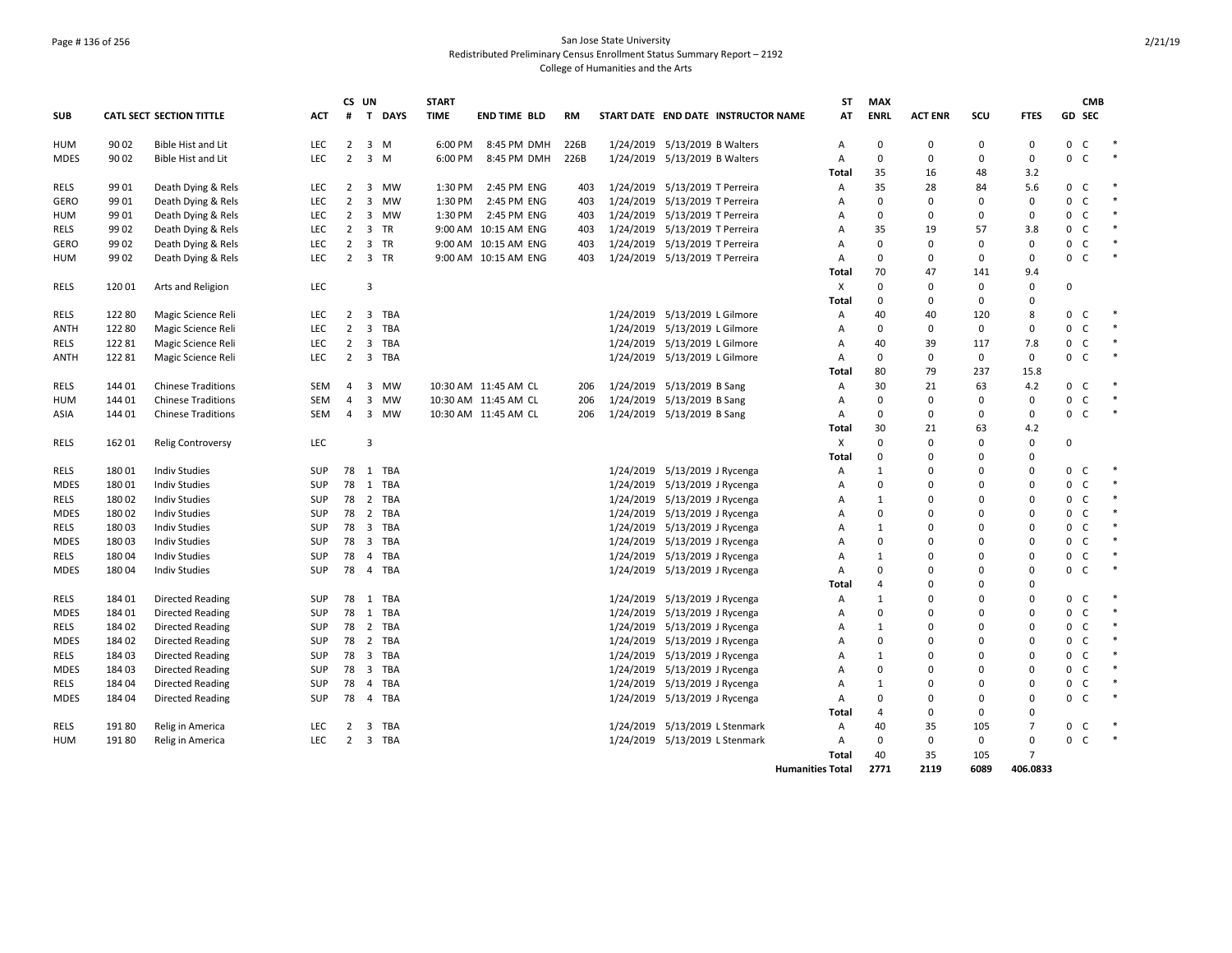## Page # 137 of 256 San Jose State University Redistributed Preliminary Census Enrollment Status Summary Report – 2192 College of Humanities and the Arts

|            |        |                                    |            | CS UN          |                               | <b>START</b> |                      |           |                                     | ST             | <b>MAX</b>  |                |             |             | <b>CMB</b>   |        |
|------------|--------|------------------------------------|------------|----------------|-------------------------------|--------------|----------------------|-----------|-------------------------------------|----------------|-------------|----------------|-------------|-------------|--------------|--------|
| <b>SUB</b> |        | <b>CATL SECT SECTION TITTLE</b>    | <b>ACT</b> | #              | $\mathbf{T}$<br><b>DAYS</b>   | <b>TIME</b>  | <b>END TIME BLD</b>  | <b>RM</b> | START DATE END DATE INSTRUCTOR NAME | AT             | <b>ENRL</b> | <b>ACT ENR</b> | scu         | <b>FTES</b> | GD SEC       |        |
|            |        | Linguistics & Language Development |            |                |                               |              |                      |           |                                     |                |             |                |             |             |              |        |
| LING       | 2001   | Nature of Language                 | LEC        |                | 3                             |              |                      |           |                                     | X              | $\Omega$    | $\Omega$       | 0           | 0           | $\Omega$     |        |
| LING       | 20 02  | Nature of Language                 | LEC        | $\overline{2}$ | 3 TR                          | 1:30 PM      | 2:45 PM CL           | 308       | 1/24/2019 5/13/2019 D Malinowski    | Α              | 25          | 18             | 54          | 3.6         | $\mathbf 0$  |        |
|            |        |                                    |            |                |                               |              |                      |           |                                     | <b>Total</b>   | 25          | 18             | 54          | 3.6         |              |        |
| LING       | 2101   | Langu and Thinking                 | SEM        | 4              | 3<br>MW                       |              | 9:00 AM 10:15 AM CL  | 308       | 1/24/2019 5/13/2019 K Sanders       | Α              | 25          | 25             | 75          | 5           | 0            |        |
| LING       | 21 02  | Langu and Thinking                 | SEM        | $\overline{4}$ | 3<br>MW                       |              | 10:30 AM 11:45 AM CL | 205       | 1/24/2019 5/13/2019 R Kataoka       | Α              | 24          | 24             | 72          | 4.8         | $\Omega$     |        |
| LING       | 21 03  | Langu and Thinking                 | SEM        | 4              | 3 MW                          | 12:00 PM     | 1:15 PM CL           | 308       | 1/24/2019 5/13/2019 Y Gao           | A              | 25          | 25             | 75          | 5           | 0            |        |
| LING       | 21 04  | Langu and Thinking                 | <b>SEM</b> | $\overline{4}$ | 3 MW                          | 1:30 PM      | 2:45 PM CL           | 308       | 1/24/2019 5/13/2019 S Ball          | Α              | 25          | 24             | 72          | 4.8         | $\Omega$     |        |
| LING       | 2105   | Langu and Thinking                 | <b>SEM</b> |                | 3                             |              |                      |           |                                     | X              | $\mathbf 0$ | $\Omega$       | $\mathbf 0$ | $\mathbf 0$ | $\mathbf 0$  |        |
| LING       | 21 06  | Langu and Thinking                 | SEM        | $\overline{4}$ | 3<br>TR                       |              | 10:30 AM 11:45 AM CL | 308       | 1/24/2019 5/13/2019 K Sanders       | $\overline{A}$ | 25          | 24             | 72          | 4.8         | $\Omega$     |        |
| LING       | 2107   | Langu and Thinking                 | SEM        | 4              | 3 TR                          | 12:00 PM     | 1:15 PM CL           | 308       | 1/24/2019 5/13/2019 J Kitajima      | A              | 25          | 25             | 75          | 5           | 0            |        |
| LING       | 2108   | Langu and Thinking                 | SEM        | 4              | 3 TR                          | 1:30 PM      | 2:45 PM SH           | 414       | 1/24/2019 5/13/2019 S Ball          | Α              | 25          | 28             | 84          | 5.6         | $\Omega$     |        |
| LING       | 2109   | Langu and Thinking                 | <b>SEM</b> |                | 3                             |              |                      |           |                                     | X              | $\mathbf 0$ | $\Omega$       | $\Omega$    | $\mathbf 0$ | $\Omega$     |        |
| LING       | 21 10  | Langu and Thinking                 | <b>SEM</b> |                | $\overline{3}$                |              |                      |           |                                     | x              | $\mathbf 0$ | $\Omega$       | $\Omega$    | $\mathbf 0$ | $\Omega$     |        |
| LING       | 2180   | Langu and Thinking                 | SEM        | 4              | 3<br>TBA                      |              |                      |           | 1/24/2019 5/13/2019 E Chiu          | A              | 25          | 24             | 72          | 4.8         | $\mathbf 0$  |        |
| LING       | 2181   | Langu and Thinking                 | SEM        | 4              | 3<br>TBA                      |              |                      |           | 1/24/2019 5/13/2019 M Modirzadeh    | A              | 25          | 24             | 72          | 4.8         | 0            |        |
| LING       | 2199   | Langu and Thinking                 | SEM        | 4              | 3 TBA                         |              |                      |           | 1/24/2019 5/13/2019 D Hunter        | Α              | 25          | 26             | 78          | 5.2         | $\mathbf 0$  |        |
|            |        |                                    |            |                |                               |              |                      |           |                                     | Total          | 249         | 249            | 747         | 49.8        |              |        |
| LING       | 2201   | Lang across Life                   | LEC        |                | $\overline{3}$                |              |                      |           |                                     | X              | $\mathbf 0$ | $\Omega$       | $\Omega$    | $\mathbf 0$ | 0            |        |
|            |        |                                    |            |                |                               |              |                      |           |                                     | Total          | $\pmb{0}$   | 0              | $\mathbf 0$ | $\mathbf 0$ |              |        |
| LING       | 24 01  | Language Variation                 | <b>LEC</b> | $\overline{4}$ | 3<br><b>MW</b>                |              | 9:00 AM 10:15 AM SH  | 414       | 1/24/2019 5/13/2019 T Chatterjee    | Α              | 25          | 14             | 42          | 2.8         | $\Omega$     |        |
| LING       | 24 02  | Language Variation                 | <b>LEC</b> |                | 3                             |              |                      |           |                                     | X              | $\mathbf 0$ | $\Omega$       | $\Omega$    | $\mathbf 0$ | 0            |        |
| LING       | 24 03  | Language Variation                 | <b>LEC</b> | 4              | 3<br><b>TR</b>                |              | 9:00 AM 10:15 AM SH  | 414       | 1/24/2019 5/13/2019 R Kataoka       | A              | 25          | 26             | 78          | 5.2         | $\Omega$     |        |
| LING       | 24 81  | Language Variation                 | LEC        | 4              | 3<br>TBA                      |              |                      |           | 1/24/2019 5/13/2019 D Hunter        | $\overline{A}$ | 25          | 24             | 72          | 4.8         | 0            |        |
| LING       | 24 99  | Language Variation                 | LEC        | 4              | 3 TBA                         |              |                      |           | 1/24/2019 5/13/2019 D Hunter        | Α              | 25          | 25             | 75          | 5           | 0            |        |
|            |        |                                    |            |                |                               |              |                      |           |                                     | Total          | 100         | 89             | 267         | 17.8        |              |        |
| LING       | 101 01 | Intro to Ling                      | <b>SEM</b> | $\overline{4}$ | 3 W                           | 6:00 PM      | 8:45 PM CL           | 308       | 1/24/2019 5/13/2019 D Silverman     | Α              | 25          | 24             | 72          | 5.1         | 6            |        |
|            |        |                                    |            |                |                               |              |                      |           |                                     | Total          | 25          | 24             | 72          | 5.1         |              |        |
| LING       | 107 01 | Patterns English                   | SEM        | 5              | $\overline{3}$<br>MW          |              | 10:30 AM 11:45 AM CL | 308       | 1/24/2019 5/13/2019 S Phillabaum    | Α              | 25          | 25             | 75          | 5.05        | $\mathbf{1}$ |        |
| LING       | 10702  | Patterns English                   | SEM        | 5              | 3 MW                          | 1:30 PM      | 2:45 PM SH           | 414       | 1/24/2019 5/13/2019 S Phillabaum    | Α              | 25          | 25             | 75          | 5.05        | $\mathbf{1}$ |        |
| LING       | 10703  | Patterns English                   | <b>SEM</b> | 5              | 3 TR                          |              | 10:30 AM 11:45 AM SH | 414       | 1/24/2019 5/13/2019 D Malinowski    | Α              | 25          | 25             | 75          | 5.15        | 3            |        |
| LING       | 107 04 | Patterns English                   | SEM        | 5              | $\overline{\mathbf{3}}$<br>TR | 3:00 PM      | 4:15 PM CL           | 216       | 1/24/2019 5/13/2019 D Malinowski    | A              | 25          | 12             | 36          | 2.45        | $\mathbf{1}$ |        |
| LING       | 107 05 | Patterns English                   | <b>SEM</b> |                | 3                             |              |                      |           |                                     | X              | $\mathbf 0$ | $\Omega$       | $\Omega$    | $\mathsf 0$ | 0            |        |
|            |        |                                    |            |                |                               |              |                      |           |                                     | Total          | 100         | 87             | 261         | 17.7        |              |        |
| LING       | 108 01 | Sec Lang Dev/Teach                 | SEM        | $\overline{4}$ | 3 TR                          |              | 10:30 AM 11:45 AM CL | 216       | 1/24/2019 5/13/2019 S Khan          | Α              | 25          | 13             | 39          | 2.6         | 0            |        |
|            |        |                                    |            |                |                               |              |                      |           |                                     | Total          | 25          | 13             | 39          | 2.6         |              |        |
| LING       | 11101  | <b>Ling Phonetics</b>              | SEM        | $\overline{4}$ | 3 TR                          | 12:00 PM     | 1:15 PM SH           | 414       | 1/24/2019 5/13/2019 D Silverman     | Α              | 25          | 20             | 60          | 4.2         | 4            |        |
|            |        |                                    |            |                |                               |              |                      |           |                                     | Total          | 25          | 20             | 60          | 4.2         |              |        |
| LING       | 11201  | Intro to Syntax                    | SEM        | 4              | 3 MW                          | 3:00 PM      | 4:15 PM CL           | 216       | 1/24/2019 5/13/2019 K Moore         | Α              | 25          | 10             | 30          | 2.05        | $\mathbf{1}$ |        |
|            |        |                                    |            |                |                               |              |                      |           |                                     | Total          | 25          | 10             | 30          | 2.05        |              |        |
| LING       | 11301  | Intro to Phonology                 | SEM        | 4              | 3 TR                          | 4:30 PM      | 5:45 PM CL           | 216       | 1/24/2019 5/13/2019 D Silverman     | Α              | 25          | 26             | 78          | 5.7         | 10           |        |
|            |        |                                    |            |                |                               |              |                      |           |                                     | Total          | 25          | 26             | 78          | 5.7         |              |        |
| LING       | 115 01 | <b>Corpus Linguistics</b>          | SEM        | 5              | 3 MW                          |              | 10:30 AM 11:45 AM CL | 242       | 1/24/2019 5/13/2019 H Koo           | Α              | 25          | 16             | 48          | 3.6         | 8            |        |
|            |        |                                    |            |                |                               |              |                      |           |                                     | Total          | 25          | 16             | 48          | 3.6         |              |        |
| LING       | 12201  | English World Lang                 | SEM        | 4              | $\overline{\mathbf{3}}$<br>MW |              | 10:30 AM 11:45 AM SH | 414       | 1/24/2019 5/13/2019 S Khan          | Α              | 25          | 24             | 72          | 4.8         | 0<br>C       |        |
| ASIA       | 12201  | English World Lang                 | SEM        | $\overline{4}$ | $\overline{\mathbf{3}}$<br>MW |              | 10:30 AM 11:45 AM SH | 414       | 1/24/2019 5/13/2019 S Khan          | Α              | $\mathbf 0$ | $\Omega$       | $\Omega$    | $\mathbf 0$ | 0<br>C       | $\ast$ |
| LING       | 12202  | English World Lang                 | <b>SEM</b> |                | 3                             |              |                      |           |                                     | X              | $\mathbf 0$ | $\Omega$       | $\Omega$    | $\mathbf 0$ | 0            |        |
| ASIA       | 12202  | English World Lang                 | SEM        |                | 3                             |              |                      |           |                                     | x              | $\Omega$    | $\Omega$       | $\Omega$    | 0           | $\Omega$     |        |
| LING       | 122 03 | English World Lang                 | SEM        |                | 3                             |              |                      |           |                                     | X              | $\mathbf 0$ | $\Omega$       | $\Omega$    | $\mathbf 0$ | $\Omega$     |        |
| ASIA       | 122 03 | English World Lang                 | <b>SEM</b> |                | $\mathbf{a}$                  |              |                      |           |                                     | X              | $\Omega$    | $\Omega$       | $\Omega$    | $\Omega$    | $\Omega$     |        |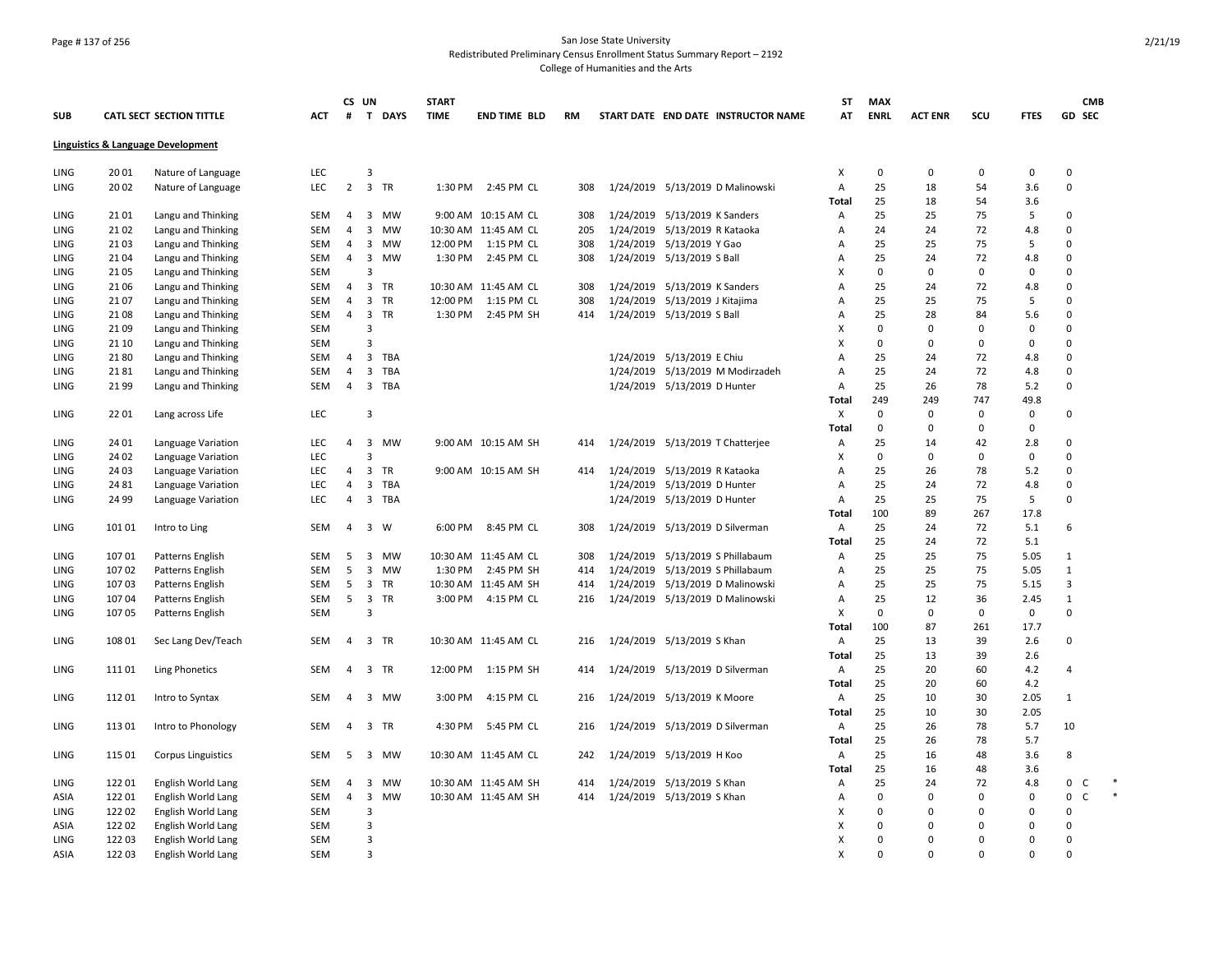## Page # 138 of 256 San Jose State University Redistributed Preliminary Census Enrollment Status Summary Report – 2192 College of Humanities and the Arts

|             |         |                                 |            | CS UN          |                         |           | <b>START</b> |                      |           |                                |                                           | <b>ST</b>      | <b>MAX</b>     |                |                |             | <b>CMB</b>     |
|-------------|---------|---------------------------------|------------|----------------|-------------------------|-----------|--------------|----------------------|-----------|--------------------------------|-------------------------------------------|----------------|----------------|----------------|----------------|-------------|----------------|
| <b>SUB</b>  |         | <b>CATL SECT SECTION TITTLE</b> | <b>ACT</b> | #              |                         | T DAYS    | <b>TIME</b>  | <b>END TIME BLD</b>  | <b>RM</b> |                                | START DATE END DATE INSTRUCTOR NAME       | AT             | <b>ENRL</b>    | <b>ACT ENR</b> | scu            | <b>FTES</b> | GD SEC         |
|             |         |                                 |            |                |                         |           |              |                      |           |                                |                                           | Total          | 25             | 24             | 72             | 4.8         |                |
| LING        | 123 01  | Sound Comm                      | SEM        | 4              |                         | 3 MW      |              | 9:00 AM 10:15 AM CL  | 216       | 1/24/2019 5/13/2019 R Kataoka  |                                           | Α              | 25             | 25             | 75             | 5           | $\Omega$       |
| <b>LING</b> | 12302   | Sound Comm                      | <b>SEM</b> | $\overline{4}$ | 3                       | <b>MW</b> |              | 10:30 AM 11:45 AM CL | 216       | 1/24/2019 5/13/2019 K Moore    |                                           | A              | 25             | 25             | 75             | 5           | $\Omega$       |
| LING        | 123 03  | Sound Comm                      | SEM        | 4              | 3                       | MW        | 12:00 PM     | 1:15 PM SH           | 414       | 1/24/2019 5/13/2019 K Moore    |                                           | A              | 25             | 24             | 72             | 4.8         | $\Omega$       |
| LING        | 12304   | Sound Comm                      | <b>SEM</b> | $\overline{4}$ |                         | 3 MW      | 1:30 PM      | 2:45 PM CL           | 216       | 1/24/2019 5/13/2019 R Kataoka  |                                           | A              | 25             | 26             | 78             | 5.2         | $\Omega$       |
| LING        | 123 05  | Sound Comm                      | <b>SEM</b> | 4              |                         | 3 MW      | 4:30 PM      | 5:45 PM CL           | 308       |                                | 1/24/2019 5/13/2019 D Moradkhan Gharajelu | Α              | 25             | 19             | 57             | 3.8         | $\mathbf 0$    |
| LING        | 123 06  | Sound Comm                      | <b>SEM</b> | $\overline{4}$ | 3                       | <b>TR</b> |              | 9:00 AM 10:15 AM CL  | 216       | 1/24/2019 5/13/2019 C Donlay   |                                           | A              | 25             | 24             | 72             | 4.8         | $\Omega$       |
| LING        | 123 07  | Sound Comm                      | <b>SEM</b> | 4              |                         | 3 TR      |              | 10:30 AM 11:45 AM CL | 242       | 1/24/2019 5/13/2019 H Koo      |                                           | A              | 25             | 25             | 75             | 5           | 0              |
| LING        | 123 08  | Sound Comm                      | <b>SEM</b> | $\overline{4}$ |                         | 3 TR      | 12:00 PM     | 1:15 PM CL           | 242       |                                | 1/24/2019 5/13/2019 D Moradkhan Gharajelu | A              | 25             | 23             | 69             | 4.6         | $\Omega$       |
| LING        | 12309   | Sound Comm                      | <b>SEM</b> | $\overline{4}$ |                         | 3 TR      | 1:30 PM      | 2:45 PM CL           | 216       |                                | 1/24/2019 5/13/2019 D Silverman           | A              | 25             | 24             | 72             | 4.8         | $\mathbf 0$    |
| LING        | 123 10  | Sound Comm                      | SEM        | $\overline{4}$ | 3 TR                    |           | 3:00 PM      | 4:15 PM BBC          | 222       | 1/24/2019 5/13/2019 C Donlay   |                                           | Α              | 25             | 25             | 75             | 5           | $\mathbf 0$    |
| LING        | 123 11  | Sound Comm                      | <b>SEM</b> |                | 3                       |           |              |                      |           |                                |                                           | X              | $\mathbf 0$    | $\mathsf 0$    | 0              | $\pmb{0}$   | 0              |
|             |         |                                 |            |                |                         |           |              |                      |           |                                |                                           | Total          | 250            | 240            | 720            | 48          |                |
| LING        | 125 01  | Intr Hist Comp Lng              | <b>SEM</b> | 5              | 3 TR                    |           | 12:00 PM     | 1:15 PM ENG          | 403       | 1/24/2019 5/13/2019 C Donlay   |                                           | Α              | 25             | 27             | 81             | 5.55        | 3              |
|             |         |                                 |            |                |                         |           |              |                      |           |                                |                                           | Total          | 25             | 27             | 81             | 5.55        |                |
| LING        | 129 01  | Cult/Lg/Ethn/ in US             | SEM        |                | 3                       |           |              |                      |           |                                |                                           | х              | $\mathbf 0$    | $\Omega$       | $\mathbf 0$    | 0           | $\Omega$       |
| LING        | 129 02  | Cult/Lg/Ethn/ in US             | SEM        |                | 3                       |           |              |                      |           |                                |                                           | Х              | 0              | 0              | $\mathbf 0$    | 0           | $\Omega$       |
| LING        | 12903   | Cult/Lg/Ethn/ in US             | <b>SEM</b> | 4              | $\overline{\mathbf{3}}$ | TR        |              | 9:00 AM 10:15 AM CL  | 242       |                                | 1/24/2019 5/13/2019 D Moradkhan Gharajelu | Α              | 25             | 19             | 57             | 3.8         | $\Omega$       |
| LING        | 129 04  | Cult/Lg/Ethn/ in US             | <b>SEM</b> |                | 3                       |           |              |                      |           |                                |                                           | X              | $\Omega$       | $\Omega$       | $\Omega$       | $\Omega$    | $\Omega$       |
|             |         |                                 |            |                |                         |           |              |                      |           |                                |                                           | Total          | 25             | 19             | 57             | 3.8         |                |
| LING        | 165 01  | Intro Nat Lg Proc               | SEM        | 5              |                         | 3 MW      | 12:00 PM     | 1:15 PM CL           | 242       | 1/24/2019 5/13/2019 H Koo      |                                           | Α              | 25             | 9              | 27             | 2.05        | 5              |
|             |         |                                 |            |                |                         |           |              |                      |           |                                |                                           | Total          | 25             | 9              | 27             | 2.05        |                |
| LING        | 16601   | Socling Crosscul                | SEM        | $\overline{4}$ | 3 TR                    |           | 3:00 PM      | 4:15 PM BBC          | 126       | 1/24/2019 5/13/2019 J Swan     |                                           | Α              | 24             | 25             | 75             | 5.2         | $\overline{a}$ |
|             |         |                                 |            |                |                         |           |              |                      |           |                                |                                           | Total          | 24             | 25             | 75             | 5.2         |                |
| LING        | 180 01  | <b>Individ Studies</b>          | SUP        | 78             |                         | 1 TBA     |              |                      |           | 1/24/2019 5/13/2019 S Ball     |                                           | Α              | $\overline{2}$ | $\mathbf{1}$   | 1              | 0.066667    | $\mathbf 0$    |
| LING        | 18002   | <b>Individ Studies</b>          | SUP        | 78             |                         | 3 TBA     |              |                      |           | 1/24/2019 5/13/2019 J Swan     |                                           | Α              | 2              | $\overline{2}$ | 6              | 0.4         | 0              |
|             |         |                                 |            |                |                         |           |              |                      |           |                                |                                           | Total          | $\overline{4}$ | 3              | $\overline{7}$ | 0.466667    |                |
| LING        | 202A 01 | <b>Syntactic Theory</b>         | <b>SEM</b> | 5              |                         | 3 MW      | 1:30 PM      | 2:45 PM CL           | 205       | 1/24/2019 5/13/2019 C Donlay   |                                           | A              | 15             | 12             | 36             | 3           | 12             |
|             |         |                                 |            |                |                         |           |              |                      |           |                                |                                           | Total          | 15             | 12             | 36             | 3           |                |
| LING        | 21301   | Ling Field Methods              | SEM        | 5              |                         | 3 MW      | 4:30 PM      | 5:45 PM CL           | 205       | 1/24/2019 5/13/2019 K Moore    |                                           | Α              | 15             | 9              | 27             | 2.25        | 9              |
|             |         |                                 |            |                |                         |           |              |                      |           |                                |                                           | Total          | 15             | 9              | 27             | 2.25        |                |
| LING        | 298 01  | Spec Studies                    | <b>SUP</b> | 25             | $\overline{4}$          | TBA       |              |                      |           | 1/24/2019 5/13/2019            |                                           | Α              | $\Omega$       | $\Omega$       | $\Omega$       | $\mathbf 0$ | 0              |
| LING        | 298 02  | <b>Spec Studies</b>             | <b>SUP</b> | 25             |                         | 3 TBA     |              |                      |           | 1/24/2019 5/13/2019 J Swan     |                                           | Α              | $\overline{7}$ | 6              | 18             | 1.5         | 6              |
|             |         |                                 |            |                |                         |           |              |                      |           |                                |                                           | Total          | $\overline{7}$ | 6              | 18             | 1.5         |                |
| LING        | 299 01  | Thesis                          | SUP        | 25             | 6                       | TBA       |              |                      |           | 1/24/2019 5/13/2019            |                                           | Α              | 0              | $\Omega$       | $\Omega$       | 0           | $\mathbf 0$    |
| LING        | 299 02  | Thesis                          | <b>SUP</b> | 25             |                         | 3 TBA     |              |                      |           | 1/24/2019 5/13/2019 S Svorou   |                                           | Α              | 5              | 2              | 6              | 0.5         | 2              |
|             |         |                                 |            |                |                         |           |              |                      |           |                                |                                           | Total          | 5              | $\overline{2}$ | 6              | 0.5         |                |
| LLD         | 100A 01 | <b>Writing Competency</b>       | SEM        | 5              |                         | 3 MW      | 7:30 AM      | 8:45 AM CL           | 205       | 1/24/2019 5/13/2019 N Shugan   |                                           | Α              | 22             | 13             | 39             | 2.6         | $\mathbf 0$    |
| LLD         | 100A 02 | <b>Writing Competency</b>       | SEM        | 5              | 3                       | MW        | 12:00 PM     | 1:15 PM CL           | 205       | 1/24/2019 5/13/2019 K Sanders  |                                           | Α              | 22             | 22             | 66             | 4.4         | $\Omega$       |
| LLD         | 100A 03 | <b>Writing Competency</b>       | SEM        | 5              | 3                       | MW        | 1:30 PM      | 2:45 PM BBC          | 130       | 1/24/2019 5/13/2019 K Sanders  |                                           | Α              | 22             | 22             | 66             | 4.4         | $\mathbf 0$    |
| LLD         | 100A 04 | <b>Writing Competency</b>       | <b>SEM</b> | 5              |                         | 3 MW      | 4:30 PM      | 5:45 PM CL           | 216       | 1/24/2019 5/13/2019 J Kitajima |                                           | A              | 22             | 22             | 66             | 4.4         | $\Omega$       |
| LLD         | 100A 05 | <b>Writing Competency</b>       | SEM        | 5              | 3                       | TR        |              | 10:30 AM 11:45 AM CL | 205       | 1/24/2019 5/13/2019 R Joseph   |                                           | $\overline{A}$ | 22             | 22             | 66             | 4.4         | $\mathbf 0$    |
| LLD         | 100A 06 | <b>Writing Competency</b>       | <b>SEM</b> | 5              |                         | 3 TR      | 12:00 PM     | 1:15 PM CL           | 205       | 1/24/2019 5/13/2019 S Alkire   |                                           | A              | 22             | 21             | 63             | 4.2         | $\Omega$       |
| LLD         | 100A 07 | <b>Writing Competency</b>       | <b>SEM</b> | 5              |                         | 3 TR      | 1:30 PM      | 2:45 PM BBC          | 205       | 1/24/2019 5/13/2019 S Alkire   |                                           | A              | 22             | 19             | 57             | 3.8         | $\mathbf 0$    |
| LLD         | 100A08  | <b>Writing Competency</b>       | <b>SEM</b> | 5              | 3                       | <b>MW</b> |              | 9:00 AM 10:15 AM BBC | 205       | 1/24/2019 5/13/2019 R Joseph   |                                           | A              | 22             | 20             | 60             | 4           | $\Omega$       |
| LLD         | 100A 09 | <b>Writing Competency</b>       | SEM        | 5              |                         | 3 TR      | 4:30 PM      | 5:45 PM CL           | 205       | 1/24/2019 5/13/2019 S Alkire   |                                           | A              | 22             | 19             | 57             | 3.8         | 0              |
| LLD         | 100A 10 | <b>Writing Competency</b>       | <b>SEM</b> | 5              | $3 \quad W$             |           | 6:00 PM      | 8:45 PM CL           | 205       | 1/24/2019 5/13/2019 N Shugan   |                                           | Α              | 22             | 20             | 60             | 4           | $\Omega$       |
| LLD         | 100A 11 | <b>Writing Competency</b>       | <b>SEM</b> | 5              | 3 F                     |           |              | 9:30 AM 12:15 PM CL  | 205       | 1/24/2019 5/13/2019 R Joseph   |                                           | A              | 22             | 20             | 60             | 4.1         | $\overline{2}$ |
|             |         |                                 |            |                |                         |           |              |                      |           |                                |                                           | Total          | 242            | 220            | 660            | 44.1        |                |
| LLD         |         | 100W 01 Writing Workshop        | SEM        | 4              |                         | 3 TR      |              | 9:00 AM 10:15 AM CL  | 205       | 1/24/2019 5/13/2019 S Khan     |                                           | A              | 24             | 18             | 54             | 3.6         | $\Omega$       |
|             |         |                                 |            |                |                         |           |              |                      |           |                                |                                           | Total          | 24             | 18             | 54             | 3.6         |                |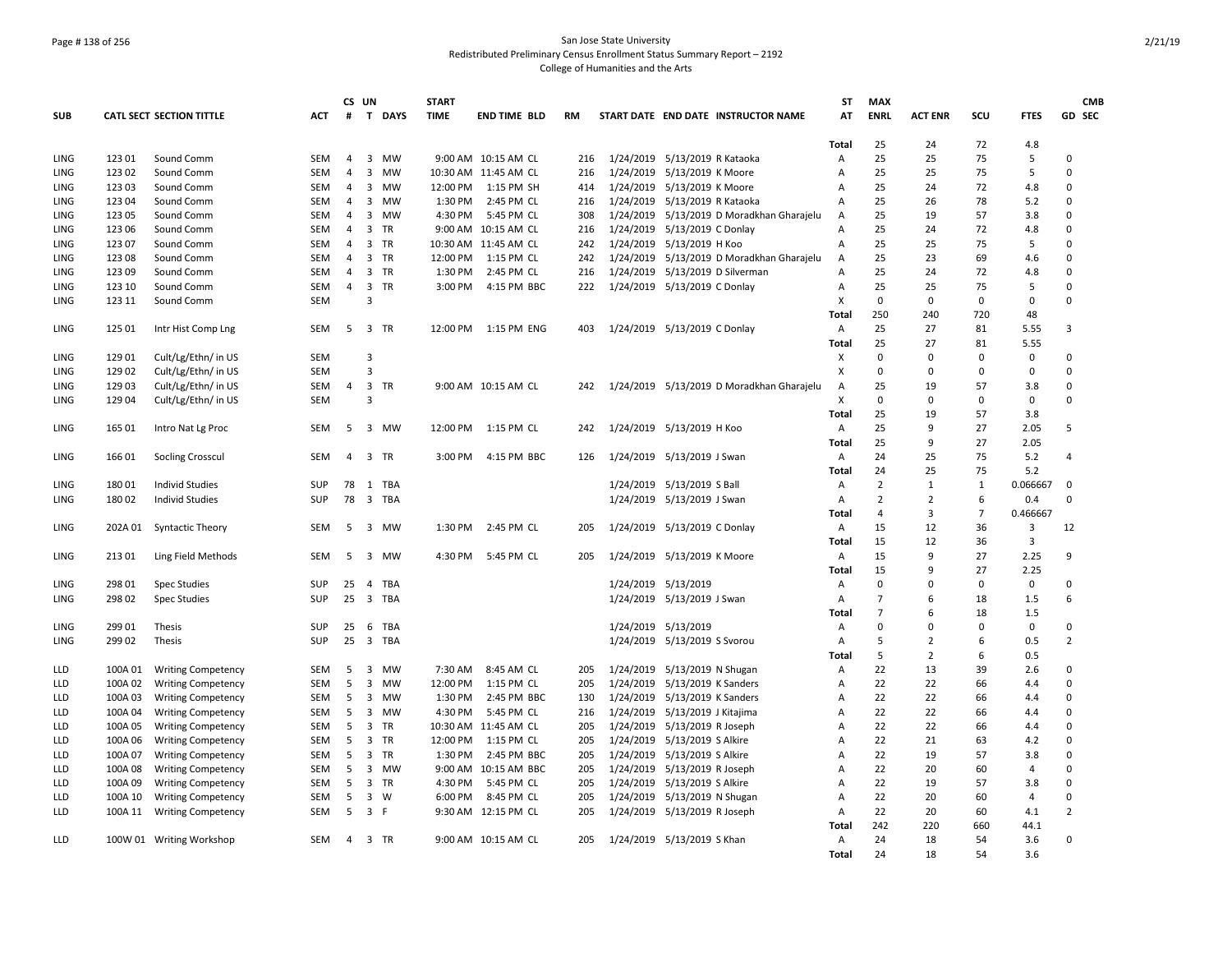## Page # 139 of 256 San Jose State University Redistributed Preliminary Census Enrollment Status Summary Report – 2192 College of Humanities and the Arts

|            |        |                                  |            | CS UN          |                |             | <b>START</b> |                     |           |                              |                              |                                          | <b>ST</b> | <b>MAX</b>     |                |              |                | <b>CMB</b>   |
|------------|--------|----------------------------------|------------|----------------|----------------|-------------|--------------|---------------------|-----------|------------------------------|------------------------------|------------------------------------------|-----------|----------------|----------------|--------------|----------------|--------------|
| <b>SUB</b> |        | <b>CATL SECT SECTION TITTLE</b>  | <b>ACT</b> | #              | T.             | <b>DAYS</b> | <b>TIME</b>  | <b>END TIME BLD</b> | <b>RM</b> |                              |                              | START DATE END DATE INSTRUCTOR NAME      | <b>AT</b> | <b>ENRL</b>    | <b>ACT ENR</b> | scu          | <b>FTES</b>    | GD SEC       |
| <b>LLD</b> |        | 100WB 01 Wrtg Wrkshp Bsns Stdnts | SEM        | 4              | 3              | MW          |              | 9:00 AM 10:15 AM CL | 242       | 1/24/2019 5/13/2019 S Ball   |                              |                                          | A         | 25             | 26             | 78           | 5.2            | $\Omega$     |
| <b>LLD</b> |        | 100WB 02 Wrtg Wrkshp Bsns Stdnts | SEM        | 4              | 3              | <b>MW</b>   | 12:00 PM     | 1:15 PM CL          | 216       | 1/24/2019                    | 5/13/2019 S Ball             |                                          | A         | 25             | 25             | 75           | 5              | $\Omega$     |
| LLD        |        | 100WB 03 Wrtg Wrkshp Bsns Stdnts | SEM        |                | 3              |             |              |                     |           |                              |                              |                                          | X         | $\Omega$       | 0              | $\Omega$     | $\Omega$       | $\Omega$     |
| LLD        |        | 100WB 04 Wrtg Wrkshp Bsns Stdnts | <b>SEM</b> |                | 3              |             |              |                     |           |                              |                              |                                          |           | 0              | 0              | $\Omega$     | $\Omega$       | $\Omega$     |
| LLD        |        | 100WB 05 Wrtg Wrkshp Bsns Stdnts | <b>SEM</b> | 4              | 3              | <b>TR</b>   |              | 9:00 AM 10:15 AM CL | 308       | 1/24/2019 5/13/2019 S Alkire |                              |                                          | А         | 25             | 15             | 45           | 3              | 0            |
| LLD        |        | 100WB 06 Wrtg Wrkshp Bsns Stdnts | <b>SEM</b> | 4              | 3              | <b>TR</b>   | 1:30 PM      | 2:45 PM CL          | 242       |                              | 1/24/2019 5/13/2019 N Shugan |                                          | A         | 25             | 19             | 57           | 3.8            | 0            |
| LLD        |        | 100WB 07 Wrtg Wrkshp Bsns Stdnts | <b>SEM</b> |                | 3              |             |              |                     |           |                              |                              |                                          | x         | $\Omega$       | $\mathbf 0$    | 0            | 0              | $\Omega$     |
| LLD        |        | 100WB 08 Wrtg Wrkshp Bsns Stdnts | <b>SEM</b> | 4              | 3 <sub>T</sub> |             | 6:00 PM      | 8:45 PM CL          | 205       | 1/24/2019 5/13/2019 N Shugan |                              |                                          | А         | 24             | 17             | 51           | 3.4            | $\Omega$     |
| <b>LLD</b> |        | 100WB 09 Wrtg Wrkshp Bsns Stdnts | SEM        | 4              | 3              | - F         |              | 9:30 AM 12:15 PM SH | 414       |                              | 1/24/2019 5/13/2019 K Haven  |                                          |           | 25             | 25             | 75           |                | $\Omega$     |
| LLD        |        | 100WB 80 Wrtg Wrkshp Bsns Stdnts | SEM        | 4              | 3              | TBA         |              |                     |           | 1/24/2019                    | 5/13/2019 E Chiu             |                                          | А         | 25             | 25             | 75           |                | $\Omega$     |
| LLD        |        | 100WB 81 Wrtg Wrkshp Bsns Stdnts | SEM        | 4              | 3              | <b>TBA</b>  |              |                     |           |                              | 1/24/2019 5/13/2019 E Chiu   |                                          | А         | 25             | 25             | 75           |                | $\Omega$     |
| <b>LLD</b> |        | 100WB 82 Wrtg Wrkshp Bsns Stdnts | SEM        | $\overline{a}$ | 3              | <b>TBA</b>  |              |                     |           |                              | 1/24/2019 5/13/2019 K Haven  |                                          | A         | 25             | 25             | 75           | 5              | $\Omega$     |
| <b>LLD</b> |        | 100WB 83 Wrtg Wrkshp Bsns Stdnts | SEM        | $\overline{a}$ | 3              | <b>TBA</b>  |              |                     |           |                              | 1/24/2019 5/13/2019 K Haven  |                                          | A         | 25             | 25             | 75           | 5              | 0            |
|            |        |                                  |            |                |                |             |              |                     |           |                              |                              |                                          | Total     | 249            | 227            | 681          | 45.4           |              |
| LLD        |        | 250W 01 Prof in Ling TESOL       | SEM        | $\overline{4}$ |                | 3 TR        | 1:30 PM      | 2:45 PM CL          | 205       | 1/24/2019 5/13/2019 S Khan   |                              |                                          | A         | 15             | 12             | 36           | 3              | 12           |
|            |        |                                  |            |                |                |             |              |                     |           |                              |                              |                                          | Total     | 15             | 12             | 36           | 3              |              |
| LLD        | 260 01 | Eng Struct Teach I               | SEM        | 5              | 3              | <b>MW</b>   | 3:00 PM      | 4:15 PM CL          | 205       |                              |                              | 1/24/2019 5/13/2019 S Phillabaum         | A         | 15             | 16             | 48           | $\overline{a}$ | 16           |
|            |        |                                  |            |                |                |             |              |                     |           |                              |                              |                                          | Total     | 15             | 16             | 48           | $\overline{4}$ |              |
| <b>LLD</b> | 27001  | Second Lang Acq                  | SEM        | 5              | 3 M            |             | 6:00 PM      | 8:45 PM CL          | 205       | 1/24/2019                    |                              | 5/13/2019 S Phillabaum                   | A         | 15             | 15             | 45           | 3.75           | 15           |
|            |        |                                  |            |                |                |             |              |                     |           |                              |                              |                                          | Total     | 15             | 15             | 45           | 3.75           |              |
| LLD        | 28201  | Practicum in TESOL               | <b>SUP</b> | 25             | $\overline{3}$ | <b>TBA</b>  |              |                     |           |                              | 1/24/2019 5/13/2019 K Glover |                                          | A         | 15             | 10             | 30           | 2.5            | 10           |
|            |        |                                  |            |                |                |             |              |                     |           |                              |                              |                                          | Total     | 15             | 10             | 30           | 2.5            |              |
| LLD        | 28301  | <b>Curric and Assess</b>         | SEM        | 5              | 3              | <b>MW</b>   | 1:30 PM      | 2:45 PM CL          | 242       |                              |                              | 1/24/2019 5/13/2019 S Vanniarajan        | A         | 15             | 14             | 42           | 3.5            | 14           |
|            |        |                                  |            |                |                |             |              |                     |           |                              |                              |                                          | Total     | 15             | 14             | 42           | 3.5            |              |
| LLD        | 298 01 | <b>Indiv Studies</b>             | SUP        | 36             | $\overline{4}$ | <b>TBA</b>  |              |                     |           | 1/24/2019 5/13/2019          |                              |                                          | A         | $\Omega$       | $\pmb{0}$      | 0            | $\mathbf 0$    | 0            |
| LLD        | 298 02 | <b>Indiv Studies</b>             | SUP        | 36             | 3              | <b>TBA</b>  |              |                     |           | 1/24/2019 5/13/2019          |                              |                                          | A         | $\overline{2}$ | 0              | $\mathbf 0$  | $\Omega$       | $\Omega$     |
| <b>LLD</b> | 298 03 | <b>Indiv Studies</b>             | <b>SUP</b> | 36             |                | 1 TBA       |              |                     |           |                              | 1/24/2019 5/13/2019 K Glover |                                          | A         | $\mathbf{1}$   | 1              | 1            | 0.083333       | $\mathbf{1}$ |
|            |        |                                  |            |                |                |             |              |                     |           |                              |                              |                                          | Total     | 3              | 1              | $\mathbf{1}$ | 0.083333       |              |
| LLD        | 299 01 | Thesis                           | <b>SUP</b> | 25             | 6              | TBA         |              |                     |           |                              | 1/24/2019 5/13/2019          |                                          | Α         | 0              | $\pmb{0}$      | 0            | $\Omega$       | 0            |
| LLD        | 299 02 | Thesis                           | SUP        | 25             | 3              | <b>TBA</b>  |              |                     |           | 1/24/2019 5/13/2019          |                              |                                          | А         | $\overline{2}$ | 0              | 0            | 0              | 0            |
|            |        |                                  |            |                |                |             |              |                     |           |                              |                              |                                          | Total     | $\overline{2}$ | $\mathbf 0$    | 0            | 0              |              |
|            |        |                                  |            |                |                |             |              |                     |           |                              |                              | Linguistics & Language Development Total |           | 1639           | 1461           | 4379         | 299.2          |              |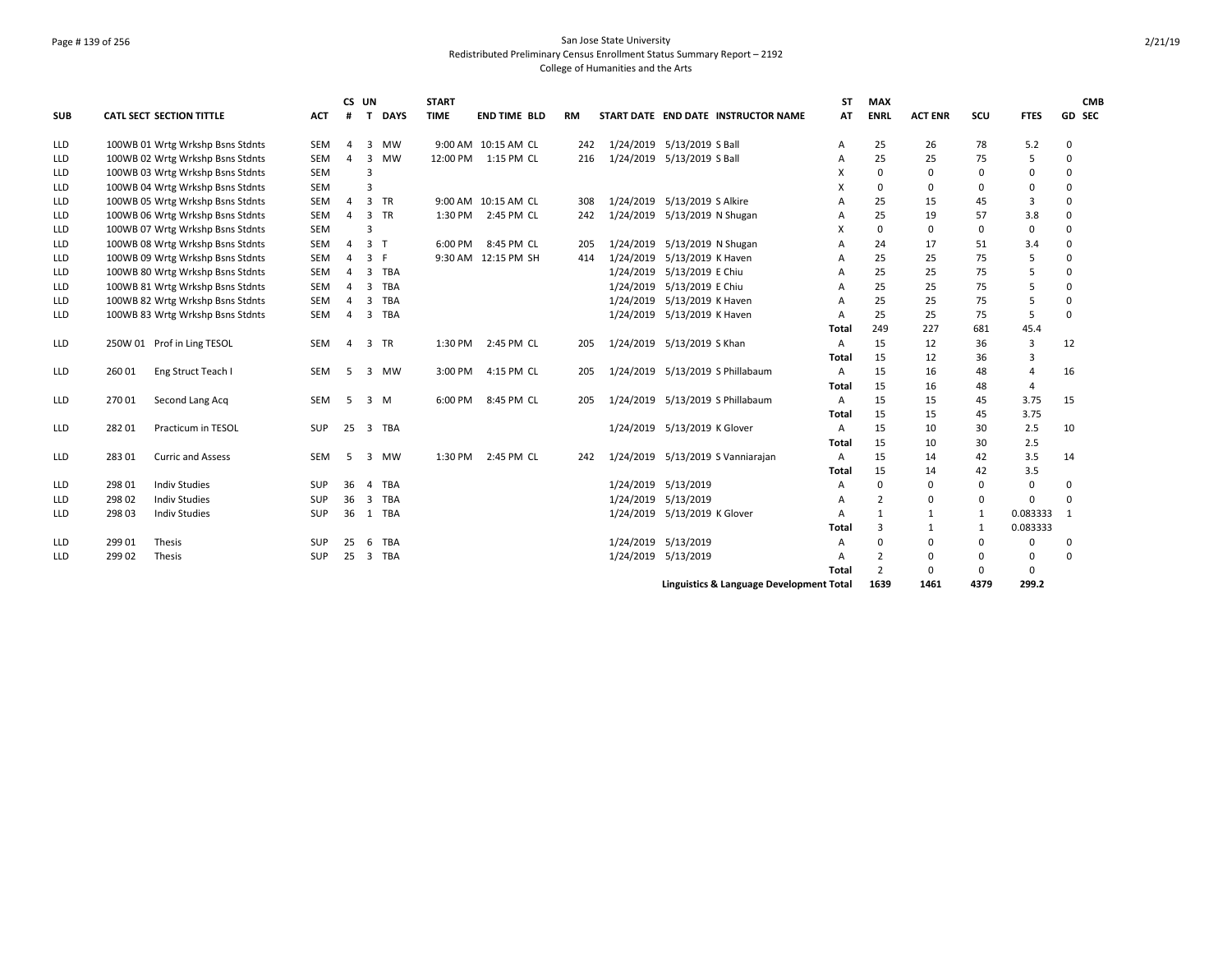## Page # 140 of 256 San Jose State University Redistributed Preliminary Census Enrollment Status Summary Report – 2192 College of Humanities and the Arts

|                          |         |                                 |            |                | CS UN                         | <b>START</b> |                       |           |                                     | ST           | <b>MAX</b>  |                |             |                |              | <b>CMB</b>     |        |
|--------------------------|---------|---------------------------------|------------|----------------|-------------------------------|--------------|-----------------------|-----------|-------------------------------------|--------------|-------------|----------------|-------------|----------------|--------------|----------------|--------|
| <b>SUB</b>               |         | <b>CATL SECT SECTION TITTLE</b> | ACT        |                | # T DAYS                      | <b>TIME</b>  | <b>END TIME BLD</b>   | <b>RM</b> | START DATE END DATE INSTRUCTOR NAME | AT           | <b>ENRL</b> | <b>ACT ENR</b> | scu         | <b>FTES</b>    | GD SEC       |                |        |
| <b>Music &amp; Dance</b> |         |                                 |            |                |                               |              |                       |           |                                     |              |             |                |             |                |              |                |        |
| DANC                     | 10 01   | Dance Appreciation              | LEC        | 1              | 3 MW                          | 7:30 AM      | 8:45 AM CL            | 117       | 1/24/2019 5/13/2019 J Yager         | Α            | 70          | 47             | 141         | 9.4            | 0            |                |        |
| DANC                     | 1002    | Dance Appreciation              | LEC        | $\mathbf{1}$   | 3 TR                          | 7:30 AM      | 8:45 AM CL            | 117       | 1/24/2019 5/13/2019 J Yager         | A            | 70          | 50             | 150         | 10             | $\mathbf 0$  |                |        |
| DANC                     | 1003    | Dance Appreciation              | <b>LEC</b> | 1              | 3 TR                          | 12:00 PM     | 1:15 PM MUS           | 161       | 1/24/2019 5/13/2019 J Scott         | Α            | 70          | 70             | 210         | 14             | $\Omega$     |                |        |
| <b>DANC</b>              | 1004    | Dance Appreciation              | <b>LEC</b> | 1              | $\overline{3}$<br>TR          | 1:30 PM      | 2:45 PM MUS           | 161       | 1/24/2019 5/13/2019 J Scott         | A            | 70          | 68             | 204         | 13.6           | $\mathbf 0$  |                |        |
|                          |         |                                 |            |                |                               |              |                       |           |                                     | <b>Total</b> | 280         | 235            | 705         | 47             |              |                |        |
| DANC                     | 1201    | ENS:DancRehrslPerf              | ACT        | 20             | 2 MTWE                        | 3:30 PM      | 5:20 PM SPXC          | 216       | 1/24/2019 5/13/2019 R Boumaila      | Α            | 15          | 3              | 6           | 0.4            | $\mathbf 0$  |                |        |
|                          |         |                                 |            |                |                               |              |                       |           |                                     | <b>Total</b> | 15          | 3              | 6           | 0.4            |              |                |        |
| DANC                     | 40A 01  | Tpcs Modern Dance I             | ACT        |                | 12 2 TBA                      |              |                       |           | 1/24/2019 5/13/2019                 | Α            | 40          | 36             | 72          | 4.833333       | 1            | C <sub>1</sub> |        |
| KIN                      | 40A 01  | Tpcs Modern Dance I             | <b>ACT</b> |                | 12 2 TBA                      |              |                       |           | 1/24/2019 5/13/2019                 | Α            | 0           | $\Omega$       | $\mathbf 0$ | $\mathbf 0$    | 0            | $\mathsf{C}$   |        |
|                          |         |                                 |            |                |                               |              |                       |           |                                     | <b>Total</b> | 40          | 36             | 72          | 4.833333       |              |                |        |
| <b>MUSC</b>              | 40A 02  | Jazz Improv - I                 | ACT        | 9              | 0 TR                          |              | 11:00 AM 11:50 AM MUS | 150       | 1/24/2019 5/13/2019 T Langan        | Α            | 35          | 26             | 26          | 0              | $\Omega$     |                |        |
|                          |         |                                 |            |                |                               |              |                       |           |                                     | Total        | 35          | 26             | 26          | $\Omega$       |              |                |        |
| <b>DANC</b>              | 40A 02  | Tpcs Modern Dance I             | ACT        |                | 12 2 TBA                      |              |                       |           | 1/24/2019 5/13/2019                 | Α            | 40          | 35             | 70          | 4.7            | 1 C          |                |        |
| KIN                      | 40A 02  | Tpcs Modern Dance I             | <b>ACT</b> | 12             | 2 TBA                         |              |                       |           | 1/24/2019 5/13/2019                 | A            | $\Omega$    | $\mathbf 0$    | 0           | $\mathbf 0$    | $\mathbf 0$  | C              |        |
|                          |         |                                 |            |                |                               |              |                       |           |                                     | Total        | 40          | 35             | 70          | 4.7            |              |                |        |
| <b>DANC</b>              | 41A 01  | Tpcs in Ballet I                | ACT        | 12             | 2 MW                          |              | 9:00 AM 10:20 AM WSQ  | 201       | 1/24/2019 5/13/2019 M Basile        | Α            | 40          | 22             | 44          | 2.933333       | $\mathsf{O}$ | $\mathsf{C}$   |        |
| KIN                      | 41A 01  | Tpcs in Ballet I                | ACT        | 12             | 2 MW                          |              | 9:00 AM 10:20 AM WSQ  | 201       | 1/24/2019 5/13/2019 M Basile        | Α            | 0           | 0              | $\Omega$    | 0              | 0            | $\mathsf{C}$   |        |
| DANC                     | 41A 02  | Tpcs in Ballet I                | <b>ACT</b> |                | 12 2 TBA                      |              |                       |           | 1/24/2019 5/13/2019 R Boumaila      | Α            | 40          | 17             | 34          | 2.266667       | $\mathbf 0$  | C              |        |
| KIN                      | 41A 02  | Tpcs in Ballet I                | <b>ACT</b> | 12             | 2 TBA                         |              |                       |           | 1/24/2019 5/13/2019 R Boumaila      | Α            | 0           | 0              | 0           | $\mathbf 0$    | 0            | C              | $\ast$ |
|                          |         |                                 |            |                |                               |              |                       |           |                                     | Total        | 80          | 39             | 78          | 5.2            |              |                |        |
| MUSC                     | 41B 01  | Applied Lyric Dict              | ACT        |                | 9 1 TR                        |              | 8:00 AM 8:50 AM MUS   | 157       | 1/24/2019 5/13/2019 A Young         | Α            | 20          | 20             | 20          | 1.333333       | $\mathbf 0$  |                |        |
|                          |         |                                 |            |                |                               |              |                       |           |                                     | <b>Total</b> | 20          | 20             | 20          | 1.333333       |              |                |        |
| DANC                     | 42A 01  | Tpcs in Jazz Dance I            | <b>ACT</b> |                | $\overline{2}$                |              |                       |           |                                     | X            | 0           | 0              | 0           | 0              | $\Omega$     |                |        |
| KIN                      | 42A 01  | Tpcs in Jazz Dance I            | <b>ACT</b> |                | $\overline{2}$                |              |                       |           |                                     | X            | $\Omega$    | $\Omega$       | $\Omega$    | $\Omega$       | $\Omega$     |                |        |
| DANC                     | 42A 02  | Tpcs in Jazz Dance I            | <b>ACT</b> |                | 12 2 TBA                      |              |                       |           | 1/24/2019 5/13/2019 D Serapio       | A            | 45          | 15             | 30          | $\overline{2}$ | 0            | C              |        |
| KIN                      | 42A 02  | Tpcs in Jazz Dance I            | ACT        |                | 12 2 TBA                      |              |                       |           | 1/24/2019 5/13/2019 D Serapio       | Α            | 0           | $\mathbf 0$    | $\mathbf 0$ | 0              | $\mathbf 0$  | $\mathsf{C}$   |        |
| DANC                     | 42A 03  | Tpcs in Jazz Dance I            | ACT        | 12             | $\overline{2}$<br>TBA         |              |                       |           | 1/24/2019 5/13/2019 K Pinto         | Α            | 45          | 19             | 38          | 2.533333       | $\mathbf 0$  | C              |        |
| KIN                      | 42A 03  | Tpcs in Jazz Dance I            | ACT        | 12             | 2 TBA                         |              |                       |           | 1/24/2019 5/13/2019 K Pinto         | Α            | 0           | 0              | 0           | 0              | 0            | $\mathsf{C}$   |        |
| <b>DANC</b>              | 42A 04  | Tpcs in Jazz Dance I            | <b>ACT</b> | 12             | 2 TBA                         |              |                       |           | 1/24/2019 5/13/2019 K Pinto         | A            | 45          | 34             | 68          | 4.533333       | $\mathbf 0$  | C              |        |
| KIN                      | 42A 04  | Tpcs in Jazz Dance I            | ACT        | 12             | 2 TBA                         |              |                       |           | 1/24/2019 5/13/2019 K Pinto         | Α            | 0           | $\Omega$       | $\Omega$    | 0              | $\mathbf 0$  | C              |        |
| <b>DANC</b>              | 42A 05  | Tpcs in Jazz Dance I            | ACT        |                | 12 2 TBA                      |              |                       |           | 1/24/2019 5/13/2019 K Pinto         | Α            | 45          | 33             | 66          | 4.4            | 0            | $\mathsf C$    |        |
| KIN                      | 42A 05  | Tpcs in Jazz Dance I            | ACT        |                | 12 2 TBA                      |              |                       |           | 1/24/2019 5/13/2019 K Pinto         | Α            | 0           | 0              | 0           | 0              | 0            | $\mathsf{C}$   | $\ast$ |
|                          |         |                                 |            |                |                               |              |                       |           |                                     | <b>Total</b> | 180         | 101            | 202         | 13.46667       |              |                |        |
| <b>DANC</b>              | 49A 01  | Tpcs in Tap Dance               | LAB        | 15             | 1 MW                          |              | 10:30 AM 11:45 AM WSQ | 106       | 1/24/2019 5/13/2019 J Yager         | Α            | 35          | 21             | 21          | 1.4            | $\mathbf{0}$ | C <sub>1</sub> |        |
| KIN                      | 49A 01  | Tpcs in Tap Dance I             | LAB        | 15             | 1 MW                          |              | 10:30 AM 11:45 AM WSQ | 106       | 1/24/2019 5/13/2019 J Yager         | A            | 0           | 0              | $\mathbf 0$ | 0              | $\mathbf 0$  | $\mathsf{C}$   |        |
|                          |         |                                 |            |                |                               |              |                       |           |                                     | <b>Total</b> | 35          | 21             | 21          | 1.4            |              |                |        |
| DANC                     | 54 02   | TPCS in Danc II                 | LAB        |                | 16 3 F                        |              | 11:00 AM 12:40 PM WSQ | 201       | 1/24/2019 5/13/2019 D Serapio       | Α            | 35          | 18             | 54          | 3.6            | 0            |                |        |
|                          |         |                                 |            |                |                               |              |                       |           |                                     | Total        | 35          | 18             | 54          | 3.6            |              |                |        |
| DANC                     | 102 02  | Dance in Wrld Cult              | LEC        | $\overline{2}$ | $\overline{\mathbf{3}}$<br>MW |              | 1:30 PM 2:45 PM MUS   | 250       | 1/24/2019 5/13/2019 J Walton        | Α            | 40          | 15             | 45          | 3              | $\Omega$     |                |        |
| DANC                     | 102 80  | Dance in Wrld Cult              | <b>LEC</b> | $\overline{2}$ | TBA<br>3                      |              |                       |           | 1/24/2019 5/13/2019 J Walton        | Α            | 41          | 40             | 120         | 8              | $\Omega$     |                |        |
| <b>DANC</b>              | 102 81  | Dance in Wrld Cult              | <b>LEC</b> | $2^{\circ}$    | 3 TBA                         |              |                       |           | 1/24/2019 5/13/2019 J Walton        | Α            | 40          | 36             | 108         | 7.2            | $\Omega$     |                |        |
|                          |         |                                 |            |                |                               |              |                       |           |                                     | Total        | 121         | 91             | 273         | 18.2           |              |                |        |
| DANC                     | 112 01  | <b>ENS:Dance Reh/Perf</b>       | <b>ACT</b> |                | $\overline{2}$                |              |                       |           |                                     | Х            | 0           | 0              | $\Omega$    | 0              | $\Omega$     |                |        |
| DANC                     | 11202   | <b>ENS:Dance Reh/Perf</b>       | ACT        | 20             | 2 MTWE                        | 3:30 PM      | 5:20 PM SPXC          | 216       | 1/24/2019 5/13/2019 R Boumaila      | Α            | 20          | 15             | 30          | $\overline{2}$ | $\Omega$     |                |        |
|                          |         |                                 |            |                |                               |              |                       |           |                                     | Total        | 20          | 15             | 30          | $\overline{2}$ |              |                |        |
| <b>DANC</b>              | 145A 01 | Choreography I                  | <b>ACT</b> | 12             | 3 M                           | 1:30 PM      | 3:20 PM WSQ           | 201       | 1/24/2019 5/13/2019 D Serapio       | Α            | 25          | 17             | 17          | 3.4            | $\Omega$     |                |        |
| <b>DANC</b>              |         | 145A 02 Choreography I          | LEC        | $\overline{2}$ | $0 \quad W$                   | 1:30 PM      | 3:20 PM WSQ           | 201       | 1/24/2019 5/13/2019 D Serapio       | А            | 25          | 17             | 34          | $\mathbf 0$    | $\Omega$     |                |        |
|                          |         |                                 |            |                |                               |              |                       |           |                                     | Total        | 50          | 34             | 51          | 3.4            |              |                |        |
| <b>DANC</b>              | 145C 01 | Choreography III                | ACT        |                | 12 3 T                        | 1:30 PM      | 3:20 PM WSQ           | 201       | 1/24/2019 5/13/2019 D Frank         | Α            | 25          | q              | q           | 1.8            | $\Omega$     |                |        |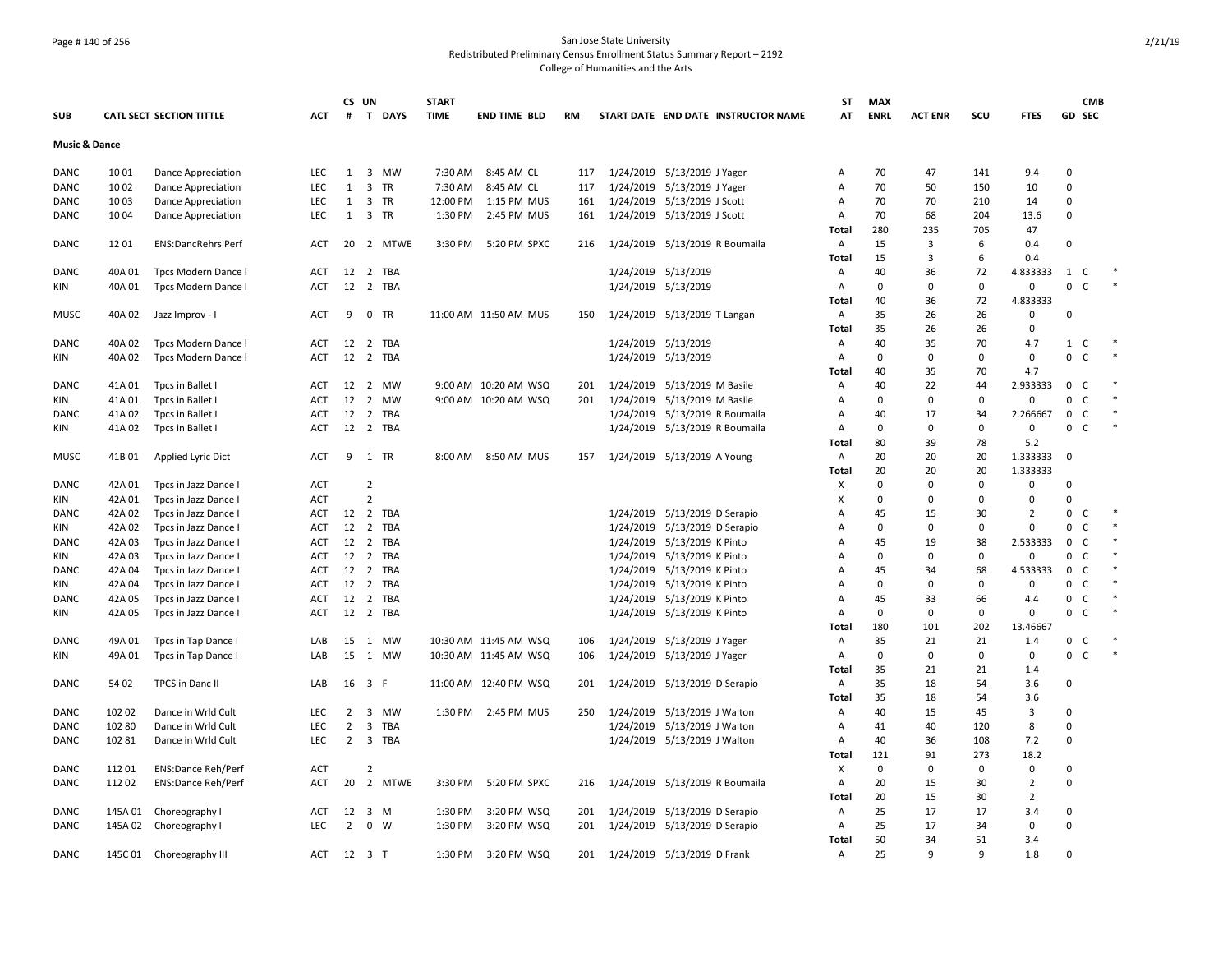## Page # 141 of 256 San Jose State University Redistributed Preliminary Census Enrollment Status Summary Report – 2192 College of Humanities and the Arts

|                     |                  |                                                        |                   | CS UN                            |                |              | <b>START</b> |                                              |            |                               |                                                                  |                                         | ST                  | <b>MAX</b>  |                |              |                 |               | <b>CMB</b> |
|---------------------|------------------|--------------------------------------------------------|-------------------|----------------------------------|----------------|--------------|--------------|----------------------------------------------|------------|-------------------------------|------------------------------------------------------------------|-----------------------------------------|---------------------|-------------|----------------|--------------|-----------------|---------------|------------|
| <b>SUB</b>          |                  | <b>CATL SECT SECTION TITTLE</b>                        | <b>ACT</b>        | #                                |                | T DAYS       | <b>TIME</b>  | <b>END TIME BLD</b>                          | <b>RM</b>  |                               |                                                                  | START DATE END DATE INSTRUCTOR NAME     | AT                  | <b>ENRL</b> | <b>ACT ENR</b> | SCU          | <b>FTES</b>     | GD SEC        |            |
| DANC                | 145C 02          | Choreography III                                       | LEC               | $\overline{2}$                   | 0 R            |              | 1:30 PM      | 3:20 PM WSQ                                  | 201        | 1/24/2019 5/13/2019 D Frank   |                                                                  |                                         | Α                   | 25          | 9              | 18           | $\pmb{0}$       | 0             |            |
|                     |                  |                                                        |                   |                                  |                |              |              |                                              |            |                               |                                                                  |                                         | Total               | 50          | 18             | 27           | 1.8             |               |            |
| DANC                |                  | 147A 01 Dance Seminar                                  | <b>SEM</b>        | 5                                |                | 3 TR         | 12:00 PM     | 1:15 PM MUS                                  | 211        |                               | 1/24/2019 5/13/2019 P Vickers                                    |                                         | Α                   | 20          | 13             | 39           | 2.6             | 0             |            |
| DANC                | 150B 01          |                                                        | <b>LEC</b>        | 2                                |                | 3 W          | 1:30 PM      | 3:20 PM MUS                                  |            |                               |                                                                  |                                         | Total               | 20<br>30    | 13<br>21       | 39<br>42     | 2.6<br>4.2      | 0             |            |
| DANC                | 150B 02          | Kinesiology II<br>Kinesiology II                       | ACT               | 12                               | $0 \quad M$    |              | 1:30 PM      | 3:20 PM MUS                                  | 211<br>211 | 1/24/2019 5/13/2019 J Yager   | 1/24/2019 5/13/2019 J Yager                                      |                                         | Α<br>Α              | 30          | 21             | 21           | $\Omega$        | 0             |            |
|                     |                  |                                                        |                   |                                  |                |              |              |                                              |            |                               |                                                                  |                                         | Total               | 60          | 42             | 63           | 4.2             |               |            |
| DANC                | 154A 03          | TPCS in Danc III                                       | LAB               | 16 3 F                           |                |              |              | 9:00 AM 10:40 AM WSQ                         | 204        |                               | 1/24/2019 5/13/2019 J Yager                                      |                                         | Α                   | 30          | 15             | 45           | 3               | 0             |            |
|                     |                  |                                                        |                   |                                  |                |              |              |                                              |            |                               |                                                                  |                                         | Total               | 30          | 15             | 45           | 3               |               |            |
| DANC                |                  | 154B 01 TPCS in Danc IV                                | LAB               | 16 3 R                           |                |              |              | 10:20 AM 12:00 PM WSQ                        | 204        |                               | 1/24/2019 5/13/2019 H Cooper                                     |                                         | Α                   | 30          | 18             | 54           | 3.6             | 0             |            |
|                     |                  |                                                        |                   |                                  |                |              |              |                                              |            |                               |                                                                  |                                         | Total               | 30          | 18             | 54           | 3.6             |               |            |
| DANC                | 194 01           | <b>Rep Dance Activity</b>                              | <b>ACT</b>        | 20                               |                | 1 TBA        |              |                                              |            |                               | 1/24/2019 5/13/2019 H Cooper                                     |                                         | Α                   | 5           | 10             | 10           | 0.666667        | $\mathbf 0$   |            |
| <b>DANC</b>         | 194 02           | <b>Rep Dance Activity</b>                              | <b>ACT</b>        | 20                               |                | 1 TBA        |              |                                              |            |                               | 1/24/2019 5/13/2019 P Vickers                                    |                                         | A                   | 5           | 13             | 13           | 0.866667        | $\Omega$      |            |
| DANC                | 194 03           | <b>Rep Dance Activity</b>                              | <b>ACT</b>        | 20                               |                | 1 TBA        |              |                                              |            |                               | 1/24/2019 5/13/2019 D Frank                                      |                                         | $\overline{A}$      | 5           | 5              | 5            | 0.333333        | 0             |            |
|                     |                  |                                                        |                   |                                  |                |              |              |                                              |            |                               |                                                                  |                                         | Total               | 15          | 28             | 28           | 1.866667        |               |            |
| DANC                | 198 01           | Dance Internship                                       | SUP               |                                  |                | 36 1 TBA     |              |                                              |            |                               | 1/24/2019 5/13/2019 H Cooper                                     |                                         | Α                   | 5           | $\mathbf{1}$   | $\mathbf{1}$ | 0.066667        | $\mathbf 0$   |            |
| <b>DANC</b>         | 198 02           | Dance Internship                                       | <b>SUP</b>        | 36                               |                | 2 TBA        |              |                                              |            |                               | 1/24/2019 5/13/2019 H Cooper                                     |                                         | A                   | 5           | 5              | 10           | 0.666667        | $\mathbf 0$   |            |
| DANC                | 198 03           | Dance Internship                                       | SUP               |                                  |                | 36 3 TBA     |              |                                              |            |                               | 1/24/2019 5/13/2019 H Cooper                                     |                                         | A                   | 5           | $\mathbf{1}$   | 3            | 0.2             | 0             |            |
|                     |                  |                                                        |                   |                                  |                |              |              |                                              |            |                               |                                                                  |                                         | Total               | 15          | $\overline{7}$ | 14           | 0.933333        |               |            |
| <b>MUSC</b><br>MUSC | 2A 01<br>2A 02   | Music Systems IIA                                      | <b>SEM</b><br>SEM | $\overline{4}$<br>$\overline{4}$ |                | 2 MW<br>2 MW |              | 9:30 AM 10:20 AM MUS<br>9:30 AM 10:20 AM MUS | 210<br>160 |                               | 1/24/2019 5/13/2019 T Langan                                     | 1/24/2019 5/13/2019 M Rodriguez-Marquez | $\overline{A}$<br>Α | 30<br>30    | 10<br>21       | 20<br>42     | 1.333333<br>2.8 | $\Omega$<br>0 |            |
|                     |                  | Music Systems IIA                                      |                   |                                  |                |              |              |                                              |            |                               |                                                                  |                                         | Total               | 60          | 31             | 62           | 4.133333        |               |            |
| <b>MUSC</b>         | 2B 01            | Music Systems IIB                                      | ACT               | 10                               |                | 1 MW         |              | 10:30 AM 11:20 AM MUS                        | 210        |                               |                                                                  | 1/24/2019 5/13/2019 M Rodriguez-Marquez | Α                   | 20          | 9              | 9            | 0.6             | 0             |            |
| MUSC                | 2B 02            | Music Systems IIB                                      | ACT               | 10                               |                | 1 MW         |              | 10:30 AM 11:20 AM MUS                        | 160        |                               | 1/24/2019 5/13/2019 T Langan                                     |                                         | A                   | 20          | 23             | 23           | 1.533333        | $\mathbf 0$   |            |
|                     |                  |                                                        |                   |                                  |                |              |              |                                              |            |                               |                                                                  |                                         | Total               | 40          | 32             | 32           | 2.133333        |               |            |
| <b>MUSC</b>         | 4A 01            | Music Systems IVA                                      | <b>SEM</b>        | $\overline{4}$                   |                | 2 TR         |              | 10:30 AM 11:20 AM MUS                        | 210        |                               | 1/24/2019 5/13/2019 B Belet                                      |                                         | A                   | 30          | 24             | 48           | 3.2             | $\mathbf 0$   |            |
|                     |                  |                                                        |                   |                                  |                |              |              |                                              |            |                               |                                                                  |                                         | Total               | 30          | 24             | 48           | 3.2             |               |            |
| MUSC                | 4B 01            | Music Systems IVB                                      | ACT               | 10                               |                | 1 TR         |              | 11:30 AM 12:20 PM MUS                        | 210        |                               | 1/24/2019 5/13/2019 L Hartwig                                    |                                         | Α                   | 20          | 20             | 20           | 1.333333        | $\mathbf 0$   |            |
| MUSC                | 4B 02            | Music Systems IVB                                      | ACT               | 10                               |                | 1 TR         |              | 11:30 AM 12:20 PM MUS                        | 211        |                               | 1/24/2019 5/13/2019                                              |                                         | Α                   | 20          | $\mathbf 0$    | $\mathbf 0$  | 0               | 0             |            |
|                     |                  |                                                        |                   |                                  |                |              |              |                                              |            |                               |                                                                  |                                         | Total               | 40          | 20             | 20           | 1.333333        |               |            |
| <b>MUSC</b>         | 602              | Jazz Theory                                            | <b>SEM</b>        | $\overline{4}$                   |                | 2 MW         | 5:00 PM      | 5:50 PM MUS                                  | 160        |                               | 1/24/2019 5/13/2019 J Dryden                                     |                                         | Α                   | 20          | 8              | 16           | 1.066667        | 0             |            |
|                     |                  |                                                        |                   |                                  |                |              |              |                                              |            |                               |                                                                  |                                         | Total               | 20          | 8              | 16           | 1.066667        |               |            |
| <b>MUSC</b>         | 980              | <b>Music Fund</b>                                      | <b>SEM</b>        | $\overline{4}$                   |                | 3 TBA        |              |                                              |            |                               | 1/24/2019 5/13/2019 V Lington                                    |                                         | A                   | 30          | 28             | 56           | 5.6             | 0             |            |
| <b>MUSC</b>         | 981              | Music Fund                                             | ACT               | 10                               |                | 0 TBA        |              |                                              |            |                               | 1/24/2019 5/13/2019 V Lington                                    |                                         | A                   | 30          | 28             | 28           | $\mathbf 0$     | 0             |            |
|                     |                  |                                                        |                   |                                  |                |              |              |                                              |            |                               |                                                                  |                                         | Total               | 60          | 56             | 84           | 5.6             |               |            |
| MUSC                | 10A 01<br>10A 02 | <b>Music Appreciation</b>                              | LEC<br><b>LEC</b> | $\overline{2}$<br>$\overline{2}$ | 3              | MW<br>3 MW   | 1:30 PM      | 9:00 AM 10:15 AM MUS<br>2:45 PM MUS          | 161<br>161 | 1/24/2019 5/13/2019 K Metcalf |                                                                  |                                         | Α<br>A              | 70<br>70    | 70<br>70       | 210<br>210   | 14<br>14        | 0<br>0        |            |
| MUSC<br><b>MUSC</b> | 10A 03           | <b>Music Appreciation</b><br><b>Music Appreciation</b> | LEC               | 2                                |                | 3 TR         | 1:30 PM      | 2:45 PM MUS                                  | 250        |                               | 1/24/2019 5/13/2019 R Sacolick<br>1/24/2019 5/13/2019 R Sacolick |                                         | A                   | 65          | 65             | 195          | 13              | 0             |            |
| <b>MUSC</b>         | 10A 80           | <b>Music Appreciation</b>                              | <b>LEC</b>        | 2                                |                | 3 TBA        |              |                                              |            |                               | 1/24/2019 5/13/2019 A Young                                      |                                         | A                   | 70          | 70             | 210          | 14              | $\Omega$      |            |
| <b>MUSC</b>         | 10A 81           | <b>Music Appreciation</b>                              | <b>LEC</b>        | $\overline{2}$                   | 3              | <b>TBA</b>   |              |                                              |            |                               |                                                                  | 1/24/2019 5/13/2019 M Hernandez         | A                   | 70          | 78             | 234          | 15.6            | 0             |            |
| <b>MUSC</b>         | 10A 82           | <b>Music Appreciation</b>                              | LEC               | $\overline{2}$                   |                | 3 TBA        |              |                                              |            |                               | 1/24/2019 5/13/2019 S Lin                                        |                                         | A                   | 70          | 70             | 210          | 14              | 0             |            |
| <b>MUSC</b>         | 10A 84           | <b>Music Appreciation</b>                              | <b>LEC</b>        | $\overline{2}$                   |                | 3 TBA        |              |                                              |            |                               | 1/24/2019 5/13/2019 T Langan                                     |                                         | А                   | 70          | 70             | 210          | 14              | $\Omega$      |            |
| MUSC                | 10A 85           | <b>Music Appreciation</b>                              | LEC               | $\overline{2}$                   |                | 3 TBA        |              |                                              |            |                               | 1/24/2019 5/13/2019 V Lington                                    |                                         | Α                   | 70          | 68             | 204          | 13.6            | 0             |            |
| MUSC                | 10A 86           | <b>Music Appreciation</b>                              | <b>LEC</b>        | $\overline{2}$                   | $\overline{3}$ | <b>TBA</b>   |              |                                              |            |                               | 1/24/2019 5/13/2019 S Lin                                        |                                         | A                   | 70          | 70             | 210          | 14              | 0             |            |
| <b>MUSC</b>         | 10A 87           | <b>Music Appreciation</b>                              | <b>LEC</b>        |                                  | $\overline{3}$ |              |              |                                              |            |                               |                                                                  |                                         | X                   | $\mathbf 0$ | $\mathbf 0$    | 0            | 0               | 0             |            |
| <b>MUSC</b>         | 10A 99           | <b>Music Appreciation</b>                              | <b>LEC</b>        | $\overline{2}$                   |                | 3 TBA        |              |                                              |            |                               | 1/24/2019 5/13/2019 P Ellison                                    |                                         | A                   | 70          | 70             | 210          | 14              | 0             |            |
|                     |                  |                                                        |                   |                                  |                |              |              |                                              |            |                               |                                                                  |                                         | Total               | 695         | 701            | 2103         | 140.2           |               |            |
| <b>MUSC</b>         | 10B 01           | Intro to Music                                         | <b>SEM</b>        | $\overline{a}$                   | 3              | MW           |              | 9:00 AM 10:15 AM MUS                         | 266        | 1/24/2019 5/13/2019 C Oser    |                                                                  |                                         | $\overline{A}$      | 50          | 50             | 150          | 10              | 0             |            |
| <b>MUSC</b>         | 10B 02           | Intro to Music                                         | SEM               | $\overline{4}$                   | $\overline{3}$ | MW           |              | 10:30 AM 11:45 AM MUS                        | 266        |                               | 1/24/2019 5/13/2019 S Brook                                      |                                         | $\overline{A}$      | 50          | 50             | 150          | 10              | 0             |            |
| <b>MUSC</b>         | 10B03            | Intro to Music                                         | SEM               | 4                                |                | 3 TR         |              | 10:30 AM 11:45 AM MUS                        | 266        |                               | 1/24/2019 5/13/2019 G Mok                                        |                                         | Α                   | 50          | 39             | 117          | 7.8             | 0             |            |
| <b>MUSC</b>         | 10B 04           | Intro to Music                                         | <b>SEM</b>        | $\overline{4}$                   |                | 3 TR         |              | 12:00 PM  1:15 PM  MUS                       | 266        |                               | 1/24/2019 5/13/2019 A Koppel                                     |                                         | A                   | 50          | 50             | 150          | 10              | 0             |            |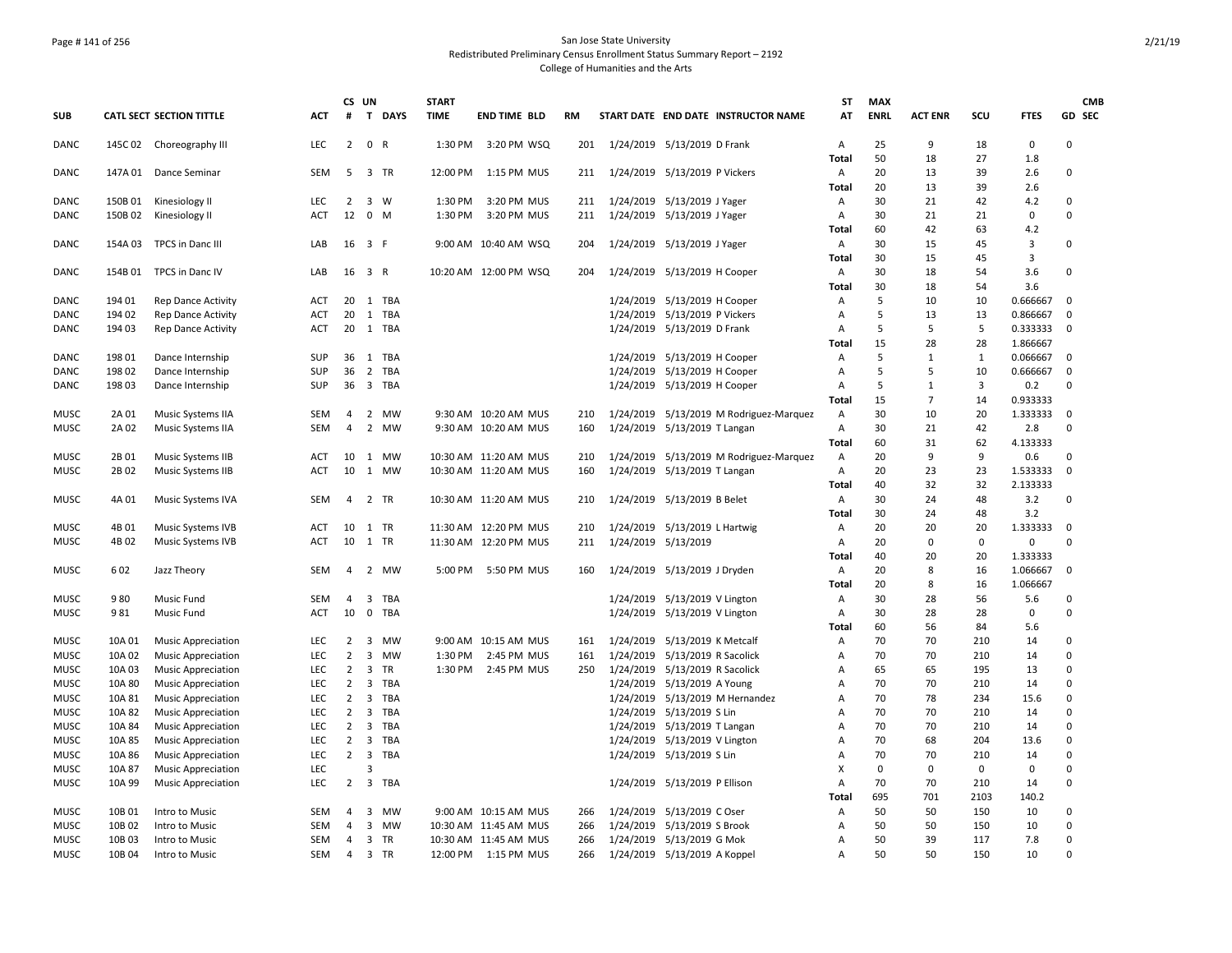## Page # 142 of 256 San Jose State University Redistributed Preliminary Census Enrollment Status Summary Report – 2192 College of Humanities and the Arts

|                     |                 |                                 |                   |          | CS UN          |                | <b>START</b> |                       |           |                                                                   | ST                                      | <b>MAX</b>                       |                |                   |                      |                  | <b>CMB</b>   |  |
|---------------------|-----------------|---------------------------------|-------------------|----------|----------------|----------------|--------------|-----------------------|-----------|-------------------------------------------------------------------|-----------------------------------------|----------------------------------|----------------|-------------------|----------------------|------------------|--------------|--|
| <b>SUB</b>          |                 | <b>CATL SECT SECTION TITTLE</b> | ACT               |          |                | # T DAYS       | <b>TIME</b>  | <b>END TIME BLD</b>   | <b>RM</b> | START DATE END DATE INSTRUCTOR NAME                               | AT                                      | <b>ENRL</b>                      | <b>ACT ENR</b> | SCU               | <b>FTES</b>          |                  | GD SEC       |  |
| <b>MUSC</b>         | 1201            |                                 | <b>LEC</b>        |          |                | 2 3 MW         |              | 10:30 AM 11:45 AM MUS |           |                                                                   | <b>Total</b><br>$\overline{\mathsf{A}}$ | 200<br>50                        | 189<br>42      | 567<br>126        | 37.8                 |                  |              |  |
|                     |                 | Med Ren Music                   |                   |          |                |                |              |                       | 250       | 1/24/2019 5/13/2019 G Haramaki                                    | Total                                   | 50                               | 42             | 126               | 8.4<br>8.4           | $\pmb{0}$        |              |  |
| <b>MUSC</b>         | 1301            | Music Tech                      | <b>ACT</b>        |          |                | 10 1 TR        |              | 9:30 AM 10:20 AM MUS  | 213       | 1/24/2019 5/13/2019 M Rodriguez-Marquez                           | $\mathsf{A}$                            | 24                               | 24             | 24                | 1.6                  | $\mathbf 0$      |              |  |
|                     |                 |                                 |                   |          |                |                |              |                       |           |                                                                   | Total                                   | 24                               | 24             | 24                | 1.6                  |                  |              |  |
| <b>MUSC</b>         | 1901            | Mus Wrld Cultures               | LEC               | 1        |                | 3 M            | 6:00 PM      | 8:45 PM MUS           | 161       | 1/24/2019 5/13/2019 R Sacolick                                    | A                                       | 50                               | 49             | 147               | 9.8                  | 0                | C            |  |
| ASIA                | 1901            | Mus Wrld Cultures               | LEC               | 1        | $\overline{3}$ | M              | 6:00 PM      | 8:45 PM MUS           | 161       | 1/24/2019 5/13/2019 R Sacolick                                    | Α                                       | $\mathbf 0$                      | 0              | 0                 | $\mathbf 0$          | 0                | $\mathsf{C}$ |  |
| <b>MUSC</b>         | 1980            | Mus Wrld Cultures               | LEC               | 1        |                | 3 TBA          |              |                       |           | 1/24/2019 5/13/2019 T Harris                                      | Α                                       | 70                               | 70             | 210               | 14                   | 0                | $\mathsf{C}$ |  |
| ASIA                | 1980            | Mus Wrld Cultures               | <b>LEC</b>        | 1        |                | 3 TBA          |              |                       |           | 1/24/2019 5/13/2019 T Harris                                      | A                                       | $\mathbf 0$                      | $\mathbf 0$    | 0                 | $\mathbf 0$          | $\mathbf{0}$     | $\mathsf{C}$ |  |
|                     |                 |                                 |                   |          |                |                |              |                       |           |                                                                   | Total                                   | 120                              | 119            | 357               | 23.8                 |                  |              |  |
| MUSC                | 25B 01          | Piano Proficiency II            | ACT               | 10       |                | 1 TR           |              | 9:30 AM 10:20 AM MUS  | 266       | 1/24/2019 5/13/2019 S Brook                                       | Α                                       | 25                               | 27             | 27                | 1.8                  | 0                |              |  |
| <b>MUSC</b>         | 25B 02          | Piano Proficiency II            | <b>ACT</b>        | 10       |                | 1 MW           | 9:00 AM      | 9:50 AM MUS           | 157       | 1/24/2019 5/13/2019 G Kondo                                       | $\mathsf{A}$                            | 25                               | 12             | 12                | 0.8                  | $\mathbf 0$      |              |  |
|                     |                 |                                 |                   |          |                |                |              |                       |           |                                                                   | Total                                   | 50                               | 39             | 39                | 2.6                  |                  |              |  |
| MUSC                | 26A 01          | Voice Fundamentals              | ACT               |          |                | 10 1 MW        | 8:00 AM      | 8:50 AM MUS           | 182       | 1/24/2019 5/13/2019 E Nitzan                                      | A                                       | 30                               | 23             | 23                | 1.55                 | $\mathbf{1}$     |              |  |
|                     |                 |                                 |                   |          |                |                |              |                       |           |                                                                   | Total                                   | 30                               | 23             | 23                | 1.55                 |                  |              |  |
| <b>MUSC</b>         | 27B 01          | Fund Jazz KBD II                | ACT               | 10       |                | 1 MW           | 3:30 PM      | 4:20 PM MUS           | 266       | 1/24/2019 5/13/2019 J Dryden                                      | $\mathsf{A}$                            | 20                               | 6              | 6                 | 0.4                  | $\mathbf 0$      |              |  |
|                     |                 |                                 |                   |          |                |                |              |                       |           |                                                                   | Total                                   | 20                               | 6              | 6                 | 0.4                  |                  |              |  |
| MUSC                | 28 01           | <b>Guitar Fundamentals</b>      | ACT               |          | 1              |                |              |                       |           |                                                                   | X                                       | $\mathbf 0$                      | 0              | 0                 | 0                    | $\mathbf 0$      |              |  |
| MUSC                | 28 02           | <b>Guitar Fundamentals</b>      | ACT               | 8        | 1 F            |                | 12:30 PM     | 2:20 PM MUS           | 150       | 1/24/2019 5/13/2019 R Vandivier                                   | $\overline{A}$                          | 25                               | 16             | 16                | 1.083333             | 1                |              |  |
| <b>MUSC</b>         | 28 03           | <b>Guitar Fundamentals</b>      | ACT               | 8        | 1 R            |                | 5:30 PM      | 7:20 PM MUS           | 150       | 1/24/2019 5/13/2019 S Lin                                         | Α                                       | 25                               | 13             | 13                | 0.866667             | $\mathbf 0$      |              |  |
|                     |                 |                                 |                   |          |                |                |              |                       |           |                                                                   | Total                                   | 50                               | 29             | 29                | 1.95                 |                  |              |  |
| MUSC                | 30A 01          | Piano 1                         | SUP               | 25       |                | 2 TBA          |              |                       |           | 1/24/2019 5/13/2019 G Mok                                         | A                                       | 3                                | $\Omega$       | 0                 | $\pmb{0}$            | $\mathbf 0$      |              |  |
|                     |                 |                                 |                   |          |                |                |              |                       |           |                                                                   | Total                                   | 3                                | $\Omega$       | 0                 | 0                    |                  |              |  |
| <b>MUSC</b>         |                 | 30AX 01 Applied Piano 1         | SUP               | 48       |                | 1 TBA          |              |                       |           | 1/24/2019 5/13/2019 S Brook                                       | $\mathsf{A}$                            | $\overline{2}$                   | 1              | $\mathbf{1}$      | 0.066667             | 0                |              |  |
|                     |                 |                                 |                   |          |                |                |              |                       |           |                                                                   | Total                                   | $\overline{2}$                   | 1              | $\mathbf{1}$      | 0.066667             |                  |              |  |
| <b>MUSC</b>         | 30B 01          | Piano 2                         | SUP               |          |                | 25 2 TBA       |              |                       |           | 1/24/2019 5/13/2019 G Mok                                         | $\mathsf{A}$                            | $\overline{3}$                   | 1              | $\overline{2}$    | 0.133333             | 0                |              |  |
|                     |                 |                                 |                   |          |                |                |              |                       |           |                                                                   | Total                                   | 3                                | 1              | $\overline{2}$    | 0.133333             |                  |              |  |
| MUSC                |                 | 30BX 02 Applied Piano 2         | SUP               | 48       |                | 1 TBA          |              |                       |           | 1/24/2019 5/13/2019 N Sultanov                                    | $\mathsf{A}$                            | 3                                | $\Omega$       | 0                 | 0                    | 0                |              |  |
|                     |                 |                                 |                   |          |                |                |              |                       |           |                                                                   | Total                                   | 3                                | $\Omega$       | $\Omega$          | $\Omega$             |                  |              |  |
| <b>MUSC</b>         | 30C 01          | Piano 3                         | <b>SUP</b>        | 25       |                | 2 TBA          |              |                       |           | 1/24/2019 5/13/2019 G Mok                                         | A                                       | $\overline{3}$                   | 1              | $\overline{2}$    | 0.133333             | 0                |              |  |
|                     |                 |                                 |                   |          |                |                |              |                       |           |                                                                   | Total                                   | 3                                | 1              | $\overline{2}$    | 0.133333             |                  |              |  |
| MUSC                | 30D 01          | Piano 4                         | SUP               | 25       |                | 2 TBA          |              |                       |           | 1/24/2019 5/13/2019 G Mok                                         | $\mathsf{A}$                            | 3                                | $\Omega$       | $\Omega$          | $\mathbf 0$          | 0                |              |  |
|                     |                 |                                 |                   |          |                |                |              |                       |           |                                                                   | Total                                   | 3                                | $\Omega$       | 0                 | $\mathbf 0$          |                  |              |  |
| <b>MUSC</b>         |                 | 30DX 01 Applied Piano 3         | SUP               | 48       |                | 1 TBA          |              |                       |           | 1/24/2019 5/13/2019 N Sultanov                                    | $\mathsf{A}$                            | $\overline{3}$                   | $\mathbf{1}$   | $\mathbf{1}$      | 0.066667             | $\Omega$         |              |  |
|                     |                 |                                 |                   |          |                |                |              |                       |           |                                                                   | Total                                   | 3                                | 1              | $\mathbf{1}$      | 0.066667             |                  |              |  |
| MUSC                |                 | 33AX 01 Applied Voice 1         | SUP               | 48       |                | 1 TBA          |              |                       |           | 1/24/2019 5/13/2019 S Bengochea                                   | $\mathsf{A}$<br>Total                   | $\overline{2}$<br>$\overline{2}$ | 1<br>1         | $\mathbf{1}$<br>1 | 0.066667<br>0.066667 | $\Omega$         |              |  |
|                     |                 |                                 |                   |          |                |                |              |                       |           |                                                                   |                                         | $\overline{3}$                   | $\overline{3}$ | 6                 |                      |                  |              |  |
| <b>MUSC</b>         | 33B01<br>33B 02 | Voice 2<br>Voice 2              | SUP<br><b>SUP</b> | 25<br>25 |                | 2 TBA<br>2 TBA |              |                       |           | 1/24/2019 5/13/2019 C Bengochea                                   | $\mathsf{A}$<br>Α                       | 3                                | 2              | $\overline{4}$    | 0.4                  | 0<br>$\mathbf 0$ |              |  |
| <b>MUSC</b><br>MUSC | 33B 03          | Voice 2                         | SUP               | 25       |                | 2 TBA          |              |                       |           | 1/24/2019 5/13/2019 J Mitchell<br>1/24/2019 5/13/2019 J Scharlach | Α                                       | 3                                | $\overline{2}$ | 4                 | 0.266667<br>0.266667 | 0                |              |  |
|                     | 33B 04          | Voice 2                         | <b>SUP</b>        | 25       |                | 2 TBA          |              |                       |           | 1/24/2019 5/13/2019 J Smucker                                     | Α                                       | 3                                | $\overline{3}$ | 6                 | 0.4                  | $\mathbf 0$      |              |  |
| MUSC                |                 |                                 |                   |          |                |                |              |                       |           |                                                                   | Total                                   | 12                               | 10             | 20                | 1.333333             |                  |              |  |
| MUSC                |                 | 33BX 01 Applied Voice 2         | SUP               | 48       |                | 1 TBA          |              |                       |           | 1/24/2019 5/13/2019 C Bengochea                                   | Α                                       | 3                                | 1              | 1                 | 0.066667             | $\mathbf 0$      |              |  |
| <b>MUSC</b>         |                 | 33BX 02 Applied Voice 2         | SUP               | 48       |                | 1 TBA          |              |                       |           | 1/24/2019 5/13/2019 J Mitchell                                    | A                                       | 3                                | 1              | 1                 | 0.066667             | $\Omega$         |              |  |
| <b>MUSC</b>         |                 | 33BX 03 Applied Voice 2         | SUP               | 48       |                | 1 TBA          |              |                       |           | 1/24/2019 5/13/2019 J Scharlach                                   | Α                                       | 3                                | $\overline{2}$ | $\overline{2}$    | 0.133333             | $\mathbf 0$      |              |  |
|                     |                 |                                 |                   |          |                |                |              |                       |           |                                                                   | Total                                   | 9                                | $\overline{a}$ | $\overline{4}$    | 0.266667             |                  |              |  |
| MUSC                | 33C 01          | Voice 3                         | SUP               |          |                | 25 1 TBA       |              |                       |           | 1/24/2019 5/13/2019 S Bengochea                                   | A                                       | 3                                | 1              | $\mathbf{1}$      | 0.066667             | 0                |              |  |
| MUSC                | 33C 02          | Voice 3                         | <b>SUP</b>        | 25       | $\overline{2}$ | TBA            |              |                       |           | 1/24/2019 5/13/2019 J Frank                                       | A                                       | 3                                | $\overline{2}$ | $\overline{4}$    | 0.266667             | $\Omega$         |              |  |
| <b>MUSC</b>         | 33C03           | Voice 3                         | <b>SUP</b>        | 25       |                | 2 TBA          |              |                       |           | 1/24/2019 5/13/2019 C Bengochea                                   | Α                                       | $\overline{2}$                   | $\Omega$       | 0                 | 0                    | $\mathbf 0$      |              |  |
|                     |                 |                                 |                   |          |                |                |              |                       |           |                                                                   | Total                                   | 8                                | $\overline{3}$ | 5                 | 0.333333             |                  |              |  |
| <b>MUSC</b>         |                 | 33CX 01 Applied Voice 3         | <b>SUP</b>        |          |                | 48 1 TBA       |              |                       |           | 1/24/2019 5/13/2019 J Mitchell                                    | A                                       | $\overline{3}$                   | $\mathbf{1}$   | $\mathbf{1}$      | 0.066667             | $\mathbf 0$      |              |  |
|                     |                 |                                 |                   |          |                |                |              |                       |           |                                                                   |                                         |                                  |                |                   |                      |                  |              |  |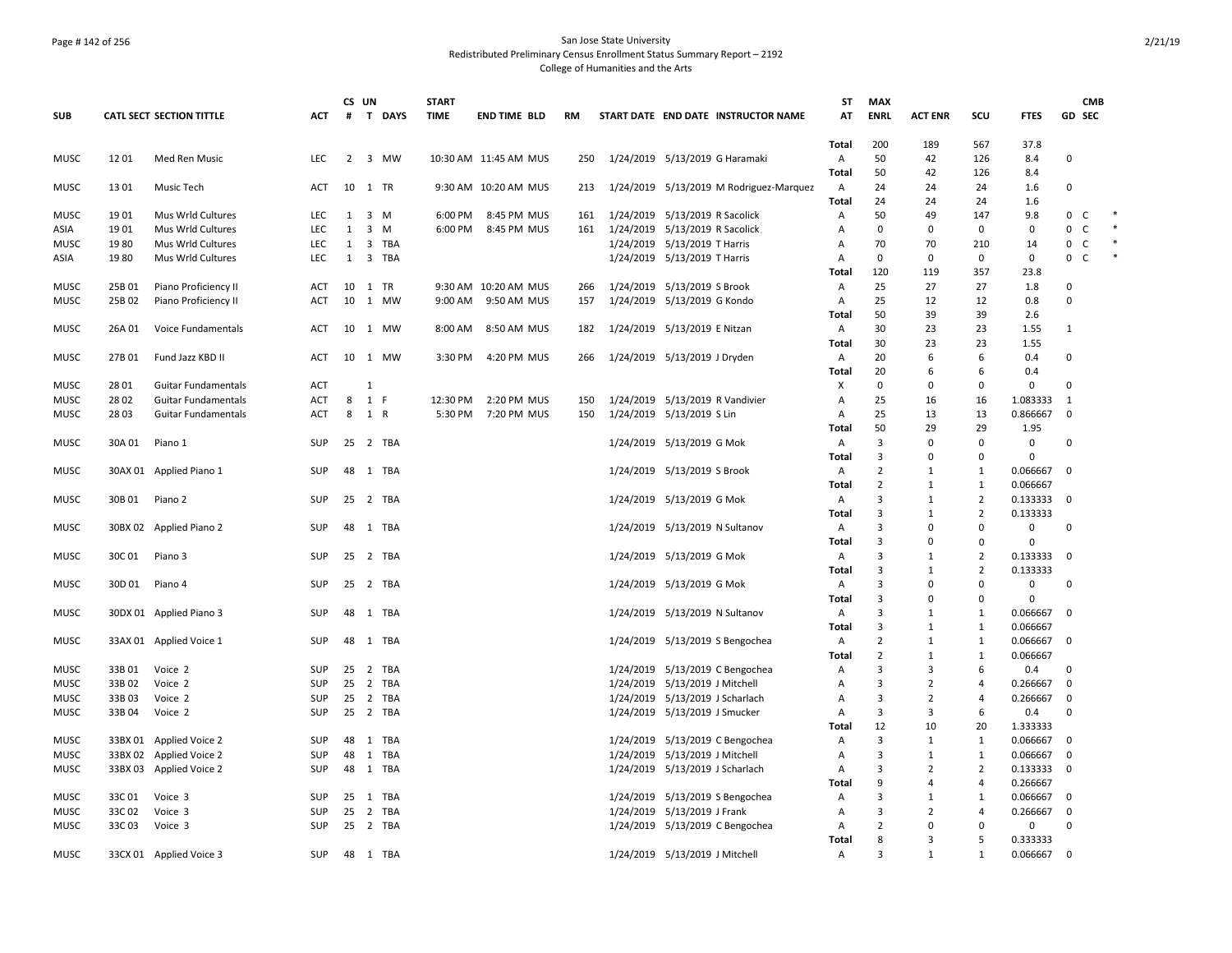## Page # 143 of 256 San Jose State University Redistributed Preliminary Census Enrollment Status Summary Report – 2192 College of Humanities and the Arts

|             |                 |                                 |            |    | CS UN          |        | <b>START</b> |                     |           |                                      | <b>ST</b>      | <b>MAX</b>     |                |                |              |             | <b>CMB</b>    |
|-------------|-----------------|---------------------------------|------------|----|----------------|--------|--------------|---------------------|-----------|--------------------------------------|----------------|----------------|----------------|----------------|--------------|-------------|---------------|
| <b>SUB</b>  |                 | <b>CATL SECT SECTION TITTLE</b> | <b>ACT</b> | #  |                | T DAYS | <b>TIME</b>  | <b>END TIME BLD</b> | <b>RM</b> | START DATE END DATE INSTRUCTOR NAME  | AT             | <b>ENRL</b>    | <b>ACT ENR</b> | SCU            | <b>FTES</b>  |             | <b>GD SEC</b> |
|             |                 |                                 |            |    |                |        |              |                     |           |                                      | Total          | 3              | $\overline{1}$ | 1              | 0.066667     |             |               |
| <b>MUSC</b> | 33D 01          | Voice 4                         | SUP        | 25 | 2 TBA          |        |              |                     |           | 1/24/2019 5/13/2019 S Bengochea      | Α              | 3              | $\overline{2}$ | 4              | 0.266667     | 0           |               |
| <b>MUSC</b> | 33D 02          | Voice 4                         | <b>SUP</b> | 25 | 2 TBA          |        |              |                     |           | 1/24/2019 5/13/2019 J Frank          | Α              | 3              | $\overline{2}$ | 4              | 0.266667     | $\mathbf 0$ |               |
|             |                 |                                 |            |    |                |        |              |                     |           |                                      | Total          | 6              | 4              | 8              | 0.533333     |             |               |
| <b>MUSC</b> |                 | 33DX 01 Applied Voice 4         | <b>SUP</b> |    | 48 1 TBA       |        |              |                     |           | 1/24/2019 5/13/2019                  | Α              | 3              | $\Omega$       | $\Omega$       | 0            | $\Omega$    |               |
|             |                 |                                 |            |    |                |        |              |                     |           |                                      | Total          | $\mathbf{a}$   | $\Omega$       | $\Omega$       | $\Omega$     |             |               |
| <b>MUSC</b> | 34A 01          | Strings 1                       | SUP        |    | 25 2 TBA       |        |              |                     |           | 1/24/2019 5/13/2019 S Lin            | Α              | 3              | 1              | $\overline{2}$ | 0.133333     | - 0         |               |
|             |                 |                                 |            |    |                |        |              |                     |           |                                      | Total          | 3              | 1              | $\overline{2}$ | 0.133333     |             |               |
| <b>MUSC</b> | 34B 01          | Strings 2                       | <b>SUP</b> | 25 | 2 TBA          |        |              |                     |           | 1/24/2019 5/13/2019 P Gelfand        | A              | 3              | $\overline{2}$ | 4              | 0.266667     | $\Omega$    |               |
| <b>MUSC</b> | 34B 02          | Strings 2                       | <b>SUP</b> | 25 | 2 TBA          |        |              |                     |           | 1/24/2019 5/13/2019 S Jones-Hayes    | Α              | 3              | 3              | 6              | 0.4          | $\Omega$    |               |
| MUSC        |                 | 34BX 01 Strings 2               | SUP        | 48 | 1 TBA          |        |              |                     |           | 1/24/2019 5/13/2019 B Moyer          | Α              | 3              | 0              | $\Omega$       | 0            | $\Omega$    |               |
| MUSC        |                 | 34BX 02 Strings 2               | SUP        | 48 | 1 TBA          |        |              |                     |           | 1/24/2019 5/13/2019 S Jones-Hayes    | Α              | 3              | $\overline{2}$ | 2              | 0.133333     | $\mathbf 0$ |               |
|             |                 |                                 |            |    |                |        |              |                     |           |                                      | Total          | 12             | $\overline{7}$ | 12             | 0.8          |             |               |
| <b>MUSC</b> | 34D 01          | Strings 4                       | SUP        | 25 | 2 TBA          |        |              |                     |           | 1/24/2019 5/13/2019 B Moyer          | Α              | 3              | $\Omega$       | $\Omega$       | $\Omega$     | $\Omega$    |               |
| MUSC        | 34D 02          | Strings 4                       | SUP        | 25 | 2 TBA          |        |              |                     |           | 1/24/2019 5/13/2019 S Jones-Hayes    | Α              | 3              | 0              | $\Omega$       | 0            | 0           |               |
| MUSC        |                 | 34DX 01 Strings 4               | <b>SUP</b> | 48 | 1 TBA          |        |              |                     |           | 1/24/2019 5/13/2019 S Jones-Hayes    | A              | 3              | $\Omega$       | $\Omega$       | $\Omega$     | 0           |               |
|             |                 |                                 |            |    |                |        |              |                     |           |                                      | Total          | 9              | $\Omega$       | $\Omega$       | $\Omega$     |             |               |
| <b>MUSC</b> | 35A 01          | Woodwinds 1                     | <b>SUP</b> |    | 25 2 TBA       |        |              |                     |           | 1/24/2019 5/13/2019 C Payne          | A              | 3              | 1              | $\overline{2}$ | 0.133333     | $\Omega$    |               |
|             |                 |                                 |            |    |                |        |              |                     |           |                                      | Total          | 3              | 1              | $\overline{2}$ | 0.133333     |             |               |
| <b>MUSC</b> | 35B 01          | Woodwinds 2                     | <b>SUP</b> |    | 25 2 TBA       |        |              |                     |           | 1/24/2019 5/13/2019 M Hernandez      | A              | 5              | $\overline{2}$ | 4              | 0.266667     | 0           |               |
| <b>MUSC</b> | 35B02           | Woodwinds 2                     | SUP        |    | 25 2 TBA       |        |              |                     |           | 1/24/2019 5/13/2019 C Payne          | A              | 3              | 1              | $\overline{2}$ | 0.133333     | $\mathbf 0$ |               |
| <b>MUSC</b> | 35B03           | Woodwinds 2                     | <b>SUP</b> | 25 | 2 TBA          |        |              |                     |           | 1/24/2019 5/13/2019 J Averett        | $\overline{A}$ | $\overline{3}$ | $\mathbf{1}$   | $\overline{2}$ | 0.133333     | $\Omega$    |               |
| MUSC        | 35B 04          | Woodwinds 2                     | SUP        |    | 25 2 TBA       |        |              |                     |           | 1/24/2019 5/13/2019 Y Chou           | Α              | 3              | 1              | $\overline{2}$ | 0.133333     | $\mathbf 0$ |               |
|             |                 |                                 |            |    |                |        |              |                     |           |                                      | Total          | 14             | 5              | 10             | 0.666667     |             |               |
| MUSC        | 35C 01          | Woodwinds 3                     | <b>SUP</b> | 25 | 2 TBA          |        |              |                     |           | 1/24/2019 5/13/2019 J Averett        | A              | 3              | $\Omega$       | 0              | 0            | 0           |               |
|             |                 |                                 |            |    |                |        |              |                     |           |                                      | Total          | 3              | $\Omega$       | $\Omega$       | $\Omega$     |             |               |
| MUSC        | 35D 01          | Woodwinds 4                     | SUP        | 25 | 2 TBA          |        |              |                     |           | 1/24/2019 5/13/2019 J Barrett        | Α              | 5              | -1             | $\overline{2}$ | 0.166667     | - 1         |               |
| <b>MUSC</b> | 35D 02          | Woodwinds 4                     | SUP        | 25 | 2 TBA          |        |              |                     |           | 1/24/2019 5/13/2019 M Hernandez      | A              | 3              | 1              | 2              | 0.133333     | 0           |               |
| MUSC        | 35D03           | Woodwinds 4                     | <b>SUP</b> | 25 | 2 TBA          |        |              |                     |           | 1/24/2019 5/13/2019 J Averett        | A              | 5              | $\overline{2}$ | 4              | 0.266667     | $\mathbf 0$ |               |
| <b>MUSC</b> |                 | 35DX 01 Woodwinds 4             | <b>SUP</b> |    | 48 1 TBA       |        |              |                     |           | 1/24/2019 5/13/2019 J Barrett        | $\overline{A}$ | $\overline{3}$ | $\Omega$       | $\Omega$       | 0            | $\Omega$    |               |
|             |                 |                                 |            |    |                |        |              |                     |           |                                      | Total          | 16             | 4              | 8              | 0.566667     |             |               |
| <b>MUSC</b> | 3601            | <b>Brass</b>                    | SUP        | 25 | 2 TBA          |        |              |                     |           | 1/24/2019 5/13/2019 F Byram          | Α              | 1              | 1              | $\overline{2}$ | 0.133333     | 0           |               |
|             |                 |                                 |            |    |                |        |              |                     |           |                                      | Total          | 1              | $\mathbf{1}$   | $\overline{2}$ | 0.133333     |             |               |
| <b>MUSC</b> | 36BX 01 Brass 1 |                                 | <b>SUP</b> |    | 48 1 TBA       |        |              |                     |           | 1/24/2019 5/13/2019 T Hornig         | Α              | 3              | 1              | $\overline{1}$ | 0.066667     | $\Omega$    |               |
|             |                 |                                 |            |    |                |        |              |                     |           |                                      | Total          | 3              | $\mathbf{1}$   | $\mathbf{1}$   | 0.066667     |             |               |
| <b>MUSC</b> | 36C01           | Brass <sub>2</sub>              | SUP        | 25 | 2 TBA          |        |              |                     |           | 1/24/2019 5/13/2019 F Byram          | Α              | 3              | 1              | $\overline{2}$ | 0.133333     | - 0         |               |
| MUSC        | 36C02           | Brass 2                         | SUP        | 25 | 2 TBA          |        |              |                     |           | 1/24/2019 5/13/2019 J Freeman        | A              | 3              | $\overline{2}$ | $\overline{4}$ | 0.266667     | $\mathbf 0$ |               |
| MUSC        | 36C03           | Brass <sub>2</sub>              | SUP        | 25 | 2 TBA          |        |              |                     |           | 1/24/2019 5/13/2019 T Hornig         | A              | 5              | $\overline{2}$ | $\overline{a}$ | 0.266667     | $\Omega$    |               |
| <b>MUSC</b> | 36C04           | Brass 2                         | SUP        | 25 |                | 2 TBA  |              |                     |           | 1/24/2019 5/13/2019 C Smith Franklin | $\overline{A}$ | 3              | $\overline{2}$ | $\overline{a}$ | 0.266667     | $\mathbf 0$ |               |
| <b>MUSC</b> | 36CX 01 Brass 2 |                                 | <b>SUP</b> | 48 | 1 TBA          |        |              |                     |           | 1/24/2019 5/13/2019 J Freeman        | Α              | 3              | $\Omega$       | $\Omega$       | 0            | $\Omega$    |               |
| <b>MUSC</b> | 36CX 02 Brass 2 |                                 | <b>SUP</b> |    | 48 1 TBA       |        |              |                     |           | 1/24/2019 5/13/2019 T Hornig         | A              | 3              | $\mathbf{1}$   | 1              | 0.066667     | $\mathbf 0$ |               |
|             |                 |                                 |            |    |                |        |              |                     |           |                                      | Total          | 20             | 8              | 15             | $\mathbf{1}$ |             |               |
| <b>MUSC</b> | 36D 01          | Brass 3                         | SUP        | 25 | 2 TBA          |        |              |                     |           | 1/24/2019 5/13/2019 T Hornig         | Α              | $\overline{3}$ | $\Omega$       | $\Omega$       | 0            | $\Omega$    |               |
| MUSC        | 36D 02          | Brass 3                         | SUP        | 25 | 2 TBA          |        |              |                     |           | 1/24/2019 5/13/2019 C Smith Franklin | A              | 3              | 1              | $\overline{2}$ | 0.133333     | $\mathbf 0$ |               |
| <b>MUSC</b> | 36DX 01 Brass 3 |                                 | <b>SUP</b> | 48 | 1 TBA          |        |              |                     |           | 1/24/2019 5/13/2019 C Smith Franklin | A              | 3              | $\mathbf{1}$   | $\mathbf{1}$   | 0.066667     | $\mathbf 0$ |               |
|             |                 |                                 |            |    |                |        |              |                     |           |                                      | Total          | 9              | $\overline{2}$ | 3              | 0.2          |             |               |
| <b>MUSC</b> | 36E01           | Brass 4                         | SUP        |    | 25 2 TBA       |        |              |                     |           | 1/24/2019 5/13/2019 J Freeman        | A              | 3              | 1              | $\overline{2}$ | 0.133333     | $\mathbf 0$ |               |
| MUSC        | 36E 02          | Brass 4                         | SUP        | 25 | $\overline{2}$ | TBA    |              |                     |           | 1/24/2019 5/13/2019 T Hornig         | A              | 3              | 3              | 6              | 0.4          | 0           |               |
| MUSC        | 36E 03          | Brass 4                         | SUP        | 25 | 2 TBA          |        |              |                     |           | 1/24/2019 5/13/2019 C Smith Franklin | A              | 3              | 3              | 6              | 0.4          | 0           |               |
| MUSC        | 36E 04          | Brass 4                         | <b>SUP</b> | 25 | 2 TBA          |        |              |                     |           | 1/24/2019 5/13/2019 F Byram          | A              | 3              | $\Omega$       | $\Omega$       | 0            | 0           |               |
| <b>MUSC</b> | 36EX 01 Brass 4 |                                 | SUP        | 48 | 1 TBA          |        |              |                     |           | 1/24/2019 5/13/2019 J Freeman        | $\overline{A}$ | $\overline{3}$ | $\mathbf{1}$   | $\mathbf{1}$   | 0.066667     | $\Omega$    |               |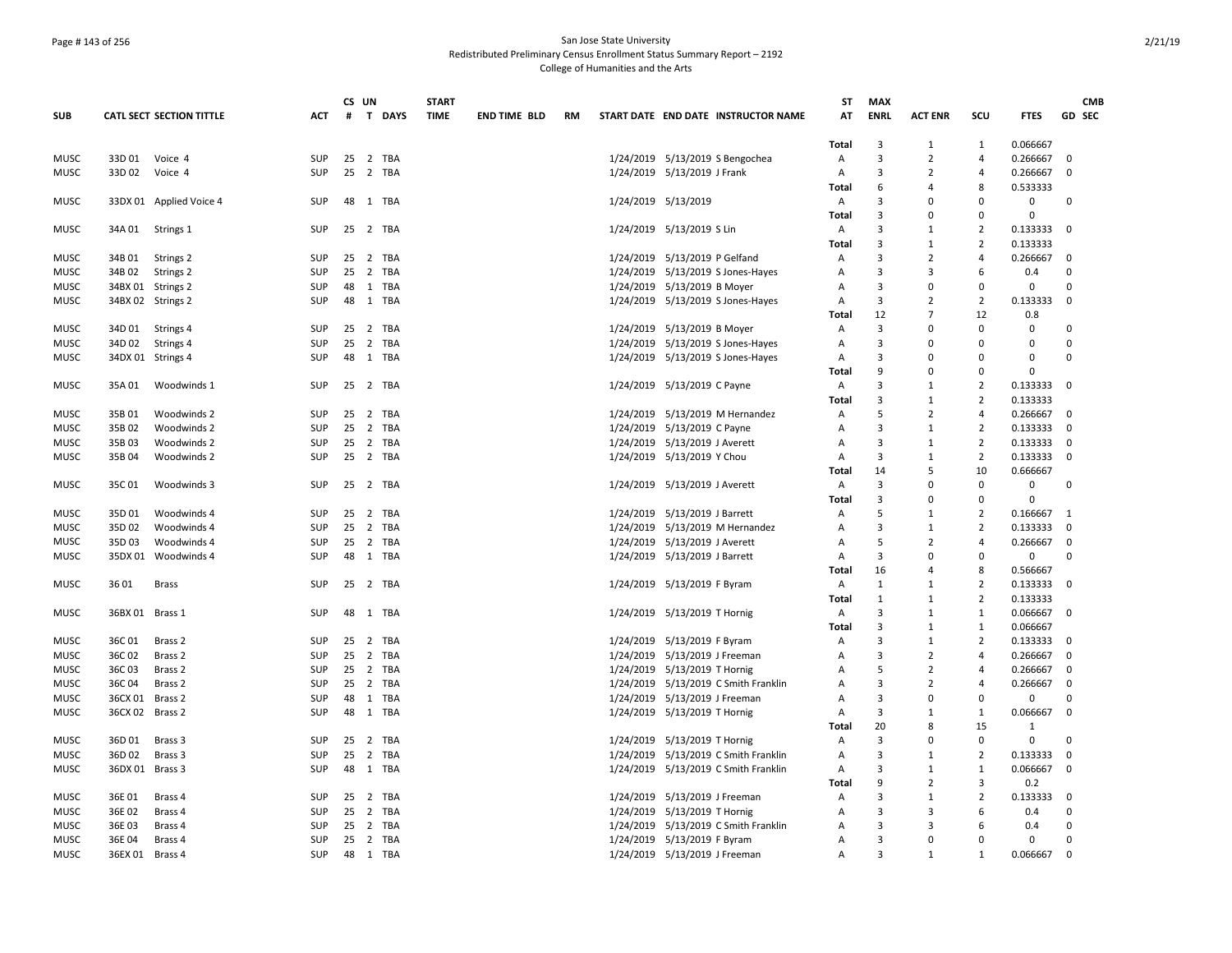## Page # 144 of 256 San Jose State University Redistributed Preliminary Census Enrollment Status Summary Report – 2192 College of Humanities and the Arts

|                            |         |                                 |                          | CS UN          |                            | <b>START</b>       |                            |            |                                                               | ST                | <b>MAX</b>          |                              |                                  |                      |             | <b>CMB</b> |
|----------------------------|---------|---------------------------------|--------------------------|----------------|----------------------------|--------------------|----------------------------|------------|---------------------------------------------------------------|-------------------|---------------------|------------------------------|----------------------------------|----------------------|-------------|------------|
| <b>SUB</b>                 |         | <b>CATL SECT SECTION TITTLE</b> | <b>ACT</b>               | #              | T DAYS                     | <b>TIME</b>        | <b>END TIME BLD</b>        | RM         | START DATE END DATE INSTRUCTOR NAME                           | AT                | <b>ENRL</b>         | <b>ACT ENR</b>               | SCU                              | <b>FTES</b>          | GD SEC      |            |
|                            |         |                                 |                          |                |                            |                    |                            |            |                                                               | Total             | 15                  | 8                            | 15                               | $\mathbf{1}$         |             |            |
| <b>MUSC</b>                | 37B 01  | Percussion 2                    | <b>SUP</b>               | 25             | 2 TBA                      |                    |                            |            | 1/24/2019 5/13/2019 G Lemmon                                  | Α<br>Total        | 5<br>5              | $\mathbf{1}$<br>$\mathbf{1}$ | $\overline{2}$<br>$\overline{2}$ | 0.133333<br>0.133333 | 0           |            |
| <b>MUSC</b>                | 37D 01  | Percussion 4                    | SUP                      | 25             | 2 TBA                      |                    |                            |            | 1/24/2019 5/13/2019 G Lemmon                                  | Α                 | 5                   | 3                            | 6                                | 0.4                  | $\Omega$    |            |
|                            |         |                                 |                          |                |                            |                    |                            |            |                                                               | Total             | -5                  | 3                            | 6                                | 0.4                  |             |            |
| <b>MUSC</b>                | 38CX 01 | Applied Instruct Music Comp 2   | <b>SUP</b>               | 48             | 1 TBA                      |                    |                            |            | 1/24/2019 5/13/2019 B Belet                                   | Α                 | $\overline{3}$      | 0                            | $\Omega$                         | 0                    | $\Omega$    |            |
|                            |         |                                 |                          |                |                            |                    |                            |            |                                                               | Total             | $\overline{3}$      | $\Omega$                     | $\Omega$                         | $\Omega$             |             |            |
| MUSC                       | 38E 01  | Composition 4                   | <b>SUP</b>               | 48             | 2 TBA                      |                    |                            |            | 1/24/2019 5/13/2019 B Belet                                   | Α                 | $\overline{3}$      | $\mathbf 0$                  | $\Omega$                         | 0                    | $\mathbf 0$ |            |
|                            |         |                                 |                          |                |                            |                    |                            |            |                                                               | Total             | $\overline{3}$      | 0                            | $\Omega$                         | $\Omega$             |             |            |
| <b>MUSC</b>                | 38EX 01 | Applied Instruct Music Comp 4   | SUP                      | 48             | 1 TBA                      |                    |                            |            | 1/24/2019 5/13/2019 B Belet                                   | A                 | $\overline{3}$      | 1                            | $\mathbf{1}$                     | 0.066667             | 0           |            |
|                            |         |                                 |                          |                |                            |                    |                            |            |                                                               | Total             | 3                   | $\mathbf{1}$                 | $\mathbf{1}$                     | 0.066667             |             |            |
| MUSC                       | 39A 01  | ImprovCompArr 1                 | SUP                      | 48             | 2 TBA                      |                    |                            |            | 1/24/2019 5/13/2019 R Vandivier                               | Α<br><b>Total</b> | $\mathbf{1}$<br>1   | $\mathbf{1}$<br>$\mathbf{1}$ | $\overline{2}$<br>$\overline{2}$ | 0.133333<br>0.133333 | 0           |            |
| <b>MUSC</b>                |         | 39AX 01 JazzImprCompArr1        | <b>SUP</b>               | 48             | 1 TBA                      |                    |                            |            | 1/24/2019 5/13/2019 D Robbins                                 | A                 | $\overline{3}$      | $\mathbf{1}$                 | $\mathbf{1}$                     | 0.066667             | 0           |            |
| <b>MUSC</b>                |         | 39AX 02 JazzImprCompArr1        | SUP                      | 48             | 1 TBA                      |                    |                            |            | 1/24/2019 5/13/2019 J Lewis                                   | Α                 | $\overline{3}$      | $\mathbf{1}$                 | $\mathbf{1}$                     | 0.066667             | $\mathbf 0$ |            |
|                            |         |                                 |                          |                |                            |                    |                            |            |                                                               | Total             | 6                   | $\overline{2}$               | $\overline{2}$                   | 0.133333             |             |            |
| <b>MUSC</b>                | 39B 01  | ImprovCompArr 2                 | <b>SUP</b>               | 48             | 2 TBA                      |                    |                            |            | 1/24/2019 5/13/2019 R Vandivier                               | Α                 | 3                   | $\mathbf{1}$                 | $\overline{2}$                   | 0.133333             | 0           |            |
| <b>MUSC</b>                | 39B 02  | ImprovCompArr 2                 | <b>SUP</b>               | 48             | 2 TBA                      |                    |                            |            | 1/24/2019 5/13/2019 J Lewis                                   | A                 | 3                   | 0                            | 0                                | $\Omega$             | $\Omega$    |            |
|                            |         |                                 |                          |                |                            |                    |                            |            |                                                               | Total             | 6                   | $\mathbf{1}$                 | $\overline{2}$                   | 0.133333             |             |            |
| <b>MUSC</b>                |         | 39BX 01 JazzImprCompArr2        | <b>SUP</b>               | 48             | 1 TBA                      |                    |                            |            | 1/24/2019 5/13/2019 R Vandivier                               | Α                 | 3                   | 3                            | 3                                | 0.2                  | $\Omega$    |            |
| <b>MUSC</b>                |         | 39BX 02 JazzImprCompArr2        | <b>SUP</b>               | 48             | 1<br><b>TBA</b>            |                    |                            |            | 1/24/2019 5/13/2019 A Lington                                 | Α                 | 3                   | $\mathbf{1}$                 | $\mathbf{1}$                     | 0.066667             | $\mathbf 0$ |            |
| <b>MUSC</b>                |         | 39BX 03 JazzImprCompArr2        | SUP                      | 48             | 1 TBA                      |                    |                            |            | 1/24/2019 5/13/2019 J Lewis                                   | A                 | $\overline{3}$      | $\mathbf{1}$                 | $\mathbf{1}$                     | 0.066667             | $\mathbf 0$ |            |
|                            |         |                                 |                          |                |                            |                    |                            |            |                                                               | Total             | 9                   | 5                            | 5                                | 0.333333             |             |            |
| MUSC                       |         | 39CX 01 JazzImprCompArr3        | SUP                      | 48             | TBA<br>1                   |                    |                            |            | 1/24/2019 5/13/2019 R Vandivier                               | Α                 | $\overline{3}$      | $\mathbf{1}$                 | $\mathbf{1}$                     | 0.066667             | $\mathbf 0$ |            |
| <b>MUSC</b>                | 39D 01  | ImprovCompArr 4                 | <b>SUP</b>               | 48             | 2 TBA                      |                    |                            |            | 1/24/2019 5/13/2019 D Behroozi                                | Total<br>Α        | 3<br>$\overline{3}$ | $\mathbf{1}$<br>0            | $\mathbf{1}$<br>0                | 0.066667<br>0        | 0           |            |
| <b>MUSC</b>                | 39D 02  | ImprovCompArr 4                 | <b>SUP</b>               | 48             | 2 TBA                      |                    |                            |            | 1/24/2019 5/13/2019 J Lewis                                   | A                 | $\overline{3}$      | 0                            | $\Omega$                         | 0                    | $\Omega$    |            |
|                            |         |                                 |                          |                |                            |                    |                            |            |                                                               | Total             | 6                   | 0                            | $\Omega$                         | $\Omega$             |             |            |
| <b>MUSC</b>                |         | 39DX 01 JazzImprCompArr4        | <b>SUP</b>               | 48             | 1<br>TBA                   |                    |                            |            | 1/24/2019 5/13/2019 J Lewis                                   | Α                 | $\overline{3}$      | $\Omega$                     | $\Omega$                         | $\Omega$             | $\Omega$    |            |
| <b>MUSC</b>                |         | 39DX 02 JazzImprCompArr4        | <b>SUP</b>               | 48             | 1<br><b>TBA</b>            |                    |                            |            | 1/24/2019 5/13/2019 A Lington                                 | Α                 | $\overline{3}$      | $\mathbf{1}$                 | $\mathbf{1}$                     | 0.066667             | $\mathbf 0$ |            |
| MUSC                       |         | 39DX 03 JazzImprCompArr4        | SUP                      | 48             | 1 TBA                      |                    |                            |            | 1/24/2019 5/13/2019 D Robbins                                 | Α                 | 3                   | $\overline{2}$               | $\overline{2}$                   | 0.133333             | $\Omega$    |            |
|                            |         |                                 |                          |                |                            |                    |                            |            |                                                               | Total             | 9                   | 3                            | 3                                | 0.2                  |             |            |
| <b>MUSC</b>                | 40A 01  | Jazz Improv - I                 | <b>SEM</b>               | $\overline{4}$ | 2 TR                       |                    | 10:30 AM 11:00 AM MUS      | 150        | 1/24/2019 5/13/2019 T Langan                                  | Α                 | 35                  | 26                           | 26                               | 3.466667             | 0           |            |
|                            |         |                                 |                          |                |                            |                    |                            |            |                                                               | Total             | 35                  | 26                           | 26                               | 3.466667             |             |            |
| <b>MUSC</b>                | 50A 01  | ConcertChoir                    | ACT                      | 21             | 1 MW                       | 1:30 PM            | 3:20 PM MUS                | 150        | 1/24/2019 5/13/2019 A Cohen                                   | A                 | 55                  | 30                           | 30                               | $\overline{2}$       | $\Omega$    |            |
|                            | 5101    |                                 |                          |                |                            |                    |                            |            |                                                               | <b>Total</b>      | 55                  | 30                           | 30<br>$\overline{2}$             | $\overline{2}$       | $\mathbf 0$ |            |
| <b>MUSC</b><br><b>MUSC</b> | 51 02   | UnivChorales<br>UnivChorales    | <b>ACT</b><br><b>ACT</b> | 9<br>9         | 1 MW<br>$\mathbf{1}$<br>TR | 3:30 PM<br>3:30 PM | 4:20 PM MUS<br>4:20 PM MUS | 182<br>182 | 1/24/2019 5/13/2019 L Hartwig<br>1/24/2019 5/13/2019 E Nitzan | A<br>Α            | 30<br>30            | $\overline{2}$<br>5          | 5                                | 0.133333<br>0.333333 | $\Omega$    |            |
|                            |         |                                 |                          |                |                            |                    |                            |            |                                                               | Total             | 60                  | $\overline{7}$               | $\overline{7}$                   | 0.466667             |             |            |
| MUSC                       | 5201    | <b>ENS: OperaTheater</b>        | <b>ACT</b>               |                | 21 1 TR                    | 3:30 PM            | 5:20 PM MUS                | 176        | 1/24/2019 5/13/2019 S Bengochea                               | A                 | 30                  | 5                            | 5                                | 0.333333             | $\mathbf 0$ |            |
|                            |         |                                 |                          |                |                            |                    |                            |            |                                                               | Total             | 30                  | 5                            | 5                                | 0.333333             |             |            |
| <b>MUSC</b>                | 53 01   | ENS: UnivSymphOrchest           | ACT                      |                | 21 1 TR                    | 1:30 PM            | 3:20 PM MUS                | 176        | 1/24/2019 5/13/2019 A Cohen                                   | Α                 | 30                  | 11                           | 11                               | 0.733333             | 0           |            |
|                            |         |                                 |                          |                |                            |                    |                            |            |                                                               | Total             | 30                  | 11                           | 11                               | 0.733333             |             |            |
| <b>MUSC</b>                | 54 01   | SymphBand                       | ACT                      |                | 21 1 TR                    | 1:30 PM            | 3:20 PM MUS                | 150        | 1/24/2019 5/13/2019 C McKenzie                                | A                 | 30                  | 26                           | 26                               | 1.733333             | 0           |            |
|                            |         |                                 |                          |                |                            |                    |                            |            |                                                               | <b>Total</b>      | 30                  | 26                           | 26                               | 1.733333             |             |            |
| <b>MUSC</b>                | 55 01   | <b>ENS: WindEnsemble</b>        | <b>ACT</b>               |                | 21 1 MW                    | 1:30 PM            | 3:20 PM MUS                | 176        | 1/24/2019 5/13/2019 D Vickerman                               | A                 | 40                  | 12                           | 12                               | 0.8                  | $\Omega$    |            |
|                            |         |                                 |                          |                |                            |                    |                            |            |                                                               | <b>Total</b>      | 40                  | 12                           | 12                               | 0.8                  |             |            |
| MUSC                       | 5701    | JazzOrch                        | ACT                      | 20             | 1 TR                       | 3:30 PM            | 5:20 PM MUS                | 150        | 1/24/2019 5/13/2019 A Lington                                 | Α                 | 20                  | 6                            | 6<br>6                           | 0.4                  | $\mathbf 0$ |            |
| <b>MUSC</b>                | 59 01   | AfroLatinJazzEns                | ACT                      | 20             | 1 MW                       | 1:30 PM            | 3:20 PM MUS                | 186        | 1/24/2019 5/13/2019 J Lewis                                   | Total<br>Α        | 20<br>20            | 6<br>4                       | $\overline{4}$                   | 0.4<br>0.266667      | 0           |            |
|                            |         |                                 |                          |                |                            |                    |                            |            |                                                               | Total             | 20                  | 4                            | 4                                | 0.266667             |             |            |
|                            |         |                                 |                          |                |                            |                    |                            |            |                                                               |                   |                     |                              |                                  |                      |             |            |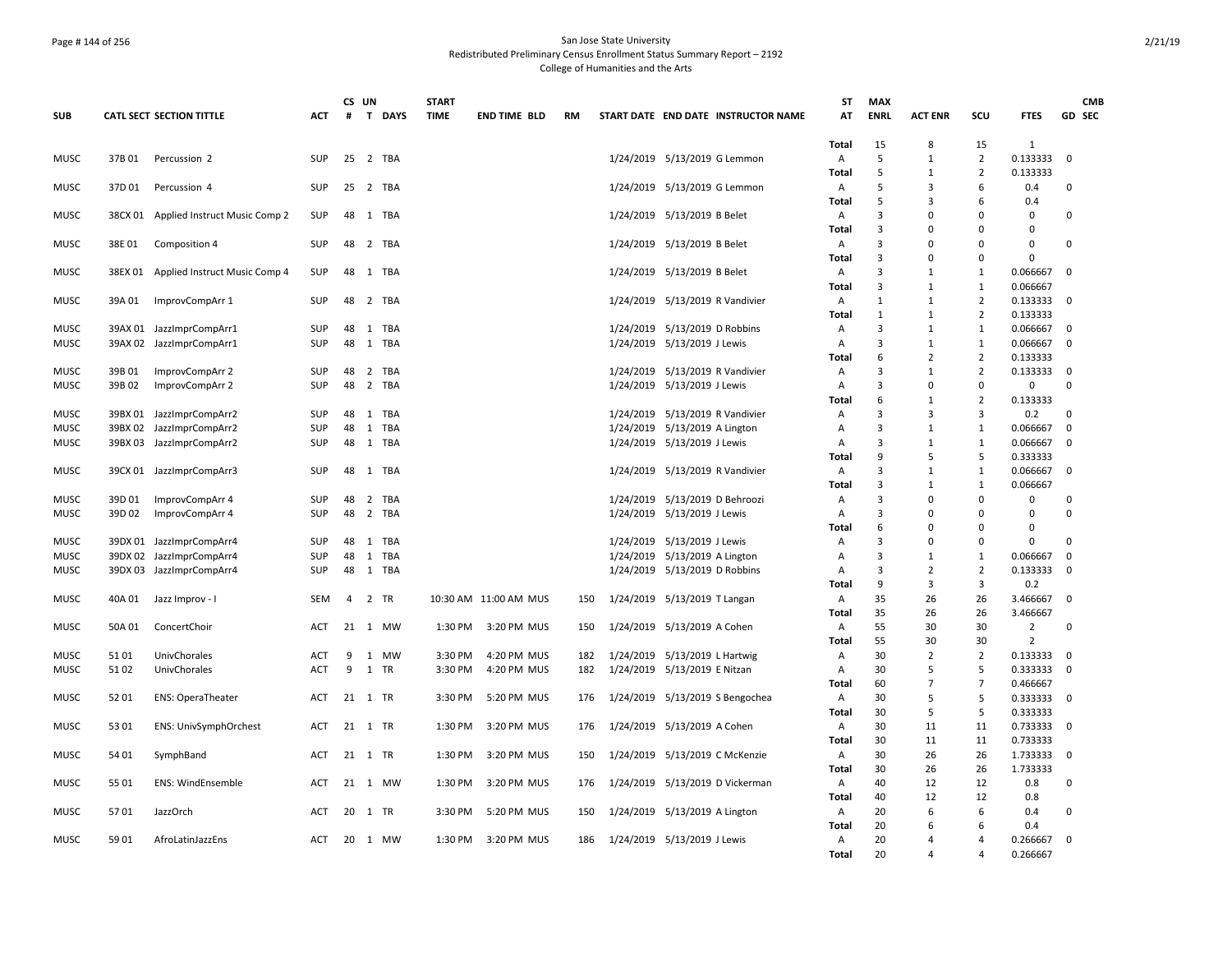## Page # 145 of 256 San Jose State University Redistributed Preliminary Census Enrollment Status Summary Report – 2192 College of Humanities and the Arts

|                     |                  |                                    |                          | CS UN          |       |           | <b>START</b> |                          |     |                                                               |                                         | ST           | <b>MAX</b>  |                                  |                                  |               |                  | <b>CMB</b> |
|---------------------|------------------|------------------------------------|--------------------------|----------------|-------|-----------|--------------|--------------------------|-----|---------------------------------------------------------------|-----------------------------------------|--------------|-------------|----------------------------------|----------------------------------|---------------|------------------|------------|
| <b>SUB</b>          |                  | CATL SECT SECTION TITTLE           | <b>ACT</b>               | #              |       | T DAYS    | <b>TIME</b>  | <b>END TIME BLD</b>      | RM  |                                                               | START DATE END DATE INSTRUCTOR NAME     | AT           | <b>ENRL</b> | <b>ACT ENR</b>                   | SCU                              | <b>FTES</b>   |                  | GD SEC     |
| <b>MUSC</b>         | 60A 01           | Choraliers                         | ACT                      | 21 1 TR        |       |           | 1:30 PM      | 3:20 PM MUS              | 182 |                                                               | 1/24/2019 5/13/2019 D Hollinger         | Α            | 20          | $\overline{7}$                   | $\overline{7}$                   | 0.466667      | 0                |            |
|                     |                  |                                    |                          |                |       |           |              |                          |     |                                                               |                                         | Total        | 20          | $\overline{7}$                   | $\overline{7}$                   | 0.466667      |                  |            |
| <b>MUSC</b>         | 60C 01           | EnsChamberMusic                    | <b>ACT</b><br><b>ACT</b> | 10<br>10       | $1$ T | 1 TBA     | 3:30 PM      | 5:20 PM MUS              | 211 | 1/24/2019 5/13/2019 G Mok                                     |                                         | A<br>A       | 10          | $\Omega$<br>6                    | $\Omega$<br>6                    | 0             | 0<br>$\Omega$    |            |
| <b>MUSC</b>         | 60C 02           | EnsChamberMusic                    |                          |                |       |           |              |                          |     |                                                               | 1/24/2019 5/13/2019 S Jones-Hayes       | Total        | 10<br>20    | 6                                | 6                                | 0.4<br>0.4    |                  |            |
| MUSC                | 60D 01           | CollMusicum                        | ACT                      | 10             | 1 F   |           |              | 8:30 AM 10:15 AM MUS     | 182 |                                                               | 1/24/2019 5/13/2019 G Haramaki          | Α            | 15          | 3                                | 3                                | 0.2           | 0                |            |
|                     |                  |                                    |                          |                |       |           |              |                          |     |                                                               |                                         | Total        | 15          | 3                                | 3                                | 0.2           |                  |            |
| <b>MUSC</b>         | 60E 01           | JazzSingers                        | ACT                      | 10 1 F         |       |           |              | 10:30 AM 11:00 AM MUS    | 250 | 1/24/2019 5/13/2019 C Oser                                    |                                         | Α            | 15          | 13                               | 13                               | 0.866667      | $\mathbf 0$      |            |
|                     |                  |                                    |                          |                |       |           |              |                          |     |                                                               |                                         | Total        | 15          | 13                               | 13                               | 0.866667      |                  |            |
| <b>MUSC</b>         | 60F 01           | SmallJazzEns                       | ACT                      | 10             |       | 1 TBA     |              |                          |     | 1/24/2019 5/13/2019 J Lewis                                   |                                         | Α            | 3           | $\mathbf 0$                      | 0                                | 0             | 0                |            |
| MUSC                | 60F 02           | SmallJazzEns                       | ACT                      | 10             |       | 1 TBA     |              |                          |     | 1/24/2019 5/13/2019 D Robbins                                 |                                         | Α            | 3           | 1                                | 1                                | 0.066667      | 0                |            |
| MUSC                | 60F 03           | SmallJazzEns                       | ACT                      | 10             |       | 1 TBA     |              |                          |     | 1/24/2019 5/13/2019 J Dryden                                  |                                         | Α            | 3           | 1                                | 1                                | 0.066667      | $\mathbf 0$      |            |
|                     |                  |                                    |                          |                |       |           |              |                          |     |                                                               |                                         | Total        | 9           | $\overline{2}$                   | 2                                | 0.133333      |                  |            |
| MUSC                | 60G 01           | PepBand                            | ACT                      | 10             | 1 W   |           | 3:45 PM      | 6:00 PM MUS              | 150 |                                                               | 1/24/2019 5/13/2019 C McKenzie          | Α            | 35          | 24                               | 24                               | 1.6           | 0                |            |
| <b>MUSC</b>         | 60G 02           | PepBand                            | <b>ACT</b>               | 10             |       | 1 MW      | 4:00 PM      | 6:30 PM WSQ              | 106 | 1/24/2019 5/13/2019 A Cohen                                   |                                         | Α            | 20          | $\overline{4}$                   | $\overline{4}$                   | 0.266667      | $\mathbf 0$      |            |
|                     |                  |                                    |                          |                |       |           |              |                          |     |                                                               |                                         | Total        | 55          | 28                               | 28                               | 1.866667      |                  |            |
| MUSC                | 60H 01           | PercEns                            | ACT                      | 10             | 1 F   |           |              | 10:30 AM 12:20 PM MUS    | 176 |                                                               | 1/24/2019 5/13/2019 G Lemmon            | A            | 15          | 6                                | 6                                | 0.4           | $\mathbf 0$      |            |
|                     |                  |                                    |                          |                |       |           |              |                          |     |                                                               |                                         | Total        | 15          | 6                                | 6                                | 0.4           |                  |            |
| <b>MUSC</b>         | 60101            | EnsJazzEnsemble                    | ACT                      | 10             | 1 F   |           | 12:30 PM     | 2:20 PM MUS              | 182 | 1/24/2019 5/13/2019 C Garza                                   |                                         | Α            | 20          | 8                                | 8                                | 0.533333      | $\mathbf 0$      |            |
|                     |                  |                                    |                          |                |       |           |              |                          |     |                                                               |                                         | Total        | 20          | 8                                | 8                                | 0.533333      |                  |            |
| <b>MUSC</b>         | 60J 01           | StringEns                          | ACT                      |                |       | 10 1 TBA  |              |                          |     |                                                               | 1/24/2019 5/13/2019 S Jones-Hayes       | Α            | 15          | $\overline{7}$                   | $\overline{7}$                   | 0.466667      | $\mathbf 0$      |            |
|                     |                  |                                    |                          |                |       |           |              |                          |     |                                                               |                                         | Total        | 15          | $\overline{7}$<br>$\overline{7}$ | $\overline{7}$<br>$\overline{7}$ | 0.466667      |                  |            |
| <b>MUSC</b><br>MUSC | 60K 01<br>60K 02 | <b>BrassEns</b><br><b>BrassEns</b> | ACT<br><b>ACT</b>        | 10<br>10       | 1 F   | 1 TBA     |              | 10:30 AM 12:20 PM MUS    | 150 | 1/24/2019 5/13/2019 T Hornig<br>1/24/2019 5/13/2019 J Freeman |                                         | Α<br>A       | 15<br>15    | $\Omega$                         | $\Omega$                         | 0.466667<br>0 | $\mathbf 0$<br>0 |            |
|                     |                  |                                    |                          |                |       |           |              |                          |     |                                                               |                                         | Total        | 30          | $\overline{7}$                   | $\overline{7}$                   | 0.466667      |                  |            |
| <b>MUSC</b>         | 60L 01           | WoodwindEns                        | ACT                      | 10 1 F         |       |           |              | 10:30 AM 12:20 PM MUS    | 182 | 1/24/2019 5/13/2019 J Averett                                 |                                         | A            | 10          | $\overline{a}$                   | $\overline{\mathbf{A}}$          | 0.266667      | $\mathbf 0$      |            |
| <b>MUSC</b>         | 60L 02           | WoodwindEns                        | <b>ACT</b>               | 10             |       | 1 TBA     |              |                          |     | 1/24/2019 5/13/2019 C Payne                                   |                                         | A            | 10          | $\overline{2}$                   | $\overline{2}$                   | 0.133333      | $\mathbf 0$      |            |
|                     |                  |                                    |                          |                |       |           |              |                          |     |                                                               |                                         | Total        | 20          | 6                                | 6                                | 0.4           |                  |            |
| MUSC                | 60M 01           | SaxophoneEns                       | ACT                      | 10 1 T         |       |           | 7:00 PM      | 9:00 PM MUS              | 150 |                                                               | 1/24/2019 5/13/2019 M Hernandez         | Α            | 15          | $\overline{2}$                   | $\overline{2}$                   | 0.133333      | 0                |            |
|                     |                  |                                    |                          |                |       |           |              |                          |     |                                                               |                                         | Total        | 15          | $\overline{2}$                   | 2                                | 0.133333      |                  |            |
| <b>MUSC</b>         | 600 01           | TromboneEns                        | ACT                      | 10 1 F         |       |           |              | 8:30 AM 10:20 AM MUS     | 150 | 1/24/2019 5/13/2019 T Hornig                                  |                                         | $\mathsf{A}$ | 15          | 3                                | 3                                | 0.2           | $\Omega$         |            |
|                     |                  |                                    |                          |                |       |           |              |                          |     |                                                               |                                         | Total        | 15          | 3                                | $\overline{3}$                   | 0.2           |                  |            |
| <b>MUSC</b>         | 6101             | StylesIntrpOpera1                  | <b>ACT</b>               | 9              |       | 1 TBA     |              |                          |     |                                                               | 1/24/2019 5/13/2019 S Snitkovskaya      | Α            | 15          | $\mathbf{1}$                     | $\mathbf{1}$                     | 0.066667      | $\Omega$         |            |
|                     |                  |                                    |                          |                |       |           |              |                          |     |                                                               |                                         | Total        | 15          | 1                                | $\mathbf{1}$                     | 0.066667      |                  |            |
| MUSC                | 6301             | StylesIntrpOpera2                  | ACT                      | 9              |       | 1 TBA     |              |                          |     |                                                               | 1/24/2019 5/13/2019 S Snitkovskaya      | A            | 15          | 1                                | $\mathbf{1}$                     | 0.066667      | $\mathbf 0$      |            |
|                     |                  |                                    |                          |                |       |           |              |                          |     |                                                               |                                         | Total        | 15          | 1                                | $\mathbf{1}$                     | 0.066667      |                  |            |
| <b>MUSC</b>         | 8101             | Concert Listening I                | <b>ACT</b>               | 9              | 1 TR  |           |              | 12:30 PM 1:20 PM MUS     | 176 | 1/24/2019 5/13/2019 R Lacey                                   |                                         | A            | 100         | 4                                | $\overline{a}$                   | 0.266667      | $\mathbf 0$      |            |
|                     |                  |                                    |                          |                |       |           |              |                          |     |                                                               |                                         | Total        | 100         | $\overline{a}$                   | $\overline{\mathbf{A}}$          | 0.266667      |                  |            |
| <b>MUSC</b>         |                  | 100W 01 Writing Workshop           | SEM                      | $\overline{4}$ | 3 TR  |           |              | 9:00 AM 10:15 AM MUS     | 210 |                                                               | 1/24/2019 5/13/2019 G Haramaki          | Α            | 25<br>25    | 27<br>27                         | 81<br>81                         | 5.4           | 0                |            |
| <b>MUSC</b>         | 102 02           | Orchestration                      | <b>SEM</b>               | 4              |       | 3 MW      |              | 12:00 PM   1:15 PM   MUS | 211 |                                                               | 1/24/2019 5/13/2019 M Rodriguez-Marquez | Total<br>Α   | 25          | 24                               | 72                               | 5.4<br>4.9    | 2                |            |
|                     |                  |                                    |                          |                |       |           |              |                          |     |                                                               |                                         | Total        | 25          | 24                               | 72                               | 4.9           |                  |            |
| <b>MUSC</b>         | 106B01           | Jazz Arranging 2                   | <b>SEM</b>               | 4              |       | 2 MW      |              | 10:30 AM 11:45 AM MUS    | 157 | 1/24/2019 5/13/2019 A Lington                                 |                                         | $\mathsf{A}$ | 20          | 9                                | 18                               | 1.266667      | 2                |            |
|                     |                  |                                    |                          |                |       |           |              |                          |     |                                                               |                                         | Total        | 20          | 9                                | 18                               | 1.266667      |                  |            |
| <b>MUSC</b>         | 11101            | Rom/Modern Mus History             | LEC                      | $\overline{2}$ |       | 3 MW      |              | 9:00 AM 10:15 AM MUS     | 250 |                                                               | 1/24/2019 5/13/2019 E Buurman           | Α            | 50          | 52                               | 156                              | 10.4          | 0                |            |
|                     |                  |                                    |                          |                |       |           |              |                          |     |                                                               |                                         | Total        | 50          | 52                               | 156                              | 10.4          |                  |            |
| <b>MUSC</b>         | 11701            | Mus Cul Latin Am                   | LEC                      | 1              | 3 TR  |           |              | 9:00 AM 10:15 AM MUS     | 250 |                                                               | 1/24/2019 5/13/2019 A Romero Ramirez    | Α            | 60          | 46                               | 138                              | 9.2           | 0                |            |
| <b>MUSC</b>         | 11702            | Mus Cul Latin Am                   | <b>LEC</b>               | 1              | 3     | <b>MW</b> | 12:00 PM     | 1:15 PM MUS              | 250 |                                                               | 1/24/2019 5/13/2019 A Romero Ramirez    | A            | 60          | 64                               | 192                              | 12.85         | 1                |            |
|                     |                  |                                    |                          |                |       |           |              |                          |     |                                                               |                                         | Total        | 120         | 110                              | 330                              | 22.05         |                  |            |
| <b>MUSC</b>         | 12001            | Worlds of Jazz                     | <b>LEC</b>               | 1              |       | 3 MW      |              | 10:30 AM 11:45 AM MUS    | 150 | 1/24/2019 5/13/2019 J Lewis                                   |                                         | Α            | 70          | 35                               | 105                              | 7.05          | $\mathbf{1}$     |            |
| <b>MUSC</b>         | 120 80           | Worlds of Jazz                     | LEC                      | 1              |       | 3 TBA     |              |                          |     | 1/24/2019 5/13/2019 J Lewis                                   |                                         | A            | 100         | 100                              | 300                              | 20            | 0                |            |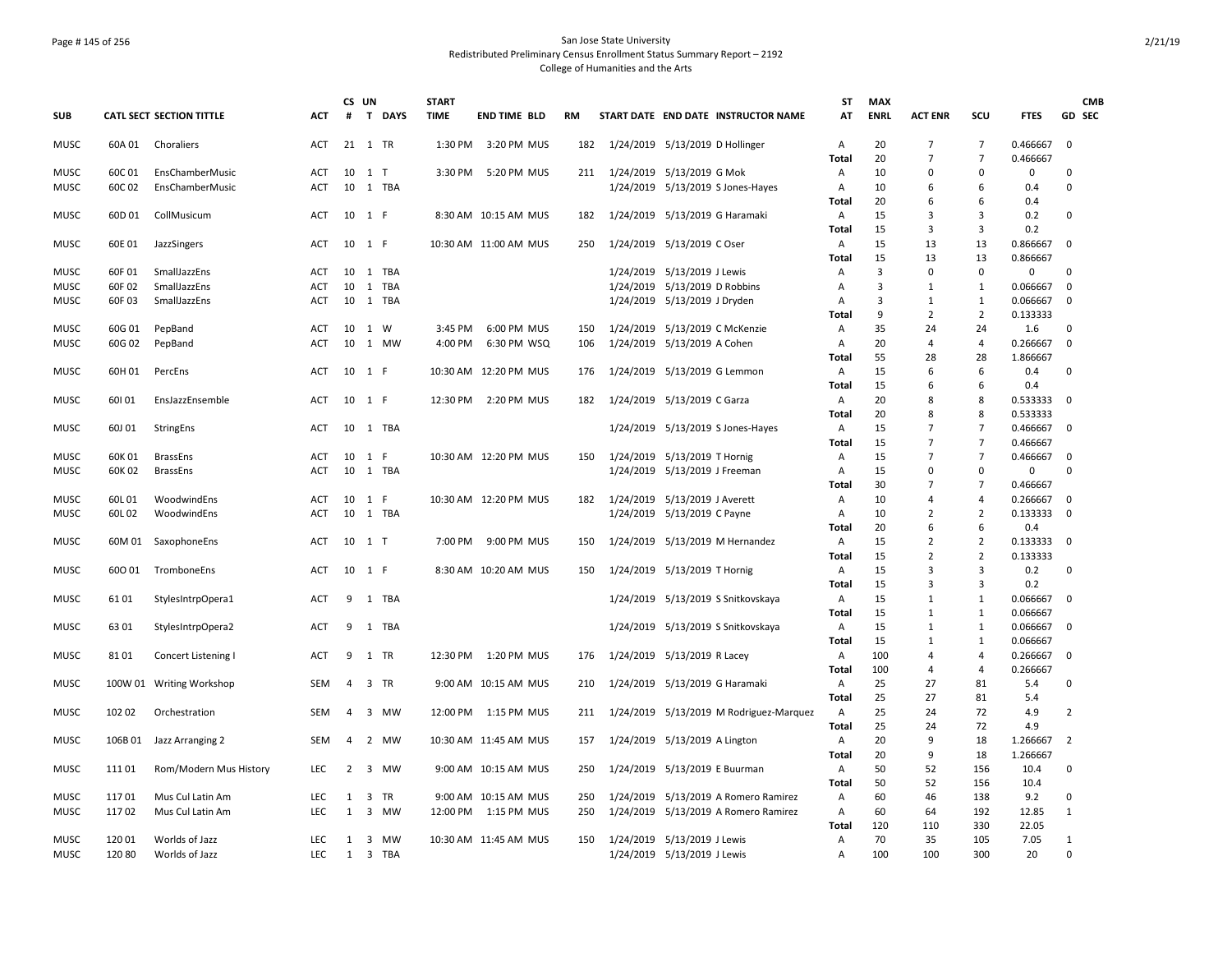## Page # 146 of 256 San Jose State University Redistributed Preliminary Census Enrollment Status Summary Report – 2192 College of Humanities and the Arts

|                            |                    |                          |                          | CS UN |                |              | <b>START</b> |                       |           |                                 |                                     | ST         | <b>MAX</b>     |                     |                          |                      |                | <b>CMB</b>    |
|----------------------------|--------------------|--------------------------|--------------------------|-------|----------------|--------------|--------------|-----------------------|-----------|---------------------------------|-------------------------------------|------------|----------------|---------------------|--------------------------|----------------------|----------------|---------------|
| <b>SUB</b>                 |                    | CATL SECT SECTION TITTLE | <b>ACT</b>               | #     |                | T DAYS       | <b>TIME</b>  | <b>END TIME BLD</b>   | <b>RM</b> |                                 | START DATE END DATE INSTRUCTOR NAME | AT         | <b>ENRL</b>    | <b>ACT ENR</b>      | SCU                      | <b>FTES</b>          |                | <b>GD SEC</b> |
|                            |                    |                          |                          |       |                |              |              |                       |           |                                 |                                     | Total      | 170            | 135                 | 405                      | 27.05                |                |               |
| <b>MUSC</b>                |                    | 122B 01 FundTechDoReeds  | <b>ACT</b>               | 10    | 1 TR           |              |              | 11:30 AM 12:20 PM MUS | 182       | 1/24/2019 5/13/2019 R Lacey     |                                     | Α          | 20             | 10                  | 10                       | 0.683333 1           |                |               |
| <b>MUSC</b>                | 122B 02            | FundTechDoReeds          | <b>ACT</b>               | 10    | 1 TR           |              |              | 11:30 AM 12:20 PM MUS | 250       |                                 | 1/24/2019 5/13/2019 R Maldonado     | Α          | 20             | 8                   | 8                        | 0.533333             | $\mathbf 0$    |               |
|                            |                    |                          |                          |       |                |              |              |                       |           |                                 |                                     | Total      | 40             | 18                  | 18                       | 1.216667             |                |               |
| <b>MUSC</b>                |                    | 123B 01 FundTechLowBr    | ACT                      | 10    |                | 1 MW         |              | 10:30 AM 11:20 AM MUS | 182       | 1/24/2019 5/13/2019 T Hornig    |                                     | Α          | 20             | 11                  | 11                       | 0.75                 | 1              |               |
|                            |                    |                          |                          |       |                |              |              |                       |           |                                 |                                     | Total      | 20             | 11                  | 11                       | 0.75                 |                |               |
| <b>MUSC</b>                |                    | 125D 01 Fund Tech Percus | <b>ACT</b>               | 9     | 1 F            |              | 12:30 PM     | 2:20 PM MUS           | 176       | 1/24/2019 5/13/2019 G Lemmon    |                                     | A          | 20             | 12                  | 12                       | 0.8                  | 0              |               |
|                            |                    |                          |                          |       |                |              |              |                       |           |                                 |                                     | Total      | 20             | 12                  | 12                       | 0.8                  |                |               |
| <b>MUSC</b>                | 12601              | Marching Band Tech       | ACT                      | 8     | 1 M            |              | 3:30 PM      | 5:20 PM MUS           | 213       |                                 | 1/24/2019 5/13/2019 C McKenzie      | Α          | 20             | 17                  | 17                       | 1.133333             | $\Omega$       |               |
|                            |                    |                          |                          | 10    |                |              |              |                       |           |                                 |                                     | Total      | 20<br>20       | 17<br>15            | 17                       | 1.133333             |                |               |
| <b>MUSC</b>                | 127B 01            | FundTechLowStr           | ACT                      |       | 1 TR           |              | 8:00 AM      | 8:50 AM MUS           | 150       |                                 | 1/24/2019 5/13/2019 S Jones-Hayes   | Α<br>Total | 20             | 15                  | 15<br>15                 | 1.016667<br>1.016667 | -1             |               |
| <b>MUSC</b>                | 130B 01            | Piano 6                  | SUP                      | 25    |                | 2 TBA        |              |                       |           | 1/24/2019 5/13/2019 G Mok       |                                     | Α          | 3              | 1                   | $\overline{2}$           | 0.13333300           |                |               |
| <b>MUSC</b>                | 130B 02            | Piano 6                  | <b>SUP</b>               | 25    |                | 2 TBA        |              |                       |           | 1/24/2019 5/13/2019 F Levy      |                                     | Α          | 3              | 1                   | $\overline{2}$           | 0.133333             | $\Omega$       |               |
|                            |                    |                          |                          |       |                |              |              |                       |           |                                 |                                     | Total      | 6              | $\overline{2}$      | $\overline{4}$           | 0.266667             |                |               |
| <b>MUSC</b>                | 130D 01 Piano 8    |                          | <b>SUP</b>               | 25    |                | 2 TBA        |              |                       |           | 1/24/2019 5/13/2019 G Mok       |                                     | Α          | 3              | $\Omega$            | $\Omega$                 | 0                    | $\Omega$       |               |
| <b>MUSC</b>                | 130D 02 Piano 8    |                          | <b>SUP</b>               | 25    |                | 2 TBA        |              |                       |           | 1/24/2019 5/13/2019 F Levy      |                                     | Α          | 3              | $\mathbf{1}$        | $\overline{2}$           | 0.133333             | $\Omega$       |               |
|                            |                    |                          |                          |       |                |              |              |                       |           |                                 |                                     | Total      | 6              | 1                   | $\overline{2}$           | 0.133333             |                |               |
| MUSC                       | 133 01             | Voice                    | SUP                      | 25    |                | 2 TBA        |              |                       |           | 1/24/2019 5/13/2019 J Smucker   |                                     | Α          | $\overline{3}$ | $\mathbf{1}$        | $\overline{2}$           | 0.133333             | $\mathbf 0$    |               |
| MUSC                       | 133 02             | Voice                    | <b>SUP</b>               | 25    |                | 2 TBA        |              |                       |           | 1/24/2019 5/13/2019 J Frank     |                                     | A          | 3              | $\Omega$            | $\Omega$                 | 0                    | $\Omega$       |               |
|                            |                    |                          |                          |       |                |              |              |                       |           |                                 |                                     | Total      | 6              | 1                   | $\overline{2}$           | 0.133333             |                |               |
| <b>MUSC</b>                | 133A 01            | Voice 5                  | <b>SUP</b>               | 25    |                | 2 TBA        |              |                       |           |                                 | 1/24/2019 5/13/2019 C Bengochea     | Α          | 3              | $\mathbf{1}$        | $\overline{2}$           | 0.133333             | $\Omega$       |               |
| MUSC                       | 133A 02 Voice 5    |                          | SUP                      | 25    |                | 2 TBA        |              |                       |           | 1/24/2019 5/13/2019 J Frank     |                                     | Α          | 3              | $\Omega$            | $\mathbf 0$              | 0                    | $\Omega$       |               |
| MUSC                       | 133A 03 Voice 5    |                          | SUP                      | 25    |                | 2 TBA        |              |                       |           | 1/24/2019 5/13/2019 J Scharlach |                                     | A          | 3              | 3                   | 6                        | 0.4                  | $\Omega$       |               |
| <b>MUSC</b>                | 133A 04 Voice 5    |                          | <b>SUP</b>               | 25    |                | 2 TBA        |              |                       |           | 1/24/2019 5/13/2019 J Smucker   |                                     | A          | 3              | $\overline{2}$      | $\overline{4}$           | 0.266667             | 0              |               |
| <b>MUSC</b>                | 133A 05 Voice 5    |                          | <b>SUP</b>               | 25    |                | 2 TBA        |              |                       |           | 1/24/2019 5/13/2019 J Mitchell  |                                     | A          | 3              | 1                   | $\overline{2}$           | 0.133333             | $\Omega$       |               |
|                            |                    |                          |                          |       |                |              |              |                       |           |                                 |                                     | Total      | 15             | $\overline{7}$      | 14                       | 0.933333             |                |               |
| <b>MUSC</b>                | 133B 01            | Voice 6                  | <b>SUP</b>               | 25    |                | 2 TBA        |              |                       |           | 1/24/2019 5/13/2019 J Mitchell  |                                     | Α          | 3              | 1                   | $\overline{2}$           | 0.133333             | 0              |               |
| <b>MUSC</b>                | 133B 02            | Voice 6                  | <b>SUP</b>               | 25    |                | 2 TBA        |              |                       |           | 1/24/2019 5/13/2019 J Scharlach |                                     | A          | 3              | $\overline{2}$      | $\overline{4}$           | 0.3                  | 1              |               |
|                            |                    |                          |                          |       |                |              |              |                       |           |                                 |                                     | Total      | 6              | $\mathbf{a}$        | 6                        | 0.433333             |                |               |
| MUSC                       | 133C 01            | Voice 7                  | SUP                      | 25    |                | 2 TBA        |              |                       |           |                                 | 1/24/2019 5/13/2019 S Bengochea     | Α          | $\overline{3}$ | $\mathbf{1}$        | $\overline{2}$           | 0.133333             | 0              |               |
| <b>MUSC</b>                | 133C 02            | Voice 7                  | <b>SUP</b>               | 25    |                | 2 TBA        |              |                       |           | 1/24/2019 5/13/2019 J Frank     |                                     | Α          | 3              | 1                   | $\overline{2}$           | 0.133333             | $\mathbf 0$    |               |
|                            |                    |                          |                          |       |                |              |              |                       |           |                                 |                                     | Total      | 6              | $\overline{2}$      | $\overline{4}$           | 0.266667             |                |               |
| MUSC                       | 133D 01 Voice 8    |                          | <b>SUP</b>               | 25    | $\overline{2}$ | 25 2 TBA     |              |                       |           |                                 | 1/24/2019 5/13/2019 C Bengochea     | Α          | 3<br>3         | 1<br>$\overline{2}$ | $\overline{2}$<br>4      | 0.133333<br>0.266667 | $\Omega$<br>0  |               |
| <b>MUSC</b><br><b>MUSC</b> | 133D 02<br>133D 03 | Voice 8<br>Voice 8       | <b>SUP</b><br><b>SUP</b> | 25    |                | TBA<br>2 TBA |              |                       |           | 1/24/2019 5/13/2019 J Frank     | 1/24/2019 5/13/2019 S Bengochea     | Α<br>Α     | 3              | 2                   | $\overline{4}$           | 0.266667             | 0              |               |
| MUSC                       | 133D 04            | Voice 8                  | SUP                      | 25    |                | 2 TBA        |              |                       |           | 1/24/2019 5/13/2019 J Smucker   |                                     | Α          | 3              | $\Omega$            | $\Omega$                 | 0                    | $\mathbf 0$    |               |
| <b>MUSC</b>                | 133D 05            | Voice 8                  | SUP                      | 25    |                | 2 TBA        |              |                       |           | 1/24/2019 5/13/2019 J Mitchell  |                                     | A          | 3              | $\mathbf{1}$        | $\overline{2}$           | 0.133333             | $\Omega$       |               |
|                            |                    |                          |                          |       |                |              |              |                       |           |                                 |                                     | Total      | 15             | 6                   | 12                       | 0.8                  |                |               |
| <b>MUSC</b>                | 134A 01 Strings 5  |                          | <b>SUP</b>               | 36    |                | 2 TBA        |              |                       |           | 1/24/2019 5/13/2019 S Lin       |                                     | Α          | 3              | $\mathbf{1}$        | $\overline{2}$           | 0.133333             | 0              |               |
| <b>MUSC</b>                | 134A 02 Strings 5  |                          | <b>SUP</b>               | 36    |                | 2 TBA        |              |                       |           |                                 | 1/24/2019 5/13/2019 S Jones-Hayes   | Α          | 3              | 1                   | $\overline{2}$           | 0.133333             | $\mathbf 0$    |               |
|                            |                    |                          |                          |       |                |              |              |                       |           |                                 |                                     | Total      | 6              | $\overline{2}$      | $\overline{a}$           | 0.266667             |                |               |
| <b>MUSC</b>                | 134B 01            | Strings 6                | <b>SUP</b>               | 36    |                | 2 TBA        |              |                       |           | 1/24/2019 5/13/2019 P Gelfand   |                                     | Α          | 3              | $\mathbf{1}$        | $\overline{2}$           | 0.133333             | $\Omega$       |               |
| <b>MUSC</b>                | 134B 02            | Strings 6                | <b>SUP</b>               | 36    |                | 2 TBA        |              |                       |           | 1/24/2019 5/13/2019 S Lin       |                                     | Α          | 3              | 1                   | $\overline{2}$           | 0.133333             | 0              |               |
| MUSC                       | 134B 03            | Strings 6                | <b>SUP</b>               | 36    |                | 2 TBA        |              |                       |           |                                 | 1/24/2019 5/13/2019 S Jones-Hayes   | Α          | 3              | $\mathbf{1}$        | $\overline{2}$           | 0.133333             | $\mathbf 0$    |               |
|                            |                    |                          |                          |       |                |              |              |                       |           |                                 |                                     | Total      | 9              | 3                   | 6                        | 0.4                  |                |               |
| <b>MUSC</b>                | 134C 01 Strings 7  |                          | <b>SUP</b>               |       |                | 25 2 TBA     |              |                       |           | 1/24/2019 5/13/2019 S Lin       |                                     | Α          | $\mathbf{a}$   | 1                   | $\overline{2}$           | 0.133333             | $\mathbf 0$    |               |
|                            |                    |                          |                          |       |                |              |              |                       |           |                                 |                                     | Total      | 3              | 1                   | $\overline{2}$           | 0.133333             |                |               |
| MUSC                       | 134D 01 Strings 8  |                          | SUP                      | 25    |                | 2 TBA        |              |                       |           | 1/24/2019 5/13/2019 S Lin       |                                     | Α          | 3              | $\Omega$            | $\mathbf 0$              | 0                    | $\mathbf 0$    |               |
| <b>MUSC</b>                | 134D 02 Strings 8  |                          | <b>SUP</b>               | 25    |                | 2 TBA        |              |                       |           | 1/24/2019 5/13/2019 P Gelfand   |                                     | Α          | 3              | $\mathbf{1}$        | $\overline{2}$           | 0.166667             | $\overline{1}$ |               |
| <b>MUSC</b>                | 134D 03 Strings 8  |                          | <b>SUP</b>               |       |                | 25 2 TBA     |              |                       |           | 1/24/2019 5/13/2019 B Moyer     |                                     | Α          | $\mathbf{a}$   | $\mathbf{1}$        | $\overline{\phantom{0}}$ | 0.133333             | $\overline{0}$ |               |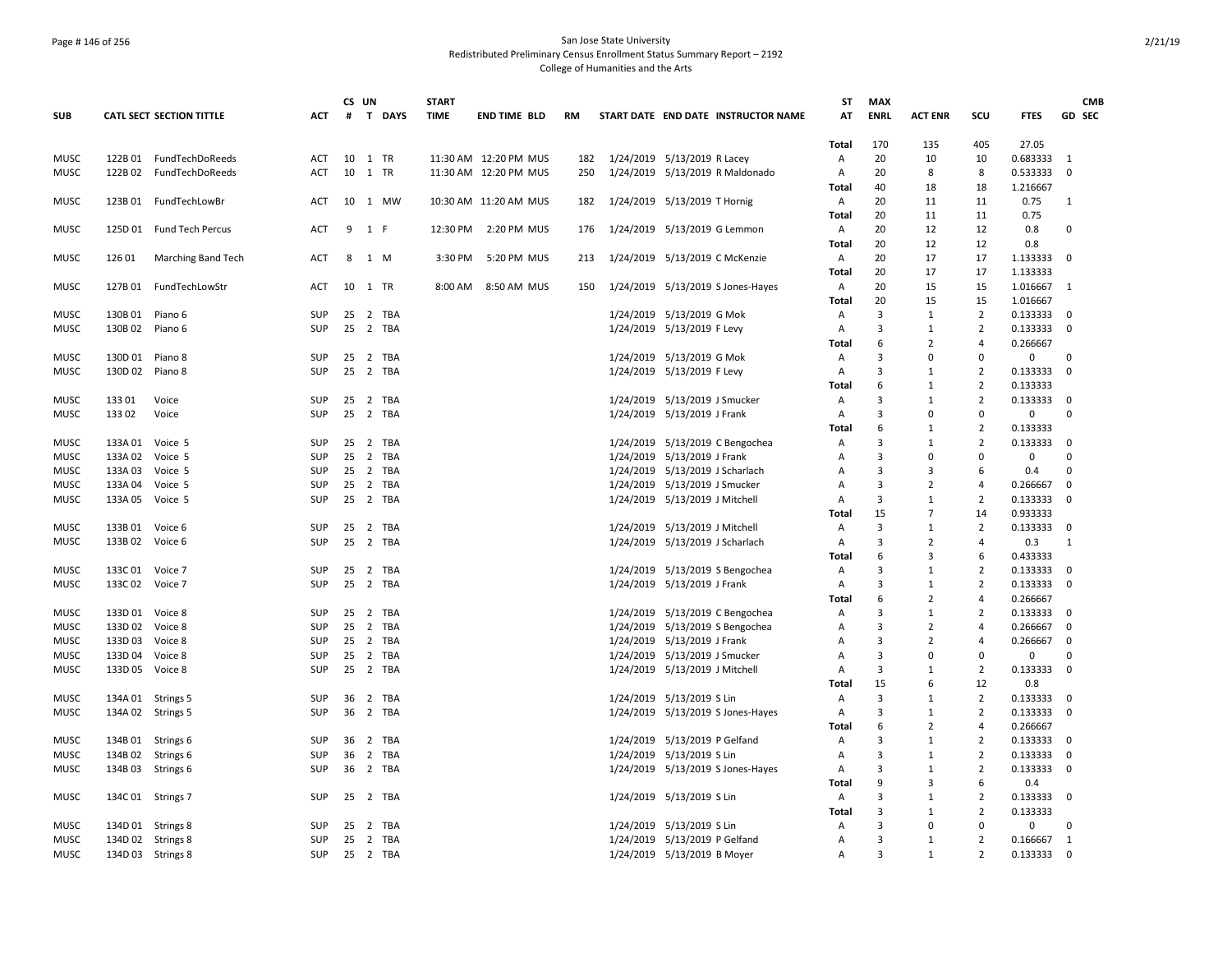## Page # 147 of 256 San Jose State University Redistributed Preliminary Census Enrollment Status Summary Report – 2192 College of Humanities and the Arts

|             |         |                                 |            |    | CS UN    | <b>START</b> |                     |    |                                      | ST                | <b>MAX</b>           |                |                      |                      |                | <b>CMB</b> |
|-------------|---------|---------------------------------|------------|----|----------|--------------|---------------------|----|--------------------------------------|-------------------|----------------------|----------------|----------------------|----------------------|----------------|------------|
| <b>SUB</b>  |         | <b>CATL SECT SECTION TITTLE</b> | <b>ACT</b> | #  | T DAYS   | <b>TIME</b>  | <b>END TIME BLD</b> | RM | START DATE END DATE INSTRUCTOR NAME  | AT                | <b>ENRL</b>          | <b>ACT ENR</b> | SCU                  | <b>FTES</b>          | <b>GD SEC</b>  |            |
| <b>MUSC</b> |         | 134D 04 Strings 8               | <b>SUP</b> |    | 25 2 TBA |              |                     |    | 1/24/2019 5/13/2019 S Jones-Hayes    | A                 | 3                    | $\mathbf{1}$   | $\overline{2}$       | 0.133333             | $\Omega$       |            |
|             |         |                                 |            |    |          |              |                     |    |                                      | Total             | 12                   | 3              | 6                    | 0.433333             |                |            |
| <b>MUSC</b> | 135B01  | Woodwinds 6                     | <b>SUP</b> | 25 | 2 TBA    |              |                     |    | 1/24/2019 5/13/2019 J Barrett        | А                 | 3                    | 1              | $\overline{2}$       | 0.133333             | 0              |            |
| MUSC        | 135B02  | Woodwinds 6                     | <b>SUP</b> | 25 | 2 TBA    |              |                     |    | 1/24/2019 5/13/2019 Y Chou           | А                 | 4                    | 1              | $\overline{2}$       | 0.133333             | $\mathbf 0$    |            |
| <b>MUSC</b> | 135B03  | Woodwinds 6                     | <b>SUP</b> |    | 25 2 TBA |              |                     |    | 1/24/2019 5/13/2019 M Hernandez      | A                 | 3                    | 1              | 2                    | 0.133333             | $\Omega$       |            |
| <b>MUSC</b> | 135B 04 | Woodwinds 6                     | <b>SUP</b> | 25 | 2 TBA    |              |                     |    | 1/24/2019 5/13/2019 J Averett        | A<br><b>Total</b> | $\overline{3}$<br>13 | 2<br>5         | $\overline{4}$<br>10 | 0.266667<br>0.666667 | $\Omega$       |            |
| MUSC        | 135D 01 | Woodwinds 8                     | SUP        |    | 25 2 TBA |              |                     |    | 1/24/2019 5/13/2019 Y Chou           | А                 | $\overline{3}$       | 1              | $\overline{2}$       | 0.133333             | 0              |            |
| <b>MUSC</b> | 135D 02 | Woodwinds 8                     | <b>SUP</b> | 25 | 2 TBA    |              |                     |    | 1/24/2019 5/13/2019 M Hernandez      | A                 | 3                    | 3              | 6                    | 0.4                  | $\Omega$       |            |
| <b>MUSC</b> | 135D 03 | Woodwinds 8                     | <b>SUP</b> |    | 25 2 TBA |              |                     |    | 1/24/2019 5/13/2019 J Averett        | A                 | 3                    | 1              | $\overline{2}$       | 0.133333             | $\Omega$       |            |
|             |         |                                 |            |    |          |              |                     |    |                                      | Total             | 9                    | 5              | 10                   | 0.666667             |                |            |
| <b>MUSC</b> | 136 01  | <b>Brass</b>                    | <b>SUP</b> | 25 | 2 TBA    |              |                     |    | 1/24/2019 5/13/2019 J Freeman        | А                 | 3                    | $\mathbf{1}$   | $\overline{2}$       | 0.133333             | $\Omega$       |            |
|             |         |                                 |            |    |          |              |                     |    |                                      | Total             | 3                    | 1              | $\overline{2}$       | 0.133333             |                |            |
| <b>MUSC</b> | 136B01  | Brass 5                         | <b>SUP</b> |    | 25 2 TBA |              |                     |    | 1/24/2019 5/13/2019 F Byram          | $\mathsf{A}$      | 5                    | $\Omega$       | $\Omega$             | 0                    | $\Omega$       |            |
|             |         |                                 |            |    |          |              |                     |    |                                      | Total             | 5                    | $\Omega$       | $\Omega$             | 0                    |                |            |
| <b>MUSC</b> | 136C 01 | Brass 6                         | <b>SUP</b> | 25 | 2 TBA    |              |                     |    | 1/24/2019 5/13/2019 J Freeman        | Α                 | 3                    | 2              | $\overline{a}$       | 0.266667             | $\Omega$       |            |
| <b>MUSC</b> | 136C 02 | Brass 6                         | SUP        | 25 | 2 TBA    |              |                     |    | 1/24/2019 5/13/2019 T Hornig         | Α                 | 3                    | $\overline{2}$ | $\overline{a}$       | 0.266667             | $\Omega$       |            |
|             |         |                                 |            |    |          |              |                     |    |                                      | Total             | 6                    | 4              | 8                    | 0.533333             |                |            |
| MUSC        | 136D 01 | Brass 7                         | SUP        | 25 | 2 TBA    |              |                     |    | 1/24/2019 5/13/2019 T Hornig         | А                 | 3                    | 1              | $\overline{2}$       | 0.133333             | $\Omega$       |            |
|             |         |                                 |            |    |          |              |                     |    |                                      | Total             | 3                    | 1              | $\overline{2}$       | 0.133333             |                |            |
| MUSC        | 136E 01 | Brass 8                         | <b>SUP</b> |    | 25 2 TBA |              |                     |    | 1/24/2019 5/13/2019 C Smith Franklin | A                 | 3                    | 1              | $\overline{2}$       | 0.133333             | $\mathbf 0$    |            |
| MUSC        | 136E02  | Brass 8                         | SUP        | 25 | 2 TBA    |              |                     |    | 1/24/2019 5/13/2019 T Hornig         | А                 | 3                    | 1              | $\overline{2}$       | 0.133333             | $\Omega$       |            |
| MUSC        | 136E03  | Brass 8                         | SUP        | 25 | 2 TBA    |              |                     |    | 1/24/2019 5/13/2019 J Freeman        | А                 | 3                    | 1              | $\overline{2}$       | 0.133333             | $\mathbf 0$    |            |
|             |         |                                 |            |    |          |              |                     |    |                                      | Total             | 9                    | 3              | 6                    | 0.4                  |                |            |
| <b>MUSC</b> | 13701   | Percussion                      | <b>SUP</b> | 25 | 2 TBA    |              |                     |    | 1/24/2019 5/13/2019 G Lemmon         | A                 | 3                    | 1              | $\overline{2}$       | 0.133333             | $\Omega$       |            |
|             |         |                                 |            |    |          |              |                     |    |                                      | <b>Total</b>      | 3                    | $\mathbf{1}$   | $\overline{2}$       | 0.133333             |                |            |
| MUSC        | 137B 01 | Percussion 6                    | SUP        | 25 | 2 TBA    |              |                     |    | 1/24/2019 5/13/2019 G Lemmon         | A                 | 3                    | 5              | 10                   | 0.666667             | $\Omega$       |            |
|             |         |                                 |            |    |          |              |                     |    |                                      | Total             | 3                    | 5              | 10                   | 0.666667             |                |            |
| <b>MUSC</b> | 137D 01 | Percussion 8                    | <b>SUP</b> |    | 25 2 TBA |              |                     |    | 1/24/2019 5/13/2019 G Lemmon         | A                 | 3                    | $\overline{a}$ | 8                    | 0.533333             | $\Omega$       |            |
|             |         |                                 |            |    |          |              |                     |    |                                      | Total             | 3                    | 4              | 8                    | 0.533333             |                |            |
| <b>MUSC</b> | 138B 01 | Composition 5                   | <b>SUP</b> |    | 25 2 TBA |              |                     |    | 1/24/2019 5/13/2019 B Belet          | Α                 | 3                    | -1             | $\overline{2}$       | 0.133333             | $\mathbf 0$    |            |
| <b>MUSC</b> | 138B02  | Composition 5                   | <b>SUP</b> | 25 | 2 TBA    |              |                     |    | 1/24/2019 5/13/2019 A Lington        | А                 | 3                    | 1              | $\overline{2}$       | 0.133333             | $\mathbf 0$    |            |
|             |         |                                 |            |    |          |              |                     |    |                                      | Total             | 6                    | 2              | 4                    | 0.266667             |                |            |
| <b>MUSC</b> | 138C 01 | Composition 6                   | <b>SUP</b> |    | 25 2 TBA |              |                     |    | 1/24/2019 5/13/2019 B Belet          | Α                 | 3                    | 2              | $\overline{4}$       | 0.266667             | $\Omega$       |            |
|             |         |                                 |            |    |          |              |                     |    |                                      | Total             | 3                    | 2              | $\Delta$             | 0.266667             |                |            |
| <b>MUSC</b> |         | 138D 01 Composition 7           | <b>SUP</b> |    | 25 2 TBA |              |                     |    | 1/24/2019 5/13/2019 B Belet          | Α                 | 3                    | $\overline{2}$ | $\overline{4}$       | 0.266667             | $\Omega$       |            |
|             |         |                                 |            |    |          |              |                     |    |                                      | Total             | 3                    | 2              | $\overline{4}$       | 0.266667             |                |            |
| MUSC        | 138E 01 | Composition 8                   | SUP        | 25 | 2 TBA    |              |                     |    | 1/24/2019 5/13/2019 B Belet          | А                 | 3                    | 2              | $\overline{4}$       | 0.266667             | $\Omega$       |            |
|             |         |                                 |            |    |          |              |                     |    |                                      | Total             | 3                    | 2              | $\overline{a}$       | 0.266667             |                |            |
| <b>MUSC</b> |         | 139A 01 Jazz Studies 5          | <b>SUP</b> | 25 | 2 TBA    |              |                     |    | 1/24/2019 5/13/2019 J Lewis          | A                 | 3                    | $\Omega$       | $\Omega$             | 0                    | $\Omega$       |            |
| MUSC        |         | 139A 02 Jazz Studies 5          | SUP        | 25 | 2 TBA    |              |                     |    | 1/24/2019 5/13/2019 D Robbins        | Α                 | 3                    | 1              | $\overline{2}$       | 0.133333             | $\overline{0}$ |            |
| MUSC        | 139A 03 | Jazz Studies 5                  | SUP        | 25 | 2 TBA    |              |                     |    | 1/24/2019 5/13/2019 R Vandivier      | А                 | 3                    | $\Omega$       | $\mathbf 0$          | 0                    | $\Omega$       |            |
| <b>MUSC</b> |         | 139A 04 Jazz Studies 5          | <b>SUP</b> |    | 25 2 TBA |              |                     |    | 1/24/2019 5/13/2019 A Lington        | A                 | 3                    | $\Omega$       | $\Omega$             | 0                    | $\Omega$       |            |
| <b>MUSC</b> | 139A 05 | Jazz Studies 5                  | <b>SUP</b> |    | 25 2 TBA |              |                     |    | 1/24/2019 5/13/2019 D Behroozi       | A                 | 3                    | 1              | $\overline{2}$       | 0.133333             | $\Omega$       |            |
|             |         |                                 |            |    |          |              |                     |    |                                      | Total             | 15                   | 2              | $\overline{a}$       | 0.266667             |                |            |
| MUSC        |         | 139B 01 Jazz Studies 6          | SUP        | 36 | 2 TBA    |              |                     |    | 1/24/2019 5/13/2019 D Behroozi       | Α                 | 3                    | 1              | $\overline{2}$       | 0.133333             | 0              |            |
| <b>MUSC</b> |         | 139B 02 Jazz Studies 6          | <b>SUP</b> |    | 25 2 TBA |              |                     |    | 1/24/2019 5/13/2019 K Geisick        | А                 | 3                    | 0              | $\mathbf 0$          | 0                    | $\Omega$       |            |
| <b>MUSC</b> | 139B 03 | Jazz Studies 6                  | <b>SUP</b> | 25 | 2 TBA    |              |                     |    | 1/24/2019 5/13/2019 A Lington        | A                 | 5                    | 1              | $\overline{2}$       | 0.133333             | $\Omega$       |            |
|             |         |                                 |            |    |          |              |                     |    |                                      | Total             | 11                   | $\overline{2}$ | $\overline{4}$       | 0.266667             |                |            |
| <b>MUSC</b> |         | 139C 01 Jazz Studies 7          | <b>SUP</b> | 36 | 2 TBA    |              |                     |    | 1/24/2019 5/13/2019 J Lewis          | А                 | $\mathbf{a}$         | $\mathbf{1}$   | $\overline{2}$       | 0.133333             | $\mathbf 0$    |            |
| <b>MUSC</b> |         | 139C 02 Jazz Studies 7          | SUP        |    | 36 2 TBA |              |                     |    | 1/24/2019 5/13/2019 D Robbins        | А                 | 3                    | $\Omega$       | $\Omega$             | 0                    | $\mathbf 0$    |            |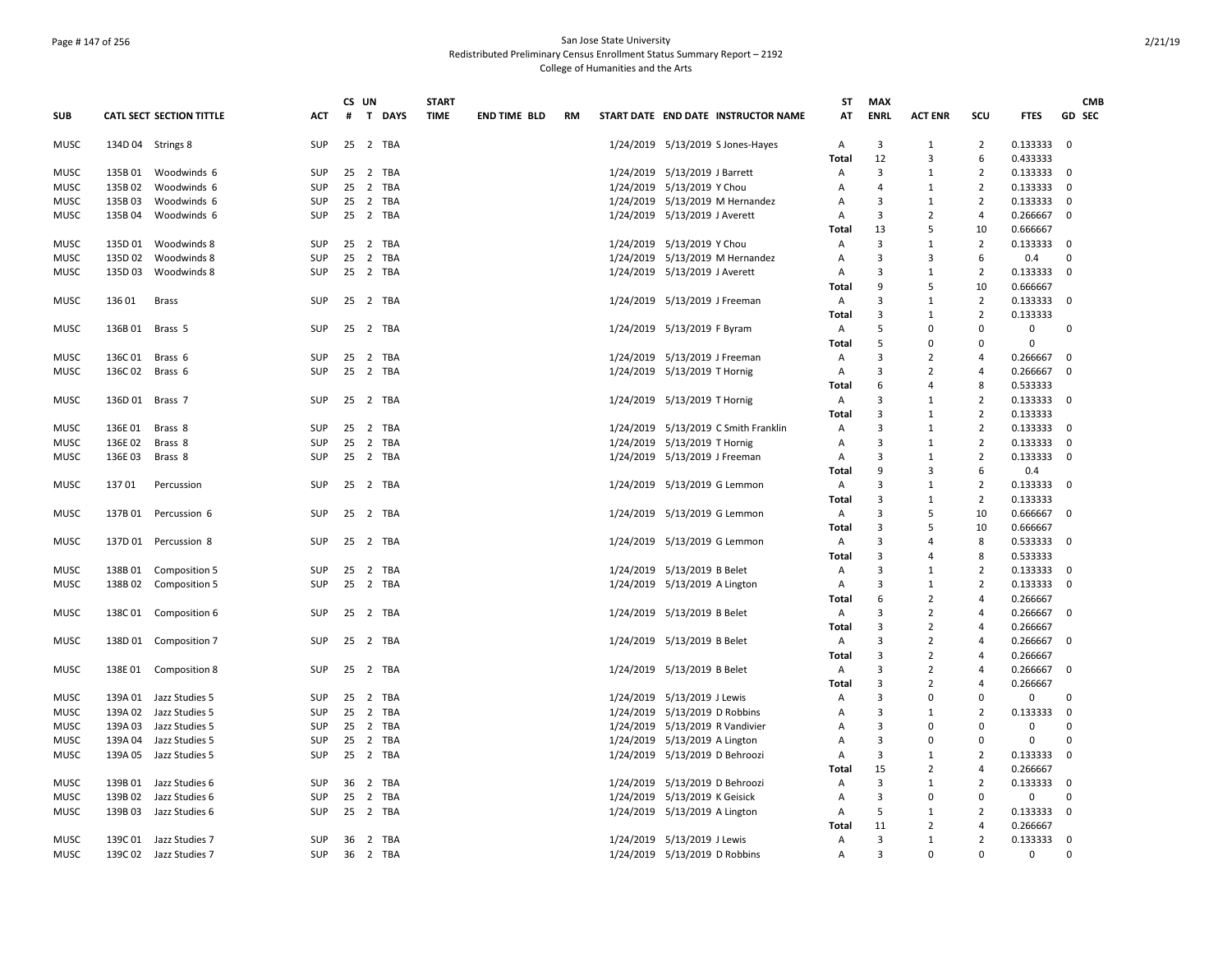## Page # 148 of 256 San Jose State University Redistributed Preliminary Census Enrollment Status Summary Report – 2192 College of Humanities and the Arts

|             |         |                                 |            | CS UN          |                |           | <b>START</b> |                       |           |                                     | ST           | <b>MAX</b>     |                |                |             |                | <b>CMB</b> |
|-------------|---------|---------------------------------|------------|----------------|----------------|-----------|--------------|-----------------------|-----------|-------------------------------------|--------------|----------------|----------------|----------------|-------------|----------------|------------|
| <b>SUB</b>  |         | <b>CATL SECT SECTION TITTLE</b> | <b>ACT</b> | #              |                | T DAYS    | <b>TIME</b>  | <b>END TIME BLD</b>   | <b>RM</b> | START DATE END DATE INSTRUCTOR NAME | AT           | <b>ENRL</b>    | <b>ACT ENR</b> | SCU            | <b>FTES</b> | GD SEC         |            |
| <b>MUSC</b> | 139C03  | Jazz Studies 7                  | SUP        | 25             |                | 2 TBA     |              |                       |           | 1/24/2019 5/13/2019 R Vandivier     | Α            | 3              | 3              | 6              | 0.4         | $\mathbf 0$    |            |
|             |         |                                 |            |                |                |           |              |                       |           |                                     | <b>Total</b> | 9              | $\overline{a}$ | 8              | 0.533333    |                |            |
| <b>MUSC</b> |         | 139D 01 Jazz Studies 8          | <b>SUP</b> | 36             |                | 2 TBA     |              |                       |           | 1/24/2019 5/13/2019 D Behroozi      | Α            | 3              | $\Omega$       | $\mathbf 0$    | 0           | $\mathbf 0$    |            |
| <b>MUSC</b> | 139D 02 | Jazz Studies 8                  | SUP        | 36             |                | 2 TBA     |              |                       |           | 1/24/2019 5/13/2019 K Geisick       | Α            | 4              | 1              | $\overline{2}$ | 0.133333    | $\mathbf 0$    |            |
| MUSC        | 139D 03 | Jazz Studies 8                  | <b>SUP</b> |                |                | 36 2 TBA  |              |                       |           | 1/24/2019 5/13/2019 J Lewis         | A            | 3              | 2              | 4              | 0.266667    | $\Omega$       |            |
| MUSC        | 139D 04 | Jazz Studies 8                  | SUP        | 25             | $\overline{2}$ | TBA       |              |                       |           | 1/24/2019 5/13/2019 R Vandivier     | Α            | 3              | $\mathbf{1}$   | $\overline{2}$ | 0.133333    | $\Omega$       |            |
| <b>MUSC</b> | 139D 05 | Jazz Studies 8                  | SUP        | 25             |                | 2 TBA     |              |                       |           | 1/24/2019 5/13/2019 A Lington       | Α            | 3              | 1              | $\overline{2}$ | 0.133333    | $\Omega$       |            |
|             |         |                                 |            |                |                |           |              |                       |           |                                     | Total        | 16             | 5              | 10             | 0.666667    |                |            |
| <b>MUSC</b> | 140C 01 | Jazz Improv III                 | <b>SEM</b> | $\overline{4}$ | 2 <sub>T</sub> |           |              | 10:30 AM 11:20 AM MUS | 186       | 1/24/2019 5/13/2019 A Lington       | Α            | 25             | 11             | 11             | 1.5         | 1              |            |
| <b>MUSC</b> | 140C 02 | Jazz Improv III                 | <b>ACT</b> | 9              | 0 R            |           |              | 10:30 AM 11:50 AM MUS | 186       | 1/24/2019 5/13/2019 A Lington       | A            | 25             | 11             | 11             | $\mathbf 0$ | $\mathbf{1}$   |            |
|             |         |                                 |            |                |                |           |              |                       |           |                                     | Total        | 50<br>$\Omega$ | 22             | 22             | 1.5         |                |            |
| <b>MUSC</b> | 142 01  | Art Song Rep                    | <b>ACT</b> |                | 1              |           |              |                       |           |                                     | Χ            |                | 0              | 0              | 0           | $\mathbf 0$    |            |
| MUSC        | 142 02  | Art Song Rep                    | ACT        | 10 1 W         |                |           | 3:30 PM      | 5:20 PM MUS           | 247       | 1/24/2019 5/13/2019 J Frank         | Α            | 10             | 12             | 12             | 0.8         | $\mathbf 0$    |            |
|             |         |                                 |            |                |                |           |              |                       |           |                                     | Total        | 10             | 12             | 12             | 0.8         |                |            |
| <b>MUSC</b> | 143 01  | CollabKeyPerf                   | ACT        | 9              | 1 R            |           | 3:30 PM      | 5:20 PM MUS           | 208       | 1/24/2019 5/13/2019 S Brook         | Α            | 15             | 9              | 9              | 0.7         | 6              |            |
|             |         |                                 |            |                |                |           |              |                       |           |                                     | Total        | 15             | 9              | 9              | 0.7         |                |            |
| <b>MUSC</b> | 14402   | REP:Solo Lit Perf Pract         | ACT        | 9              | 1 M            |           | 3:30 PM      | 5:20 PM MUS           | 176       | 1/24/2019 5/13/2019 G Mok           | Α            | 20             | 11             | 11             | 0.8         | $\overline{4}$ |            |
| <b>MUSC</b> | 144 04  | REP:Solo Lit Perf Pract         | <b>ACT</b> |                | $\mathbf{1}$   |           |              |                       |           |                                     | X            | 0              | 0              | $\Omega$       | 0           | $\mathbf 0$    |            |
|             |         |                                 |            |                |                |           |              |                       |           |                                     | Total        | 20             | 11             | 11             | 0.8         |                |            |
| <b>MUSC</b> | 145 01  | <b>REP: Perf Concepts</b>       | <b>SEM</b> | 5              | 2 TR           |           | 1:30 PM      | 2:20 PM MUS           | 272       | 1/24/2019 5/13/2019 G Mok           | Α            | 22             | 9              | 18             | 1.366667    | 5              |            |
|             |         |                                 |            |                |                |           |              |                       |           |                                     | Total        | 22             | 9              | 18             | 1.366667    |                |            |
| <b>MUSC</b> | 147B 01 | Adv Cond Instr                  | <b>SEM</b> | 4              |                | 2 MW      |              | 12:00 PM 12:30 PM MUS | 182       | 1/24/2019 5/13/2019 D Vickerman     | Α            | 20             | 15             | 15             | 2.066667    | $\overline{2}$ |            |
| MUSC        | 147B 02 | Adv Cond Instr                  | <b>ACT</b> | 10             | $\mathbf 0$    | <b>MW</b> |              | 12:30 PM 1:20 PM MUS  | 182       | 1/24/2019 5/13/2019 D Vickerman     | Α            | 20             | 15             | 15             | 0           | $\overline{2}$ |            |
| MUSC        | 147B03  | Adv Cond Instr                  | <b>SEM</b> |                | $\overline{2}$ |           |              |                       |           |                                     | X            | 0              | 0              | 0              | 0           | $\mathsf 0$    |            |
| MUSC        | 147B 04 | Adv Cond Instr                  | ACT        |                | $\mathbf 0$    |           |              |                       |           |                                     | X            | 0              | 0              | 0              | 0           | $\Omega$       |            |
|             |         |                                 |            |                |                |           |              |                       |           |                                     | Total        | 40             | 30             | 30             | 2.066667    |                |            |
| <b>MUSC</b> | 147C 01 | Adv Cond Choral                 | <b>LEC</b> | $\overline{4}$ |                | 2 MW      |              | 12:00 PM 12:30 PM MUS | 150       | 1/24/2019 5/13/2019 A Young         | A            | 10             | 10             | 10             | 1.333333    | $\mathbf 0$    |            |
| <b>MUSC</b> | 147C 02 | Adv Cond Choral                 | ACT        | 10             |                | 0 MW      |              | 12:30 PM 1:20 PM MUS  | 150       | 1/24/2019 5/13/2019 E Nitzan        | A            | 10             | 10             | 10             | $\mathbf 0$ | $\mathbf 0$    |            |
|             |         |                                 |            |                |                |           |              |                       |           |                                     | Total        | 20             | 20             | 20             | 1.333333    |                |            |
| <b>MUSC</b> | 150A 01 | ENS: Concert Choir              | <b>ACT</b> | 9              |                | 1 MW      | 1:30 PM      | 3:20 PM MUS           | 150       | 1/24/2019 5/13/2019 A Cohen         | Α            | 80             | 31             | 31             | 2.1         | $\overline{2}$ |            |
|             |         |                                 |            |                |                |           |              |                       |           |                                     | Total        | 80             | 31             | 31             | 2.1         |                |            |
| <b>MUSC</b> | 15101   | <b>ENS: UnivChorales</b>        | <b>ACT</b> | 9              | 1              | <b>TR</b> | 3:30 PM      | 4:20 PM MUS           | 182       | 1/24/2019 5/13/2019 A Young         | A            | 20             | 6              | 6              | 0.416667    | 1              |            |
| <b>MUSC</b> | 15102   | <b>ENS: UnivChorales</b>        | <b>ACT</b> | 9              |                | 1 MW      | 3:30 PM      | 4:20 PM MUS           | 182       | 1/24/2019 5/13/2019 A Koppel        | Α            | 20             | 5              | 5              | 0.35        | $\mathbf{1}$   |            |
|             |         |                                 |            |                |                |           |              |                       |           |                                     | Total        | 40             | 11             | 11             | 0.766667    |                |            |
| MUSC        | 15201   | <b>ENS: Opera Theater</b>       | ACT        | 20             | 1 TR           |           | 3:30 PM      | 5:20 PM MUS           | 176       | 1/24/2019 5/13/2019 S Bengochea     | A            | 20             | 10             | 10             | 0.666667    | $\Omega$       |            |
|             |         |                                 |            |                |                |           |              |                       |           |                                     | Total        | 20             | 10             | 10             | 0.666667    |                |            |
| <b>MUSC</b> | 153 01  | ENS:UnivSymphOrchest            | ACT        | 21             | 1 TR           |           | 1:30 PM      | 3:20 PM MUS           | 176       | 1/24/2019 5/13/2019 A Cohen         | Α            | 65             | 10             | 10             | 0.666667    | 0              |            |
|             |         |                                 |            |                |                |           |              |                       |           |                                     | Total        | 65             | 10             | 10             | 0.666667    |                |            |
| <b>MUSC</b> | 154 01  | <b>ENS: Symphonic Band</b>      | ACT        |                | 21 1 TR        |           | 1:30 PM      | 3:20 PM MUS           | 150       | 1/24/2019 5/13/2019 C McKenzie      | Α            | 30             | 14             | 14             | 0.95        | 1              |            |
|             |         |                                 |            |                |                |           |              |                       |           |                                     | Total        | 30             | 14             | 14             | 0.95        |                |            |
| <b>MUSC</b> | 155 01  | <b>ENS: Wind Ensemble</b>       | <b>ACT</b> |                |                | 21 1 MW   | 1:30 PM      | 3:20 PM MUS           | 176       | 1/24/2019 5/13/2019 D Vickerman     | Α            | 50             | 27             | 27             | 1.8         | $\Omega$       |            |
|             |         |                                 |            |                |                |           |              |                       |           |                                     | Total        | 50             | 27             | 27             | 1.8         |                |            |
| <b>MUSC</b> | 15701   | ENS: Jazz Orch                  | <b>ACT</b> |                | 20 1 TR        |           | 3:30 PM      | 5:20 PM MUS           | 150       | 1/24/2019 5/13/2019 A Lington       | A            | 25             | 15             | 15             | 1.033333    | $\overline{2}$ |            |
|             |         |                                 |            |                |                |           |              |                       |           |                                     | Total        | 25             | 15             | 15             | 1.033333    |                |            |
| MUSC        | 159 01  | ENS: Afro-Latin Jazz Ens        | ACT        | 20             |                | 1 MW      | 1:30 PM      | 3:20 PM MUS           | 186       | 1/24/2019 5/13/2019 J Lewis         | Α            | 20             | $\overline{7}$ | $\overline{7}$ | 0.466667    | $\mathbf 0$    |            |
|             |         |                                 |            |                |                |           |              |                       |           |                                     | Total        | 20             | $\overline{7}$ | 7              | 0.466667    |                |            |
| <b>MUSC</b> | 160A 01 | <b>ENS: Choraliers</b>          | ACT        | 21 1 TR        |                |           | 1:30 PM      | 3:20 PM MUS           | 182       | 1/24/2019 5/13/2019 D Hollinger     | Α            | 30             | 20             | 20             | 1.333333    | 0              |            |
|             |         |                                 |            |                |                |           |              |                       |           |                                     | Total        | 30             | 20             | 20             | 1.333333    |                |            |
| <b>MUSC</b> | 160C 01 | EnsChamberMusic                 | ACT        |                | 10 1 T         |           | 3:30 PM      | 5:20 PM MUS           | 211       | 1/24/2019 5/13/2019 G Mok           | Α            | 10             | 3              | 3              | 0.2         | $\mathbf 0$    |            |
| <b>MUSC</b> |         | 160C 02 EnsChamberMusic         | ACT        |                |                | 10 1 TBA  |              |                       |           | 1/24/2019 5/13/2019 S Jones-Hayes   | A            | 10             | 5              | 5              | 0.333333    | $\mathbf 0$    |            |
|             |         |                                 |            |                |                |           |              |                       |           |                                     | Total        | 20             | $\mathbf{R}$   | 8              | 0.533333    |                |            |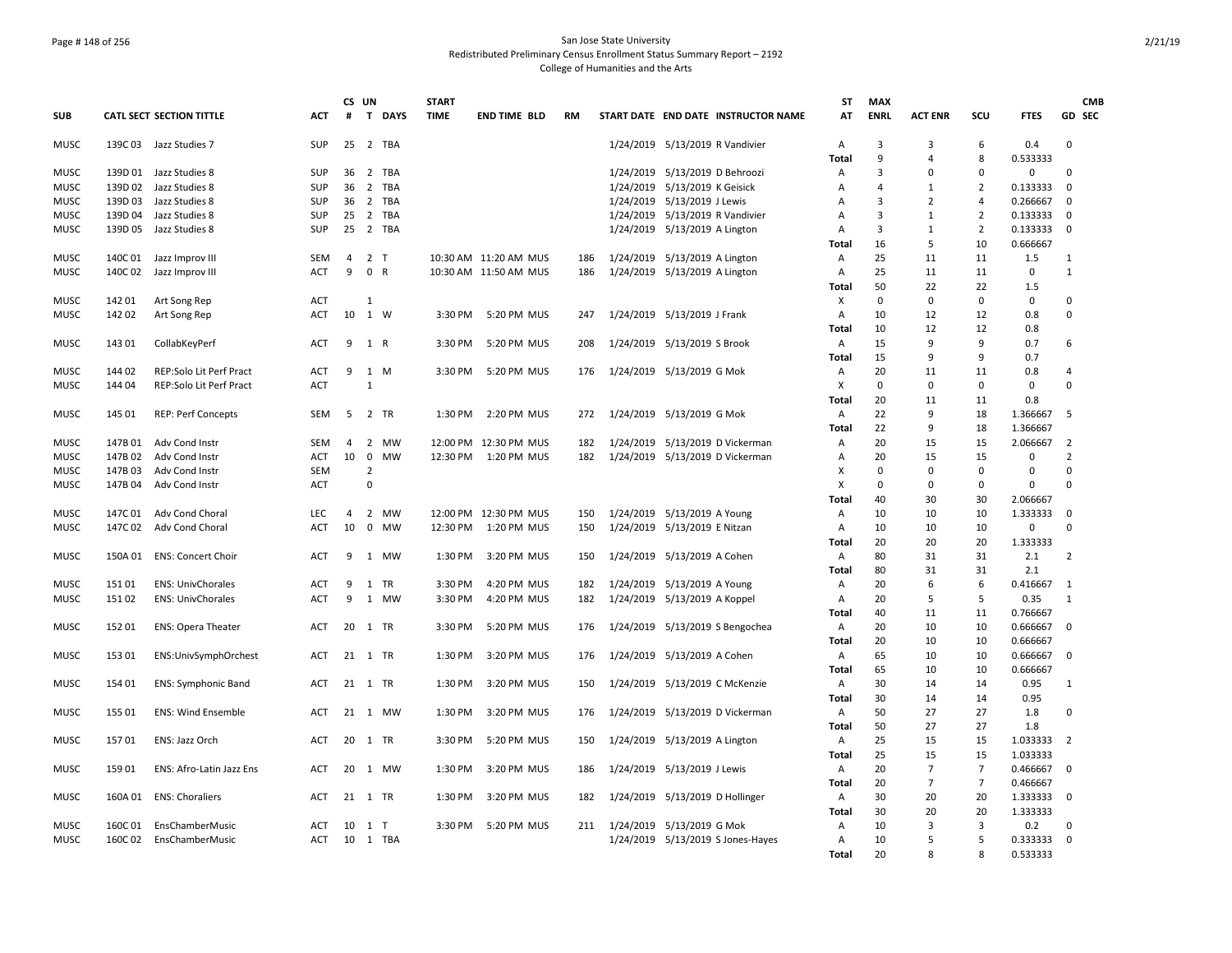## Page # 149 of 256 San Jose State University Redistributed Preliminary Census Enrollment Status Summary Report – 2192 College of Humanities and the Arts

|             |         |                                 |            |                | CS UN |          | <b>START</b> |                        |     |                             |                               |                                          | ST                | <b>MAX</b>     |                |                |                      | <b>CMB</b>  |
|-------------|---------|---------------------------------|------------|----------------|-------|----------|--------------|------------------------|-----|-----------------------------|-------------------------------|------------------------------------------|-------------------|----------------|----------------|----------------|----------------------|-------------|
| <b>SUB</b>  |         | CATL SECT SECTION TITTLE        | <b>ACT</b> | #              |       | T DAYS   | <b>TIME</b>  | <b>END TIME BLD</b>    | RM  |                             |                               | START DATE END DATE INSTRUCTOR NAME      | AT                | <b>ENRL</b>    | <b>ACT ENR</b> | SCU            | <b>FTES</b>          | GD SEC      |
| <b>MUSC</b> |         | 160D 01 ENS: Collegium Musicum  | ACT        | 10 1 F         |       |          |              | 8:30 AM 10:15 AM MUS   | 182 |                             |                               | 1/24/2019 5/13/2019 G Haramaki           | Α<br>Total        | 15<br>15       | 10<br>10       | 10<br>10       | 0.666667<br>0.666667 | $\mathbf 0$ |
| <b>MUSC</b> | 160E 01 | <b>ENS: Jazz Singers</b>        | <b>ACT</b> | 10             | 1 F   |          |              | 10:30 AM 11:00 AM MUS  | 250 |                             | 1/24/2019 5/13/2019           |                                          | A                 | 15             | 1              | $\mathbf{1}$   | 0.066667             | 0           |
|             |         |                                 |            |                |       |          |              |                        |     |                             |                               |                                          | Total             | 15             | 1              | $\mathbf{1}$   | 0.066667             |             |
| <b>MUSC</b> | 160F01  | ENS: Small Jazz Ensemb          | ACT        |                |       | 10 1 TBA |              |                        |     |                             | 1/24/2019 5/13/2019 J Lewis   |                                          | Α                 | 10             | 6              | 6              | 0.4                  | 0           |
| <b>MUSC</b> | 160F02  | <b>ENS: Small Jazz Ensemb</b>   | ACT        | 10             |       | 1 TBA    |              |                        |     |                             | 1/24/2019 5/13/2019 D Robbins |                                          | $\overline{A}$    | 10             | 3              | 3              | 0.2                  | 0           |
| MUSC        | 160F03  | <b>ENS: Small Jazz Ensemb</b>   | ACT        | 10             |       | 1 TBA    |              |                        |     |                             | 1/24/2019 5/13/2019 J Dryden  |                                          | Α                 | 10             | $\overline{2}$ | $\overline{2}$ | 0.133333             | $\mathbf 0$ |
|             |         |                                 |            |                |       |          |              |                        |     |                             |                               |                                          | Total             | 30             | 11             | 11             | 0.733333             |             |
| <b>MUSC</b> | 160G 01 | ENS: Pep Band                   | ACT        | 21             | 1 W   |          | 3:45 PM      | 6:00 PM MUS            | 150 |                             |                               | 1/24/2019 5/13/2019 C McKenzie           | Α                 | 35             | $\overline{7}$ | $\overline{7}$ | 0.466667             | 0           |
| <b>MUSC</b> |         | 160G 02 ENS: Pep Band           | ACT        |                |       | 21 1 MW  | 4:00 PM      | 6:30 PM WSQ            | 106 |                             | 1/24/2019 5/13/2019 A Cohen   |                                          | Α                 | 20             | $\overline{4}$ | $\overline{4}$ | 0.266667             | $\mathbf 0$ |
|             |         |                                 |            |                |       |          |              |                        |     |                             |                               |                                          | Total             | 55             | 11             | 11             | 0.733333             |             |
| <b>MUSC</b> | 160H 01 | <b>ENS: Percuss Ensemble</b>    | ACT        | 10 1 F         |       |          |              | 10:30 AM 12:20 PM MUS  | 176 |                             | 1/24/2019 5/13/2019 G Lemmon  |                                          | A                 | 15             | 8              | 8              | 0.533333             | $\Omega$    |
|             |         |                                 |            |                |       |          |              |                        |     |                             |                               |                                          | Total             | 15             | 8              | 8              | 0.533333             |             |
| <b>MUSC</b> | 160101  | EnsJazzEnsemble                 | ACT        | 10 1 F         |       |          | 12:30 PM     | 2:20 PM MUS            | 182 | 1/24/2019 5/13/2019 C Garza |                               |                                          | A                 | 15             | 11             | 11             | 0.733333             | $\mathbf 0$ |
|             |         |                                 |            | 10             |       | 1 TBA    |              |                        |     |                             |                               |                                          | Total             | 15<br>15       | 11             | 11<br>5        | 0.733333             |             |
| MUSC        | 160J 01 | <b>ENS: String Ensemble</b>     | ACT        |                |       |          |              |                        |     |                             |                               | 1/24/2019 5/13/2019 S Jones-Hayes        | Α<br>Total        | 15             | 5<br>5         | 5              | 0.333333<br>0.333333 | 0           |
| <b>MUSC</b> | 160K 01 | <b>ENS: Brass Ensemble</b>      | ACT        | 10 1 F         |       |          |              | 10:30 AM 12:20 PM MUS  | 150 |                             | 1/24/2019 5/13/2019 T Hornig  |                                          | A                 | 15             | 8              | 8              | 0.533333             | 0           |
| <b>MUSC</b> | 160K 02 | <b>ENS: Brass Ensemble</b>      | ACT        | 10             |       | 1 TBA    |              |                        |     |                             | 1/24/2019 5/13/2019 J Freeman |                                          | $\overline{A}$    | 15             | $\mathbf{1}$   | $\mathbf{1}$   | 0.066667             | $\mathbf 0$ |
|             |         |                                 |            |                |       |          |              |                        |     |                             |                               |                                          | Total             | 30             | 9              | 9              | 0.6                  |             |
| MUSC        | 160L 01 | <b>ENS: Woodwind Ensemble</b>   | ACT        | 10 1 F         |       |          |              | 10:30 AM 12:20 PM MUS  | 182 |                             | 1/24/2019 5/13/2019 J Averett |                                          | A                 | 15             | $\overline{2}$ | $\overline{2}$ | 0.133333             | $\mathbf 0$ |
| <b>MUSC</b> | 160L02  | <b>ENS: Woodwind Ensemble</b>   | <b>ACT</b> | 10             |       | 1 TBA    |              |                        |     |                             | 1/24/2019 5/13/2019 C Payne   |                                          | Α                 | 15             | $\Omega$       | 0              | $\mathbf 0$          | $\Omega$    |
|             |         |                                 |            |                |       |          |              |                        |     |                             |                               |                                          | Total             | 30             | $\overline{2}$ | $\overline{2}$ | 0.133333             |             |
| MUSC        |         | 160M 01 ENS: Saxophone Ensemble | ACT        | 10 1 T         |       |          | 7:00 PM      | 9:00 PM MUS            | 150 |                             |                               | 1/24/2019 5/13/2019 M Hernandez          | Α                 | 15             | $\overline{3}$ | 3              | 0.2                  | 0           |
|             |         |                                 |            |                |       |          |              |                        |     |                             |                               |                                          | Total             | 15             | $\overline{3}$ | 3              | 0.2                  |             |
| <b>MUSC</b> |         | 1600 01 Trombone Ensemble       | ACT        | 10 1 F         |       |          |              | 8:30 AM 10:20 AM MUS   | 150 |                             | 1/24/2019 5/13/2019 T Hornig  |                                          | Α                 | 15             | 6              | 6              | 0.4                  | 0           |
|             |         |                                 |            |                |       |          |              |                        |     |                             |                               |                                          | <b>Total</b>      | 15             | 6              | 6              | 0.4                  |             |
| <b>MUSC</b> | 16101   | REP: Styles Interp Opera I      | ACT        | 9              |       | 1 TBA    |              |                        |     |                             |                               | 1/24/2019 5/13/2019 S Snitkovskaya       | Α                 | 15             | 1              | $\mathbf{1}$   | 0.066667             | $\mathbf 0$ |
|             |         |                                 |            |                |       |          |              |                        |     |                             |                               |                                          | Total             | 15             | 1              | $\mathbf{1}$   | 0.066667             |             |
| <b>MUSC</b> | 163 01  | REP: Styles Intrp Opera II      | ACT        | 9              |       | 1 TBA    |              |                        |     |                             |                               | 1/24/2019 5/13/2019 S Snitkovskaya       | Α<br>Total        | 15<br>15       | 5<br>5         | 5<br>5         | 0.333333             | $\mathbf 0$ |
| MUSC        | 170B 01 | Int Sound Recrdng               | SEM        | 4              |       | $3 \, M$ | 7:00 PM      | 9:30 PM MUS            | 124 |                             |                               | 1/24/2019 5/13/2019 Y Schwyter           | A                 | 25             | 9              | 27             | 0.333333<br>1.8      | 0           |
|             |         |                                 |            |                |       |          |              |                        |     |                             |                               |                                          | Total             | 25             | 9              | 27             | 1.8                  |             |
| MUSC        | 180 01  | <b>Indiv Studies</b>            | <b>SUP</b> | 36             |       | 1 TBA    |              |                        |     |                             |                               | 1/24/2019 5/13/2019 R Vandivier          | A                 | 3              | $\mathbf{1}$   | $\mathbf{1}$   | 0.083333 1           |             |
| <b>MUSC</b> | 18002   | <b>Indiv Studies</b>            | SUP        | 36             |       | 1 TBA    |              |                        |     |                             | 1/24/2019 5/13/2019 A Cohen   |                                          | $\overline{A}$    | $\overline{3}$ | $\Omega$       | $\Omega$       | $\Omega$             | $\Omega$    |
|             |         |                                 |            |                |       |          |              |                        |     |                             |                               |                                          | Total             | 6              | 1              | $\mathbf{1}$   | 0.083333             |             |
| <b>MUSC</b> | 18102   | Concert Listening II            | ACT        | 9              | 1 TR  |          |              | 12:30 PM  1:20 PM  MUS | 176 | 1/24/2019 5/13/2019 R Lacey |                               |                                          | A                 | 100            | 13             | 13             | 0.866667             | 0           |
|             |         |                                 |            |                |       |          |              |                        |     |                             |                               |                                          | Total             | 100            | 13             | 13             | 0.866667             |             |
| <b>MUSC</b> | 18201   | Senior Project                  | ACT        | 10             |       | 1 TBA    |              |                        |     |                             | 1/24/2019 5/13/2019 A Cohen   |                                          | Α                 | 20             | 17             | 17             | 1.133333             | 0           |
| MUSC        | 18202   | Senior Project                  | ACT        | 10             | 1     | TBA      |              |                        |     |                             | 1/24/2019 5/13/2019 G Lemmon  |                                          | Α                 | 3              | 1              | $\mathbf{1}$   | 0.066667             | 0           |
|             |         |                                 |            |                |       |          |              |                        |     |                             |                               |                                          | Total             | 23             | 18             | 18             | 1.2                  |             |
| <b>MUSC</b> | 185A01  | Music for Children              | SEM        | $\overline{4}$ |       | 3 M      | 4:00 PM      | 6:30 PM MUS            | 250 |                             |                               | 1/24/2019 5/13/2019 K Ireland D'Ambrosio | A                 | 40             | 10             | 30             | 2.05                 | 1           |
|             |         |                                 |            |                |       |          |              |                        |     |                             |                               |                                          | Total             | 40             | 10             | 30             | 2.05                 |             |
| MUSC        | 190B 01 | <b>Honors Project</b>           | SUP        | 78             |       | 2 TBA    |              |                        |     |                             |                               | 1/24/2019 5/13/2019 M Hernandez          | A                 | 3              | 1              | $\overline{2}$ | 0.133333             | $\mathbf 0$ |
|             | 20101   |                                 | <b>SEM</b> | -5             |       | 3 W      | 4:00 PM      | 6:30 PM MUS            |     |                             |                               |                                          | Total             | 3<br>15        | 1<br>13        | 2<br>39        | 0.133333             | 13          |
| MUSC        |         | Sem in Mus Hist                 |            |                |       |          |              |                        | 272 |                             |                               | 1/24/2019 5/13/2019 G Haramaki           | A                 | 15             | 13             | 39             | 3.25                 |             |
| MUSC        | 202 01  | Sem Mus Sys Thry                | SEM        | 5              |       | 3 M      | 4:00 PM      | 6:30 PM MUS            | 272 |                             | 1/24/2019 5/13/2019 B Belet   |                                          | <b>Total</b><br>Α | 15             | 10             | 30             | 3.25<br>2.5          | 10          |
|             |         |                                 |            |                |       |          |              |                        |     |                             |                               |                                          | Total             | 15             | 10             | 30             | 2.5                  |             |
| <b>MUSC</b> | 22201   | Sp Top Mus                      | <b>SEM</b> | -5             |       | 1 TBA    |              |                        |     |                             | 1/24/2019 5/13/2019 G Mok     |                                          | $\overline{A}$    | $\overline{3}$ | $\Omega$       | $\Omega$       | $\mathbf 0$          | 0           |
| <b>MUSC</b> | 222 02  | Sp Top Mus                      | SEM        | 5              |       | 1 TBA    |              |                        |     |                             |                               | 1/24/2019 5/13/2019 K Ireland D'Ambrosio | Α                 | 10             | 9              | q              | 0.6                  | 0           |
|             |         |                                 |            |                |       |          |              |                        |     |                             |                               |                                          |                   |                |                |                |                      |             |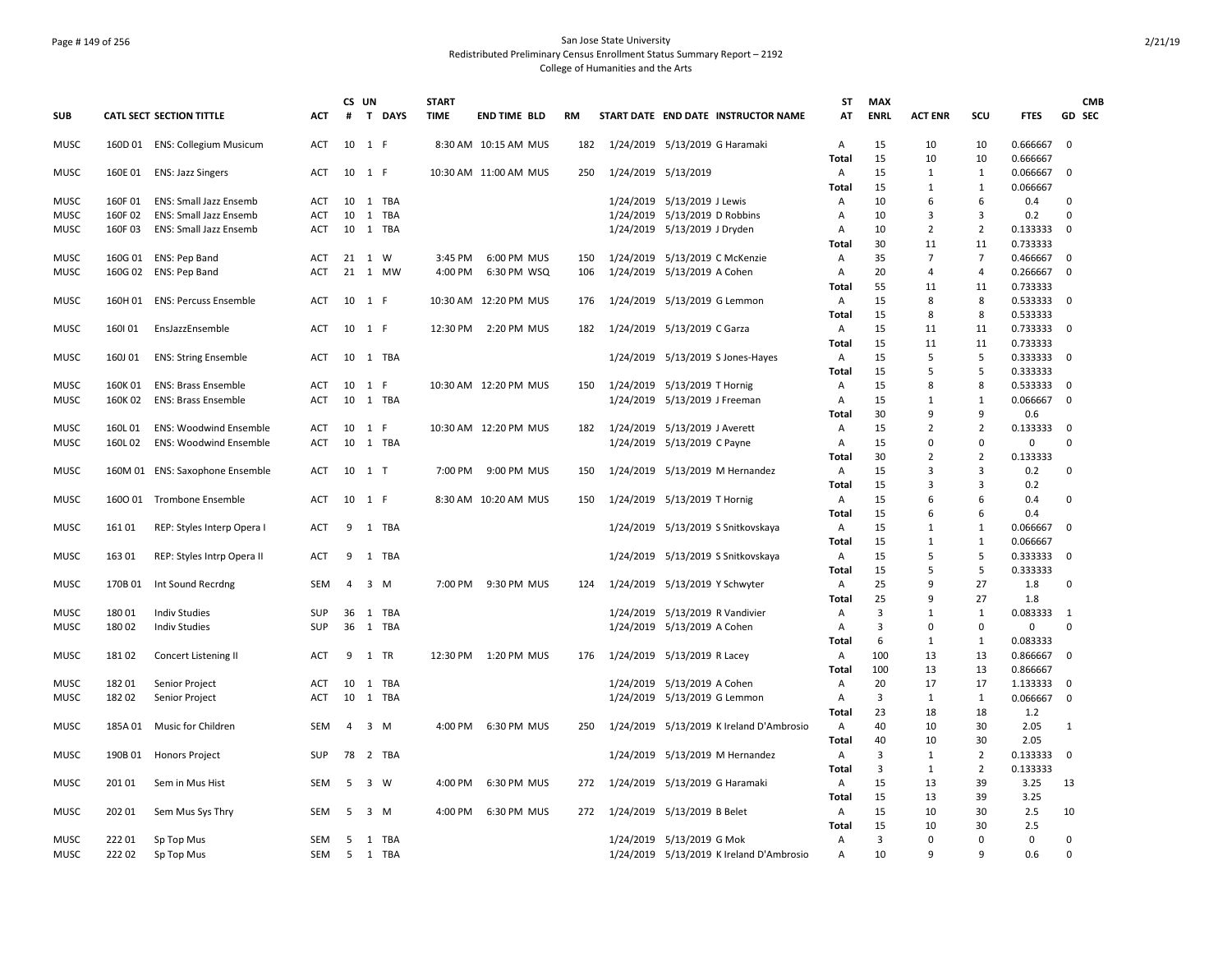## Page # 150 of 256 San Jose State University Redistributed Preliminary Census Enrollment Status Summary Report – 2192 College of Humanities and the Arts

|             |         |                                 |            | CS UN |                             | <b>START</b> |                      |           |                                 |                               |                                          | <b>ST</b>      | <b>MAX</b>     |                         |                          |             |                | <b>CMB</b>    |
|-------------|---------|---------------------------------|------------|-------|-----------------------------|--------------|----------------------|-----------|---------------------------------|-------------------------------|------------------------------------------|----------------|----------------|-------------------------|--------------------------|-------------|----------------|---------------|
| <b>SUB</b>  |         | <b>CATL SECT SECTION TITTLE</b> | <b>ACT</b> | #     | $\mathbf{T}$<br><b>DAYS</b> | <b>TIME</b>  | <b>END TIME BLD</b>  | <b>RM</b> |                                 |                               | START DATE END DATE INSTRUCTOR NAME      | AT             | <b>ENRL</b>    | <b>ACT ENR</b>          | SCU                      | <b>FTES</b> |                | <b>GD SEC</b> |
| <b>MUSC</b> | 22203   | Sp Top Mus                      | <b>SEM</b> | 5     | 1 TBA                       |              |                      |           |                                 |                               | 1/24/2019 5/13/2019 G Haramaki           | A              | $\overline{3}$ | $\mathbf{1}$            | $\mathbf{1}$             | 0.083333    | 1              |               |
|             |         |                                 |            |       |                             |              |                      |           |                                 |                               |                                          | Total          | 16             | 10                      | 10                       | 0.683333    |                |               |
| <b>MUSC</b> | 224 01  | Supv Grad Studies               | SUP        | 78    | 2 TBA                       |              |                      |           | 1/24/2019 5/13/2019 D Hollinger |                               |                                          | Α              | 5              | 5                       | 10                       | 0.833333    | 5              |               |
| MUSC        | 224 02  | <b>Supv Grad Studies</b>        | <b>SUP</b> | 36    | 2 TBA                       |              |                      |           |                                 | 1/24/2019 5/13/2019 K Geisick |                                          | Α              | 3              | $\mathbf{1}$            | $\overline{2}$           | 0.166667    | 1              |               |
| <b>MUSC</b> | 224 03  | Supv Grad Studies               | <b>SUP</b> |       | 36 2 TBA                    |              |                      |           | 1/24/2019 5/13/2019 J Averett   |                               |                                          | A              | -5             | $\mathbf{1}$            | $\overline{2}$           | 0.166667    | 1              |               |
| <b>MUSC</b> | 224 04  | Supv Grad Studies               | <b>SUP</b> | 36    | 2 TBA                       |              |                      |           | 1/24/2019 5/13/2019 A Lington   |                               |                                          | A              | $\overline{3}$ | $\mathbf{1}$            | $\overline{\phantom{0}}$ | 0.166667    | 1              |               |
| <b>MUSC</b> | 224 05  | Supv Grad Studies               | SUP        | 36    | 2 TBA                       |              |                      |           | 1/24/2019 5/13/2019 J Scharlach |                               |                                          | Α              | 3              | 0                       | $\Omega$                 | 0           | $\pmb{0}$      |               |
| MUSC        | 224 07  | Supv Grad Studies               | SUP        | 36    | 2 TBA                       |              |                      |           | 1/24/2019 5/13/2019 N Sultanov  |                               |                                          | Α              | $\overline{3}$ | $\overline{2}$          | 4                        | 0.333333    | $\overline{2}$ |               |
| <b>MUSC</b> | 224 08  | Supv Grad Studies               | <b>SUP</b> | 36    | 2 TBA                       |              |                      |           |                                 |                               | 1/24/2019 5/13/2019 M Hernandez          | A              | 3              | $\mathbf{1}$            | $\overline{2}$           | 0.166667    | 1              |               |
| <b>MUSC</b> | 224 09  | Supv Grad Studies               | SUP        | 36    | 1 TBA                       |              |                      |           |                                 |                               | 1/24/2019 5/13/2019 K Ireland D'Ambrosio | A              | $\overline{3}$ | $\mathbf{1}$            | 1                        | 0.083333    | 1              |               |
| <b>MUSC</b> | 224 10  | Supv Grad Studies               | <b>SUP</b> | 36    | 2 TBA                       |              |                      |           | 1/24/2019 5/13/2019 A Cohen     |                               |                                          | А              | $\overline{3}$ | 3                       | 6                        | 0.5         | 3              |               |
| MUSC        | 224 11  | Supv Grad Studies               | SUP        | 36    | 2 TBA                       |              |                      |           | 1/24/2019 5/13/2019 G Mok       |                               |                                          | Α              | $\overline{3}$ | $\overline{2}$          | 4                        | 0.333333    | $\overline{2}$ |               |
| <b>MUSC</b> | 224 12  | Supv Grad Studies               | <b>SUP</b> | 78    | 2 TBA                       |              |                      |           | 1/24/2019 5/13/2019 J Smucker   |                               |                                          | Α              | 3              | 0                       | $\Omega$                 | 0           | $\Omega$       |               |
| <b>MUSC</b> | 224 13  | Supv Grad Studies               | <b>SUP</b> | 78    | 1 TBA                       |              |                      |           | 1/24/2019 5/13/2019 D Hollinger |                               |                                          | A              | $\overline{3}$ | $\mathbf{1}$            | $\mathbf{1}$             | 0.083333    | 1              |               |
| <b>MUSC</b> | 224 14  | Supv Grad Studies               | <b>SUP</b> | 78    | 2 TBA                       |              |                      |           |                                 |                               | 1/24/2019 5/13/2019 R Vandivier          | Α              | $\overline{3}$ | 3                       | 6                        | 0.5         | 3              |               |
|             |         |                                 |            |       |                             |              |                      |           |                                 |                               |                                          | Total          | 43             | 21                      | 40                       | 3.333333    |                |               |
| <b>MUSC</b> | 23001   | GrdPianoSec                     | <b>SUP</b> | 36    | 1 TBA                       |              |                      |           |                                 |                               | 1/24/2019 5/13/2019 G Haramaki           | A              | 3              | 0                       | 0                        | 0           | $\Omega$       |               |
|             |         |                                 |            |       |                             |              |                      |           |                                 |                               |                                          | Total          | $\overline{3}$ | $\Omega$                | 0                        | 0           |                |               |
| <b>MUSC</b> | 23201   | Adv Fld Exp                     | SUP        | 25    | 1 TBA                       |              |                      |           | 1/24/2019 5/13/2019 S Brook     |                               |                                          | Α              | $\overline{3}$ | $\mathbf{1}$            | $\mathbf{1}$             | 0.083333    | <sup>1</sup>   |               |
|             |         |                                 |            |       |                             |              |                      |           |                                 |                               |                                          | Total          | 3              | $\mathbf{1}$            | $\mathbf{1}$             | 0.083333    |                |               |
| <b>MUSC</b> | 23301   | GrdVoiceSec                     | SUP        |       | 36 1 TBA                    |              |                      |           | 1/24/2019 5/13/2019 J Scharlach |                               |                                          | Α              | $\overline{3}$ | $\mathbf{1}$            | 1                        | 0.083333    | 1              |               |
| <b>MUSC</b> | 23302   | GrdVoiceSec                     | <b>SUP</b> | 36    | 1 TBA                       |              |                      |           |                                 |                               | 1/24/2019 5/13/2019 S Bengochea          | $\mathsf{A}$   | 3              | $\Omega$                | $\Omega$                 | $\Omega$    | $\Omega$       |               |
| <b>MUSC</b> | 23303   | GrdVoiceSec                     | <b>SUP</b> | 36    | 1 TBA                       |              |                      |           | 1/24/2019 5/13/2019 J Smucker   |                               |                                          | Α              | $\overline{3}$ | $\overline{2}$          | $\overline{2}$           | 0.166667    | $\overline{2}$ |               |
|             |         |                                 |            |       |                             |              |                      |           |                                 |                               |                                          | Total          | 9              | 3                       | $\overline{3}$           | 0.25        |                |               |
| MUSC        | 250A 01 | GrdConcChoir                    | SUP        | 36    | 1 MW                        | 1:30 PM      | 3:20 PM MUS          | 150       | 1/24/2019 5/13/2019 A Cohen     |                               |                                          | Α              | 5              | 5                       | 5                        | 0.416667    | 5              |               |
|             |         |                                 |            |       |                             |              |                      |           |                                 |                               |                                          | Total          | 5              | 5                       | 5                        | 0.416667    |                |               |
| <b>MUSC</b> | 252 01  | GrdOperaThtr                    | ACT        |       | 21 1 TR                     | 3:30 PM      | 5:20 PM MUS          | 176       |                                 |                               | 1/24/2019 5/13/2019 S Bengochea          | A              | 5              | $\mathbf{1}$            | $\mathbf{1}$             | 0.083333    | 1              |               |
|             |         |                                 |            |       |                             |              |                      |           |                                 |                               |                                          | <b>Total</b>   | 5              | $\mathbf{1}$            | $\mathbf{1}$             | 0.083333    |                |               |
| <b>MUSC</b> | 253 01  | GrdUnivSymOrch                  | ACT        |       | 21 1 TR                     | 1:30 PM      | 3:20 PM MUS          | 176       |                                 | 1/24/2019 5/13/2019 A Cohen   |                                          | A              | 5              | $\mathcal{P}$           | $\overline{2}$           | 0.166667    | $\overline{2}$ |               |
|             |         |                                 |            |       |                             |              |                      |           |                                 |                               |                                          | Total          | 5              | $\overline{2}$          | 2                        | 0.166667    |                |               |
| <b>MUSC</b> | 255 01  | GrdWindEns                      | <b>ACT</b> |       | 21 1 MW                     | 1:30 PM      | 3:20 PM MUS          | 176       |                                 |                               | 1/24/2019 5/13/2019 D Vickerman          | $\overline{A}$ | 5              | $\mathbf{1}$            | $\mathbf{1}$             | 0.083333    | 1              |               |
|             |         |                                 |            |       |                             |              |                      |           |                                 |                               |                                          | Total          | 5              | $\mathbf{1}$            | $\mathbf{1}$             | 0.083333    |                |               |
| <b>MUSC</b> | 259 01  | GrdLatinJazzEns                 | ACT        | 21    | 1 MW                        | 1:30 PM      | 3:20 PM MUS          | 186       |                                 | 1/24/2019 5/13/2019 J Lewis   |                                          | Α              | 5              | $\overline{\mathbf{3}}$ | $\overline{3}$           | 0.25        | 3              |               |
|             |         |                                 |            |       |                             |              |                      |           |                                 |                               |                                          | Total          | 5              | 3                       | $\overline{3}$           | 0.25        |                |               |
| <b>MUSC</b> | 260A 01 | GrdChrlrs                       | <b>ACT</b> | 10    | 1 TR                        | 1:30 PM      | 3:20 PM MUS          | 182       |                                 | 1/24/2019 5/13/2019 A Cohen   |                                          | $\mathsf{A}$   | 5              | 5                       | 5                        | 0.416667    | 5              |               |
|             |         |                                 |            |       |                             |              |                      |           |                                 |                               |                                          | Total          | 5              | 5                       | 5                        | 0.416667    |                |               |
| <b>MUSC</b> | 260C 01 | GrdChmbrMsc                     | <b>ACT</b> | 10    | $1$ T                       | 3:30 PM      | 5:20 PM MUS          | 211       |                                 | 1/24/2019 5/13/2019 G Mok     |                                          | A              | 5              | 4                       | $\overline{a}$           | 0.333333    | $\overline{4}$ |               |
|             | 260C 02 | GrdChmbrMsc                     | <b>ACT</b> | 10    | 1 TBA                       |              |                      |           |                                 |                               | 1/24/2019 5/13/2019 S Jones-Hayes        | Α              | 5              | 0                       | $\mathbf 0$              | 0           | $\Omega$       |               |
| MUSC        |         |                                 |            |       |                             |              |                      |           |                                 |                               |                                          | Total          | 10             | 4                       | 4                        | 0.333333    |                |               |
|             |         |                                 |            | 10    |                             |              |                      |           |                                 |                               |                                          |                | 10             | $\mathbf{1}$            | $\mathbf{1}$             | 0.083333    |                |               |
| <b>MUSC</b> | 260D 01 | GrdCollegium                    | ACT        |       | 1 F                         |              | 8:30 AM 10:20 AM MUS | 182       |                                 |                               | 1/24/2019 5/13/2019 G Haramaki           | A              |                |                         | $\mathbf{1}$             |             | 1              |               |
|             |         |                                 |            |       |                             |              |                      |           |                                 |                               |                                          | Total          | 10             | $\mathbf{1}$            |                          | 0.083333    |                |               |
| <b>MUSC</b> | 260F01  | GrdSmJzzEns                     | ACT        | 10    | 1 TBA                       |              |                      |           | 1/24/2019 5/13/2019 J Lewis     |                               |                                          | Α              | 3              | $\mathbf{1}$            | $\mathbf{1}$             | 0.083333    | 1              |               |
| MUSC        | 260F02  | GrdSmJzzEns                     | ACT        | 10    | 1 TBA                       |              |                      |           | 1/24/2019 5/13/2019 D Robbins   |                               |                                          | A              | 3              | $\Omega$                | $\Omega$                 | 0           | $\Omega$       |               |
| <b>MUSC</b> | 260F03  | GrdSmJzzEns                     | <b>ACT</b> | 10    | 1 TBA                       |              |                      |           | 1/24/2019 5/13/2019 J Dryden    |                               |                                          | Α              | $\overline{3}$ | 0                       | $\Omega$                 | $\mathbf 0$ | $\Omega$       |               |
|             |         |                                 |            |       |                             |              |                      |           |                                 |                               |                                          | Total          | 9              | $\mathbf{1}$            | $\mathbf{1}$             | 0.083333    |                |               |
| <b>MUSC</b> | 260J 01 | GrdStringEns                    | ACT        | 10    | 1 TBA                       |              |                      |           |                                 |                               | 1/24/2019 5/13/2019 S Jones-Hayes        | Α              | 3              | 0                       | $\Omega$                 | 0           | $\Omega$       |               |
|             |         |                                 |            |       |                             |              |                      |           |                                 |                               |                                          | Total          | 3              | 0                       | $\Omega$                 | 0           |                |               |
| MUSC        | 260L 01 | GrdEnsWdwnd                     | <b>ACT</b> | 10    | 1 TBA                       |              |                      |           |                                 | 1/24/2019 5/13/2019 J Averett |                                          | A              | 3              | $\mathbf{1}$            | $\mathbf{1}$             | 0.083333    | 1              |               |
|             |         |                                 |            |       |                             |              |                      |           |                                 |                               |                                          | Total          | 3              | $\mathbf{1}$            | $\mathbf{1}$             | 0.083333    |                |               |
| <b>MUSC</b> |         | 260M 01 GrdSaxEns               | <b>ACT</b> |       | 10 1 T                      | 7:00 PM      | 8:50 PM MUS          | 150       |                                 |                               | 1/24/2019 5/13/2019 M Hernandez          | $\mathsf{A}$   | 5              | $\mathbf{1}$            | $\mathbf{1}$             | 0.083333    | <sup>1</sup>   |               |
|             |         |                                 |            |       |                             |              |                      |           |                                 |                               |                                          | Total          | 5              | $\mathbf{1}$            | $\mathbf{1}$             | 0.083333    |                |               |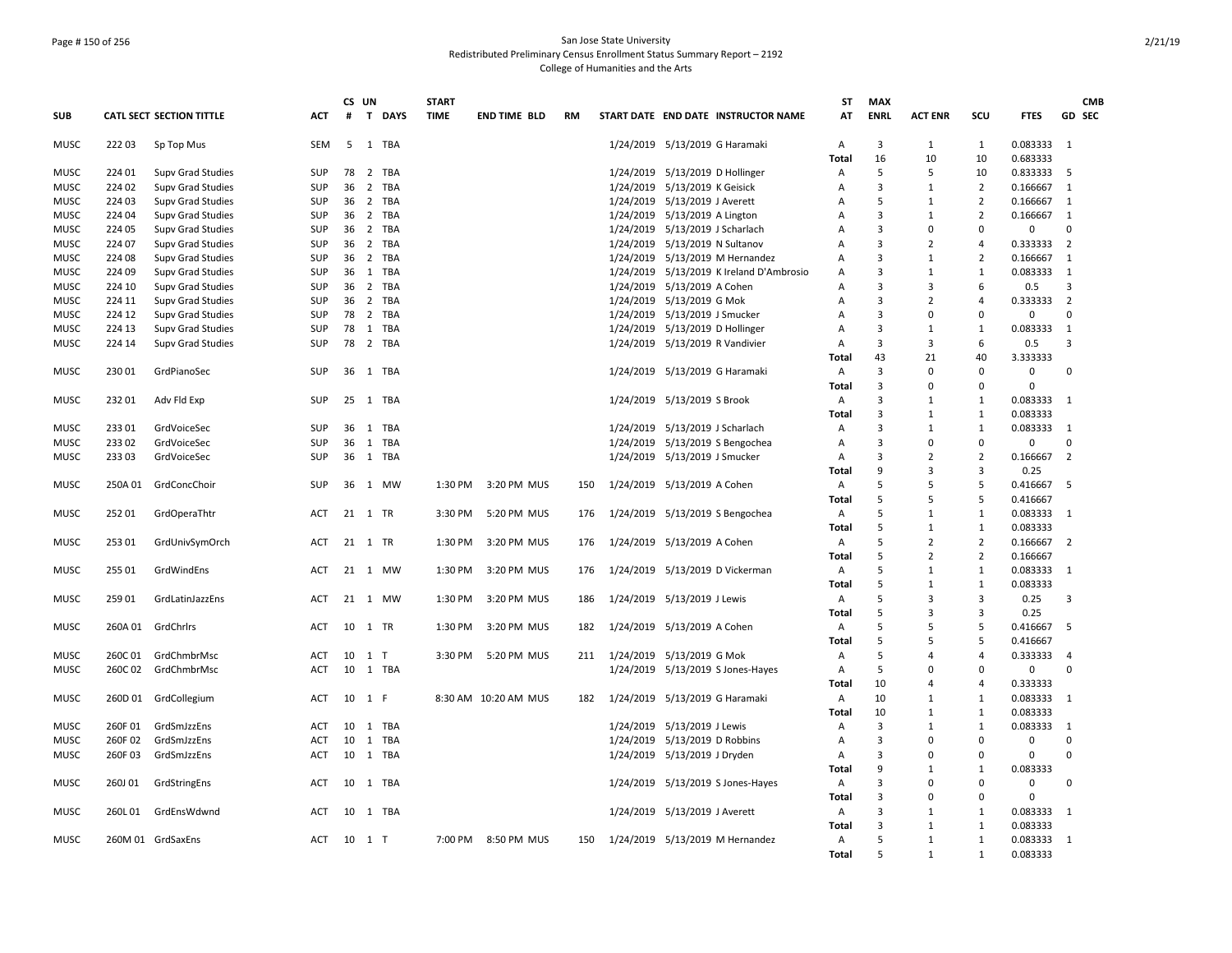## Page # 151 of 256 San Jose State University Redistributed Preliminary Census Enrollment Status Summary Report – 2192 College of Humanities and the Arts

|             |         |                                 |            | CS UN          |                |             | <b>START</b> |                      |           |           |                                 |                                          | <b>ST</b> | <b>MAX</b>     |                |                |             | <b>CMB</b>     |
|-------------|---------|---------------------------------|------------|----------------|----------------|-------------|--------------|----------------------|-----------|-----------|---------------------------------|------------------------------------------|-----------|----------------|----------------|----------------|-------------|----------------|
| <b>SUB</b>  |         | <b>CATL SECT SECTION TITTLE</b> | <b>ACT</b> | #              | $\mathbf{T}$   | <b>DAYS</b> | <b>TIME</b>  | <b>END TIME BLD</b>  | <b>RM</b> |           |                                 | START DATE END DATE INSTRUCTOR NAME      | <b>AT</b> | <b>ENRL</b>    | <b>ACT ENR</b> | SCU            | <b>FTES</b> | <b>GD SEC</b>  |
| <b>MUSC</b> | 298 01  | <b>Special Study</b>            | <b>SUP</b> | 25             |                | 1 TBA       |              |                      |           |           | 1/24/2019 5/13/2019 J Averett   |                                          | A         | 3              | 1              |                | 0.083333 1  |                |
| <b>MUSC</b> | 298 02  | Special Study                   | <b>SUP</b> | 25             |                | 2 TBA       |              |                      |           | 1/24/2019 | 5/13/2019 D Hollinger           |                                          | A         | 3              | $\Delta$       |                | 0.666667    | $\overline{4}$ |
| MUSC        | 298 03  | Special Study                   | SUP        | 78             |                | 1 TBA       |              |                      |           | 1/24/2019 |                                 | 5/13/2019 M Hernandez                    | A         | $\overline{2}$ | $\mathbf{1}$   |                | 0.083333    | 1              |
| <b>MUSC</b> | 298 04  | Special Study                   | <b>SUP</b> | 78             |                | 1 TBA       |              |                      |           | 1/24/2019 | 5/13/2019 D Hollinger           |                                          | A         | $\overline{2}$ | $\mathbf{1}$   |                | 0.083333    | $\overline{1}$ |
| <b>MUSC</b> | 298 05  | Special Study                   | <b>SUP</b> | 78             |                | 2 TBA       |              |                      |           | 1/24/2019 | 5/13/2019 G Mok                 |                                          |           | $\overline{2}$ | 0              | 0              | 0           | 0              |
|             |         |                                 |            |                |                |             |              |                      |           |           |                                 |                                          | Total     | 12             | $\overline{7}$ | 11             | 0.916667    |                |
| <b>MUSC</b> | 299 01  | Mstr Ths Rct Cmp                | <b>SUP</b> | 78             |                | 2 TBA       |              |                      |           |           | 1/24/2019 5/13/2019 D Hollinger |                                          | А         | 3              | $\mathbf{1}$   | $\overline{2}$ | 0.166667    | 1              |
|             |         |                                 |            |                |                |             |              |                      |           |           |                                 |                                          | Total     | 3              | $\mathbf{1}$   | 2              | 0.166667    |                |
| MUED        | 142 01  | Intro Mus Ed/EFE                | <b>ACT</b> | 9              |                | 1 TBA       |              |                      |           |           | 1/24/2019 5/13/2019 D Hollinger |                                          | A         | 24             | 9              | 9              | 0.616667    | -1             |
|             |         |                                 |            |                |                |             |              |                      |           |           |                                 |                                          | Total     | 24             | 9              | 9              | 0.616667    |                |
| <b>MUED</b> | 170A 01 | Tch Instru Mus Lit/Ped          | SEM        | $\overline{4}$ |                | 2 TR        |              | 9:30 AM 10:20 AM MUS | 182       |           |                                 | 1/24/2019 5/13/2019 C McKenzie           | A         | 20             | 14             | 28             | 1.9         | $\mathbf{1}$   |
|             |         |                                 |            |                |                |             |              |                      |           |           |                                 |                                          | Total     | 20             | 14             | 28             | 1.9         |                |
| <b>MUED</b> | 175 01  | Practicum Mu Ed                 | <b>LEC</b> | 2              |                | 3 MW        |              | 9:00 AM 10:15 AM MUS | 182       |           | 1/24/2019 5/13/2019 D Hollinger |                                          | A         | 20             | 18             | 54             | 3.75        | 3              |
|             |         |                                 |            |                |                |             |              |                      |           |           |                                 |                                          | Total     | 20             | 18             | 54             | 3.75        |                |
| <b>MUED</b> | 184Y 01 | Stdt Tchg II                    | <b>SUP</b> | 25             | $\overline{4}$ | TBA         |              |                      |           | 1/24/2019 |                                 | 5/13/2019 K Ireland D'Ambrosio           | A         | 3              | 4              | 16             | 1.066667    | 0              |
| <b>MUED</b> | 184Y 02 | Stdt Tchg II                    | SUP        | 25             | $\overline{4}$ | TBA         |              |                      |           | 1/24/2019 |                                 | 5/13/2019 C McKenzie                     | A         | 3              | 0              | 0              | $\mathbf 0$ | 0              |
| MUED        | 184Y03  | Stdt Tchg II                    | <b>SUP</b> | 25             | 4              | <b>TBA</b>  |              |                      |           |           | 1/24/2019 5/13/2019 R Calonico  |                                          | А         | 3              | 3              | 12             | 0.8         | 0              |
|             |         |                                 |            |                |                |             |              |                      |           |           |                                 |                                          | Total     | -9             | $\overline{7}$ | 28             | 1.866667    |                |
| MUED        | 184Z01  | Stdt Tchg III                   | <b>SUP</b> | 25             | $\overline{a}$ | TBA         |              |                      |           |           |                                 | 1/24/2019 5/13/2019 K Ireland D'Ambrosio | A         | 3              | 4              | 16             | 1.066667    | 0              |
| MUED        | 184Z02  | Stdt Tchg III                   | SUP        | 25             | $\overline{a}$ | TBA         |              |                      |           | 1/24/2019 |                                 | 5/13/2019 C McKenzie                     | Α         | 3              |                | 4              | 0.266667    | 0              |
| MUED        | 184Z03  | Stdt Tchg III                   | <b>SUP</b> | 25             |                | 4 TBA       |              |                      |           |           | 1/24/2019 5/13/2019 R Calonico  |                                          | А         | 3              | 4              | 16             | 1.066667    | $\Omega$       |
|             |         |                                 |            |                |                |             |              |                      |           |           |                                 |                                          | Total     | 9              | 9              | 36             | 2.4         |                |
| <b>MUED</b> | 370B 01 | Meth Mus Ed Sec                 | <b>SEM</b> | $\overline{a}$ | 2 T            |             | 3:30 PM      | 5:20 PM MUS          | 272       |           | 1/24/2019 5/13/2019 D Hollinger |                                          | A         | 20             | 9              | 18             | 1.233333 1  |                |
|             |         |                                 |            |                |                |             |              |                      |           |           |                                 |                                          | Total     | 20             | 9              | 18             | 1.233333    |                |
|             |         |                                 |            |                |                |             |              |                      |           |           |                                 | <b>Music &amp; Dance Total</b>           |           | 5672           | 3541           | 7864           | 528.1667    |                |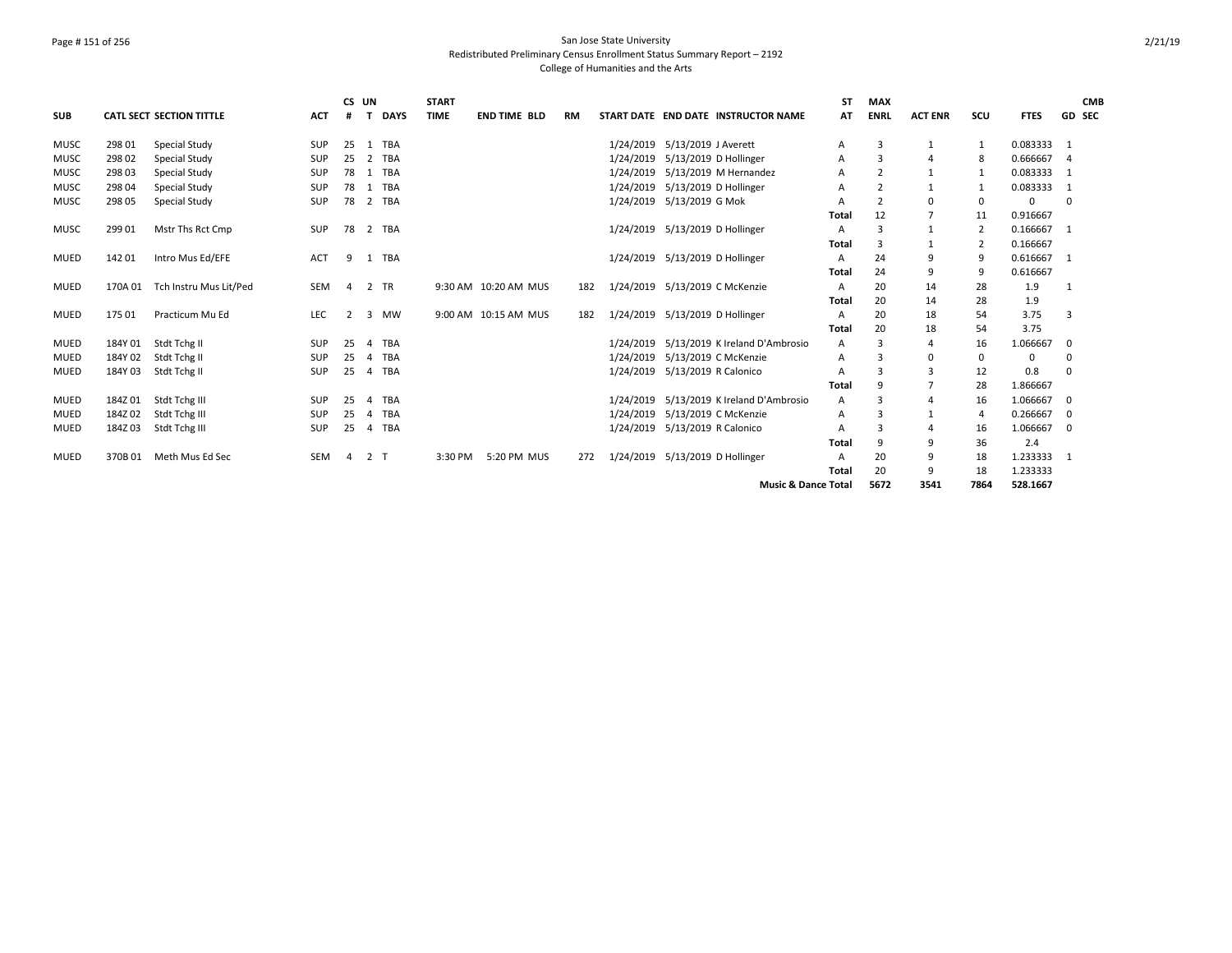## Page # 152 of 256 San Jose State University Redistributed Preliminary Census Enrollment Status Summary Report – 2192 College of Humanities and the Arts

|             |        |                                 |            |                         | CS UN                |           | <b>START</b> |                       |           |                               |                               |                                       | ST             | <b>MAX</b>  |                |          |                | <b>CMB</b>                   |  |
|-------------|--------|---------------------------------|------------|-------------------------|----------------------|-----------|--------------|-----------------------|-----------|-------------------------------|-------------------------------|---------------------------------------|----------------|-------------|----------------|----------|----------------|------------------------------|--|
| <b>SUB</b>  |        | <b>CATL SECT SECTION TITTLE</b> | ACT        | #                       | T DAYS               |           | <b>TIME</b>  | <b>END TIME BLD</b>   | <b>RM</b> |                               |                               | START DATE END DATE INSTRUCTOR NAME   | AT             | <b>ENRL</b> | <b>ACT ENR</b> | SCU      | <b>FTES</b>    | GD SEC                       |  |
| Philosophy  |        |                                 |            |                         |                      |           |              |                       |           |                               |                               |                                       |                |             |                |          |                |                              |  |
| PHIL        | 901    | Math/Logic for GE               | SEM        | 4                       | 3 MW                 |           |              | 12:00 PM 1:15 PM DMH  | 208       |                               |                               | 1/24/2019 5/13/2019 N Friedman-Biglin | Α              | 35          | 16             | 48       | 3.2            | $\mathbf 0$                  |  |
| PHIL        | 902    | Math/Logic for GE               | <b>SEM</b> |                         | 3                    |           |              |                       |           |                               |                               |                                       | X              | $\mathbf 0$ | $\mathbf 0$    | 0        | 0              | 0                            |  |
|             |        |                                 |            |                         |                      |           |              |                       |           |                               |                               |                                       | Total          | 35          | 16             | 48       | 3.2            |                              |  |
| PHIL        | 1001   | Intro to Phil                   | <b>LEC</b> | $\overline{\mathbf{3}}$ | 3                    | <b>MW</b> |              | 9:00 AM 10:15 AM DMH  | 208       |                               | 1/24/2019 5/13/2019 T Nguyen  |                                       | A              | 41          | 40             | 120      | 8              | 0                            |  |
| PHIL        | 10 02  | Intro to Phil                   | <b>LEC</b> | $\overline{3}$          | 3                    | <b>MW</b> |              | 10:30 AM 11:45 AM MH  | 324       |                               | 1/24/2019 5/13/2019 M Jordan  |                                       | A              | 50          | 51             | 153      | 10.2           | $\Omega$                     |  |
| PHIL        | 10 03  | Intro to Phil                   | LEC        | $\overline{3}$          | 3                    | MW        | 3:00 PM      | 4:15 PM DMH           | 208       |                               | 1/24/2019 5/13/2019 C Smith   |                                       | Α              | 41          | 41             | 123      | 8.2            | $\Omega$                     |  |
| PHIL        | 10 04  | Intro to Phil                   | <b>LEC</b> | 3                       | 3 TR                 |           |              | 10:30 AM 11:45 AM DMH | 208       |                               | 1/24/2019 5/13/2019 K Brown   |                                       | Α              | 41          | 40             | 120      | 8              | 0                            |  |
| PHIL        | 1005   | Intro to Phil                   | LEC        | 3                       | 3 TR                 |           | 12:00 PM     | 1:15 PM DMH           | 208       |                               | 1/24/2019 5/13/2019 R Chan    |                                       | Α              | 41          | 41             | 123      | 8.2            | 0                            |  |
| PHIL        | 1006   | Intro to Phil                   | <b>LEC</b> | 3                       | 3 TR                 |           | 3:00 PM      | 4:15 PM DMH           | 208       |                               | 1/24/2019 5/13/2019 K Brown   |                                       | A              | 41          | 41             | 123      | 8.2            | $\Omega$                     |  |
| PHIL        | 1007   | Intro to Phil                   | <b>LEC</b> | $\overline{\mathbf{3}}$ | 3 <sub>T</sub>       |           | 6:00 PM      | 8:45 PM MH            | 324       |                               | 1/24/2019 5/13/2019 G Pinto   |                                       | A              | 45          | 46             | 138      | 9.2            | $\Omega$                     |  |
| PHIL        | 1008   | Intro to Phil                   | LEC        | 3                       | 3 F                  |           | 12:30 PM     | 3:15 PM DMH           | 208       |                               | 1/24/2019 5/13/2019 T Nguyen  |                                       | Α              | 35          | 25             | 75       | 5              | $\Omega$                     |  |
|             |        |                                 |            |                         |                      |           |              |                       |           |                               |                               |                                       | Total          | 335         | 325            | 975      | 65             |                              |  |
| PHIL        | 12 01  | Phil of the Person              | <b>LEC</b> | $\overline{\mathbf{3}}$ | 3 MW                 |           |              | 10:30 AM 11:45 AM DMH | 208       |                               | 1/24/2019 5/13/2019 A Delunas |                                       | A              | 41          | 33             | 99       | 6.6            | 0                            |  |
| PHIL        | 1202   | Phil of the Person              | <b>LEC</b> | $\overline{3}$          | $\overline{3}$<br>TR |           | 1:30 PM      | 2:45 PM DMH           | 208       |                               | 1/24/2019 5/13/2019 N Osborne |                                       | $\mathsf{A}$   | 41          | 40             | 120      | 8              | $\Omega$                     |  |
|             |        |                                 |            |                         |                      |           |              |                       |           |                               |                               |                                       | Total          | 82          | 73             | 219      | 14.6           |                              |  |
| PHIL        | 5701   | Logic & Crit Reas               | <b>SEM</b> | $\overline{4}$          | 3 MW                 |           |              | 10:30 AM 11:45 AM DMH | 149B      |                               | 1/24/2019 5/13/2019 C Smith   |                                       | $\overline{A}$ | 35          | 36             | 108      | 7.2            | $\Omega$                     |  |
| PHIL        | 5702   | Logic & Crit Reas               | <b>SEM</b> | $\overline{4}$          | 3 MW                 |           | 1:30 PM      | 2:45 PM DMH           | 149B      |                               |                               | 1/24/2019 5/13/2019 D Williamson      | A              | 35          | 35             | 105      | $\overline{7}$ | $\Omega$                     |  |
| PHIL        | 5703   | Logic & Crit Reas               | SEM        | $\overline{4}$          | 3 MW                 |           | 3:00 PM      | 4:15 PM DMH           | 149B      |                               |                               | 1/24/2019 5/13/2019 D Williamson      | A              | 35          | 25             | 75       | 5              | $\Omega$                     |  |
| PHIL        | 5704   | Logic & Crit Reas               | SEM        | 4                       | 3 TR                 |           |              | 9:00 AM 10:15 AM SH   | 241       |                               | 1/24/2019 5/13/2019 J Liz     |                                       | Α              | 35          | 35             | 105      | $\overline{7}$ | $\Omega$                     |  |
| PHIL        | 5705   | Logic & Crit Reas               | SEM        | $\overline{4}$          | 3 TR                 |           | 12:00 PM     | 1:15 PM DMH           | 149B      |                               | 1/24/2019 5/13/2019 K Patel   |                                       | A              | 35          | 37             | 111      | 7.4            | $\Omega$                     |  |
| PHIL        | 5706   | Logic & Crit Reas               | <b>SEM</b> | $\overline{4}$          | 3 TR                 |           | 1:30 PM      | 2:45 PM DMH           | 149B      |                               | 1/24/2019 5/13/2019 A Vaidya  |                                       | A              | 35          | 33             | 99       | 6.6            | $\Omega$                     |  |
| PHIL        | 5707   | Logic & Crit Reas               | <b>SEM</b> | $\overline{4}$          | 3 F                  |           |              | 9:30 AM 12:15 PM DMH  | 208       |                               | 1/24/2019 5/13/2019 T Nguyen  |                                       | A              | 35          | 21             | 63       | 4.2            | $\Omega$                     |  |
|             |        |                                 |            |                         |                      |           |              |                       |           |                               |                               |                                       | Total          | 245         | 222            | 666      | 44.4           |                              |  |
| PHIL        | 6101   | Moral Issues                    | <b>LEC</b> | 3                       | 3 MW                 |           | 7:30 AM      | 8:45 AM DMH           | 208       |                               |                               | 1/24/2019 5/13/2019 J Wilhelmsson     | Α              | 41          | 40             | 120      | 8              | 0                            |  |
| PHIL        | 6102   | Moral Issues                    | LEC        | 3                       | 3 MW                 |           |              | 9:00 AM 10:15 AM DMH  | 149B      |                               | 1/24/2019 5/13/2019 M Jordan  |                                       | Α              | 46          | 45             | 135      | 9              | $\Omega$                     |  |
| PHIL        | 6103   | Moral Issues                    | LEC        | $\overline{3}$          | 3 MW                 |           |              | 12:00 PM 1:15 PM MH   | 324       |                               | 1/24/2019 5/13/2019 M Jordan  |                                       | Α              | 50          | 50             | 150      | 10             | $\Omega$                     |  |
| PHIL        | 61 04  | Moral Issues                    | <b>LEC</b> | $\overline{3}$          | 3<br><b>TR</b>       |           |              | 9:00 AM 10:15 AM BBC  | 222       |                               | 1/24/2019 5/13/2019 N Osborne |                                       | A              | 50          | 50             | 150      | 10             | $\Omega$                     |  |
| PHIL        | 61 05  | Moral Issues                    | LEC        | 3                       | 3 TR                 |           |              | 10:30 AM 11:45 AM BBC | 222       |                               | 1/24/2019 5/13/2019 N Osborne |                                       | Α              | 50          | 49             | 147      | 9.8            | $\Omega$                     |  |
| PHIL        | 61 06  | Moral Issues                    | LEC        | 3                       | 3 TR                 |           | 3:00 PM      | 4:15 PM DMH           | 149B      |                               |                               | 1/24/2019 5/13/2019 P Munoz-Hernandez | Α              | 46          | 45             | 135      | 9              | $\mathbf 0$                  |  |
| PHIL        | 6107   | Moral Issues                    | LEC        |                         | 3                    |           |              |                       |           |                               |                               |                                       | X              | $\mathbf 0$ | 0              | 0        | 0              | 0                            |  |
| PHIL        | 6108   | Moral Issues                    | <b>LEC</b> |                         | 3                    |           |              |                       |           |                               |                               |                                       | X              | $\mathbf 0$ | $\Omega$       | 0        | 0              | 0                            |  |
|             |        |                                 |            |                         |                      |           |              |                       |           |                               |                               |                                       | Total          | 283         | 279            | 837      | 55.8           |                              |  |
| PHIL        | 66 01  | <b>Intro Aesthetics</b>         | <b>LEC</b> | 3                       | 3                    | MW        | 12:00 PM     | 1:15 PM BBC           | 222       |                               |                               | 1/24/2019 5/13/2019 J Cardoza-Kon     | Α              | 50          | 49             | 147      | 9.8            | $\mathbf 0$                  |  |
| PHIL        | 66 02  | Intro Aesthetics                | LEC        | $\overline{3}$          | $\mathbf{3}$<br>TR   |           | 7:30 AM      | 8:45 AM DMH           | 208       |                               | 1/24/2019 5/13/2019 F Alberts |                                       | Α              | 41          | 38             | 114      | 7.6            | $\Omega$                     |  |
| PHIL        | 66 03  | Intro Aesthetics                | LEC        | 3                       | 3 TR                 |           |              | 9:00 AM 10:15 AM DMH  | 208       |                               | 1/24/2019 5/13/2019 F Alberts |                                       | $\mathsf{A}$   | 41          | 41             | 123      | 8.2            | $\mathbf 0$                  |  |
|             |        |                                 |            |                         |                      |           |              |                       |           |                               |                               |                                       | Total          | 132         | 128            | 384      | 25.6           |                              |  |
| PHIL        | 70A 01 | Ancient Philosophy              | LEC        | 3                       | 3 MW                 |           |              | 10:30 AM 11:45 AM SH  | 241       |                               | 1/24/2019 5/13/2019 J Lindahl |                                       | A              | 42          | 42             | 126      | 8.4            | 0                            |  |
|             |        |                                 |            |                         |                      |           |              |                       |           |                               |                               |                                       | Total          | 42          | 42             | 126      | 8.4            |                              |  |
| PHIL        | 70B 01 | Modern Philosophy               | <b>LEC</b> |                         | $3 \quad 3 \quad F$  |           |              | 9:30 AM 12:15 PM SH   | 241       | 1/24/2019 5/13/2019 C Sanchez |                               |                                       | Α              | 42          | 23             | 69       | 4.6            | $\pmb{0}$                    |  |
|             |        |                                 |            |                         |                      |           |              |                       |           |                               |                               |                                       | Total          | 42          | 23             | 69       | 4.6            |                              |  |
| PHIL        | 96L01  | Logic Workshop                  | LEC        |                         | 1                    |           |              |                       |           |                               |                               |                                       | х              | 0           | $\mathbf 0$    | 0        | 0              | 0                            |  |
| PHIL        | 96L02  | Logic Workshop                  | <b>LEC</b> |                         | $\mathbf{1}$         |           |              |                       |           |                               |                               |                                       | X              | $\mathbf 0$ | $\Omega$       | $\Omega$ | $\Omega$       | $\Omega$                     |  |
|             |        |                                 |            |                         |                      |           |              |                       |           |                               |                               |                                       | Total          | $\mathbf 0$ | $\Omega$       | 0        | $\mathbf 0$    |                              |  |
| PHIL        | 104 01 | Asian Philosophy                | LEC        | $\overline{2}$          | 3 TR                 |           | 12:00 PM     | 1:15 PM SH            | 241       |                               | 1/24/2019 5/13/2019 A Korsund |                                       | $\mathsf{A}$   | 41          | 40             | 120      | 8              | $\mathbf 0$<br>C             |  |
| <b>RELS</b> | 104 01 | Asian Philosophy                | LEC        | $\overline{2}$          | 3 TR                 |           | 12:00 PM     | 1:15 PM SH            | 241       |                               | 1/24/2019 5/13/2019 A Korsund |                                       | Α              | $\mathbf 0$ | $\Omega$       | 0        | 0              | 0<br>$\mathsf{C}$            |  |
| ASIA        | 104 01 | Asian Philosophy                | LEC        | $\overline{2}$          | 3 TR                 |           |              | 12:00 PM 1:15 PM SH   | 241       |                               | 1/24/2019 5/13/2019 A Korsund |                                       | Α              | $\mathbf 0$ | 0              | 0        | 0              | $\mathsf{o}$<br>$\mathsf{C}$ |  |
| PHIL        | 104 80 | Asian Philosophy                | <b>LEC</b> | $\overline{2}$          | 3 TBA                |           |              |                       |           |                               | 1/24/2019 5/13/2019 B Mou     |                                       | A              | 25          | 24             | 72       | 4.8            | $\mathsf{C}$<br>0            |  |
| <b>RELS</b> | 104 80 | Asian Philosophy                | <b>LEC</b> | $2^{\circ}$             | 3 TBA                |           |              |                       |           |                               | 1/24/2019 5/13/2019 B Mou     |                                       | Α              | $\Omega$    | $\Omega$       | $\Omega$ | $\Omega$       | C<br>0                       |  |
| <b>ASIA</b> | 104 80 | Asian Philosophy                | <b>LEC</b> | $\overline{2}$          | 3 TBA                |           |              |                       |           |                               | 1/24/2019 5/13/2019 B Mou     |                                       | A              | $\Omega$    | $\Omega$       | $\Omega$ | $\Omega$       | 0<br>C                       |  |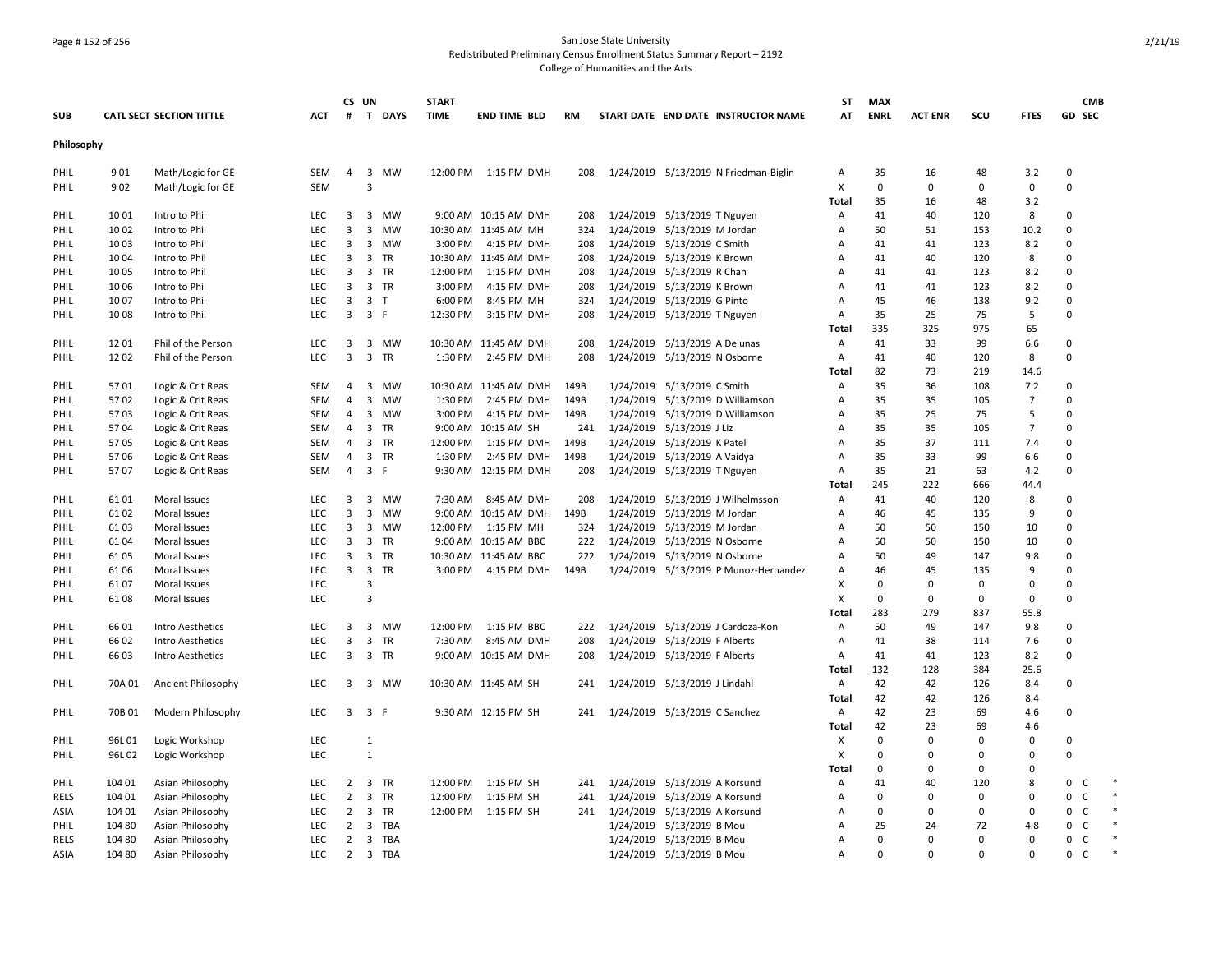## Page # 153 of 256 San Jose State University Redistributed Preliminary Census Enrollment Status Summary Report – 2192 College of Humanities and the Arts

|             |        |                                 |            |                | CS UN                          | <b>START</b> |                       |      |                                       | ST             | <b>MAX</b>  |                |             |                |                             | <b>CMB</b> |        |
|-------------|--------|---------------------------------|------------|----------------|--------------------------------|--------------|-----------------------|------|---------------------------------------|----------------|-------------|----------------|-------------|----------------|-----------------------------|------------|--------|
| <b>SUB</b>  |        | <b>CATL SECT SECTION TITTLE</b> | <b>ACT</b> | #              | T DAYS                         | <b>TIME</b>  | <b>END TIME BLD</b>   | RM   | START DATE END DATE INSTRUCTOR NAME   | AT             | <b>ENRL</b> | <b>ACT ENR</b> | SCU         | <b>FTES</b>    | GD SEC                      |            |        |
| PHIL        | 104 81 | Asian Philosophy                | LEC        | 2              | 3 TBA                          |              |                       |      | 1/24/2019 5/13/2019 B Mou             | Α              | 25          | 21             | 63          | 4.25           | $\mathbf{1}$<br>C           |            |        |
| RELS        | 104 81 | Asian Philosophy                | <b>LEC</b> | $\overline{2}$ | 3 TBA                          |              |                       |      | 1/24/2019 5/13/2019 B Mou             | Α              | $\Omega$    | $\Omega$       | 0           | 0              | 0<br>C                      |            | $\ast$ |
| ASIA        | 104 81 | Asian Philosophy                | <b>LEC</b> | $\overline{2}$ | 3 TBA                          |              |                       |      | 1/24/2019 5/13/2019 B Mou             | Α              | $\Omega$    | $\Omega$       | 0           | 0              | 0 C                         |            | $\ast$ |
|             |        |                                 |            |                |                                |              |                       |      |                                       | <b>Total</b>   | 91          | 85             | 255         | 17.05          |                             |            |        |
| PHIL        | 10701  | Phil and Lit                    | LEC        |                | 2 3 MW                         |              | 1:30 PM 2:45 PM SH    | 241  | 1/24/2019 5/13/2019 A Delunas         | Α              | 35          | 14             | 42          | 2.8            | $\Omega$                    |            |        |
|             |        |                                 |            |                |                                |              |                       |      |                                       | Total          | 35          | 14             | 42          | 2.8            |                             |            |        |
| PHIL        | 11001  | Sci Tech & Hum Val              | <b>LEC</b> | 3              | $\overline{\mathbf{3}}$<br>MW  |              | 10:30 AM 11:45 AM BBC | 222  | 1/24/2019 5/13/2019 L Bernasconi      | Α              | 50          | 56             | 168         | 11.2           | 0                           |            |        |
| PHIL        | 11002  | Sci Tech & Hum Val              | LEC        | 3              | 3 MW                           | 1:30 PM      | 2:45 PM BBC           | 222  | 1/24/2019 5/13/2019 J Cardoza-Kon     | A              | 50          | 29             | 87          | 5.8            | 0                           |            |        |
| PHIL        | 11003  | Sci Tech & Hum Val              | <b>LEC</b> | 3              | 3 TR                           | 12:00 PM     | 1:15 PM BBC           | 222  | 1/24/2019 5/13/2019 K Yrigoyen        | Α              | 50          | 53             | 159         | 10.6           | $\mathsf 0$                 |            |        |
|             |        |                                 |            |                |                                |              |                       |      |                                       | Total          | 150         | 138            | 414         | 27.6           |                             |            |        |
| PHIL        | 11101  | <b>Medical Ethics</b>           | <b>LEC</b> | $\overline{2}$ | 3 TR                           |              | 10:30 AM 11:45 AM SH  | 241  | 1/24/2019 5/13/2019 J Liz             | Α              | 35          | 20             | 60          | $\overline{4}$ | 0<br>C                      |            | $\ast$ |
| <b>GERO</b> | 11101  | <b>Medical Ethics</b>           | <b>LEC</b> | $\overline{2}$ | 3 TR                           |              | 10:30 AM 11:45 AM SH  | 241  | 1/24/2019 5/13/2019 J Liz             | A              | $\Omega$    | $\Omega$       | $\Omega$    | 0              | 0<br>C                      |            | $\ast$ |
| <b>NURS</b> | 11101  | <b>Medical Ethics</b>           | <b>LEC</b> | $\overline{2}$ | 3 TR                           |              | 10:30 AM 11:45 AM SH  | 241  | 1/24/2019 5/13/2019 J Liz             | A              | $\Omega$    | $\Omega$       | $\Omega$    | 0              | $\mathbf 0$<br><sub>c</sub> |            | $\ast$ |
| НS          | 11101  | <b>Medical Ethics</b>           | LEC        | $\overline{2}$ | 3 TR                           |              | 10:30 AM 11:45 AM SH  | 241  | 1/24/2019 5/13/2019 J Liz             | А              | $\Omega$    | $\Omega$       | $\pmb{0}$   | 0              | 0<br>C                      |            | $\ast$ |
|             |        |                                 |            |                |                                |              |                       |      |                                       | <b>Total</b>   | 35          | 20             | 60          | 4              |                             |            |        |
| PHIL        | 11901  | Africana Phil & Culture         | LEC        |                | $2 \quad 3 \quad T$            | 6:00 PM      | 8:45 PM DMH           | 208  | 1/24/2019 5/13/2019 B Seals           | Α              | 25          | $\Omega$       | $\Omega$    | $\mathbf{0}$   | 0 <sup>o</sup>              |            |        |
|             |        |                                 |            |                |                                |              |                       |      |                                       | Total          | 25          | $\Omega$       | $\mathbf 0$ | $\mathbf 0$    |                             |            |        |
| PHIL        | 12001  | Comparative Phil                | <b>LEC</b> | $\overline{2}$ | 3 TBA                          |              |                       |      | 1/24/2019 5/13/2019 B Mou             | Α              | 25          | 15             | 45          | 3.05           | 1                           |            |        |
|             |        |                                 |            |                |                                |              |                       |      |                                       | Total          | 25          | 15             | 45          | 3.05           |                             |            |        |
| PHIL        | 12201  | Social Justic                   | <b>LEC</b> | 2              | 3 R                            | 3:00 PM      | 5:45 PM SH            | 241  | 1/24/2019 5/13/2019 A Vaidya          | $\overline{A}$ | 35          | 14             | 42          | 2.9            | $\overline{2}$              |            |        |
|             |        |                                 |            |                |                                |              |                       |      |                                       | Total          | 35          | 14             | 42          | 2.9            |                             |            |        |
| PHIL        | 13301  | Ethics in Science               | <b>LEC</b> | 3              | 3 TR                           | 1:30 PM      | 2:45 PM BBC           | 222  | 1/24/2019 5/13/2019 J Stemwedel       | Α              | 64          | 61             | 183         | 12.2           | 0                           |            |        |
|             |        |                                 |            |                |                                |              |                       |      |                                       | Total          | 64          | 61             | 183         | 12.2           |                             |            |        |
| PHIL        | 134 80 | Computers, Ethics, Society      | <b>LEC</b> | $\overline{2}$ | $\overline{\mathbf{3}}$<br>TBA |              |                       |      | 1/24/2019 5/13/2019 E Sonnier         | Α              | 42          | 40             | 120         | 8              | $\Omega$                    |            |        |
| PHIL        | 13481  | Computers, Ethics, Society      | LEC        | $\overline{2}$ | $\overline{\mathbf{3}}$<br>TBA |              |                       |      | 1/24/2019 5/13/2019 E Sonnier         | Α              | 42          | 42             | 126         | 8.4            | $\Omega$                    |            |        |
| PHIL        | 13482  | Computers, Ethics, Society      | <b>LEC</b> | $\overline{2}$ | 3 TBA                          |              |                       |      | 1/24/2019 5/13/2019 E Sonnier         | Α              | 42          | 42             | 126         | 8.4            | $\Omega$                    |            |        |
| PHIL        | 134 83 | Computers, Ethics, Society      | <b>LEC</b> | $\overline{2}$ | $\overline{\mathbf{3}}$<br>TBA |              |                       |      | 1/24/2019 5/13/2019 E Sonnier         | Α              | 42          | 42             | 126         | 8.4            | $\Omega$                    |            |        |
| PHIL        | 134 84 | Computers, Ethics, Society      | LEC        | $\overline{2}$ | 3 TBA                          |              |                       |      | 1/24/2019 5/13/2019 K Yrigoyen        | A              | 42          | 42             | 126         | 8.4            | 0                           |            |        |
| PHIL        | 13485  | Computers, Ethics, Society      | LEC        | $\overline{2}$ | $\overline{3}$<br><b>TBA</b>   |              |                       |      | 1/24/2019 5/13/2019 K Yrigoyen        | А              | 42          | 38             | 114         | 7.6            | 0                           |            |        |
| PHIL        | 134 86 | Computers, Ethics, Society      | <b>LEC</b> |                | 3                              |              |                       |      |                                       | Х              | 0           | 0              | 0           | 0              | $\Omega$                    |            |        |
|             |        |                                 |            |                |                                |              |                       |      |                                       | <b>Total</b>   | 252         | 246            | 738         | 49.2           |                             |            |        |
| PHIL        | 15701  | Inter Logic & Lang              | SEM        | 5              | 3 M                            | 6:00 PM      | 8:45 PM SH            | 241  | 1/24/2019 5/13/2019 N Friedman-Biglin | Α              | 35          | 9              | 27          | 2.1            | 6                           |            |        |
|             |        |                                 |            |                |                                |              |                       |      |                                       | Total          | 35          | 9              | 27          | 2.1            |                             |            |        |
| PHIL        | 16001  | Phil of Science                 | LEC        | $\overline{2}$ | 3 MW                           |              | 9:00 AM 10:15 AM SH   | 241  | 1/24/2019 5/13/2019 J Lindahl         | Α              | 42          | 42             | 126         | 8.4            | $\mathbf 0$                 |            |        |
| PHIL        | 160 02 | Phil of Science                 | LEC        | $\overline{2}$ | 3 TR                           |              | 10:30 AM 11:45 AM DMH | 149B | 1/24/2019 5/13/2019 K Patel           | A              | 46          | 37             | 111         | 7.5            | $\overline{2}$              |            |        |
|             |        |                                 |            |                |                                |              |                       |      |                                       | Total          | 88          | 79             | 237         | 15.9           |                             |            |        |
| PHIL        | 18001  | <b>Indiv Studies</b>            | <b>SUP</b> | 36             | 3 TBA                          |              |                       |      | 1/24/2019 5/13/2019 K Brown           | Α              | 5           | 1              | 3           | 0.2            | $\Omega$                    |            |        |
| PHIL        | 18002  | <b>Indiv Studies</b>            | <b>SUP</b> | 36             | 3 TBA                          |              |                       |      | 1/24/2019 5/13/2019                   | Α              | 5           | $\Omega$       | $\Omega$    | 0              | $\Omega$                    |            |        |
| PHIL        | 18003  | <b>Indiv Studies</b>            | SUP        |                | 78 2 TBA                       |              |                       |      | 1/24/2019 5/13/2019                   | Α              | 5           | $\Omega$       | $\Omega$    | 0              | $\Omega$                    |            |        |
| PHIL        | 18004  | <b>Indiv Studies</b>            | SUP        | 78             | 2 TBA                          |              |                       |      | 1/24/2019 5/13/2019                   | A              | 5           | $\Omega$       | $\Omega$    | $\mathbf 0$    | $\Omega$                    |            |        |
|             |        |                                 |            |                |                                |              |                       |      |                                       | Total          | 20          | $\mathbf{1}$   | 3           | 0.2            |                             |            |        |
| PHIL        | 18401  | <b>Directed Reading</b>         | SUP        | 36             | $\overline{\mathbf{3}}$<br>TBA |              |                       |      | 1/24/2019 5/13/2019 J Liz             | Α              | 5           | $\mathbf{1}$   | 3           | 0.25           | 1                           |            |        |
| PHIL        | 18402  | <b>Directed Reading</b>         | SUP        | 36             | 3 TBA                          |              |                       |      | 1/24/2019 5/13/2019 A Vaidya          | A              | 5           | $\Omega$       | 0           | 0              | $\mathbf 0$                 |            |        |
|             |        |                                 |            |                |                                |              |                       |      |                                       | Total          | 10          | 1              | 3           | 0.25           |                             |            |        |
| PHIL        | 186 01 | Prof & Bus Ethics               | <b>LEC</b> | 3              | 3<br>MW                        | 7:30 AM      | 8:45 AM BBC           | 222  | 1/24/2019 5/13/2019 L Bernasconi      | Α              | 60          | 60             | 180         | 12             | 0<br>C                      |            | $\ast$ |
| BUS3        | 186 01 | Prof & Bus Ethics               | <b>LEC</b> | 3              | 3 MW                           | 7:30 AM      | 8:45 AM BBC           | 222  | 1/24/2019 5/13/2019 L Bernasconi      | Α              | $\Omega$    | $\Omega$       | 0           | 0              | 0<br>C                      |            | $\ast$ |
| PHIL        | 18602  | Prof & Bus Ethics               | <b>LEC</b> | 3              | 3 MW                           |              | 9:00 AM 10:15 AM BBC  | 222  | 1/24/2019 5/13/2019 L Bernasconi      | Α              | 60          | 62             | 186         | 12.4           | 0 <sup>o</sup>              |            |        |
| BUS3        | 18602  | Prof & Bus Ethics               | <b>LEC</b> | 3              | $\overline{\mathbf{3}}$<br>MW  |              | 9:00 AM 10:15 AM BBC  | 222  | 1/24/2019 5/13/2019 L Bernasconi      | A              | $\mathbf 0$ | 0              | $\Omega$    | 0              | $\mathbf 0$<br>C            |            | $\ast$ |
| PHIL        | 18603  | Prof & Bus Ethics               | LEC        | 3              | 3 MW                           | 12:00 PM     | 1:15 PM SH            | 241  | 1/24/2019 5/13/2019 J Lindahl         | А              | 42          | 41             | 123         | 8.2            | 0<br>$\mathsf{C}$           |            | $\ast$ |
| BUS3        | 18603  | Prof & Bus Ethics               | <b>LEC</b> | 3              | 3 MW                           | 12:00 PM     | 1:15 PM SH            | 241  | 1/24/2019 5/13/2019 J Lindahl         | Α              | $\Omega$    | $\Omega$       | 0           | 0              | 0<br>C                      |            | $\ast$ |
| PHIL        | 186 04 | Prof & Bus Ethics               | <b>LEC</b> | 3              | 3 MW                           | 1:30 PM      | 2:45 PM MH            | 324  | 1/24/2019 5/13/2019 L Bernasconi      | $\overline{A}$ | 60          | 65             | 195         | 13             | C<br>0                      |            |        |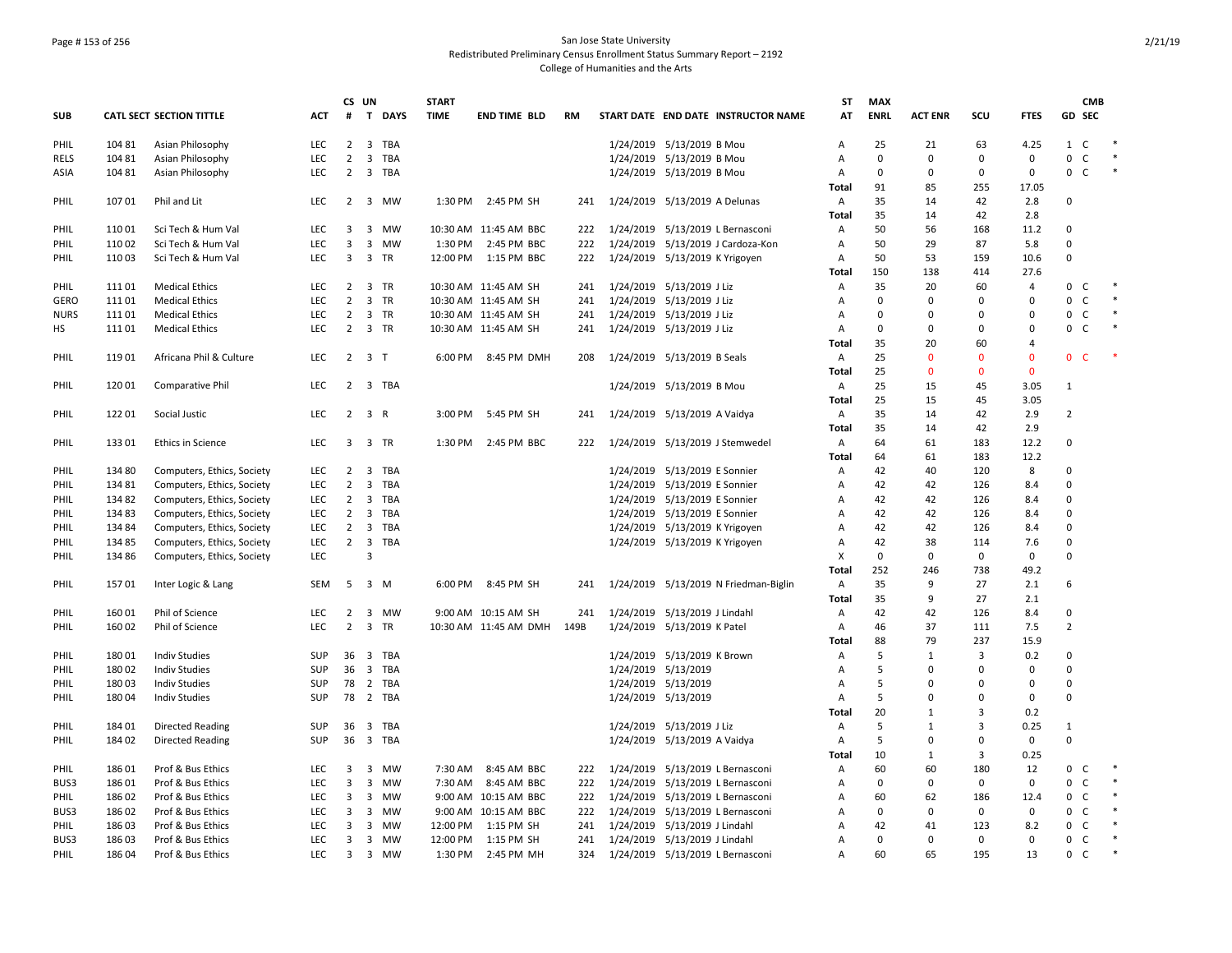## Page # 154 of 256 San Jose State University Redistributed Preliminary Census Enrollment Status Summary Report – 2192 College of Humanities and the Arts

|            |        |                                 |            | CS UN |                                       | <b>START</b> |                      |           |           |                                     | <b>ST</b>      | <b>MAX</b>   |                |          |                | <b>CMB</b>                   |  |
|------------|--------|---------------------------------|------------|-------|---------------------------------------|--------------|----------------------|-----------|-----------|-------------------------------------|----------------|--------------|----------------|----------|----------------|------------------------------|--|
| <b>SUB</b> |        | <b>CATL SECT SECTION TITTLE</b> | <b>ACT</b> | #     | T DAYS                                | <b>TIME</b>  | <b>END TIME BLD</b>  | <b>RM</b> |           | START DATE END DATE INSTRUCTOR NAME | AT             | <b>ENRL</b>  | <b>ACT ENR</b> | SCU      | <b>FTES</b>    | <b>GD SEC</b>                |  |
| BUS3       | 186 04 | Prof & Bus Ethics               | <b>LEC</b> | 3     | $\overline{3}$<br>MW                  | 1:30 PM      | 2:45 PM MH           | 324       |           | 1/24/2019 5/13/2019 L Bernasconi    | A              | $\Omega$     | $\Omega$       | $\Omega$ | $\mathbf 0$    | $\mathbf{0}$<br><sub>c</sub> |  |
| PHIL       | 186 05 | Prof & Bus Ethics               | <b>LEC</b> | 3     | 3 MW                                  | 3:00 PM      | 4:15 PM MH           | 324       |           | 1/24/2019 5/13/2019 M Jordan        | Α              | 60           | 59             | 177      | 11.8           | 0<br>$\mathsf{C}$            |  |
| BUS3       | 186 05 | Prof & Bus Ethics               | LEC        | 3     | 3 MW                                  | 3:00 PM      | 4:15 PM MH           | 324       |           | 1/24/2019 5/13/2019 M Jordan        | Α              | $\mathbf 0$  | $\Omega$       | 0        | 0              | 0<br>C                       |  |
| PHIL       | 186 06 | Prof & Bus Ethics               | LEC        | 3     | 3<br>MW                               | 4:30 PM      | 5:45 PM MH           | 324       |           | 1/24/2019 5/13/2019 A Delunas       | A              | 60           | 47             | 141      | 9.4            | 0<br>$\mathsf{C}$            |  |
| BUS3       | 186 06 | Prof & Bus Ethics               | LEC        | 3     | 3 MW                                  | 4:30 PM      | 5:45 PM MH           | 324       |           | 1/24/2019 5/13/2019 A Delunas       | $\overline{A}$ | $\Omega$     | 0              | $\Omega$ | 0              | $\mathbf 0$<br>C             |  |
| PHIL       | 18607  | Prof & Bus Ethics               | LEC        |       | 3                                     |              |                      |           |           |                                     | X              | $\mathbf 0$  | $\Omega$       | 0        | 0              | $\Omega$                     |  |
| BUS3       | 18607  | Prof & Bus Ethics               | LEC        |       | 3                                     |              |                      |           |           |                                     | X              | $\mathbf 0$  | 0              | 0        | 0              | $\Omega$                     |  |
| PHIL       | 18608  | Prof & Bus Ethics               | LEC        | 3     | 3 TR                                  |              | 9:00 AM 10:15 AM MH  | 324       |           | 1/24/2019 5/13/2019 J Giddings      | Α              | 60           | 35             | 105      | $\overline{7}$ | 0<br>C                       |  |
| BUS3       | 186 08 | Prof & Bus Ethics               | <b>LEC</b> | 3     | 3 TR                                  |              | 9:00 AM 10:15 AM MH  | 324       |           | 1/24/2019 5/13/2019 J Giddings      | $\overline{A}$ | $\Omega$     | 0              | 0        | $\mathbf 0$    | $\mathbf 0$<br>C             |  |
| PHIL       | 18609  | Prof & Bus Ethics               | LEC        | 3     | 3 TR                                  |              | 10:30 AM 11:45 AM MH | 324       |           | 1/24/2019 5/13/2019 D Williamson    | Α              | 60           | 12             | 36       | 2.4            | 0<br>$\mathsf{C}$            |  |
| BUS3       | 18609  | Prof & Bus Ethics               | LEC        | 3     | 3 TR                                  |              | 10:30 AM 11:45 AM MH | 324       |           | 1/24/2019 5/13/2019 D Williamson    | A              | $\mathbf 0$  | 0              | 0        | 0              | 0<br>$\mathsf{C}$            |  |
| PHIL       | 186 10 | Prof & Bus Ethics               | LEC        | 3     | 3 TR                                  | 12:00 PM     | 1:15 PM MH           | 324       |           | 1/24/2019 5/13/2019 J Giddings      | A              | 60           | 49             | 147      | 9.8            | $\mathsf{C}$<br>0            |  |
| BUS3       | 186 10 | Prof & Bus Ethics               | LEC        | 3     | 3 TR                                  | 12:00 PM     | 1:15 PM MH           | 324       |           | 1/24/2019 5/13/2019 J Giddings      | $\overline{A}$ | $\mathbf 0$  | 0              | 0        | 0              | $\mathbf{0}$<br>$\mathsf{C}$ |  |
| PHIL       | 186 11 | Prof & Bus Ethics               | LEC        | 3     | 3 TR                                  | 1:30 PM      | 2:45 PM MH           | 324       |           | 1/24/2019 5/13/2019 J Giddings      | Α              | 60           | 24             | 72       | 4.8            | 0<br>C                       |  |
| BUS3       | 186 11 | Prof & Bus Ethics               | <b>LEC</b> | 3     | 3 TR                                  | 1:30 PM      | 2:45 PM MH           | 324       |           | 1/24/2019 5/13/2019 J Giddings      | A              | $\mathbf 0$  | 0              | 0        | 0              | 0<br>$\mathsf{C}$            |  |
| PHIL       | 186 12 | Prof & Bus Ethics               | <b>LEC</b> | 3     | 3 R                                   | 3:00 PM      | 5:45 PM BBC          | 301       |           | 1/24/2019 5/13/2019 M Ingerson      | $\overline{A}$ | 45           | 16             | 48       | 3.2            | 0<br>C                       |  |
| BUS3       | 186 12 | Prof & Bus Ethics               | LEC        | 3     | 3 R                                   | 3:00 PM      | 5:45 PM BBC          | 301       |           | 1/24/2019 5/13/2019 M Ingerson      | A              | $\mathbf 0$  | 0              | 0        | 0              | $\mathbf 0$<br>$\mathsf{C}$  |  |
| PHIL       | 186 13 | Prof & Bus Ethics               | LEC        | 3     | 3 R                                   | 6:00 PM      | 8:45 PM BBC          | 301       |           | 1/24/2019 5/13/2019 M Ingerson      | $\overline{A}$ | 45           | 15             | 45       | 3              | $\mathbf 0$<br>C             |  |
| BUS3       | 186 13 | Prof & Bus Ethics               | LEC        | 3     | 3 R                                   | 6:00 PM      | 8:45 PM BBC          | 301       |           | 1/24/2019 5/13/2019 M Ingerson      | Α              | $\mathbf 0$  | 0              | 0        | 0              | $\mathsf 0$<br>$\mathsf{C}$  |  |
| PHIL       | 186 14 | Prof & Bus Ethics               | <b>LEC</b> | 3     | 3 F                                   |              | 9:30 AM 12:15 PM BBC | 222       |           | 1/24/2019 5/13/2019 J Wilhelmsson   | $\overline{A}$ | 50           | 31             | 93       | 6.2            | 0<br>C                       |  |
| BUS3       | 186 14 | Prof & Bus Ethics               | <b>LEC</b> | 3     | 3 F                                   |              | 9:30 AM 12:15 PM BBC | 222       |           | 1/24/2019 5/13/2019 J Wilhelmsson   | Α              | $\mathbf 0$  | 0              | 0        | 0              | $\mathbf 0$<br>C             |  |
| PHIL       | 18680  | Prof & Bus Ethics               | <b>LEC</b> | 3     | <b>TBA</b><br>$\overline{\mathbf{3}}$ |              |                      |           |           | 1/24/2019 5/13/2019 P Hadreas       | $\overline{A}$ | 45           | 45             | 135      | 9              | 0<br>$\mathsf{C}$            |  |
| BUS3       | 18680  | Prof & Bus Ethics               | LEC        | 3     | 3 TBA                                 |              |                      |           |           | 1/24/2019 5/13/2019 P Hadreas       | Α              | $\mathbf 0$  | 0              | 0        | 0              | 0<br>$\mathsf{C}$            |  |
| PHIL       | 18681  | Prof & Bus Ethics               | LEC        | 3     | $\overline{\mathbf{3}}$<br>TBA        |              |                      |           |           | 1/24/2019 5/13/2019 T Gullion       | Α              | 45           | 45             | 135      | 9              | 0<br>C                       |  |
| BUS3       | 18681  | Prof & Bus Ethics               | <b>LEC</b> | 3     | $\overline{\mathbf{3}}$<br>TBA        |              |                      |           |           | 1/24/2019 5/13/2019 T Gullion       | Α              | $\mathbf 0$  | 0              | 0        | 0              | C<br>$\mathbf 0$             |  |
| PHIL       | 18682  | Prof & Bus Ethics               | <b>LEC</b> | 3     | 3 TBA                                 |              |                      |           |           | 1/24/2019 5/13/2019 P Hadreas       | $\overline{A}$ | 45           | 45             | 135      | 9              | $\mathbf 0$<br>C             |  |
| BUS3       | 18682  | Prof & Bus Ethics               | <b>LEC</b> | 3     | $\overline{\mathbf{3}}$<br><b>TBA</b> |              |                      |           | 1/24/2019 | 5/13/2019 P Hadreas                 | Α              | $\mathbf 0$  | 0              | 0        | 0              | 0<br>$\mathsf{C}$            |  |
| PHIL       | 18683  | Prof & Bus Ethics               | LEC        | 3     | 3 TBA                                 |              |                      |           | 1/24/2019 | 5/13/2019 C Sanchez                 | Α              | 45           | 46             | 138      | 9.2            | 0<br>C                       |  |
| BUS3       | 18683  | Prof & Bus Ethics               | <b>LEC</b> | 3     | 3 TBA                                 |              |                      |           |           | 1/24/2019 5/13/2019 C Sanchez       | Α              | $\mathbf 0$  | 0              | 0        | 0              | 0<br>C                       |  |
| PHIL       | 18684  | Prof & Bus Ethics               | <b>LEC</b> | 3     | $\overline{\mathbf{3}}$<br>TBA        |              |                      |           |           | 1/24/2019 5/13/2019 T Johnston      | $\overline{A}$ | 45           | 42             | 126      | 8.4            | $\mathbf 0$<br>C             |  |
| BUS3       | 18684  | Prof & Bus Ethics               | LEC        | 3     | 3 TBA                                 |              |                      |           |           | 1/24/2019 5/13/2019 T Johnston      | Α              | $\mathbf 0$  | 0              | 0        | 0              | 0<br>$\mathsf{C}$            |  |
| PHIL       | 18685  | Prof & Bus Ethics               | LEC        | 3     | $\overline{\mathbf{3}}$<br>TBA        |              |                      |           | 1/24/2019 | 5/13/2019 T Gullion                 | Α              | 45           | 45             | 135      | 9              | 0<br>C                       |  |
| BUS3       | 18685  | Prof & Bus Ethics               | LEC        | 3     | 3<br>TBA                              |              |                      |           |           | 1/24/2019 5/13/2019 T Gullion       | Α              | $\mathbf 0$  | 0              | 0        | 0              | 0<br>$\mathsf{C}$            |  |
| PHIL       | 186 86 | Prof & Bus Ethics               | <b>LEC</b> | 3     | 3 TBA                                 |              |                      |           |           | 1/24/2019 5/13/2019 C Sanchez       | $\overline{A}$ | 45           | 46             | 138      | 9.2            | $\mathbf{0}$<br>C            |  |
| BUS3       | 18686  | Prof & Bus Ethics               | <b>LEC</b> | 3     | 3<br>TBA                              |              |                      |           |           | 1/24/2019 5/13/2019 C Sanchez       | Α              | $\mathbf 0$  | 0              | $\Omega$ | 0              | 0<br>$\mathsf{C}$            |  |
| PHIL       | 18687  | Prof & Bus Ethics               | LEC        | 3     | $\overline{\mathbf{3}}$<br>TBA        |              |                      |           |           | 1/24/2019 5/13/2019 T Gullion       | Α              | 45           | 45             | 135      | 9              | 0<br>C                       |  |
| BUS3       | 18687  | Prof & Bus Ethics               | LEC        | 3     | 3<br>TBA                              |              |                      |           |           | 1/24/2019 5/13/2019 T Gullion       | A              | 0            | 0              | 0        | 0              | $\mathsf{C}$<br>0            |  |
| PHIL       | 18688  | Prof & Bus Ethics               | <b>LEC</b> | 3     | <b>TBA</b><br>3                       |              |                      |           |           | 1/24/2019 5/13/2019 J Giddings      | $\overline{A}$ | 45           | 43             | 129      | 8.6            | $\mathbf 0$<br>$\mathsf{C}$  |  |
| BUS3       | 18688  | Prof & Bus Ethics               | LEC        | 3     | 3 TBA                                 |              |                      |           |           | 1/24/2019 5/13/2019 J Giddings      | Α              | $\mathbf 0$  | 0              | 0        | 0              | 0<br>$\mathsf{C}$            |  |
|            |        |                                 |            |       |                                       |              |                      |           |           |                                     | Total          | 1127         | 918            | 2754     | 183.6          |                              |  |
| PHIL       | 190 01 | Sem Phil Classics               | <b>SEM</b> | - 5   | 3 <sub>T</sub>                        | 6:00 PM      | 8:45 PM SH           | 241       |           | 1/24/2019 5/13/2019 P Hadreas       | $\overline{A}$ | 25           | 12             | 36       | 2.8            | 8                            |  |
|            |        |                                 |            |       |                                       |              |                      |           |           |                                     | Total          | 25           | 12             | 36       | 2.8            |                              |  |
| PHIL       | 195 01 | Sem in Phil Law                 | SEM        | - 5   | 3 <sub>T</sub>                        | 3:00 PM      | 5:45 PM SH           | 241       |           | 1/24/2019 5/13/2019 R Manning       | $\mathsf{A}$   | 25           | 8              | 24       | 1.6            | $\Omega$                     |  |
|            |        |                                 |            |       |                                       |              |                      |           |           |                                     | Total          | 25           | 8              | 24       | 1.6            |                              |  |
| PHIL       | 290 01 | Adv Sem Select Philosoph        | SEM        | 5     | 3 R                                   | 6:00 PM      | 8:45 PM SH           | 241       |           | 1/24/2019 5/13/2019 D Williamson    | Α              | 20           | 9              | 27       | 2.2            | 8                            |  |
|            |        |                                 |            |       |                                       |              |                      |           |           |                                     | Total          | 20           | 9              | 27       | 2.2            |                              |  |
| PHIL       | 292 01 | Ethics or Aestheti              | SEM        |       | 5 3 W                                 | 6:00 PM      | 8:45 PM SH           | 241       |           | 1/24/2019 5/13/2019 K Brown         | $\mathsf{A}$   | 20           | 12             | 36       | 2.85           | $\mathbf{q}$                 |  |
|            |        |                                 |            |       |                                       |              |                      |           |           |                                     | Total          | 20           | 12             | 36       | 2.85           |                              |  |
| PHIL       | 298 01 | <b>Spec Studies</b>             | <b>SUP</b> | 25    | $\overline{\mathbf{3}}$<br>TBA        |              |                      |           |           | 1/24/2019 5/13/2019 C Sanchez       | $\mathsf{A}$   | 3            | 1              | 3        | 0.25           | 1                            |  |
| PHIL       | 298 02 | <b>Spec Studies</b>             | <b>SUP</b> | 25    | 3 TBA                                 |              |                      |           |           | 1/24/2019 5/13/2019 R Chan          | $\overline{A}$ | 6            | 3              | 9        | 0.75           | $\overline{3}$               |  |
| PHIL       | 298 03 | <b>Spec Studies</b>             | SUP        |       | 78 3 TBA                              |              |                      |           |           | 1/24/2019 5/13/2019                 | $\overline{A}$ | $\mathbf{a}$ | $\Omega$       | $\Omega$ | 0              | $\Omega$                     |  |
|            |        |                                 |            |       |                                       |              |                      |           |           |                                     |                |              |                |          |                |                              |  |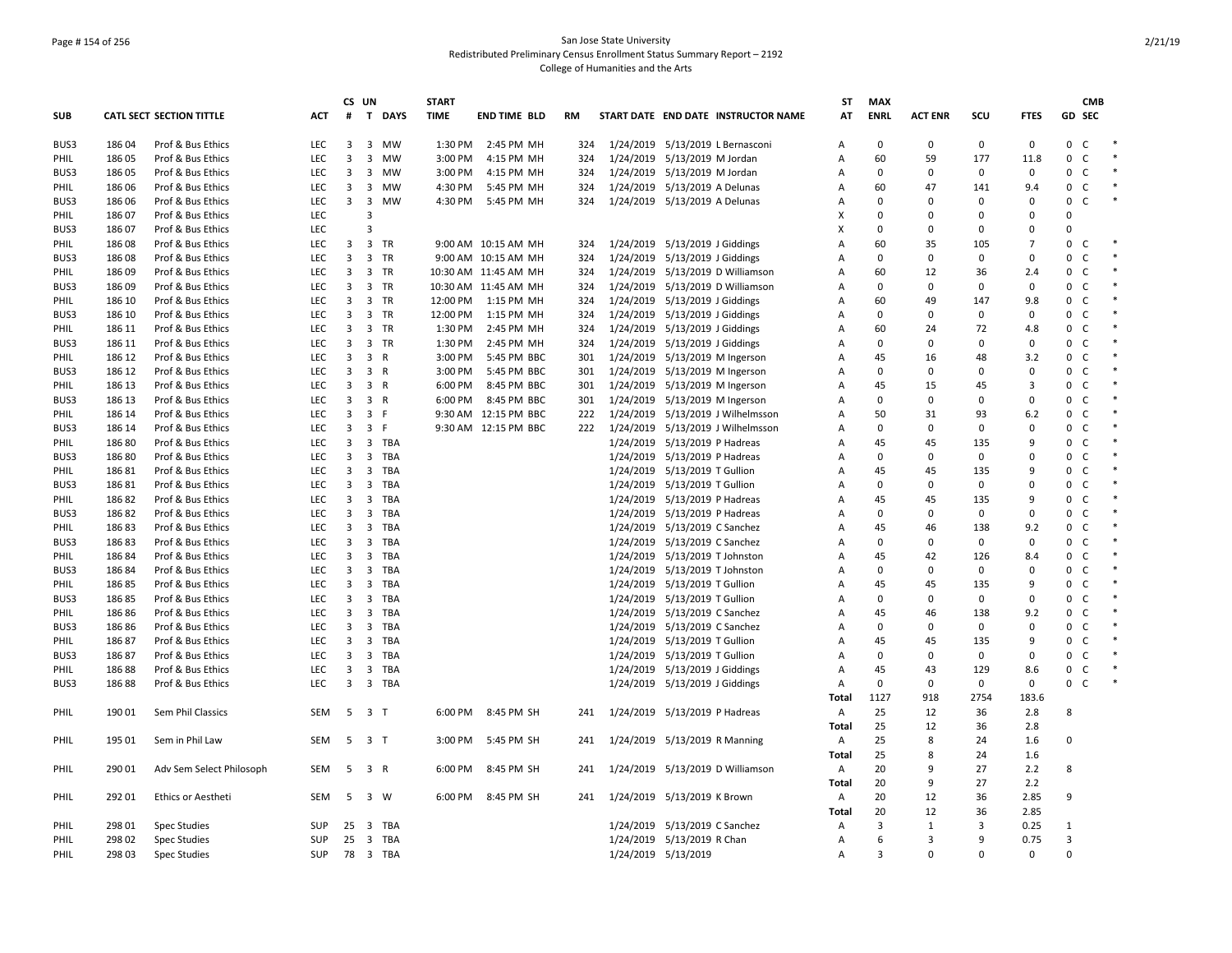# Page # 155 of 256 San Jose State University Redistributed Preliminary Census Enrollment Status Summary Report – 2192 College of Humanities and the Arts

|            |        |                                 |            | CS UN |             | <b>START</b> |                     |    |                     |                                     | SΤ    | MAX         |                |      |              |                         | <b>CMB</b>    |
|------------|--------|---------------------------------|------------|-------|-------------|--------------|---------------------|----|---------------------|-------------------------------------|-------|-------------|----------------|------|--------------|-------------------------|---------------|
| <b>SUB</b> |        | <b>CATL SECT SECTION TITTLE</b> | <b>ACT</b> |       | <b>DAYS</b> | <b>TIME</b>  | <b>END TIME BLD</b> | RM |                     | START DATE END DATE INSTRUCTOR NAME | AT    | <b>ENRL</b> | <b>ACT ENR</b> | scu  | <b>FTES</b>  |                         | <b>GD SEC</b> |
| PHIL       | 298 04 | Spec Studies                    | <b>SUP</b> |       | 78 3 TBA    |              |                     |    | 1/24/2019 5/13/2019 |                                     |       |             |                |      | <sup>n</sup> | $\overline{0}$          |               |
|            |        |                                 |            |       |             |              |                     |    |                     |                                     | Total |             |                | 12   |              |                         |               |
| PHIL       | 299 01 | Masters Thesis                  | <b>SUP</b> |       | 25 3 TBA    |              |                     |    | 1/24/2019 5/13/2019 |                                     |       |             |                |      | 0            | $\mathbf{0}$            |               |
| PHIL       | 29902  | <b>Masters Thesis</b>           | <b>SUP</b> |       | 78 3 TBA    |              |                     |    | 1/24/2019 5/13/2019 |                                     |       |             |                |      | 0            | $\overline{\mathbf{0}}$ |               |
|            |        |                                 |            |       |             |              |                     |    |                     |                                     | Total | 10          | 0              |      | 0            |                         |               |
|            |        |                                 |            |       |             |              |                     |    |                     | <b>Philosophy Total</b>             |       | 3305        | 2754           | 8262 | 552.9        |                         |               |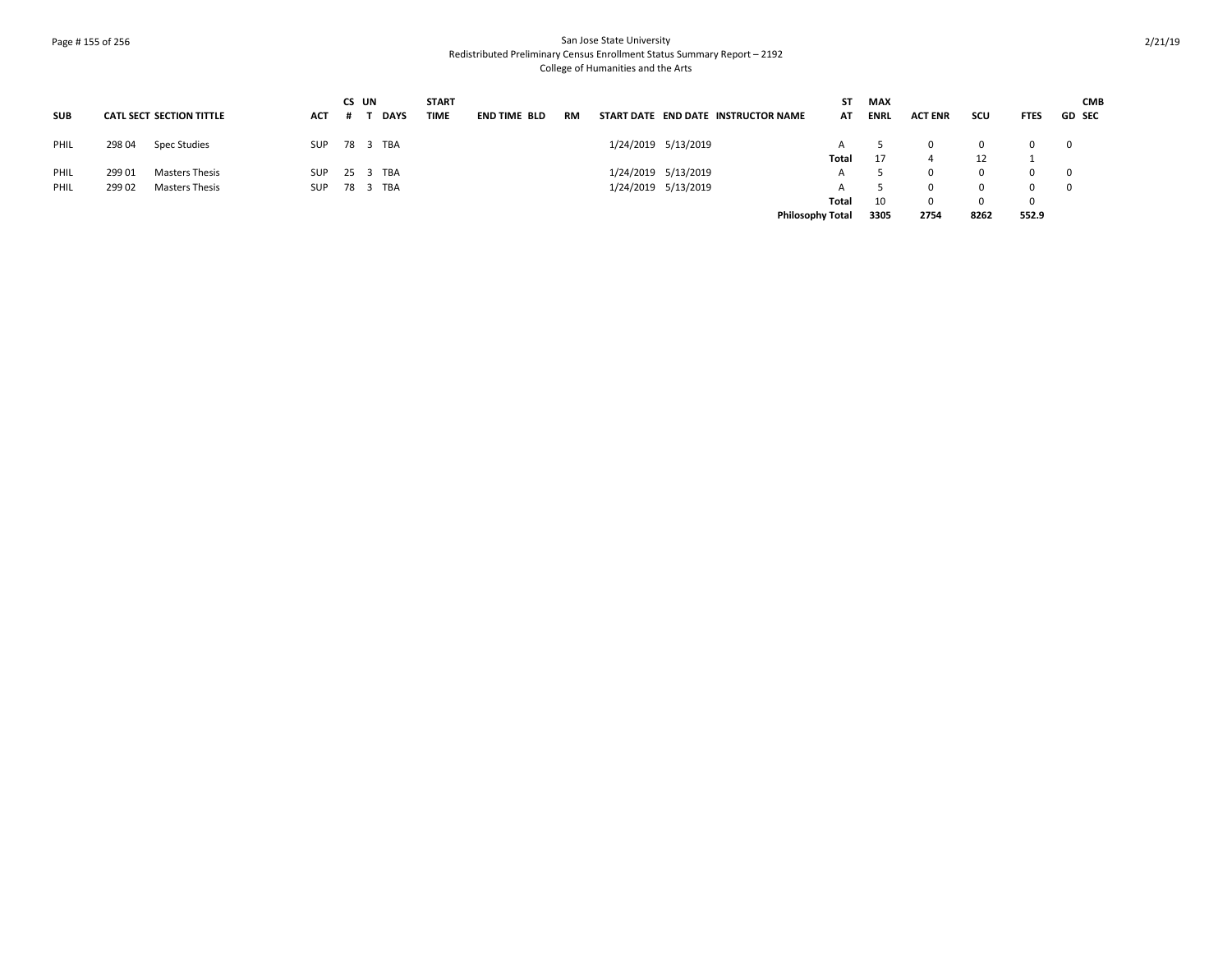## Page # 156 of 256 San Jose State University Redistributed Preliminary Census Enrollment Status Summary Report – 2192 College of Humanities and the Arts

|             |                                          |                                 |            | CS UN          |                              | <b>START</b> |                     |           |                                                  | <b>ST</b>      | <b>MAX</b>   |                |                |             | <b>CMB</b>     |  |
|-------------|------------------------------------------|---------------------------------|------------|----------------|------------------------------|--------------|---------------------|-----------|--------------------------------------------------|----------------|--------------|----------------|----------------|-------------|----------------|--|
| <b>SUB</b>  |                                          | <b>CATL SECT SECTION TITTLE</b> | <b>ACT</b> | #              | T DAYS                       | <b>TIME</b>  | <b>END TIME BLD</b> | <b>RM</b> | START DATE END DATE INSTRUCTOR NAME              | AT             | <b>ENRL</b>  | <b>ACT ENR</b> | scu            | <b>FTES</b> | GD SEC         |  |
|             | <b>World Languages &amp; Literatures</b> |                                 |            |                |                              |              |                     |           |                                                  |                |              |                |                |             |                |  |
| <b>CHIN</b> | 1A 01                                    | Elem Chinese                    | <b>LEC</b> | 2              | $\overline{4}$<br>MW         |              | 8:30 AM 10:10 AM CL | 206       | 1/24/2019 5/13/2019 C Peng                       | Α              | 30           | 30             | 120            | 8           | $\mathbf 0$    |  |
| <b>CHIN</b> | 1B 01                                    | Elem Chinese                    | <b>LEC</b> | $\overline{2}$ | $\overline{4}$<br>MW         | 1:30 PM      | 3:10 PM CL          | 206       | 1/24/2019 5/13/2019 C Peng                       | $\overline{A}$ | 30           | 27             | 108            | 7.2         | $\mathbf 0$    |  |
|             |                                          |                                 |            |                |                              |              |                     |           |                                                  | Total          | 60           | 57             | 228            | 15.2        |                |  |
| <b>CHIN</b> | 25B 01                                   | Inter Chinese                   | <b>LEC</b> | 2              | TBA<br>$\overline{4}$        |              |                     |           | 1/24/2019 5/13/2019                              | Α              | 30           | 30             | 120            | 8           | $\Omega$       |  |
|             |                                          |                                 |            |                |                              |              |                     |           |                                                  | Total          | 30           | 30             | 120            | 8           |                |  |
| CHIN        | 101B 01                                  | <b>Advanced Chinese</b>         | <b>LEC</b> | $\overline{2}$ | 4 TBA                        |              |                     |           | 1/24/2019 5/13/2019                              | A              | 30           | 10             | 40             | 2.666667    | 0              |  |
|             |                                          |                                 |            |                |                              |              |                     |           |                                                  | Total          | 30           | 10             | 40             | 2.666667    |                |  |
| <b>CHIN</b> | 18001                                    | <b>Indiv Studies</b>            | SUP        | 78             | 1 TBA                        |              |                     |           | 1/24/2019 5/13/2019 C Peng                       | Α              | 5            | 4              | $\overline{4}$ | 0.266667    | $\Omega$       |  |
|             | 18002                                    |                                 | <b>SUP</b> | 78             | 3 TBA                        |              |                     |           |                                                  |                | 5            | 4              | 12             | 0.8         | $\Omega$       |  |
| <b>CHIN</b> |                                          | <b>Indiv Studies</b>            |            |                |                              |              |                     |           | 1/24/2019 5/13/2019 C Peng                       | Α<br>Total     | 10           | 8              | 16             |             |                |  |
|             |                                          |                                 |            |                |                              |              |                     |           |                                                  |                |              | 5              |                | 1.066667    |                |  |
| <b>FLED</b> | 184Y 01                                  | Stdt Tchg II                    | <b>SUP</b> | 25             | 4 TBA                        |              |                     |           | 1/24/2019 5/13/2019 A Jensen                     | Α              | 10           |                | 20             | 1.333333    | $\mathbf 0$    |  |
|             |                                          |                                 |            |                |                              |              |                     |           |                                                  | Total          | 10           | 5              | 20             | 1.333333    |                |  |
| <b>FLED</b> | 184Z01                                   | Stdt Tchg III                   | <b>SUP</b> | 25             | 4 TBA                        |              |                     |           | 1/24/2019 5/13/2019 A Jensen                     | A              | 10           | 4              | 16             | 1.066667    | $\mathbf 0$    |  |
|             |                                          |                                 |            |                |                              |              |                     |           |                                                  | Total          | 10           | 4              | 16             | 1.066667    |                |  |
| <b>FLED</b> | 285 01                                   | Teaching Sem FL Ed              | SEM        | 6              | 1 TBA                        |              |                     |           | 1/24/2019 5/13/2019                              | A              | 10           | 4              | $\overline{a}$ | 0.266667    | 0              |  |
|             |                                          |                                 |            |                |                              |              |                     |           |                                                  | Total          | 10           | 4              | $\overline{4}$ | 0.266667    |                |  |
| <b>FORL</b> |                                          | 100W 01 Writing Workshop        | SEM        | $\overline{4}$ | 3 M                          |              | 5:30 PM 8:15 PM BBC | 120       | 1/24/2019 5/13/2019 A lacomini-Bernardi          | A              | 25           | 14             | 42             | 2.8         | 0              |  |
|             |                                          |                                 |            |                |                              |              |                     |           |                                                  | <b>Total</b>   | 25           | 14             | 42             | 2.8         |                |  |
| <b>FREN</b> | 1A 80                                    | Elem French                     | <b>LEC</b> | 2              | <b>TBA</b><br>$\overline{4}$ |              |                     |           | 1/24/2019 5/13/2019 L Pilot-Darier-Baziere       | Α              | 40           | 40             | 160            | 10.66667    | 0              |  |
| <b>FREN</b> | 1A 81                                    | Elem French                     | LEC        | $\overline{2}$ | TBA<br>4                     |              |                     |           | 1/24/2019 5/13/2019 F Herrmann                   | Α              | 40           | 39             | 156            | 10.4        | $\mathbf 0$    |  |
| <b>FREN</b> | 1A 99                                    | Elem French                     | LEC        | $\overline{2}$ | $\overline{4}$<br><b>TBA</b> |              |                     |           | 1/24/2019 5/13/2019 F Herrmann                   | Α              | 40           | 39             | 156            | 10.53333    | $\overline{2}$ |  |
| FREN        | 1B 01                                    | Elem French                     | LEC        | $\overline{2}$ | 4<br>TBA                     |              |                     |           | 1/24/2019    5/13/2019    L Pilot-Darier-Baziere | Α              | 30           | 10             | 40             | 2.666667    | 0              |  |
| <b>FREN</b> | 1B 99                                    | Elem French                     | LEC        | $\overline{2}$ | 4 TBA                        |              |                     |           | 1/24/2019 5/13/2019 J Desalvo                    | Α              | 40           | 18             | 72             | 4.866667    | 1              |  |
|             |                                          |                                 |            |                |                              |              |                     |           |                                                  | <b>Total</b>   | 190          | 146            | 584            | 39.13333    |                |  |
| FREN        | 25B 80                                   | Inter Fren Writing              | LEC        | 2              | $\overline{4}$<br>TBA        |              |                     |           | 1/24/2019 5/13/2019 J Desalvo                    | A              | 30           | 8              | 32             | 2.2         | 1              |  |
|             |                                          |                                 |            |                |                              |              |                     |           |                                                  | <b>Total</b>   | 30           | 8              | 32             | 2.2         |                |  |
| <b>FREN</b> | 101B 80                                  | Adv Frn Writt Comm              | <b>LEC</b> | $\overline{2}$ | $\overline{4}$<br>TBA        |              |                     |           | 1/24/2019 5/13/2019 J Desalvo                    | Α              | 20           | $\mathbf{q}$   | 36             | 2.4         | 0              |  |
|             |                                          |                                 |            |                |                              |              |                     |           |                                                  | <b>Total</b>   | 20           | $\mathbf{q}$   | 36             | 2.4         |                |  |
| FREN        | 102B 99                                  | Frncphone Lit & Cine            | SEM        | 4              | 3 TBA                        |              |                     |           | 1/24/2019 5/13/2019 J Desalvo                    | A              | 30           | 6              | 18             | 1.2         | 0              |  |
|             |                                          |                                 |            |                |                              |              |                     |           |                                                  | <b>Total</b>   | 30           | 6              | 18             | 1.2         |                |  |
| <b>FREN</b> | 132 80                                   | Fren for Careers                | SEM        | 5              | 4 TBA                        |              |                     |           | 1/24/2019 5/13/2019 J Desalvo                    | A              | 20           | $\overline{2}$ | 6              | 0.533333    | $\mathbf 0$    |  |
|             |                                          |                                 |            |                |                              |              |                     |           |                                                  | Total          | 20           | $\overline{2}$ | 6              | 0.533333    |                |  |
| <b>FREN</b> | 18001                                    | <b>Indiv Studies</b>            | <b>SUP</b> | 78             | 3 TBA                        |              |                     |           | 1/24/2019 5/13/2019 J Desalvo                    | A              | 5            | $\Omega$       | $\Omega$       | 0           | $\Omega$       |  |
| <b>FREN</b> | 18002                                    | <b>Indiv Studies</b>            | <b>SUP</b> | 78             | 1 TBA                        |              |                     |           | 1/24/2019 5/13/2019 J Desalvo                    | Α              | 5            | $\Omega$       | $\Omega$       | 0           | $\Omega$       |  |
|             |                                          |                                 |            |                |                              |              |                     |           |                                                  | <b>Total</b>   | 10           | $\Omega$       | $\Omega$       | $\Omega$    |                |  |
| <b>GERM</b> | 1A 01                                    | Elem Germ                       | SEM        | $\overline{4}$ | 4<br>MW                      | 6:00 PM      | 7:45 PM BBC         | 203       | 1/24/2019 5/13/2019 A Morgenstern                | Α              | 30           | $\overline{7}$ | 28             | 1.866667    | $\mathbf 0$    |  |
| GERM        | 1A 02                                    | Elem Germ                       | SEM        | 4              | TR<br>4                      |              | 8:30 AM 10:10 AM CL | 206       | 1/24/2019 5/13/2019 L Chiriaeva                  | Α              | 30           | 16             | 64             | 4.266667    | $\mathbf 0$    |  |
|             | 1B 01                                    |                                 | SEM        | 4              | $\overline{4}$<br>MW         | 3:00 PM      | 4:40 PM CL          | 208       | 1/24/2019 5/13/2019 L Chiriaeva                  | Α              | 30           | 14             | 56             | 3.866667    | 2              |  |
| GERM        |                                          | Elem Germ                       | <b>SEM</b> |                | $\overline{4}$               |              |                     |           |                                                  |                | $\mathbf 0$  | $\Omega$       | 0              |             | $\mathbf 0$    |  |
| GERM        | 1B 02                                    | Elem Germ                       |            |                |                              |              |                     |           |                                                  | X              |              | 37             |                | 0           |                |  |
|             |                                          |                                 |            |                |                              |              |                     |           |                                                  | Total          | 90           |                | 148            | 10          |                |  |
| GERM        | 25A 01                                   | Inter German                    | <b>SEM</b> |                | 5                            |              |                     |           |                                                  | X              | 0            | 0              | 0              | 0           | $\mathbf 0$    |  |
|             |                                          |                                 |            |                |                              |              |                     |           |                                                  | <b>Total</b>   | $\mathbf 0$  | $\Omega$       | $\mathbf 0$    | 0           |                |  |
| GERM        | 18001                                    | Ind Studies German              | SUP        |                | 78 1 TBA                     |              |                     |           | 1/24/2019 5/13/2019 L Chiriaeva                  | Α              | $\mathbf{1}$ | $\mathbf{1}$   | $\mathbf{1}$   | 0.066667    | $\Omega$       |  |
|             |                                          |                                 |            |                |                              |              |                     |           |                                                  | <b>Total</b>   | $\mathbf{1}$ | $\mathbf{1}$   | $\mathbf{1}$   | 0.066667    |                |  |
| HEBR        | 10B 01                                   | <b>Elementary Hebrew</b>        | SEM        |                | $\overline{3}$               |              |                     |           |                                                  | X              | $\pmb{0}$    | $\mathbf 0$    | $\mathbf 0$    | 0           | 0              |  |
|             |                                          |                                 |            |                |                              |              |                     |           |                                                  | <b>Total</b>   | 0            | $\Omega$       | $\Omega$       | 0           |                |  |
| HEBR        | 10X 01                                   | Elem HEBR Indv Learning         | ACT        |                | 13 3 TBA                     |              |                     |           | 1/24/2019 5/13/2019                              | Α              | 8            | 2              | 6              | 0.4         | 0              |  |
|             |                                          |                                 |            |                |                              |              |                     |           |                                                  | <b>Total</b>   | 8            | $\overline{2}$ | 6              | 0.4         |                |  |
| <b>HEBR</b> | 15B 01                                   | Inter Hebrew                    | <b>SEM</b> |                | 3                            |              |                     |           |                                                  | X              | $\Omega$     | $\Omega$       | $\Omega$       | $\mathbf 0$ | $\mathbf 0$    |  |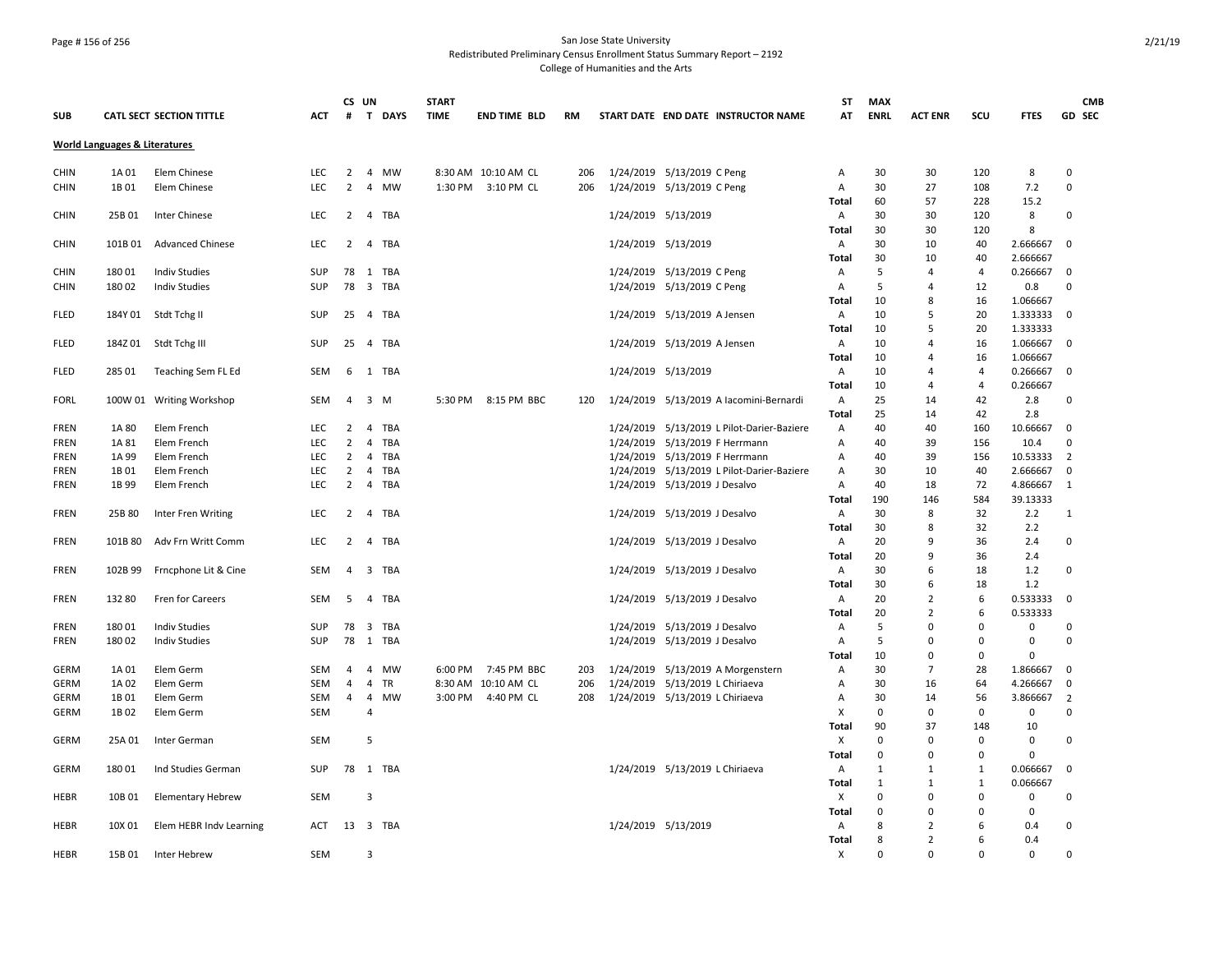## Page # 157 of 256 San Jose State University Redistributed Preliminary Census Enrollment Status Summary Report – 2192 College of Humanities and the Arts

|             |         |                                 |            |                | CS UN          |             | <b>START</b> |                       |           |                               |                                         | ST           | <b>MAX</b>       |                |                            |                    | <b>CMB</b>   |
|-------------|---------|---------------------------------|------------|----------------|----------------|-------------|--------------|-----------------------|-----------|-------------------------------|-----------------------------------------|--------------|------------------|----------------|----------------------------|--------------------|--------------|
| <b>SUB</b>  |         | <b>CATL SECT SECTION TITTLE</b> | ACT        | #              |                | T DAYS      | <b>TIME</b>  | <b>END TIME BLD</b>   | <b>RM</b> |                               | START DATE END DATE INSTRUCTOR NAME     | AT           | <b>ENRL</b>      | <b>ACT ENR</b> | SCU                        | <b>FTES</b>        | GD SEC       |
|             |         |                                 |            |                |                |             |              |                       |           |                               |                                         |              |                  |                |                            |                    |              |
| HEBR        | 15X 01  | Int. HEBR Indv Lrng             | <b>ACT</b> |                |                | 13 3 TBA    |              |                       |           | 1/24/2019 5/13/2019           |                                         | Total<br>A   | $\mathbf 0$<br>8 | $\Omega$<br>1  | 0<br>3                     | $\mathbf 0$<br>0.2 | $\Omega$     |
|             |         |                                 |            |                |                |             |              |                       |           |                               |                                         |              | 8                | 1              | 3                          | 0.2                |              |
| HEBR        |         | 102B 01 Adv Hebrew              | <b>SEM</b> |                | 3              |             |              |                       |           |                               |                                         | Total<br>х   | $\mathbf 0$      | $\mathbf 0$    | $\Omega$                   | 0                  | 0            |
|             |         |                                 |            |                |                |             |              |                       |           |                               |                                         | Total        | $\mathbf 0$      | $\Omega$       | $\mathbf 0$                | $\mathbf 0$        |              |
| HEBR        | 102X 01 | Adv HEBR Indv Lrng              | ACT        |                |                | 13 1 TBA    |              |                       |           | 1/24/2019 5/13/2019 R Katzen  |                                         | Α            | 1                | $\Omega$       | $\Omega$                   | $\Omega$           | 0            |
|             |         |                                 |            |                |                |             |              |                       |           |                               |                                         | Total        | $\mathbf{1}$     | $\Omega$       | 0                          | $\Omega$           |              |
| <b>ITAL</b> | 1B 01   | Elem Italian                    | <b>SEM</b> |                | 5              |             |              |                       |           |                               |                                         | X            | $\mathbf 0$      | $\Omega$       | $\Omega$                   | $\Omega$           | 0            |
|             |         |                                 |            |                |                |             |              |                       |           |                               |                                         | Total        | $\mathbf 0$      | $\Omega$       | $\mathbf 0$                | $\Omega$           |              |
| <b>JPN</b>  | 1A 01   | Elem Japanese                   | LEC        | $\overline{2}$ |                | 4 MTWR      |              | 12:00 PM 12:50 PM BBC | 203       | 1/24/2019 5/13/2019 Y Shimazu |                                         | Α            | 30               | 30             | 120                        | 8                  | 0            |
| JPN         | 1A 02   | Elem Japanese                   | LEC        | $\overline{2}$ | 4              | <b>MTWR</b> | 1:30 PM      | 2:20 PM BBC           | 203       | 1/24/2019 5/13/2019 Y Shimazu |                                         | Α            | 30               | 30             | 120                        | 8                  | $\Omega$     |
| <b>JPN</b>  | 1A 03   | Elem Japanese                   | <b>LEC</b> | $\overline{2}$ |                | 4 MWF       |              | 9:00 AM 10:10 AM BBC  | 203       | 1/24/2019 5/13/2019 M Iwata   |                                         | Α            | 30               | 29             | 116                        | 7.733333           | 0            |
| <b>JPN</b>  | 1A 04   | Elem Japanese                   | <b>LEC</b> | 2              |                | 4 MWF       |              | 10:30 AM 11:40 AM ENG | 403       | 1/24/2019 5/13/2019 K Hollin  |                                         | A            | 30               | 30             | 120                        | 8                  | 0            |
| <b>JPN</b>  | 1B 01   | Elem Japanese                   | <b>LEC</b> | 2              | 4              | <b>MWF</b>  | 12:00 PM     | 1:10 PM BBC           | 120       | 1/24/2019 5/13/2019 X Miao    |                                         | Α            | 30               | 25             | 100                        | 6.666667           | $\mathbf 0$  |
| <b>JPN</b>  | 1B02    | Elem Japanese                   | <b>LEC</b> | $\overline{2}$ |                | 4 MWF       |              | 10:30 AM 11:40 AM BBC | 120       | 1/24/2019 5/13/2019 X Miao    |                                         | A            | 30               | 19             | 76                         | 5.066667           | $\mathbf 0$  |
|             |         |                                 |            |                |                |             |              |                       |           |                               |                                         | Total        | 180              | 163            | 652                        | 43.46667           |              |
| JPN         | 25A 01  | Interm Japanese                 | LEC        | $\overline{2}$ |                | 4 MWF       | 1:30 PM      | 2:40 PM BBC           | 120       | 1/24/2019 5/13/2019 M Iwata   |                                         | Α            | 30               | 16             | 64                         | 4.266667           | 0            |
| JPN         | 25B 01  | Interm Japanese                 | <b>LEC</b> | $\overline{2}$ | 4              | <b>MWF</b>  | 12:00 PM     | 1:10 PM CL            | 218       | 1/24/2019 5/13/2019 M Ishida  |                                         | Α            | 26               | 15             | 60                         | 4.066667           | 1            |
|             |         |                                 |            |                |                |             |              |                       |           |                               |                                         | Total        | 56               | 31             | 124                        | 8.333333           |              |
| <b>JPN</b>  | 101A 01 | Advanced Jpanese                | SEM        | $\overline{4}$ |                | 4 MWF       |              | 10:30 AM 11:40 AM BBC | 203       | 1/24/2019 5/13/2019 M Iwata   |                                         | Α            | 30               | 17             | 68                         | 4.533333           | $\mathbf 0$  |
|             |         |                                 |            |                |                |             |              |                       |           |                               |                                         | Total        | 30               | 17             | 68                         | 4.533333           |              |
| <b>JPN</b>  | 101B01  | Advanced Japanese               | SEM        | 4              | 4              | MW          | 3:00 PM      | 4:40 PM CL            | 218       | 1/24/2019 5/13/2019 M Ishida  |                                         | Α            | 26               | 11             | 44                         | 3                  | $\mathbf{1}$ |
|             |         |                                 |            |                |                |             |              |                       |           |                               |                                         | <b>Total</b> | 26               | 11             | 44                         | 3                  |              |
| JPN         | 101C 01 | Adv. Japanese Conv              | LEC        | 2              |                | 4 TR        | 3:00 PM      | 4:40 PM CL            | 111       | 1/24/2019 5/13/2019 Y Yanai   |                                         | Α            | 30               | 17             | 68                         | 4.533333           | 0            |
|             |         |                                 |            |                |                |             |              |                       |           |                               |                                         | Total        | 30               | 17             | 68                         | 4.533333           |              |
| <b>JPN</b>  | 102 01  | Japanese Culture                | <b>SEM</b> | $\overline{4}$ |                | 3 MW        | 1:30 PM      | 2:45 PM CL            | 218       | 1/24/2019 5/13/2019 M Ishida  |                                         | Α            | 20               | 18             | 54                         | 3.6                | 0            |
|             |         |                                 |            |                |                |             |              |                       |           |                               |                                         | Total        | 20               | 18             | 54                         | 3.6                |              |
| <b>JPN</b>  | 12001   | Japanese Lit and Translation    | <b>LEC</b> | $\overline{2}$ |                | 4 TBA       |              |                       |           | 1/24/2019 5/13/2019           |                                         | A            | 21               | 14             | 56                         | 3.733333           | $\Omega$     |
|             |         |                                 |            |                |                |             |              |                       |           |                               |                                         | <b>Total</b> | 21               | 14             | 56                         | 3.733333           |              |
| <b>JPN</b>  | 150 01  | Jpns Narratives & Life stories  | <b>LEC</b> | 2              |                | 4 TBA       |              |                       |           | 1/24/2019 5/13/2019           |                                         | Α            | 21               | 16             | 64                         | 4.266667           | $\mathbf 0$  |
|             |         |                                 |            |                |                |             |              |                       |           |                               |                                         | Total        | 21               | 16             | 64                         | 4.266667           |              |
| JPN         | 18001   | <b>Indiv Studies</b>            | <b>SUP</b> |                | 1              |             |              |                       |           |                               |                                         | Х            | $\mathbf 0$      | $\Omega$       | $\Omega$                   | 0                  | 0            |
| <b>JPN</b>  | 18002   | <b>Indiv Studies</b>            | <b>SUP</b> |                |                | 78 3 TBA    |              |                       |           | 1/24/2019 5/13/2019 Y Yanai   |                                         | Α            | 3                | 1              | $\overline{3}$             | 0.2                | 0            |
|             |         |                                 |            |                |                |             |              |                       |           |                               |                                         | Total<br>X   | 3<br>$\mathbf 0$ | 1<br>$\Omega$  | $\overline{3}$<br>$\Omega$ | 0.2                |              |
| <b>JWSS</b> | 10B 01  | <b>Elementary Hebrew</b>        | SEM        |                | 3              |             |              |                       |           |                               |                                         | Total        | $\mathbf 0$      | $\Omega$       | $\Omega$                   | 0<br>0             | 0            |
| <b>JWSS</b> | 15B 01  | Inter Hebrew                    | SEM        |                | 3              |             |              |                       |           |                               |                                         | X            | $\overline{0}$   | $\Omega$       | 0                          | $\Omega$           | 0            |
|             |         |                                 |            |                |                |             |              |                       |           |                               |                                         | Total        | $\mathbf 0$      | 0              | $\mathbf 0$                | $\Omega$           |              |
| <b>JWSS</b> | 102B 01 | Adv Hebrew                      | <b>SEM</b> |                | $\overline{3}$ |             |              |                       |           |                               |                                         | X            | $\Omega$         | $\Omega$       | $\Omega$                   | $\Omega$           | 0            |
|             |         |                                 |            |                |                |             |              |                       |           |                               |                                         | Total        | $\mathbf 0$      | $\Omega$       | $\Omega$                   | $\Omega$           |              |
| <b>PORT</b> | 1A 01   | Elem Portuguese                 | SEM        | $\overline{4}$ |                | 5 TBA       |              |                       |           |                               | 1/24/2019 5/13/2019 A Dias Ferreira     | Α            | 26               | 8              | 40                         | 2.666667           | $\Omega$     |
|             |         |                                 |            |                |                |             |              |                       |           |                               |                                         | Total        | 26               | 8              | 40                         | 2.666667           |              |
| <b>PORT</b> | 1B 01   | Elem Portuguese                 | <b>SEM</b> |                | 5              |             |              |                       |           |                               |                                         | X            | 0                | $\Omega$       | 0                          | 0                  | 0            |
|             |         |                                 |            |                |                |             |              |                       |           |                               |                                         | Total        | 0                | $\Omega$       | 0                          | $\Omega$           |              |
| <b>PORT</b> | 1B02    | Elem Portuguese II              | SEM        |                | 5              |             |              |                       |           |                               |                                         | Х            | $\mathbf 0$      | 0              | 0                          | 0                  | $\Omega$     |
| PORT        | 1B03    | Elem Portuguese II              | SEM        | $\overline{4}$ |                | 5 TBA       |              |                       |           | 1/24/2019 5/13/2019           |                                         | Α            | 30               | 10             | 50                         | 3.333333           | $\mathbf 0$  |
|             |         |                                 |            |                |                |             |              |                       |           |                               |                                         | Total        | 30               | 10             | 50                         | 3.333333           |              |
| PORT        | 102B 80 | <b>Brazilian Culture</b>        | LEC        | 2              |                | 3 TBA       |              |                       |           |                               | 1/24/2019 5/13/2019 D Carvalho Pinheiro | A            | 30               | 17             | 51                         | 3.45               | 1            |
|             |         |                                 |            |                |                |             |              |                       |           |                               |                                         | Total        | 30               | 17             | 51                         | 3.45               |              |
| <b>PORT</b> | 18001   | <b>Indiv Studies</b>            | <b>SUP</b> |                |                | 78 3 TBA    |              |                       |           |                               | 1/24/2019 5/13/2019 D Carvalho Pinheiro | A            | 5                | 0              | $\Omega$                   | 0                  | 0            |
|             |         |                                 |            |                |                |             |              |                       |           |                               |                                         | Total        | 5                | $\Omega$       | $\Omega$                   | $\Omega$           |              |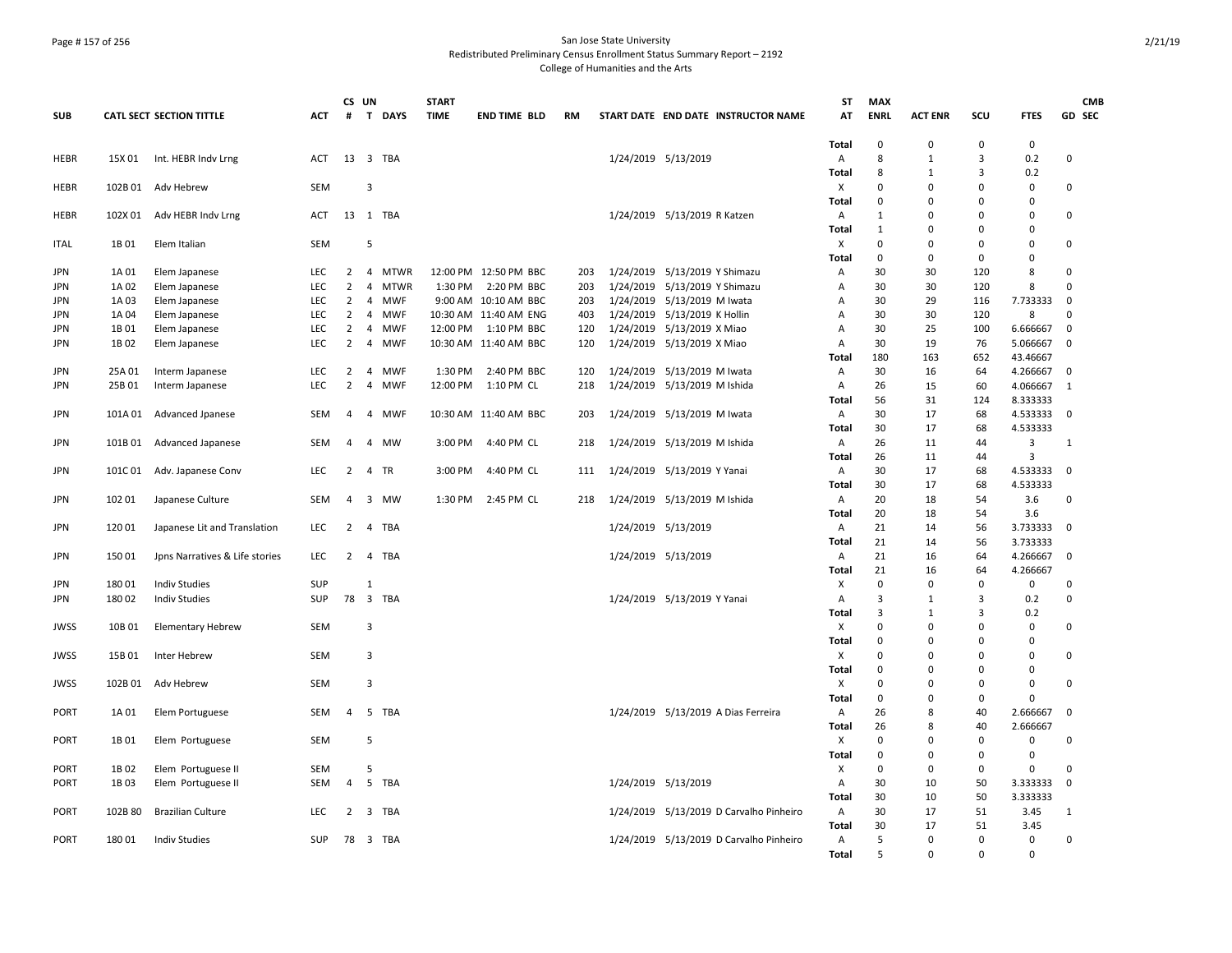## Page # 158 of 256 San Jose State University Redistributed Preliminary Census Enrollment Status Summary Report – 2192 College of Humanities and the Arts

|              |                |                                |                   |                                  | CS UN               |                 | <b>START</b> |                                     |            |                                 |                                         | <b>ST</b>      | <b>MAX</b>  |                |             |                      | <b>CMB</b>       |  |
|--------------|----------------|--------------------------------|-------------------|----------------------------------|---------------------|-----------------|--------------|-------------------------------------|------------|---------------------------------|-----------------------------------------|----------------|-------------|----------------|-------------|----------------------|------------------|--|
| SUB          |                | CATL SECT SECTION TITTLE       | <b>ACT</b>        | #                                | $\mathbf{T}$        | <b>DAYS</b>     | <b>TIME</b>  | <b>END TIME BLD</b>                 | RM         |                                 | START DATE END DATE INSTRUCTOR NAME     | AT             | <b>ENRL</b> | <b>ACT ENR</b> | SCU         | <b>FTES</b>          | GD SEC           |  |
| RELS         | 10B 01         | <b>Elementary Hebrew</b>       | <b>SEM</b>        |                                  | 3                   |                 |              |                                     |            |                                 |                                         | х              | $\mathbf 0$ | $\Omega$       | $\Omega$    | $\Omega$             | $\Omega$         |  |
|              |                |                                |                   |                                  |                     |                 |              |                                     |            |                                 |                                         | <b>Total</b>   | $\Omega$    | $\mathbf 0$    | $\mathbf 0$ | $\Omega$             |                  |  |
| RELS         | 15B 01         | Inter Hebrew                   | SEM               |                                  | 3                   |                 |              |                                     |            |                                 |                                         | X              | $\mathbf 0$ | $\overline{0}$ | $\Omega$    | $\Omega$             | 0                |  |
|              |                |                                |                   |                                  |                     |                 |              |                                     |            |                                 |                                         | Total          | $\mathbf 0$ | $\Omega$       | $\Omega$    | 0                    |                  |  |
| <b>RELS</b>  | 102B 01        | Adv Hebrew                     | SEM               |                                  | 3                   |                 |              |                                     |            |                                 |                                         | х              | 0           | 0              | 0           | 0                    | 0                |  |
|              |                |                                |                   |                                  |                     |                 |              |                                     |            |                                 |                                         | Total          | 0           | 0              | $\mathbf 0$ | $\Omega$             |                  |  |
| SPAN         | 1A 01          | Elem Spanish                   | LEC               | $\overline{2}$<br>$\overline{2}$ | $\overline{4}$<br>4 | MW              |              | 8:30 AM 10:10 AM BBC                | 120        | 1/24/2019 5/13/2019 E Marsh     |                                         | Α              | 30<br>30    | 31<br>29       | 124         | 8.266667             | 0<br>$\mathbf 0$ |  |
| SPAN<br>SPAN | 1A 02<br>1A 03 | Elem Spanish<br>Elem Spanish   | <b>LEC</b><br>LEC | 2                                | $\overline{4}$      | TR<br><b>MW</b> | 3:00 PM      | 8:30 AM 10:10 AM BBC<br>4:40 PM BBC | 120<br>120 | 1/24/2019 5/13/2019 L Cruz-Cruz | 1/24/2019 5/13/2019 M Mendoza-Torres    | Α<br>Α         | 30          | 25             | 116<br>100  | 7.733333<br>6.666667 | $\mathbf 0$      |  |
| SPAN         | 1A 04          | Elem Spanish                   | <b>LEC</b>        | 2                                | $\overline{4}$      | TR              | 3:00 PM      | 4:40 PM BBC                         | 120        | 1/24/2019 5/13/2019 N Montes    |                                         | $\overline{A}$ | 30          | 28             | 112         | 7.466667             | $\mathbf 0$      |  |
| SPAN         | 1A 05          | Elem Spanish                   | LEC               | $\overline{2}$                   | $\overline{4}$      | <b>TR</b>       | 3:00 PM      | 4:40 PM BBC                         | 205        | 1/24/2019 5/13/2019 L Flores    |                                         | $\overline{A}$ | 30          | 26             | 104         | 6.933333             | $\mathbf 0$      |  |
| SPAN         | 1A 06          | Elem Spanish                   | LEC               | $\overline{2}$                   | 4                   | MW              | 3:00 PM      | 4:40 PM BBC                         | 203        | 1/24/2019 5/13/2019 E Marsh     |                                         | Α              | 30          | 29             | 116         | 7.733333             | 0                |  |
| SPAN         | 1B 01          | Elem Spanish                   | LEC               | 2                                | $\overline{4}$      | MW              |              | 8:30 AM 10:10 AM BBC                | 125        | 1/24/2019 5/13/2019 J Bush      |                                         | Α              | 30          | 18             | 72          | 4.8                  | 0                |  |
| SPAN         | 1B 02          | Elem Spanish                   | <b>LEC</b>        | $\overline{2}$                   | 4                   | <b>MW</b>       | 3:00 PM      | 4:40 PM ENG                         | 403        |                                 | 1/24/2019 5/13/2019 T Cordova Escamilla | A              | 30          | 12             | 48          | 3.2                  | 0                |  |
| SPAN         | 1B03           | Elem Spanish                   | LEC               | $\overline{2}$                   | 4                   | TR              | 3:00 PM      | 4:40 PM BBC                         | 203        | 1/24/2019 5/13/2019 V Fernández |                                         | A              | 30          | 17             | 68          | 4.533333             | $\mathbf 0$      |  |
| <b>SPAN</b>  | 1B 04          | Elem Spanish                   | LEC.              | $\overline{2}$                   | $\overline{4}$      | <b>TR</b>       |              | 8:30 AM 10:10 AM BBC                | 125        | 1/24/2019 5/13/2019 E Marsh     |                                         | A              | 30          | 17             | 68          | 4.533333             | $\mathbf 0$      |  |
|              |                |                                |                   |                                  |                     |                 |              |                                     |            |                                 |                                         | Total          | 300         | 232            | 928         | 61.86667             |                  |  |
| SPAN         | 380            | <b>Practical Spanish</b>       | <b>LEC</b>        | $\overline{2}$                   | 4 TBA               |                 |              |                                     |            |                                 | 1/24/2019 5/13/2019 F De La Calle       | Α              | 30          | 24             | 96          | 6.4                  | 0                |  |
|              |                |                                |                   |                                  |                     |                 |              |                                     |            |                                 |                                         | Total          | 30          | 24             | 96          | 6.4                  |                  |  |
| <b>SPAN</b>  | 4A 80          | Basic Spanish I                | <b>LEC</b>        | $\overline{2}$                   | 4 TBA               |                 |              |                                     |            | 1/24/2019 5/13/2019 A Long      |                                         | Α              | 30          | 28             | 112         | 7.466667             | $\Omega$         |  |
|              |                |                                |                   |                                  |                     |                 |              |                                     |            |                                 |                                         | Total          | 30          | 28             | 112         | 7.466667             |                  |  |
| <b>SPAN</b>  | 4B 80          | Basic Spanish II               | LEC               | $\overline{2}$                   | 4                   | <b>TBA</b>      |              |                                     |            |                                 | 1/24/2019 5/13/2019 A Dias Ferreira     | Α              | 30          | 28             | 112         | 7.533333             | 1                |  |
|              |                |                                |                   |                                  |                     |                 |              |                                     |            |                                 |                                         | Total          | 30          | 28             | 112         | 7.533333             |                  |  |
| <b>SPAN</b>  | 25A 01         | Inter Spanish                  | LEC               | 2                                | 4                   | <b>MW</b>       | 3:00 PM      | 4:40 PM SH                          | 414        |                                 | 1/24/2019 5/13/2019 J Sempere-Martinez  | Α              | 30          | 24             | 96          | 6.4                  | 0                |  |
| SPAN         | 25B 01         | Inter Spanish                  | <b>LEC</b>        | $\overline{2}$                   | 4                   | TR              |              | 10:30 AM 12:10 PM CL                | 206        |                                 | 1/24/2019 5/13/2019 C Samuelson         | A              | 30          | 16             | 64          | 4.266667             | $\mathbf 0$      |  |
|              |                |                                |                   |                                  |                     |                 |              |                                     |            |                                 |                                         | Total          | 60          | 40             | 160         | 10.66667             |                  |  |
| SPAN         | 101A 01        | Advanced Spanish               | SEM               | 4                                | $\overline{4}$      | MW              |              | 8:30 AM 10:10 AM HB                 | 405        |                                 | 1/24/2019 5/13/2019 A Campos Albarran   | Α              | 21          | 6              | 24          | 1.6                  | 0                |  |
| SPAN         | 101A 02        | <b>Advanced Spanish</b>        | SEM               | 4                                | $\overline{4}$      | MW              | 3:00 PM      | 4:40 PM BBC                         | 222        |                                 | 1/24/2019 5/13/2019 A Campos Albarran   | Α              | 30          | 18             | 72          | 4.8                  | 0                |  |
| SPAN         | 101B01         | <b>Advanced Spanish</b>        | <b>SEM</b>        | $\overline{4}$                   | $\overline{4}$      | TR              | 3:00 PM      | 4:40 PM HB                          | 405        | 1/24/2019 5/13/2019 T Estrabao  |                                         | A              | 21          | 21             | 84          | 5.6                  | 0                |  |
|              |                |                                |                   |                                  |                     |                 |              |                                     |            |                                 |                                         | Total          | 72          | 45             | 180         | 12                   |                  |  |
| <b>SPAN</b>  | 102A 01        | Spanish Culture                | LEC               | $\overline{2}$                   | $\overline{4}$      |                 |              |                                     |            | 1/24/2019 5/13/2019             |                                         | х              | $\mathbf 0$ | $\mathbf 0$    | 0           | 0                    | $\Omega$         |  |
| <b>SPAN</b>  | 102A 02        | Spanish Culture                | LEC               | $\overline{2}$                   | 4                   | TBA             |              |                                     |            | 1/24/2019 5/13/2019             |                                         | Α              | 35          | 19             | 76          | 5.066667             | 0                |  |
|              |                |                                |                   |                                  |                     |                 |              |                                     |            |                                 |                                         | Total          | 35          | 19             | 76          | 5.066667             |                  |  |
| SPAN         | 102B 01        | Hisp Amer Culture              | SEM               | $\overline{4}$                   | 3 TR                |                 |              | 9:00 AM 10:15 AM BBC                | 203        | 1/24/2019 5/13/2019 T Estrabao  |                                         | Α              | 30          | 9              | 27          | 1.8                  | 0                |  |
| <b>SPAN</b>  | 102B 02        | Hisp Amer Culture              | <b>SEM</b>        | $\overline{4}$                   | 3 TR                |                 |              | 10:30 AM 11:45 AM BBC               | 203        | 1/24/2019 5/13/2019 T Estrabao  |                                         | $\overline{A}$ | 30          | 15             | 45          | 3                    | $\Omega$         |  |
| SPAN         | 102B03         | Hisp Amer Culture              | SEM               |                                  | $\overline{3}$      |                 |              |                                     |            |                                 |                                         | X              | $\pmb{0}$   | $\mathbf 0$    | 0           | 0                    | 0                |  |
|              |                |                                |                   |                                  |                     |                 |              |                                     |            |                                 |                                         | Total          | 60          | 24             | 72          | 4.8                  |                  |  |
| SPAN         | 105 01         | Spanish Phonology              | LEC               | 2                                | 4                   | <b>TBA</b>      |              |                                     |            | 1/24/2019 5/13/2019             |                                         | A              | 21          | 15             | 60          | $\overline{4}$       | 0                |  |
|              |                |                                |                   |                                  |                     |                 |              |                                     |            |                                 |                                         | Total          | 21          | 15             | 60          | $\overline{a}$       |                  |  |
| <b>SPAN</b>  | 11101          | Adv Spanish Conver             | <b>LEC</b>        | 2                                | 4                   | TBA             |              |                                     |            | 1/24/2019 5/13/2019             |                                         | Α              | 26          | 26             | 104         | 6.933333             | $\mathbf 0$      |  |
|              |                |                                |                   |                                  |                     |                 |              |                                     |            |                                 |                                         | Total          | 26          | 26             | 104         | 6.933333             |                  |  |
| SPAN         | 115 01         | Intro Lit Studies              | <b>LEC</b>        | $\overline{2}$                   | 4                   | TBA             |              |                                     |            | 1/24/2019 5/13/2019             |                                         | A              | 26          | 16             | 64          | 4.266667             | $\mathbf 0$      |  |
|              |                |                                |                   |                                  |                     |                 |              |                                     |            |                                 |                                         | Total          | 26          | 16             | 64          | 4.266667             |                  |  |
| SPAN         | 120B 01        | Spanish Literature II          | <b>LEC</b>        | $\overline{2}$                   | 4 TBA               |                 |              |                                     |            | 1/24/2019 5/13/2019             |                                         | A              | 32<br>32    | 13<br>13       | 52<br>52    | 3.6                  | $\overline{2}$   |  |
|              | 132 01         |                                | <b>LEC</b>        |                                  | 4                   |                 |              |                                     |            |                                 |                                         | Total<br>х     | $\mathbf 0$ | $\mathbf 0$    | $\mathbf 0$ | 3.6<br>0             | 0                |  |
| SPAN         |                | Span for Careers               |                   |                                  |                     |                 |              |                                     |            |                                 |                                         |                | 0           | $\mathbf 0$    | $\mathbf 0$ | 0                    |                  |  |
| SPAN         | 140B 01        | Spanish American Literature II | <b>LEC</b>        | 2                                | $\overline{4}$      | TBA             |              |                                     |            | 1/24/2019 5/13/2019             |                                         | Total<br>A     | 30          | 13             | 52          | 3.6                  | $\overline{2}$   |  |
|              |                |                                |                   |                                  |                     |                 |              |                                     |            |                                 |                                         | Total          | 30          | 13             | 52          | 3.6                  |                  |  |
| <b>SPAN</b>  |                | 160B 01 Hispanic Ling          | LEC               |                                  | 4                   |                 |              |                                     |            |                                 |                                         | X              | $\mathbf 0$ | $\mathbf 0$    | $\mathbf 0$ | $\mathbf 0$          | 0                |  |
| SPAN         |                | 160B 02 Hispanic Ling          | LEC               | $\overline{2}$                   | 4 TBA               |                 |              |                                     |            | 1/24/2019 5/13/2019             |                                         | $\overline{A}$ | 30          | 15             | 60          | 4.466667             | $\overline{7}$   |  |
|              |                |                                |                   |                                  |                     |                 |              |                                     |            |                                 |                                         |                |             |                |             |                      |                  |  |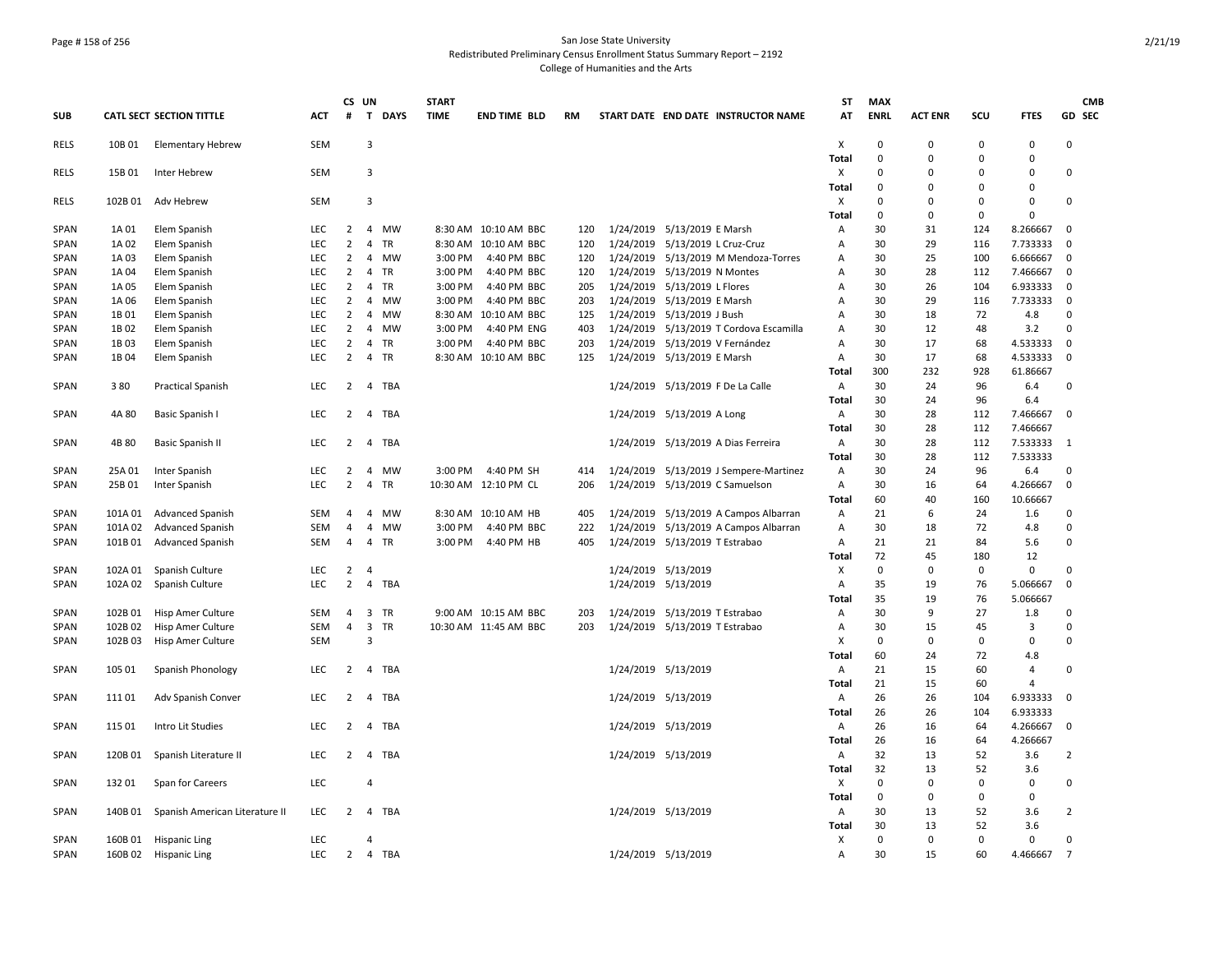## Page # 159 of 256 San Jose State University Redistributed Preliminary Census Enrollment Status Summary Report – 2192 College of Humanities and the Arts

| <b>SUB</b>  |        | <b>CATL SECT SECTION TITTLE</b> | <b>ACT</b> | CS UN<br># |                | <b>DAYS</b> | <b>START</b><br><b>TIME</b> | <b>END TIME BLD</b> | <b>RM</b> |                              | START DATE END DATE INSTRUCTOR NAME     | <b>ST</b><br>AT | <b>MAX</b><br><b>ENRL</b> | <b>ACT ENR</b> | SCU  | <b>FTES</b> | <b>CMB</b><br><b>GD SEC</b> |
|-------------|--------|---------------------------------|------------|------------|----------------|-------------|-----------------------------|---------------------|-----------|------------------------------|-----------------------------------------|-----------------|---------------------------|----------------|------|-------------|-----------------------------|
|             |        |                                 |            |            |                |             |                             |                     |           |                              |                                         | Total           | 30                        | 15             | 60   | 4.466667    |                             |
| SPAN        | 201 01 | Modern Spanish                  | SEM        | -5         | 3 M            |             | 6:00 PM                     | 8:45 PM HB          | 405       |                              | 1/24/2019  5/13/2019 J Sempere-Martinez | A               | 15                        | 13             | 39   | 3.25        | 13                          |
|             |        |                                 |            |            |                |             |                             |                     |           |                              |                                         | Total           | 15                        | 13             | 39   | 3.25        |                             |
| SPAN        | 25001  | Siglo De Oro                    | <b>SEM</b> | -5         | 3 <sub>T</sub> |             | 6:00 PM                     | 8:45 PM CL          | 111       | 1/24/2019 5/13/2019 C Bacich |                                         | A               | 15                        | 14             | 42   | 3.5         | 14                          |
|             |        |                                 |            |            |                |             |                             |                     |           |                              |                                         | Total           | 15                        | 14             | 42   | 3.5         |                             |
| SPAN        | 298 01 | Special Study                   | <b>SUP</b> | 78         |                | <b>TBA</b>  |                             |                     |           |                              | 1/24/2019 5/13/2019 V Fernández         | A               | 10                        | 6              | 6    | 0.5         | 6                           |
| SPAN        | 298 02 | Special Study                   | SUP        | 78 1       |                | <b>TBA</b>  |                             |                     |           |                              | 1/24/2019 5/13/2019 V Fernández         | A               | 10                        | 3              |      | 0.216667    |                             |
|             |        |                                 |            |            |                |             |                             |                     |           |                              |                                         | Total           | 20                        | 9              | 9    | 0.716667    |                             |
| <b>VIET</b> | 1B 01  | Elem Vietnamese                 | <b>SEM</b> | 4          | 3 <sub>T</sub> |             | 3:00 PM                     | 5:45 PM CL          | 218       | 1/24/2019 5/13/2019 H Le     |                                         | A               | 26                        | 16             | 48   | 3.25        |                             |
|             |        |                                 |            |            |                |             |                             |                     |           |                              |                                         | Total           | 26                        | 16             | 48   | 3.25        |                             |
|             |        |                                 |            |            |                |             |                             |                     |           |                              | World Languages & Literatures Total     |                 | 1929                      | 1257           | 4860 | 327.0333    |                             |